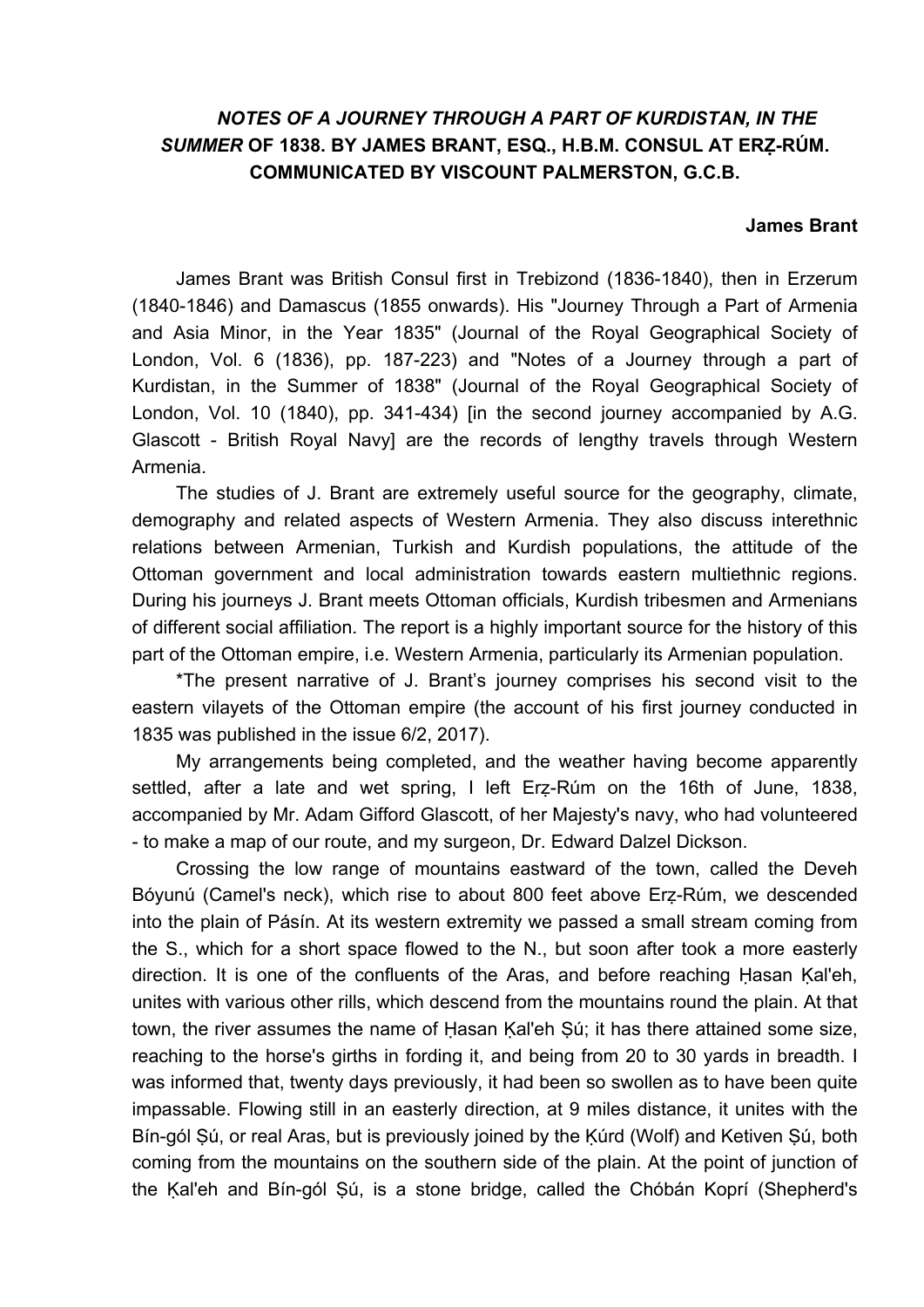1

bridge). After the union, the river is known only by the name of Aras, but, even before its junction with the Kal'eh Ṣú, the Bín-gól Ṣú. is often called Aras by the natives. It has a longer course and a greater volume of water than the Kal'eh Ṣú, and is therefore entitled to be considered as the principal stream. It rises in the Bín-gól Ṭágh (Thousand Lake Mountain), a lofty range to the S. and W. of Khinís (or Khunus).

The district of Pásín is divided into two begliks, the Upper and the Lower.

Hasan Kal'eh, 18 miles E. of Erz-Rúm, is the seat of the Beg of the Upper Pásín, whose beglik contains about 120 villages, inhabited chiefly by Mohammedans. The greater portion of the Armenian peasantry emigrated into Georgia when the Russian army evacuated Turkey, after the peace of Adrianople; in consequence of which emigration, the population of the villages has been much diminished, and there is a great deal of ground uncultivated for want of hands.

The Aras divides Upper from Lower Pásín, but there are a few exceptions, as some villages, which should by this rule belong to the Lower, are notwithstanding attached to the Upper Pásín. The lower division is governed by a Beg, who resides at a village called Ars, on account of its being his native place, not from its importance. This beglik contains seventy villages, and emigration has diminished their population and left lands uncultivated, as it has done in the Upper beglik.

The two divisions of Pásín extend about 40 miles in length, and the breadth varies from 6 to 10 miles. Both are fertile in grain, are in general well watered, and have excellent pastures. The villages contain from twelve to 100 families, but the greater number have thirty houses and under; the larger villages being few.

On the opposite side of the river, facing the town of Ḥasan Ḳal'eh, there are innumerable hot springs: some are bituminous, but others appear to contain iron and lime. The hottest are 105° of Fahrenheit. There are two baths built over the warmest and most copious sources, both constantly filled with bathers. The town was one of the old Genoese trading stations, and the castle, built by these adventurous merchants, occupies the oblong summit of a spur thrown out from the main range, which rises about 1600 feet above the plain. The castle commands the town. The modern double wall encircles the town, and joins either end of the castle. This wall is said to have been built by a person called Ḥasan, whose name has superseded the former one belonging to the town. Some travellers have supposed the ancient Theodosiopolis to have stood here, but there are no remains of antiquity whatever. The bath is certainly not Roman, nor is the bridge close to it. The Genoese castle has long been in ruins and unserviceable; the modern walls are in so dilapidated a state as to be quite useless as a defence.

The inhabitants are exempt from Sáliyáneh,<sup>1</sup> in lieu of which they pay about 50*l.* towards the expense of supporting the post-establishment, and are besides bound to entertain strangers, itself not a light tax, as natives seldom pay anything for lodging and

<sup>1</sup> Literally"Annuity;" the complete phrase is Sáliyáneh Muḳaṭa'ahsí, *i.e.* excise or tax to provide for the annual salaries of public servants. See Hammer's Gesch. des Osmanischen Reichs, VII. 575, and Meninski *v.* Muḳaṭa'ah.-F.S.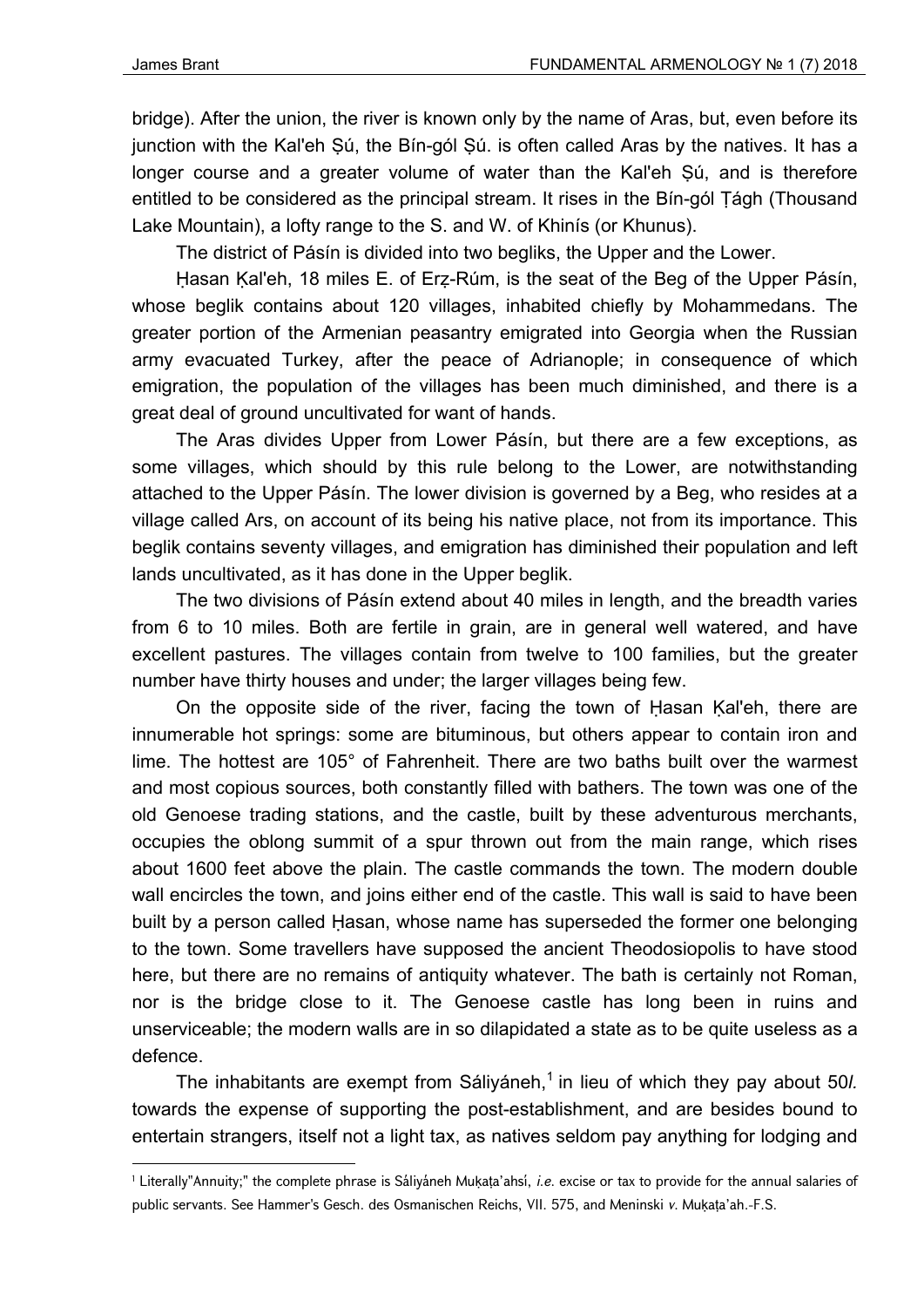food provided them. The town contains seven mosques and seven fountains, most of which are more or less dilapidated.

As I shall frequently mention the Sáliyáneh, I will here explain that it is a tax levied for the expenses of the public administration of the Páshálik. The mode of collecting it, is as follows: - When the amount is fixed by the Páshá, the heads of each religious sect meet at the seat of government, and apportion it among the districts Páshálik. In the districts, the heads of the sects living at the residence of the chief authority apportion the sum allotted to the district among the villages. In the villages the sum to be raised in each is again subdivided among the inhabitants by the heads of the village. It is in some degree an arbitrary tax, and varies in its amount according to the disposition of the Pasha, who produces no accounts to justify its amount, and no one can dispute with him the reasonableness of the charge; however, the tax cannot be exorbitantly increased, unless for some very evident cause, without exciting great complaints; and therefore the Sáliyáneh of one year does not much exceed that of the preceding.

21*st*.-On leaving Ḥasan Ḳal'eh we crossed the plain in a southerly direction; at about  $4\frac{1}{2}$  miles forded the Kurd Sú, flowing to the E., and  $\frac{1}{2}$  mile beyond we forded the Ketiven Ṣú, at a village of the same name, situated at the entrance of a defile; these rivers unite before they fall into the Kal'eh Sú. We crossed the defile of Ketiven, and gradually ascended the mountains, until we reached a lofty limestone ridge, estimated at about 1400 feet above Ḥasan Ḳal'eh, or 7230 feet above the sea. From this ridge vie descended into a deep, romantic, and wooded glen, following which in its descent, we were led to the banks of the Bín-gól Ṣú, at a place where there is a stone bridge over it, stated to be about 6 hours higher up the stream than the Chóbán Kóprí. The river comes from the S.W. and runs to the N.E.: the current was rapid, the bed full, and apparently deep, and the breadth about 40 yards. Without crossing the bridge we ascended the mountains in a S.S.W. direction, and after an hour reached the small Kurd village of Eïpler. The distance from Ḥasan Ḳal'eh I estimated at between 16 and 18 miles, which it took us 7 hours to accomplish.

Eïpler contains twenty families of Kurds, ten of which are tolerably well off, but the rest are in straitened circumstances, and serve as shepherds and herdsmen to the others. The only road open during the winter from Erẓ-Rúm to Músh passes through this village, the others being blocked up by snow. Its elevation by our barometer is 6260 feet above the sea. The people this year, on representing their poverty, had half their Sáliyáneh remitted, although the whole amount was but 12*l.*: they cultivate some fields, which give them a scanty supply of grain; their main dependence, however, is on their herds and flocks. They easily obtain an abundance of hay for their cattle during the winter, and there is pasture enough during the summer.

22*nd.-The* distance from Eïpler to Kóï-lí is about 12 miles direct S. On our way to it we crossed a mountainous tract, which abounds in excellent pastures: not far from Eïpler we passed near a large Kurd village, called Agh-yáz, but it was situated lower down the mountains than our route, and out of sight. An escort of ten Kurd horsemen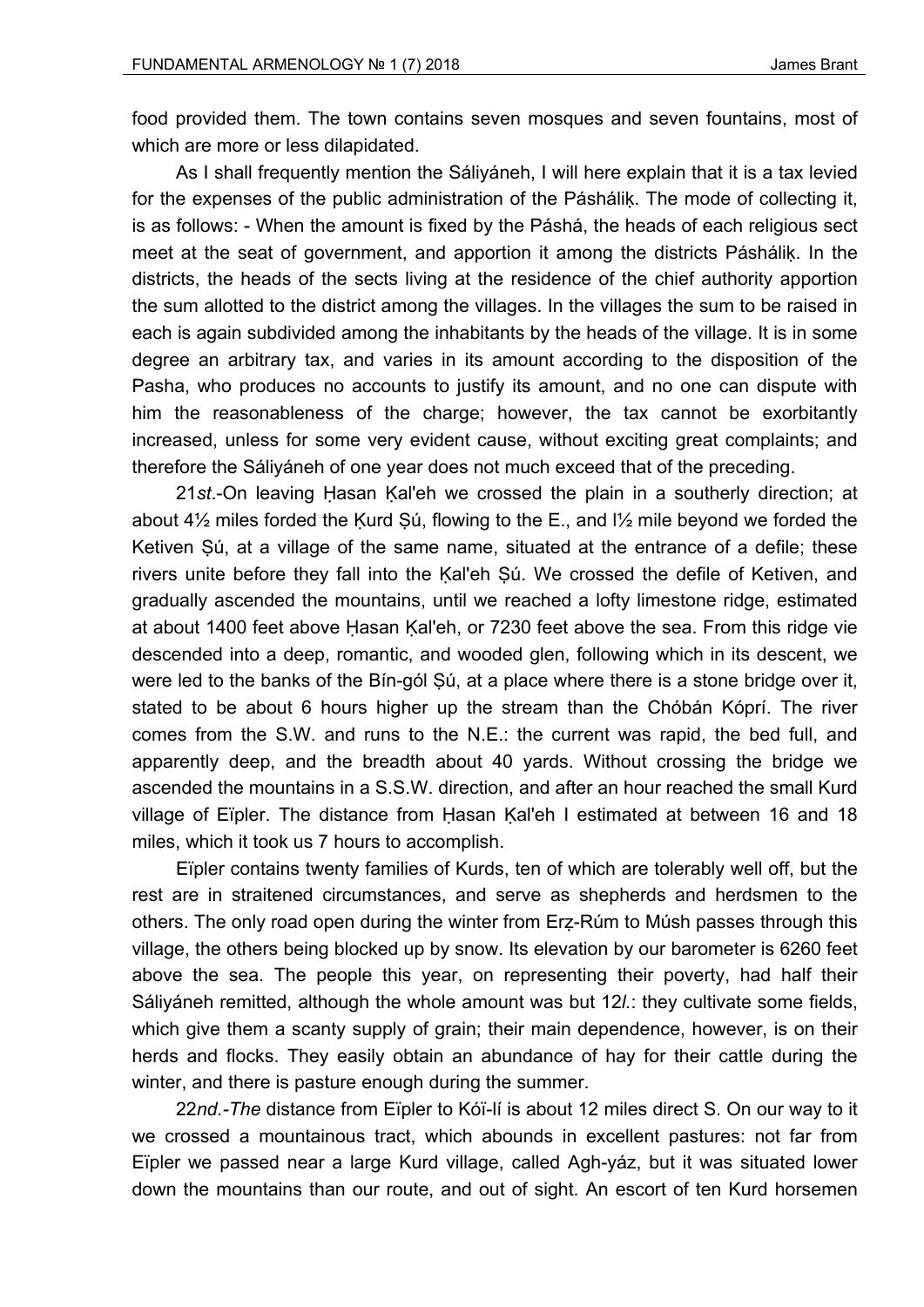who accompanied me came from that village. We reached Kóï-lí at 9½ A.M., and procured a slight breakfast while waiting for our baggage to come up. The village is situated close under the mountains, at about *5900* feet above the sea, ½ a mile from the banks of the Bín-gól Ṣú, and is in the beglik of Khinis. It formerly contained a great many Armenian families. I was told that 200 emigrated to Georgia, and only about 15 Mohammedan families now reside among extensive ruins. The flat between the river and the village is rather marshy: a guide accompanied us to point out the ford. The Bíngól Ṣú is here from 50 to 60 yards in width, its current rapid, the water reaching above the horses' girths. *A* very little more would have rendered it, if not impassable, at least dangerous and inconvenient, for, as it was, our baggage was wetted. After the passage of the river we ascended through a long grassy valley, crossed a mountain-ridge at its head, descended by a stony path, and afterwards turned due E., our course to this spot having been about S. In 3½ hours from Kóï-lí, we reached Aghverán, the estimated distance being about 10 miles, and situated about 300 feet higher than that place. In the early part of the day's journey we saw the Bín-gól Ṭágh: it is a long flat range; the snow lay on it only in patches, but it is said to retain some the whole summer. After turning our faces eastward we had the splendid peak of Sapán (Seïban) Ṭágh in view, capped with snow: it was, however, at a great distance, and seen over the tops of the intervening mountains. Our baggage did not reach the village until nearly 2 hours after us, during which we were exposed to a hot sun without shelter.

The Aḳ-saḳál-lí (literally white-beard), or head of the village, was absent; he had gone to Erẓ-Rúm to obtain a supply of shoes, clothes, and other necessaries for his family. The village is in the beglik of Khinís, and contains eleven families of Kurds, three of which only were in good circumstances. They had altogether about forty fields under cultivation, and a good stock of sheep and cattle.

23*rd.-From* Aghverán, Khinís was distant about 9 miles, over a plain cut by deep ravines, more or less broad; the sides are generally of perpendicular rock; the bottom, pastures or cultivated fields. Rills of water flow through some, while others are quite dry. At a village named Parmaḳ-siz (Finger-less) in one of these ravines, we passed a small stream of water, which rose in a mountain near Aghverán, called Kara Kaya (Black rock); and a little distance further on, a larger stream occurs in a broader ravine of the same character; the latter river is called Kilísá Ṣú, from a ruined Christian church at the foot of which it passes, but higher up it goes by the name of Peïg Ṣú, from a village on its banks; both these streams flow E.S.E. towards the Murád Cháï; the last-mentioned, I believe, rises from the range of Bín-gól Ṭágh. We reached Khinís at *9* A.M. This day and yesterday, whenever the breeze intermitted, the heat had been very great, even as early as 7 or 8 o'clock in the morning.

Khinís<sup>2</sup> is an old town, with an antiquated castle, and hence is generally called Khinís-Kale'h-si. It belongs to the Páshálik of Músh. The Beg resides here: he is brother of Emín Páshá of Músh, and is named Murád Beg. He was absent; but his Kyayá sent

<u>.</u>

<sup>2</sup> Khonúus or Khanús.-Jihán Numá, p. 425.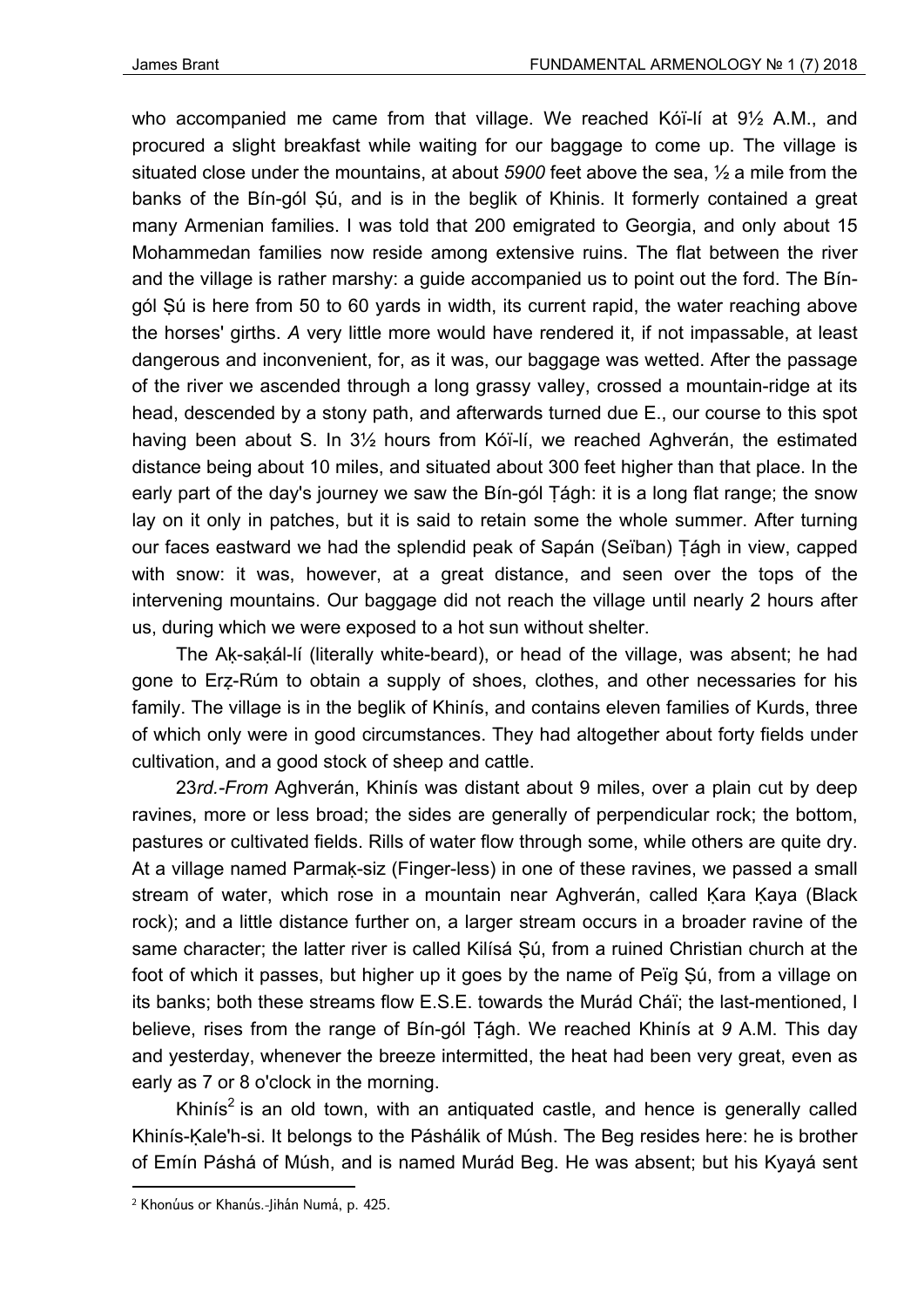the usual compliments and offers of service by his son, an officer in the militia, he himself being confined to his house by illness.

This most wretched town is situated at the bottom of a deep ravine, with precipitous sides of rock, at an elevation of *5686* feet above the sea: through it flows a stream, over which, within the town, two small stone bridges of a single arch have been thrown; the stream is called the Kal'eh Ṣú, but lower down it assumes the name of 'Arúẓ Sú, from a village on its banks: it rises in the Bín-gól Tágh, and falls ultimately into the Murád Cháï. The town contains about 130 houses (100 Mohammedan and 30 Armenian) and a well-built mosque. The castle, standing on a peninsula with perpendicular sides which advances into the ravine, is on a level with the surrounding plain, and overlooks the town. A wall, now in ruins, crosses the neck of the peninsula, and once protected the entrance to the castle: the wall, right and left of the castleentrance, extends along the edge of the ravine, and afterwards crosses it at each end of the town, uniting with two outworks or towers on the opposite side. These works, as well as the castle, have been long going to decay. The Beg resides in the castle: the apartments of the outer court are in ruins; those in the inner are tenanted by the harem of the Beg, and were unapproachable. There is no trade here, but for the supply of the most ordinary wants of the peasantry. The bazar contains about thirty stalls, in which nothing was to be seen but Aleppo handkerchiefs, used as turbans by the inhabitants; boots and shoes from Erẓ-Rúm; cotton cloth of the country-manufacture; tobacco, pipebowls, and a few other common necessaries, with fruit and vegetables. The ordinary and legitimate revenue of the Beg is derived from a tenth of the produce of the soil, which yields him about *1*50*l.* per annum. In lieu of Sáliyáneh, the people are bound to entertain strangers; and, this being a post-station, guests are numerous, and the tax not a light one. The soil is not private property, and is never bought or sold. A person may build on any unoccupied ground, without a rent being demanded, or he may cultivate any vacant land by paying a tenth of the produce to the Beg. Anyone who neglects to cultivate his fields risks losing them, should there be an applicant for them; but that never happens, as there is more land than hands to till it. The winter is long and severe; the summer hot, succeeding rapidly to the melting of the snow. The town is situated near the foot of the Bín-gól Ṭágh: it requires, however, six hours to reach the summit, on which there are said to be the remains of a castle. This I am inclined to doubt, as I have repeatedly found that a few stones are quite sufficient to give rise to a similar report. In a N.E. direction, 7 hours distant, is situated a district called Ṭúzlah, from a deposit of rock-salt found there, which supplies all that is wanted at an extremely moderate rate to the country around. Here about fifteen lbs. could be bought for twopence. The Kyayá of the Beg was extremely civil in supplying us with lambs, milk, &c.

25*th.-On* inquiry as to the best road to Mush, I found that the villages on the direct and ordinary route were without inhabitants, as at this season they were in the mountains for the sake of pasture. We should not, therefore, find the supplies of food necessary; and I was consequently advised to take a rather more circuitous road. By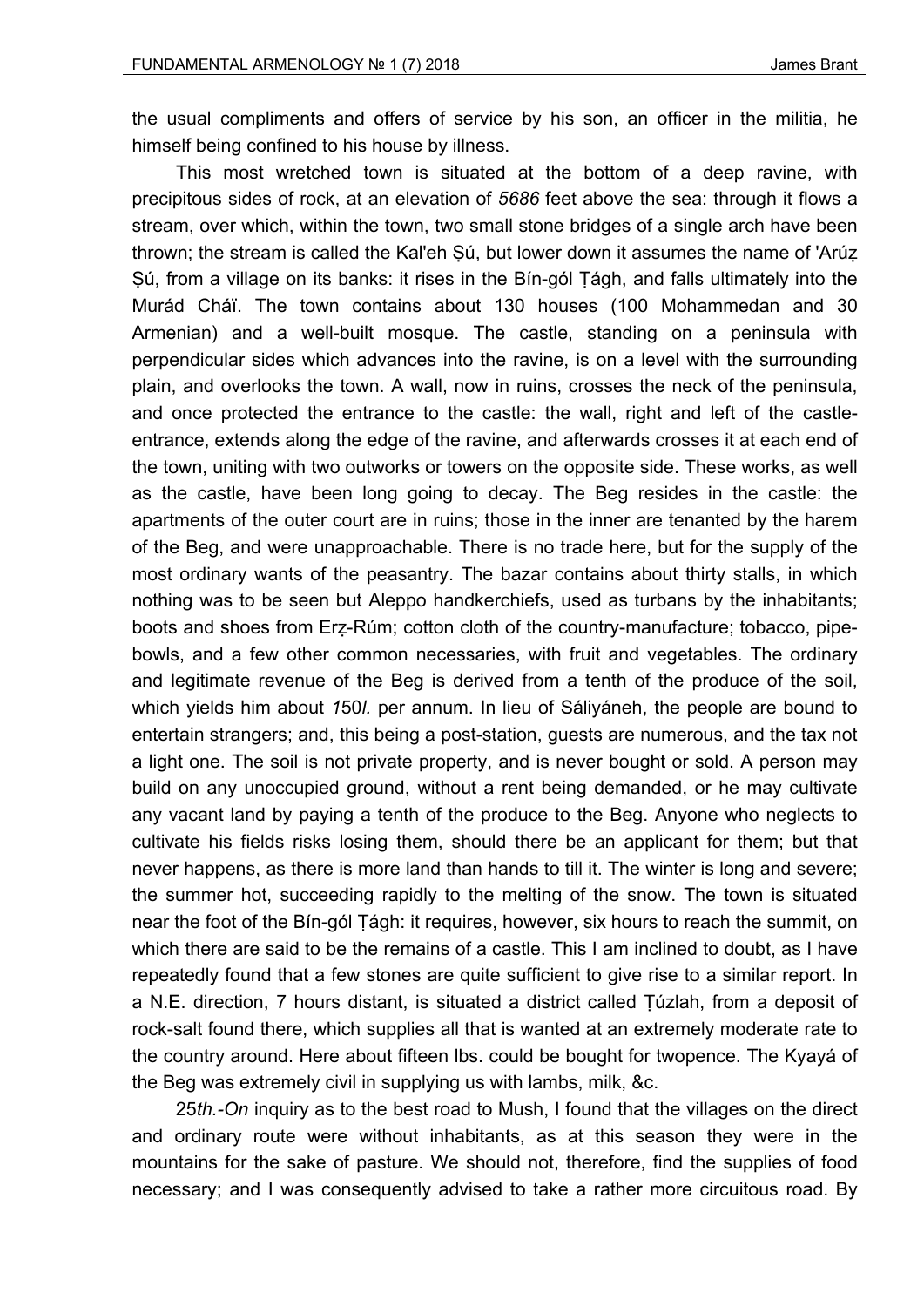<u>.</u>

the direct one there was a large river to cross, which must have been forded, but not without inconvenience; by that recommended, however, it could be passed by a stone bridge. I therefore determined to adopt the course suggested.

On leaving Khinís we took a southerly direction, and crossed several narrow valleys, with rich grazing-grounds, and ravines such as I have already described. At 2¾ hours we passed a small Kurd village, named Mál-aḳulásh, and thence took a S.W. direction. We continued over the mountains by bye-paths, through good pastures, abounding with an infinite variety of beautiful and sweet-smelling flowers. Our course gradually became more westerly, until we finally descended by a long slope facing the W. to the village of Gúmgúm. We were 9½ hours on the day's march; but, as we had frequently halted for our baggage, our progress was slow, and I did not estimate that we had advanced more than 20 miles. A thunder-storm broke over the mountains; and just as the people were occupied in pitching the tents a violent squall of wind occurred, but it was of a moment's duration, and no rain fell on the low ground we were on.

The village of Gúmgúm is situated in a pretty valley, at an elevation of 4836 feet, with the Bín-gól Tágh on the N.: from Khinís we had gone round the foot of the range. By a direct road from hence, Erẓ-Rúm can be reached in 20 post hours; and there is a practicable way straight across the Bín-gól Ṭágh range. The village is a Vak̞uf, $^3$  or endowment belonging to a mosque. The chief has the title of Sheikh, and is of a sect of Dervíshes. The inhabitants enjoy an immunity from Sáliyáneh, and from a contribution of men to the regular troops and militia. The place contains thirty Kurd and about 15 Armenian families. Since we left the plain of Pásín I had not seen much tilled land, and the fields I met were carelessly cultivated: in most places the grain was just appearing above the ground. In this valley more land than usual was to be seen under the plough; and I was informed that the soil is rich, the seed rendering about twelve-fold in good seasons.

26*th.-From* Gúmgúm we took an easterly direction, and after an hour's march passed the Kurd village of Kerbah-kúh, situated on the side of a mountain, at the foot of which runs the Chár Buḥúr river, corning directly from the Bín-gól Țágh. In 1¼ h., gradually descending to the stream, we crossed it by a stone bridge, beyond which, at 1¾ h. distance, the Chár Buḥúr unites with the Murád Cháï: they meet in a straight line, the latter coming from the E., and the former from the W., and immediately afterwards turn off at a right angle through a narrow valley in a southerly direction: our barometer here showed 4138 feet above the sea. As I rode along the valley on the banks of the Chár Buḥúr, I supposed the Murád Cháï to be a continuation of that river. The distance from Gúmgúm to the junction of the rivers I estimate at about 11 miles. The straight road from Khinís comes across the mountains, down to the Chár Buhúr, before its junction, and that river must be forded; it was deep and broad. The united stream turns through a valley, which widens gradually until it becomes a part of the plain of Mush. In the valley the river might be about 70 yards wide, but its bed expands when it reaches

<sup>3</sup> Properly Vaḳf, i.*e.* Permanence; and thence an endowment for religious and charitable purposes.-F.S.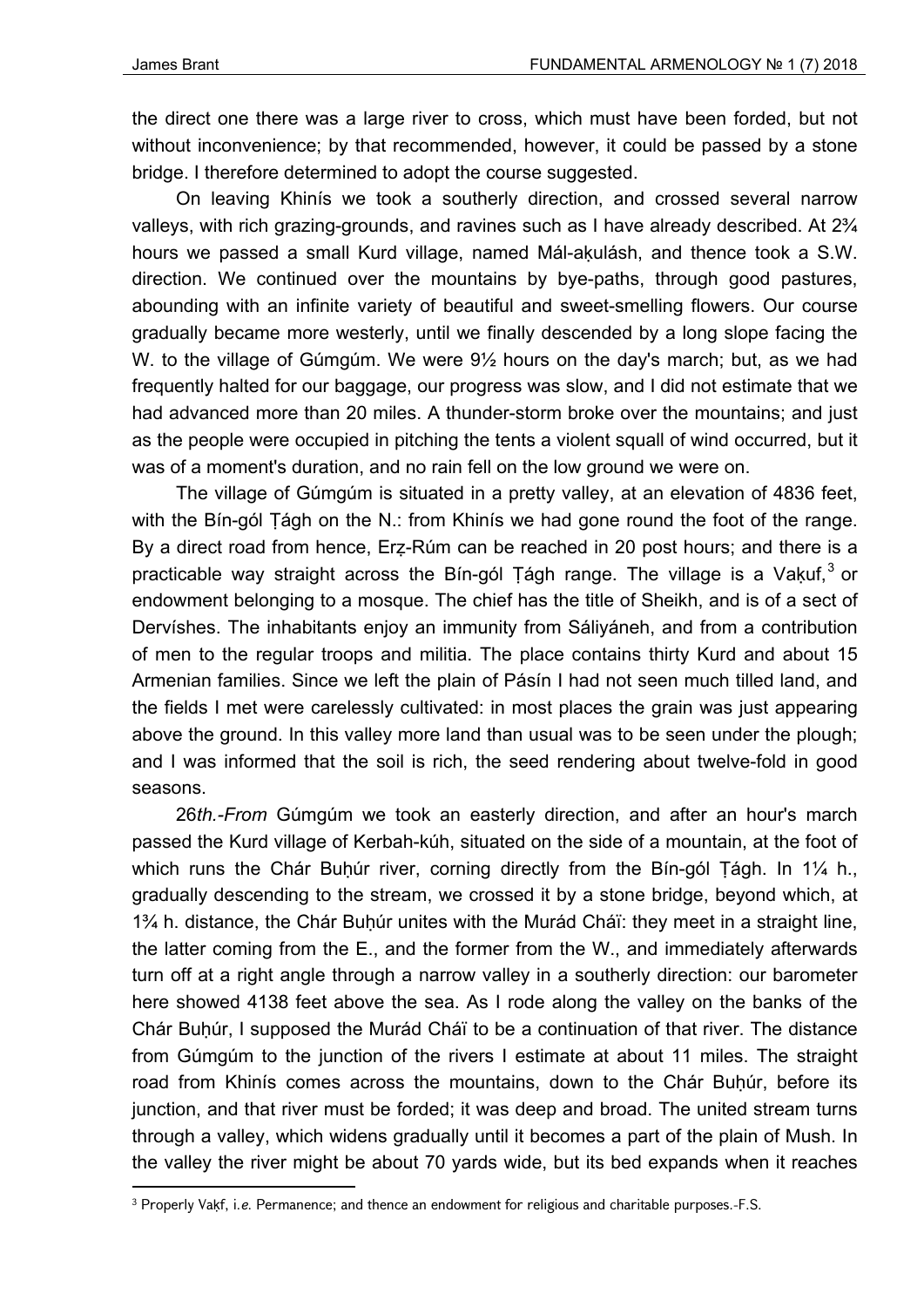the plain. From the junction of the rivers to a village on the plain, called Sikáwah, is about 8 miles, and 3 beyond we stopped at Kirawí, where we pitched our tents: the day's journey occupied us 8 hours.

This village was inhabited by Armenians only. In the whole plain of Músh there are not any Mohammedan peasants intermingled with the Armenians; a fact which would clearly point out this country as belonging rather to Armenia than to Kurdistán: indeed the tent-dwelling Kurds are evidently intruders, and the stationary Kurds, it cannot be doubted, belonged originally to the nomade race.

The Kyayá of the village would not give me any information; to every question I asked he replied only, "How should I know?" but I afterwards found a priest who was more communicative: he confessed to me that the Kyayá was afraid lest he should be known to have communicated anything respecting their affairs. To remove all apprehension on that point, I assured the priest that I never on any occasion disclosed from what source my information was derived: he pretended to believe this, but he showed that he was only half persuaded of its truth. There are twenty families in the village, which is the property of Murád Beg of Khinís. The villagers own about 300 cows, oxen, and buffaloes, 250 to 300 sheep, and twenty brood mares. In wet seasons grain yields ten to twelve fold; in dry, four to five only. The soil is light and sandy, and they do not irrigate it. All their wool is required for domestic use, and they have none to dispose of: they grow linseed for the sake of the oil, used for burning. The winter is not of so long duration as at Erẓ-Rúm; but it is still very severe: snow falls to a great depth; the river always freezes, and loaded carts pass over the ice. The village pays three Sáliyánehs in the year, each amounting to about *5l.* or *6l.;* the usual Kharáj, or poll-tax; and the share of the produce belonging to the Beg, besides the Ḳishláḳ (winter quarterage), the heaviest imposition of the whole. These altogether form a load of taxation under which the people appeared very discontented; but the Kishlák seemed to form the prominent grievance. The villagers are forced to give winter quarters to ten Kurd families. In the time of the Russian war the army reached Músh; and, when quitting it, the Armenians wished to accompany the invaders, but it was not allowed. The Russians were then advancing, and the encumbrance of emigrants with their families did not suit them. At that period the Kurds regarded the Armenians as partisans of the invaders, and made no scruple in plundering and often murdering them. Since the operations of Reshíd Moḥammed Páshá, and of Ḥáfiẓ Páshá, and particularly since the enrolment of the militia of this Pásháliḳ, the Kurds do not venture to rob openly, and even instances of secret theft have become rare: the effect of the last measure has imposed a moral restraint on this wild race, which is extraordinary when it is considered how few the numbers of the militia are (in this Páshálik not many hundreds), how recently the system has been introduced, and how inefficient the force yet is, from the imperfection of their equipment and discipline.

Near Sikáwah is a small hill called Osp-polur, which means in Armenian "the mountain round as a lentil". On this little rising ground 'Aláu-ddín Beg, a Kurd chief,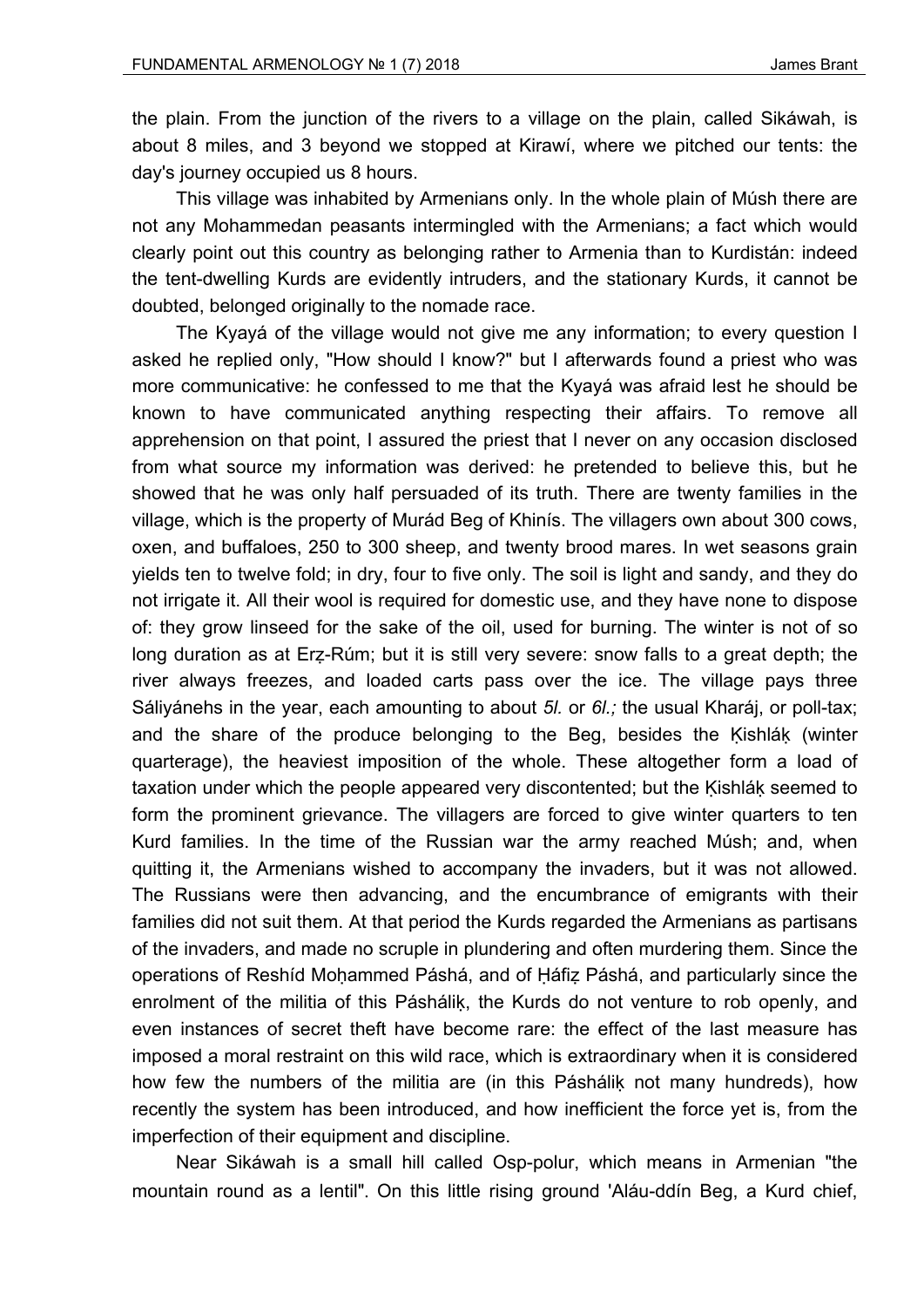made a successful resistance to the government forces sent to destroy the independence he was trying to establish. He was the founder of the family of Emín Páshá of Músh; and the event alluded to happened about a century ago, after which the hill obtained its name. In the country I had passed over from Erz-Rúm I had scarcely seen a tree, except in the dale before mentioned, and on the banks of the Chár Buhúr and Murád Cháï, near their union, where some willows and dwarf trees are found: in this feature it bore the general character of all the high table-land of Armenia.

27*th*.-Quitting Kirawí, we continued along the plain, having the Murád Cháï at a short distance on our left. In hour we crossed the river by an ancient bridge of fourteen arches, in so dilapidated and dangerous a condition, that it is unsafe to ride over, and we all dismounted and led our horses. The breadth of the bridge is 208 paces, and it scarce extended at all over the banks: the barometer here showed an elevation of 4123 feet. The Murád does not approach nearer to Músh, which bore about S. from the bridge, whence the river takes a westerly course. Immediately on crossing the bridge we quitted the river, and passed a large Armenian village called Sulúk; thence riding over an extensive tract of meadow-land, in which hay-making was actively going on, in 2 hours we reached the Kará Sú. We forded it near an old bridge, the water reaching to the horses' knees, and the breadth of the stream being about 25 yards. The Kará Sú rises in the range of Nimrúd Ṭágh, visible to the eastward, distant 24 to 26 miles, and about 4 or 5 miles below the ford terminates its short course in the Murád Cháï:  $\frac{1}{2}$  mile from the Kará Sú we came to the village of Chevermeh: here we encamped close to an extensive building in ruins, the residence of the former Páshás of Músh. The distance from Kirawí to Chevermeh I estimated at about *9* miles.

After we were settled in our camp I despatched a Khaváss to the Pasha to announce my arrival, and to deliver a letter from the Ser-'asker of Erẓ-Rúm. I likewise made known my intention of passing two days in the town (to enable me to make inquiries), and requested that a house might be furnished me. Soon after the Khaváṣṣ was gone Khúrshíd Beg, the youngest brother of the Páshá, and his Kyayá, in passing by on his return from a tour in the plain, stopped at our tents. He was attended by about ten horsemen. After paying the usual compliments, offering his services, and taking a cup of coffee, he left me for the residence of the Páshá. The Khaváṣṣ returned with an officer of the Páshá's to compliment me on my arrival, to know what I stood in need of, and to express his desire to see me as soon as I could conveniently wait on him. He said a house should be prepared for me in the town.

28*th*.-This morning the Kyayá of the Armenians came to conduct us to the quarter prepared, which we reached after  $\frac{1}{2}$  an hour's ride.

Músh is situated in a ravine: as its opening was not in the direction of our encampment, the city was not visible from thence. The Páshá was at the Musellim's in the town, and sent to welcome me, and to know when I would pay him a visit. I fixed 3 o'clock in the same afternoon. At that hour the Cháúsh Báshí (head messenger) of the Páshá came to conduct me to the Seráï (palace), situated at a village called Mogiyunk,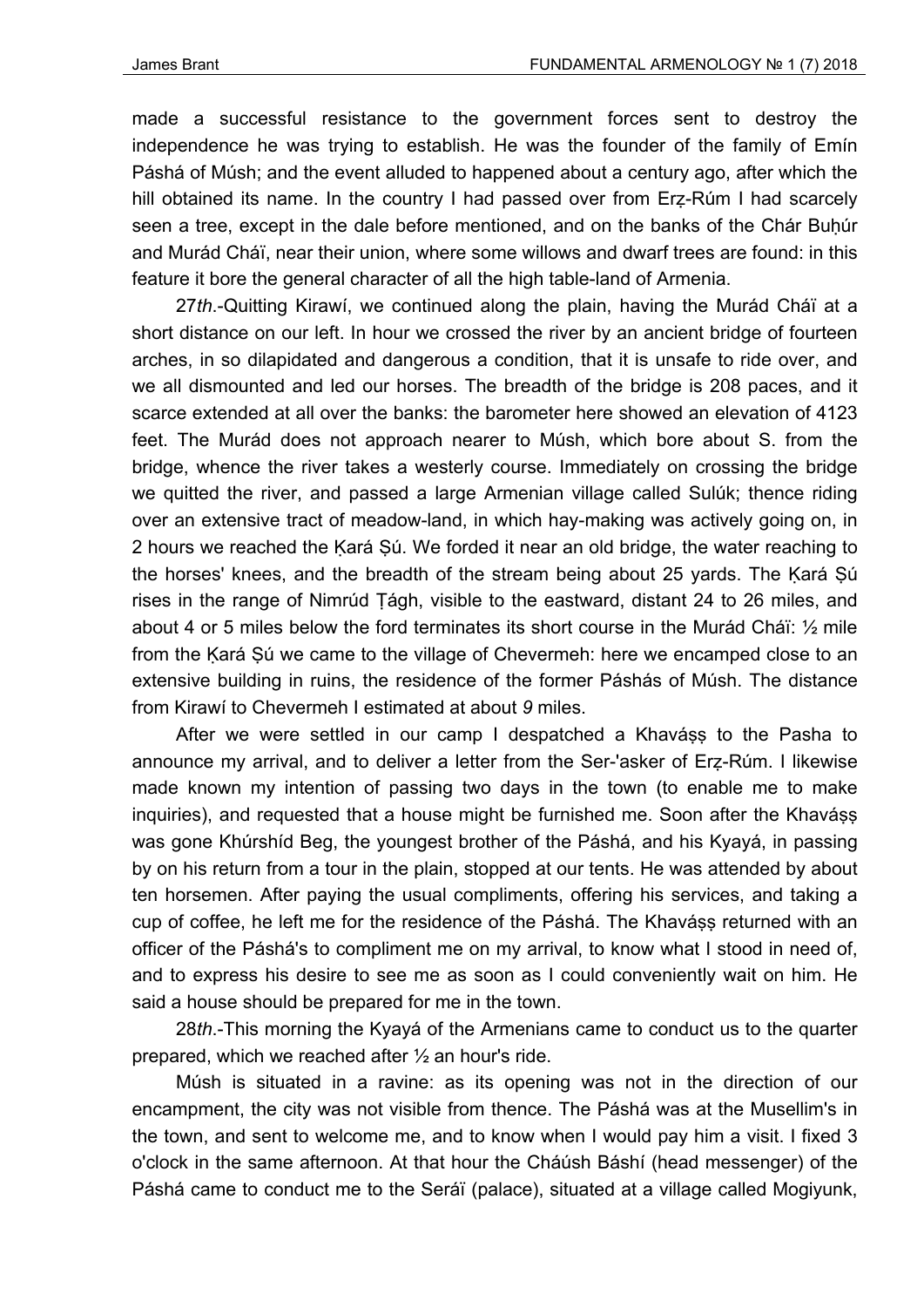rather more than a mile eastward of the town. It was a large quadrangular building, with an irregular tower at each corner, in the same style as the old residence of former Páshás near our camp. This new Serái was built by Emín Páshá a short time since, and Khúrshíd Beg had a residence close by not yet finished. I was ushered into an elevated Kiosk (Kộshk), over one of the corner towers, which was entered by crossing the terrace of the palace: the view from it was extensive, and its height made it accessible to every air that stirred, and very cool and pleasant. The Páshá was in his harem when I arrived, but he soon appeared, and welcomed me to Músh, making the usual inquiries as to my health, mode of reception everywhere, &c. I had seen the Páshá at Erẓ-Rúm, and this was only the renewal of our acquaintance.

Emín Páshá is of a family which has long held this Pásháliḳ: the founder of it was the 'Aláu-ddín Beg mentioned before (p. 348), since whose time, with few and short interruptions, some member of the family has always governed the Pásháliḳ in a state of greater or less independence. His father, Selím Páshá, was beheaded about 30 years ago by the then Páshá of Erẓ-Rúm. Emín was at that time a youth of about 15 years of age, and his youngest brother, Khúrshíd Beg, an infant in arms. He has also two other brothers, Sheríf Beg of Bitlís, and Murád Beg of Khinís. The Páshá is a handsome man, above 6 feet in height; and the other brothers, though not possessing the same commanding appearance, are yet fine men. All have the reputation of brave and skilful warriors, and, from their rank and personal qualities, the family possesses great influence in the country.

The Páshá invited me to dine with him next day at noon.

29*th*.-Our quarter in the town was so filthy and confined that before I went to the Páshá I had the baggage sent back to our tents, intending to go thither direct from the Seráï.

At 11 a.m. the Ṣarráf or banker of the Páshá came to accompany us to the palace; it was mid-day when we arrived. After taking coffee and conversing a short time, the dinner was served; it was in the usual Turkish style, but, except in its abundance, without anything to distinguish it from the repast of an ordinary person. Several of the Páshá's officers were seated with us: this would not have been allowed among Turks of rank, but there is very little ceremony among Kurds.

I took my leave after having invited the Páshá to come next day to my tents, to try the effect of arms with detonating locks, which he wished to witness. I paid a visit afterwards to Khúrshíd Beg: the conversation turned on horses chiefly; he promised to accompany his brother on the morrow.

30*th.-The* Páshá came at 11; his suite was neither numerous nor brilliant. He tried some pistols and a rifle, and shot very fairly with both: he approved much of caps, but was particularly struck with the rifle; he could not conceive how so small an arm could carry so far. Khúrshíd Beg made some better shots than the Páshá; he is considered as the most daring and most skilful warrior among the brothers, though all are reckoned brave. They were much esteemed by Reshíd Moḥammed Páshá, and did him good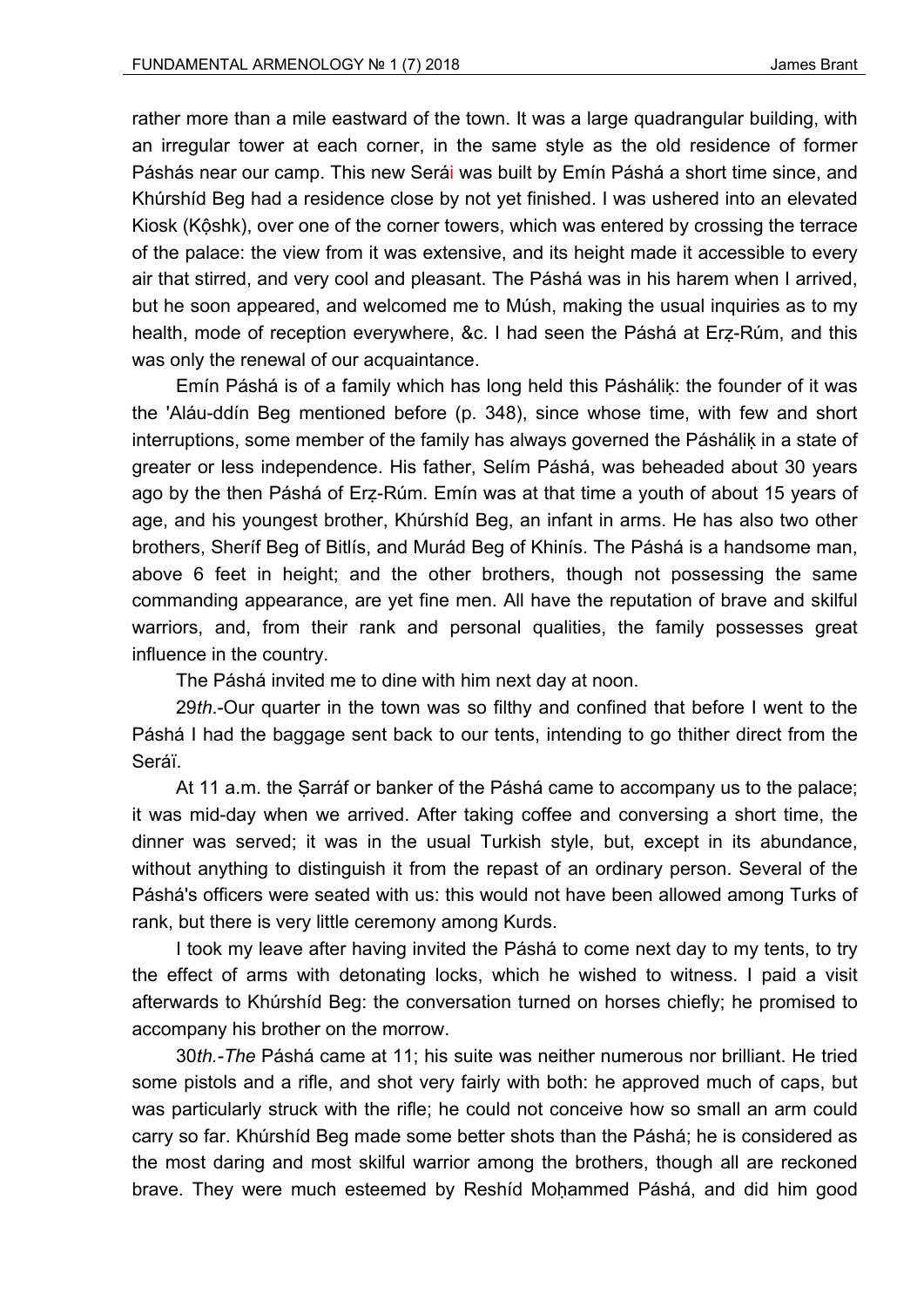service in his operations against the Kurds. Khúrshíd Beg declined sitting at table with his brother; he said he had never presumed to sit or eat in his presence; but an officer of the Páshá's, and his scribe, vulgar, low persons, were allowed to do both. The Páshá considered the being helped, instead of helping himself out of the dishes, as a very useless ceremony. The Beg dined in another tent on the dishes which were removed from our table.

On the following day I paid the Páshá a visit to take leave, and remained conversing with him for some time; at the conclusion we parted with mutual expressions of regard.

Músh is a town as miserable in appearance as in reality; it contains about 700 Mohammedan and *500* Armenian families. The latter form the wealthiest portion of the population, and on them devolves the whole weight of the annual Sáliyáneh, amounting to about 2000*l.,* the Mohammedans being exempted from it. The present Páshá does not extort money from the r'ayah population, but he is said not to spare the chiefs of the Kurd tribes when good opportunities present themselves for levying money. Huseïn, who held this Páshálik for a year, and was replaced by Emín, whom he had superseded, was very rapacious, and was said to have been in the habit of levying sums from r'ayahs, nominally in proportion to their supposed wealth, but often so disproportionate as to have reduced many to indigence, and to have obliged most to dispose of all their little superfluities. The Kishláḳ párah-sí, or the sum paid by the various Kurd tribes in the Pásháliḳ of Músh for winter quarters to the Ser-'asker of Erẓ-Rúm, is an arbitrary tax, depending on the disposition of the Ser-'asker. The villages of the plain of Músh are, as before observed, all inhabited by Armenians, but beyond the limits of the plain, there are both Kurd and Armenian peasants, sometimes mixed in the same, and sometimes each inhabiting separate villages: however, throughout the Pásháliḳ, the Armenian peasantry exceed in number the Mohammedan; I mean, setting aside the tent-dwelling tribes. There are few articles produced in the neighbourhood of Músh which would be fit for exportation to Europe. The principal products are grain and tobacco, but a large number of horses, horned cattle, and sheep, are disposed of, principally, of course, by the Kurd tribes; dealers come to buy sheep and drive them for sale into Syria, as well as to Constantinople. Some gum-tragacanth and gall-nuts are brought for sale to Músh, but they are produced elsewhere. Cotton cloth of a coarse kind is manufactured for the use of the country, and cloths are brought from Aleppo for the consumption of the inhabitants; a very few European manufactures are used, and those to a very limited extent, for in general the people are too poor to purchase any but the commonest articles. The plain may be called a fine one, being nearly 40 miles in length and from 12 to 14 miles in its greatest breadth; it is watered by numerous streams, but in some parts it is stony and arid. It is said to contain upwards of 100 villages, each having from 20 to 40 families; there are some few which have more. The climate is less rigorous than that of Erẓ-Rúm; as much snow, perhaps, falls, but the cold is not so severe; the summer is warmer; indeed, it is often sultry. Our barometer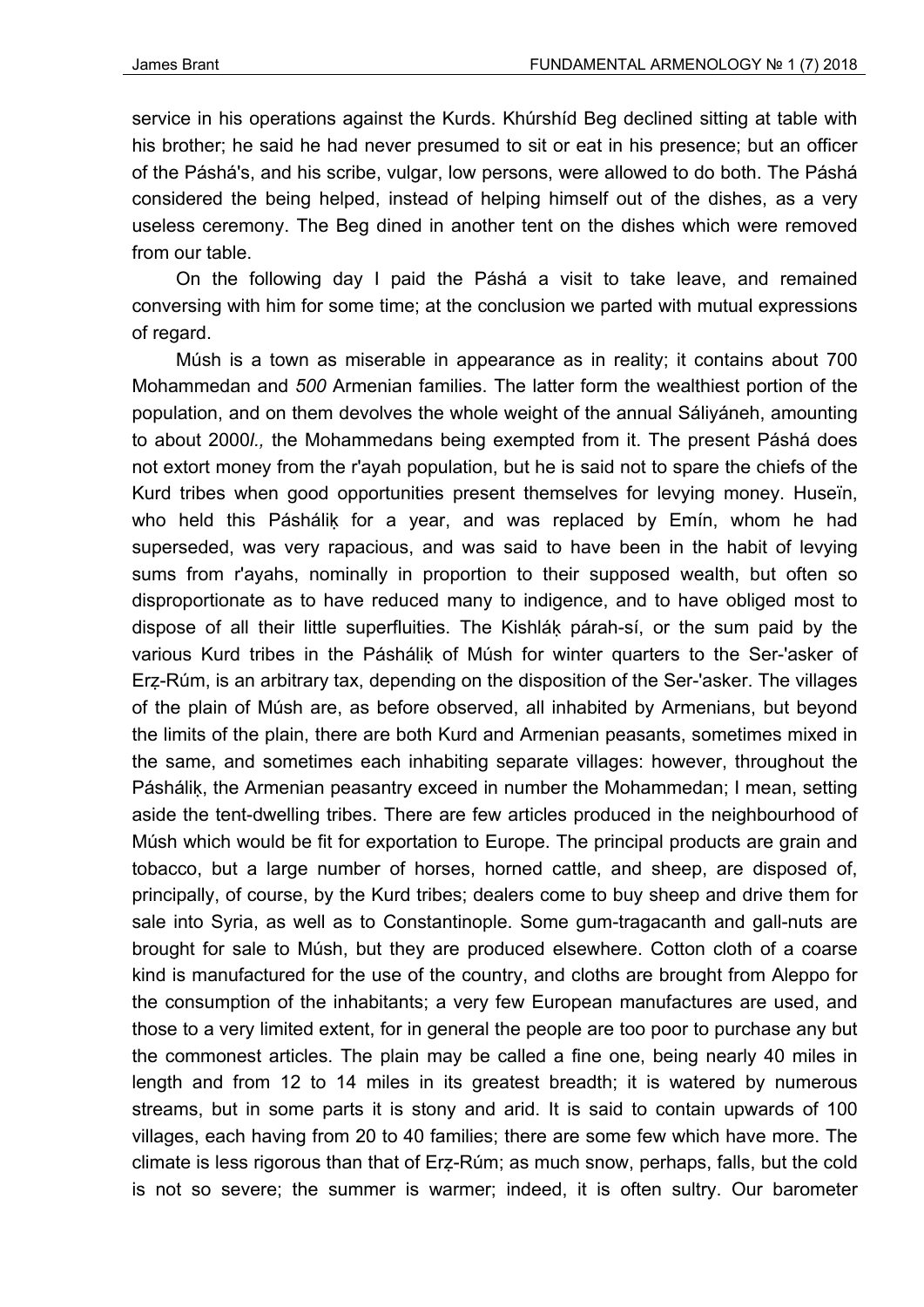showed an elevation of 4692 feet, or about 1300 feet lower than the plain of Erẓ-Rúm. Grapes are grown in vineyards on the sides of hills, and a great abundance of melons are produced; there is no scarcity of any kind of common fruits. The only trees to be seen are a few planted around the villages: the recesses of the mountain-range on the S. are said to have oak-forests, but I suspect the trees are small. There are several varieties of the oak; one produces the gall-nut, and another manna: the latter is a saccharine secretion which does not possess any medicinal quality, or any peculiar flavour. It is collected by suspending the branches with the leaves on until they are quite dry; they are then shaken; the manna falls off, and is purified by boiling and skimming off the pieces of broken leaves and any extraneous matter: this manna is used for making sweetmeats, instead of sugar. It is a very uncertain product, and is often for a succession of years not to be found in sufficient quantity to be worth collecting: dry seasons are in general favourable; wet, the contrary; but still in the present summer, one of more than an average degree of heat and drought, the crop failed.

*July* 2*nd*.- Emín Páshá had appointed an escort to accompany me to the next Aghá, beyond the limits of his territory on the road to Diyár-Bekr, where I expected to meet Ḥáfiẓ Páshá. There were two roads from Músh, the one by going down the Murád on its right bank to Pálú, and then turning to the S. over the mountains; the other by immediately crossing the mountains on the S.: the latter was the least frequented and the most rugged; the former, the most circuitous route. I was, however, told that, with respect to the state of the road, there was scarcely a choice, and I therefore selected the shortest. I left Músh, attended by Sheríf Aghá, with nine Kurd horsemen; he is chief of a tribe named Elmán-Ií, which passes the summer in the mountains bordering the plain on the S., and the winter in quarters in the villages at the foot of the same mountains. The first day we reached a village named Kizil Agháj, situated nearly at the western extremity of the plain, close under the mountains. The village stands on the banks of a copious and clear stream which runs through a ravine and flows in a direct line to the Murád Cháï, which we saw winding through the centre of the plain, about *6*  miles off. The distance from Chevermeh was about 10 to 11 miles due W. We passed through several villages on our way, and saw many others in the more central and fertile part of the plain.

 The village of Kizil Agháj, though apparently large, contained only thirty Armenian families: the numerous buildings, which give it an appearance of some extent, are occupied by the Kurds and their cattle, as thirty families of Sheríf Aghá's tribe winter here. The people complained of extreme poverty, and, to judge by the absence of every kind of furniture from their huts, the complaint is not without foundation. Their land is arid and stony, and will not produce wheat or barley, but merely millet. They however owned about 300 head of cattle and 600 sheep. After we had pitched our tents, Sheríf Aghá came to pay his respects and take a cup of coffee. In reply to my inquiry as to the number of his tribe, he said it consisted of 180 families: he stated that nearly 200 years ago seven families only came from the neighbourhood of O'rfah, and settled here, and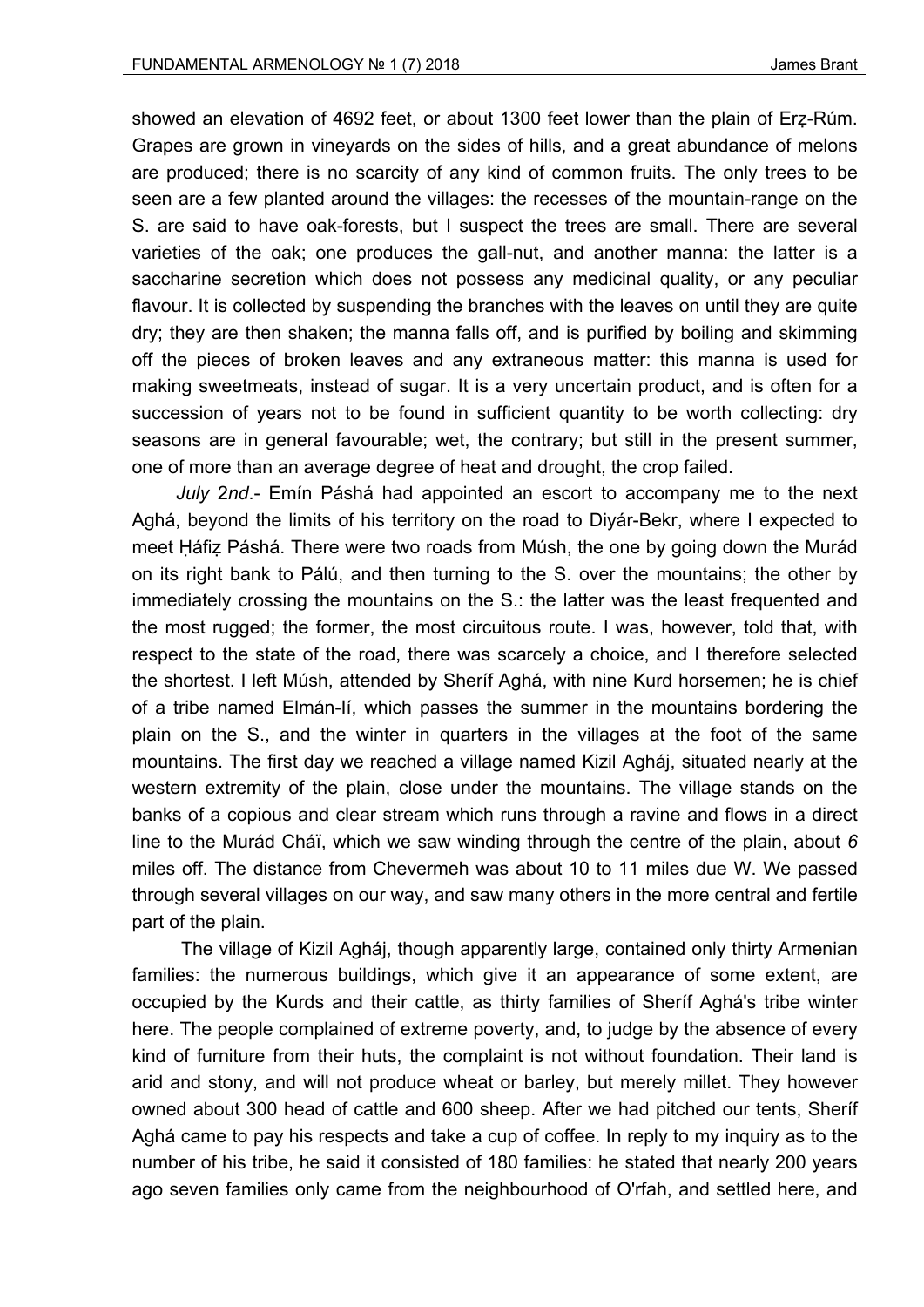they had increased to their present number under the protection of the family of Emín Páshá. I think it probable that 100 years might be nearer the time of their arrival in this country than 200, but a century more or less is nothing to people like Kurds, who have no precision in their ideas on any subject. His tribe pays about 480*l*. for their Kishlák. I asked why, instead of paying such a sum annually, they did not build themselves houses; he replied that besides houses, they must have lands from which to collect their hay, and fields to raise their corn and straw, and that the whole plain was already occupied. He might have added that, being shepherds, they could not attend to agriculture without altering their habits, and that at the period when they must make their hay and cultivate their fields they were fully engaged in attending to their flocks and herds in the mountains. There might perhaps be no serious objection to the present mode of giving quarters to the Kurds, if they did not ill-treat the Armenians, if the sum fixed was a fair remuneration to the peasant for the labour and inconvenience, and if it were paid to him instead of to the Ser-'asker.

Sheríf Aghá considered ḤáfiẓPáshá as more powerful than Reshíd Moḥammed Páshá, from the former's having succeeded in subduing the Kharzán Kurds, in which the latter failed.

3*rd*.-From Kizil Agháj we skirted the southern side of the plain till we reached its extreme boundary in about  $\frac{1}{2}$  an hour; we then turned to the S. and ascended the mountains. After reaching the summit of the first range, called Koshm Ṭágh, at about 6800 feet, we saw two others; the highest, named Antógh Ṭágh, had a good deal of snow on it, but it does not remain all the summer: this mountain appeared the centre of the group, the ranges on each side being lower. There were dwarf oaks on the slopes of the mountains, but none seemed to attain the size of trees. We descended into a deep ravine, and after a few ascents and descents, not very long nor steep, reached a valley called Shín, in which there are some scattered Kurd houses; they were however all untenanted, the inhabitants being on the hills for the sake of pasture. We encamped on the banks of a stream not far from some Kurd tents, from which we obtained supplies of food. About fifty families cultivate this narrow but pretty valley, and as many as can find room in the few houses which exist, remain there during the winter; they belong to a tribe called Badiḳánlí, which consists of 550 families; the principal residence of the tribe is more to the S., and they winter near the Tigris, where those of this valley who cannot find accommodation here in the winter join them. The crops were backward, and the Kurds were irrigating the fields. This tribe refused to submit to Reshíd Moḥammed Páshá, and took up a position in this valley, where it was attacked, and, after having suffered a terrible defeat, submitted: 300 recruits were then given to the Páshá, and the tribe lost all their property and arms, and have been since very much reduced in wealth and importance. Before their defeat, they held this mountain tract in lawless independence, permitting neither caravan nor passenger to pass through it, without having secured their protection by a present.

Sheríf Aghá came as usual to take coffee. I inquired of him respecting the Yezídí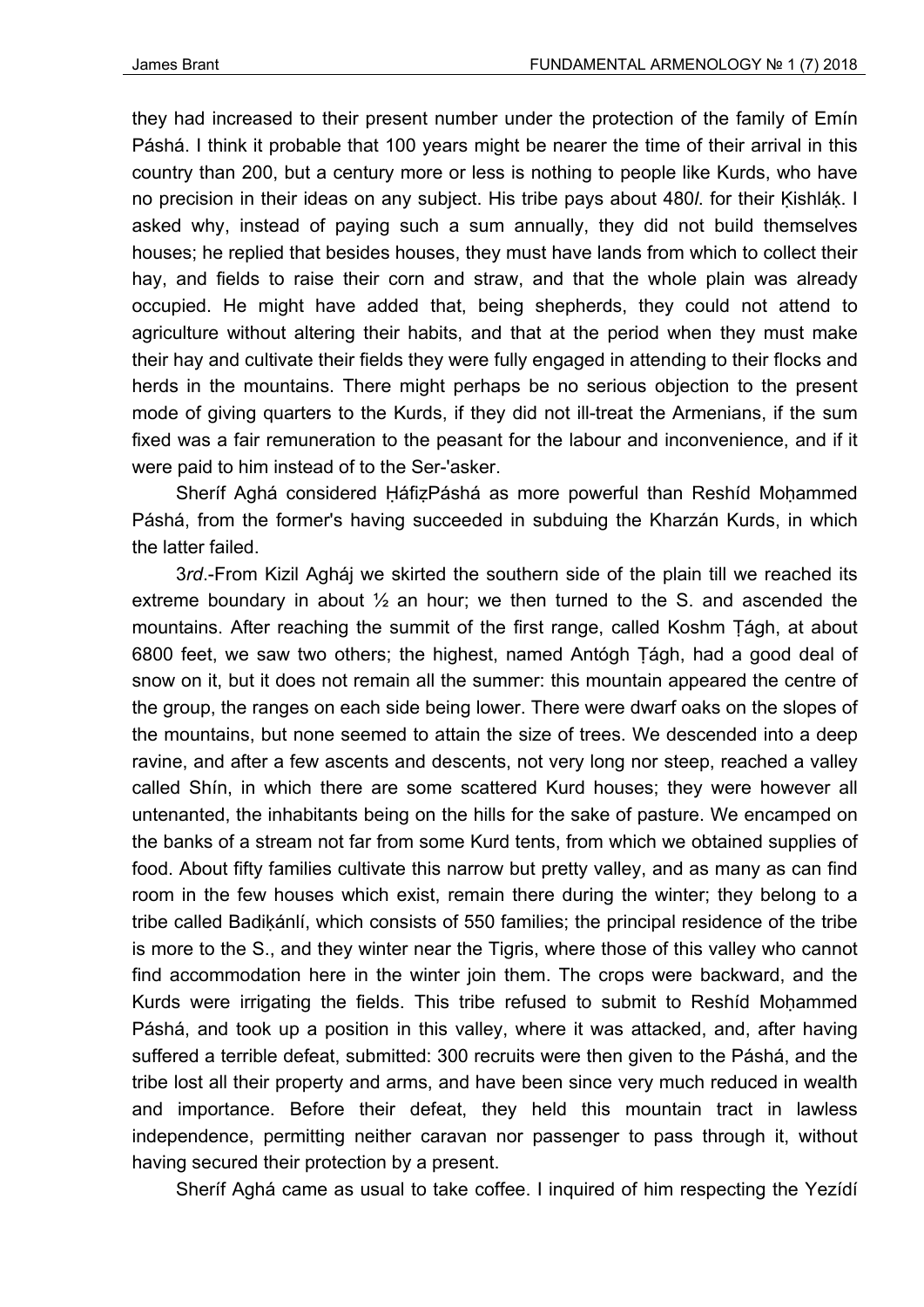Kurds. He said they do not pretend to be Mohammedans, and they curse Mohammed. They call Satan Meliki Táúsh (King Peacock). He said they were very angry on hearing the term Sheiṭán (the Turkish for devil) used in their presence, and he confirmed the account I had previously heard, that, if a circle be drawn round one on the ground, he will not move from the spot until he has obliterated it. He knew nothing of their faith. The Chirágh Sóndurán (Lamp Extinguishers) are quite a distinct sect; they dress up a log of wood in fine clothes and pelisses, and adore it. When a great man dies they inter all his wealth with his body. The Mohammedans, if they hear of the burial of a chief, watch their opportunity, and open the grave at night for the sake of what is to be found there. The Dújik Kurds are most of them of the latter sect; they are called Kizil-básh (Redhead) by the Mohammedans. There are many Kurd tribes who are Mohammedans; many are Yezídís, and but few are Chirágh Sónduráns.

4*th*.-lmmediately on mounting, we commenced ascending the Darkúsh Ṭágh. It took us 1½ hour to reach the highest part of the range, which we crossed at 6490 feet above the sea, and immediately commenced the descent by the most difficult path I ever went over; sometimes it led us round precipitous hollows in the hills; sometimes it came down in a zigzag the face of a nearly perpendicular rock. Our horses, though led, often slipped off the uneven and narrow path, and risked being precipitated into the abyss, perhaps 1200 feet in depth, and it was by great caution alone that a person even on foot could keep his path. Below us ran the river, on the banks of which we had been encamped; there it had an easterly course, but after quitting the valley it turned westward, rounding the mountain up the face of which we had climbed to the S.S.W. Along our path numerous springs issued from the sides of the mountains, all of which are carefully and skilfully conducted by long channels to irrigate fields found on every spot which admits of cultivation; near them a hut was generally to be seen. After a difficult and fatiguing walk of 2 hours (for riding was seldom possible), we found ourselves opposite to the high ridge we had crossed, and scarcely a mile distant from it: we waited two hours for our baggage to come up, fearing the muleteers might require assistance. We then proceeded, winding along the mountains' sides by paths very little better than those just described. In 2½ hours we came down to the stream which we had seen so long in the valley below us; it was called the Kolb Su (Handle Water), and was a pretty considerable river, reaching to the girths in fording. We crossed it, and waited under the shade of some trees, but our baggage did not make its appearance, and we proceeded on our march. In 2 hours we reached an Armenian village called Agharún by the inhabitants, but Khanzír (Hog) by the Kurds, beautifully situated in a gorge of the mountains opening to the plain, commanding a splendid view, and surrounded by magnificent walnut-trees. We here procured some food, for which a fast and a ride of 12 hours gave us an appetite. I met here a man belonging to Ḥáfiẓ Páshá, named Aḥmed Aghá; he was remarkably civil, and he it was who ordered us our repast. The people complained loudly of exactions, and declared they had no longer the means of paying what was demanded of them. It was thought probable that the Kurds left with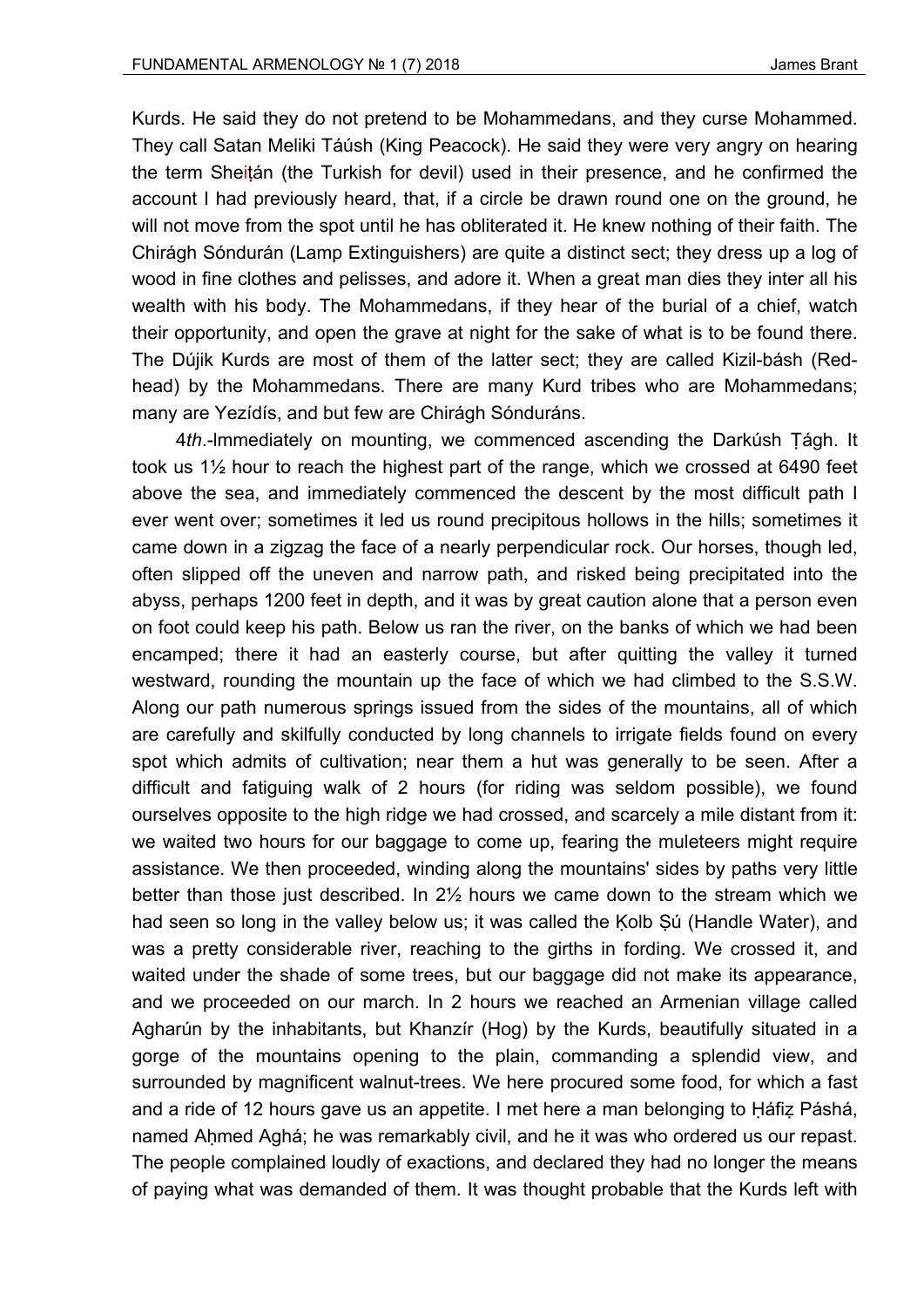our baggage would conduct it by another and shorter road to the village we had originally fixed upon as our resting-place, and we therefore mounted again at *St* P.M., at the same time sending people back to tell the muleteers that we had gone on. At 7 we reached the village of Nerjkí, the residence of a Kurd chief, called Ḥájí Ẓilál Aghá. He received us very hospitably, and had a supper prepared, which, however, was quite unnecessary after the repast we had had at Agharún. Our baggage did not appear, and we slept in the open air under the trees, the weather being sufficiently warm to render any covering unnecessary. The distance we had come was called 8 hours by the Kurds; we had been 10 hours riding and walking, besides many long stoppages for our baggage; it occupied our loaded horses 15½ hours to Agharún, 1½ hour short of the village we reached. I never met in my travels so dangerous and difficult a pass: the passage of troops could be easily arrested by a small force, and it would be quite impossible to drag artillery over it. Yet I was told the Kharzán mountains are still more impracticable, and that no loaded animal, except a mule, can traverse them at all.

5*th.-*Next morning early our loads arrived; the horses were too much fatigued to come beyond Agharún the evening before; our people were well treated by orders of Ahmed Aghá, Ḥáfiz Páshá's man. Many of the horses had fallen down the sides of the mountains, but fortunately none were much hurt, and no very serious damage had occurred to our baggage; as by a miracle, the case of instruments had not suffered in the least. Our host was an old Kurd chief; he had resisted Reshíd Mohammed Páshá, and his house was in consequence burned; he himself escaped to the mountains, but was afterwards forced to surrender; he was detained as a prisoner at Diyár-Bekr for a twelvemonth, and was then sent to his home and restored to the command of his old district, but his fortunes were ruined, his house destroyed, his dependents dispersed, and his two eldest sons had fallen victims to the climate of Diyár-Bekr. He himself was almost blind from cataracts forming in both eyes, which were nearly matured; he asked Dr. Dickson for a remedy, and was much grieved to hear that he could not furnish one; he was told that an operation would alone relieve him, and to have that performed a journey to Constantinople was necessary; he said that was impossible, it was beyond his means. This Ḥájí could scarce speak any Turkish, and he used a native of Diyár-Bekr, his scribe, as interpreter. I inquired through him how he was so imprudent as to attempt to resist Reshíd Mohammed Páshá, invested as he was with authority from his sovereign. The Ḥájí replied that neither he nor his fathers were ever subjected to Páshás, or paid taxes to the Sultán, and he could not understand why he should be forced to do so; he had therefore resisted as long as he could. Seeing most of us engaged in writing and reading (for he was always seated near the tents), he asked whether we could all write. I replied that most of our peasantry could do so. He said such an acquirement was an useless one to a man like him: since he had been able to handle arms he had scarce been for an hour in his life without being called on to use them, either in defending the property of himself and his dependents, or in revenging the injuries inflicted on them by their enemies. He remarked, with an evident feeling of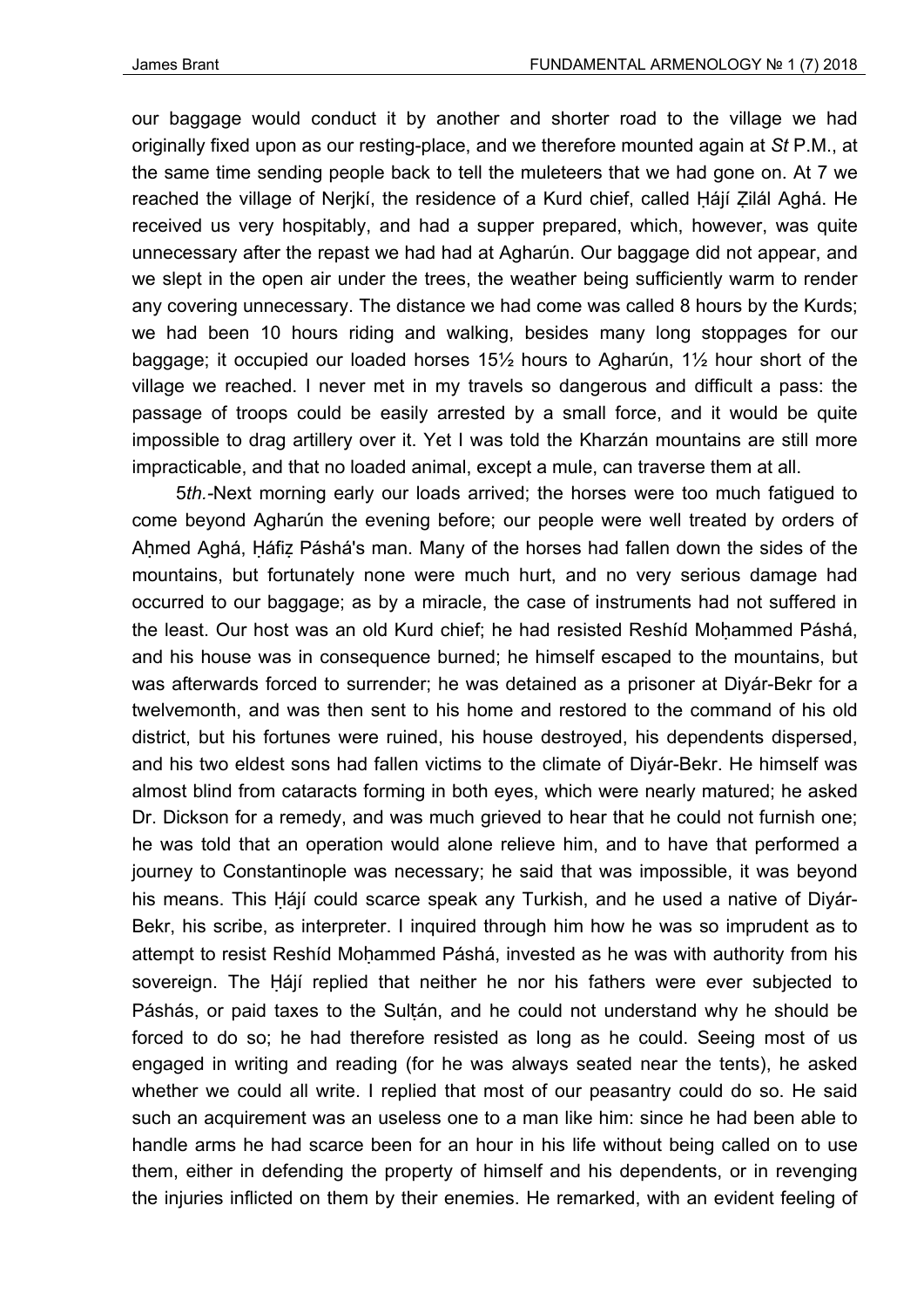regret for his now powerless and humbled station, that in his younger days he had arms, horses, followers, and money. He was now deprived of all these things. Without doubt, his want of power, the excitement of a turbulent life, added to his loss of sight, must render his present position, as compared with his former, anything but agreeable. His wife was a tall masculine woman. I was informed that whenever attacked at home she was always to be found at his side, loading his rifles while he was firing at the assailants. Such is the usual occupation of the warlike dames of Kurdistán, and not unfrequently they take a more active part in the strife. The Ḥájí derived his title from his grandfather, who had performed the pilgrimage to Mecca, since which, the distinction had descended to the representative of the family. He was near sixty years of age, tall and stout, and in his youth, no doubt, had been a powerful man, and well fitted for the head of a turbulent clan. One of his men had been wounded in the arm by a ball in the Kharzán affair; it was only a flesh-wound, and improved immediately by the treatment recommended by Dr. Dickson.

The Ḥájí had supplied us liberally with lambs, milk, bread, &c., and I gave him as an acknowledgment an English shawl, and some handkerchiefs printed at Constantinople, much prized among the Kurds: he put them all on his head, and came to take leave the evening before our departure. He apologised for his dry hospitality, as he termed it, and said he had sought in vain for a horse to present me with, but had not been able to find one worth my acceptance. I assured him I was very grateful for his hospitality and attention, and better pleased at his not having given me a horse than if he had.

The position of Nerjkí was pretty; it was under the crest of the mountain, overlooking fields which sloped down to the Ḳolb Ṣú: there were a good many fruit-trees about it, and in a glen close by, a delightful fall of pure water, which supplied the village and irrigated the fields; the rocks were limestone, and the ground rough and stony, but wherever cultivation was practicable there the land was sown. The climate is by no means severe; the summer is hot, but tempered by a constant breeze; the winter is short, and much snow does not fall, nor does it lie long on the ground. Its elevation by our barometer only 3550 feet above the sea. The harvest had nearly terminated, and an abundance of common fruits were ripe; both melons and grapes are grown, but had not reached maturity.

I inquired of Ahmed Aghá whether the complaints of misery I had heard from the people were just: he said, yes; they were in a state barely removed from starvation, and could not pay the impositions laid on them. He believed Ḥáfiẓ Páshá was ignorant of this, and he attributed the heavy drains on the people to Sa'du-l-lah Páshá of Diyár-Bekr. No one, however, dared to state the fact to Háfiz Páshá. Ahmed Aghá's testimony, as that of a Turk and a stranger, and one employed to collect the Páshá's dues from the people, may be received as valid, and he appeared to me a humane man. He had been remarkably civil, and offered to accompany me, and I willingly accepted his offer. The Ḥájí, too, sent one of his sons.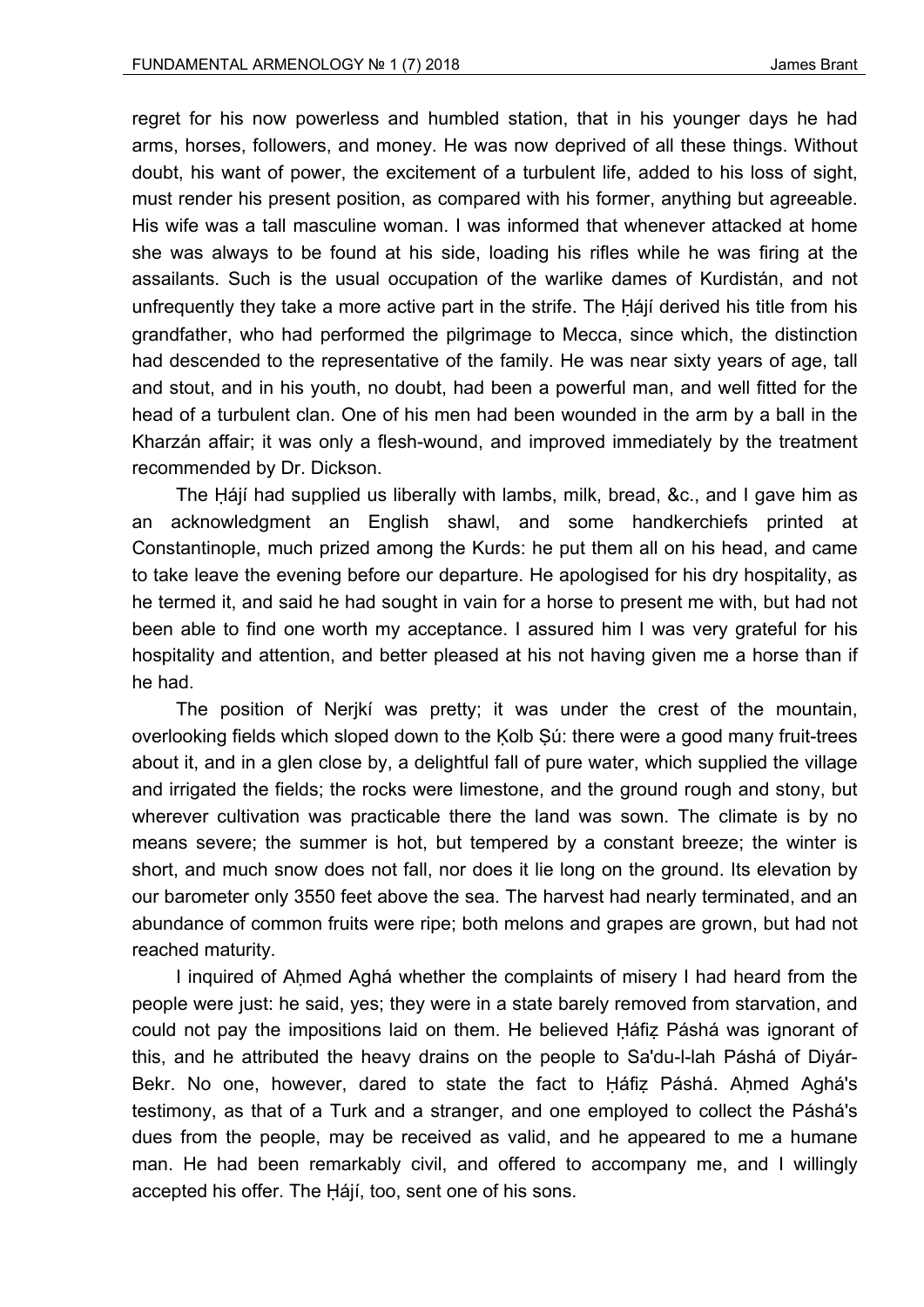6*th*.-Notwithstanding the early hour at which we departed, the Ḥájí made his appearance in the morning to take a last farewell, with his shawl and handkerchiefs on his head. We mounted at *5* A.M., and, taking a westerly direction, descended to and crossed the Ḳolb Ṣú. We then rode over low mountains covered with dwarf oak-trees of several varieties. We crossed another small stream, called the Yák Sú; the climate had now sensibly changed: the oriental plane and *Agnus castus* grew on the borders of the streams, and the cotton-plant was cultivated in the fields.

At 10 A.M. we reached the village of Darakol, 2993 feet above the sea, situated on the high bank of a considerable stream, named the Ṣárum Ṣú (Sword Water), the bed of which is very broad, but the stream was divided into many channels: in the sand of the bed I remarked a number of square holes in rows, which were prepared for planting the water-melon, which is said to arrive at very great perfection. The Sarum Su, as well as the others we bad crossed, flow towards the Tigris, and unite with it in the district of Jezírah, which was called 8 days' journey from hence.

Darakol contains sixty families, eleven of which are Armenian; the latter are poor, and serve the Mohammedans; the village is in the district of the Beg of I'líjeh. I asked whether the Christians had joined the Mohammedans in resisting Reshíd Moḥammed Páshá; the Armenians replied they were forced to do so; but Ahmed Aghá denied this, and declared that they were as pertinacious in their opposition as the Mohammedans. The soil is a whitish clay, and very arid, but there is abundance of water with which to irrigate it. The houses are all built of clay slate. The weather was sultry, and we had several strong gusts of wind, which raised most unpleasant and dense clouds of dust, some showers in the afternoon relieved us from this inconvenience.

7*th.-We* reached I'líjeh (Warm Spring), our next station, after an easy day's march of about 10 to 11 miles. The sky was overcast, and the air had been cooled by the showers of the preceding day. The Musellim was absent at Diyár Bekr, but his son officiated in his place, and pointed out a pleasant garden for our tents, a mile from the town, with a great number of fruit-trees, and a clear spring issuing from the limestone rock, commanding a fine view of the plain we overlooked. We found also I'líjeh to be 3779 feet above the sea. The son of the Musellim spoke very little Turkish. 'Abdí Beg paid me a visit; he was younger son of the late independent Beg, Ḥuseïn: his elder brother, Beïrám Beg, was in exile at Adrianople, and another was major in a regiment stationed at Diyár Bekr. A brother of the present Musellim, named 'l'sạ Beg, also came to see me. This Kaṣabah contains 750 Mohammedan and 213 Armenian families; the latter are not cultivators or owners of land, but are mostly engaged in manufacturing coarse cotton cloth; the cotton used is partly raised in the country, and partly brought from Kharpút and Erẓ-Rúm; the former is of the growth of Adanah, the latter of Khóï, in Persia. The bazars are miserable stalls, and scarcely an article of European manufacture was displayed in them. The town contains four fountains and two mosques.

I inquired of 'l'sạ Beg whether the people were more contented now than under the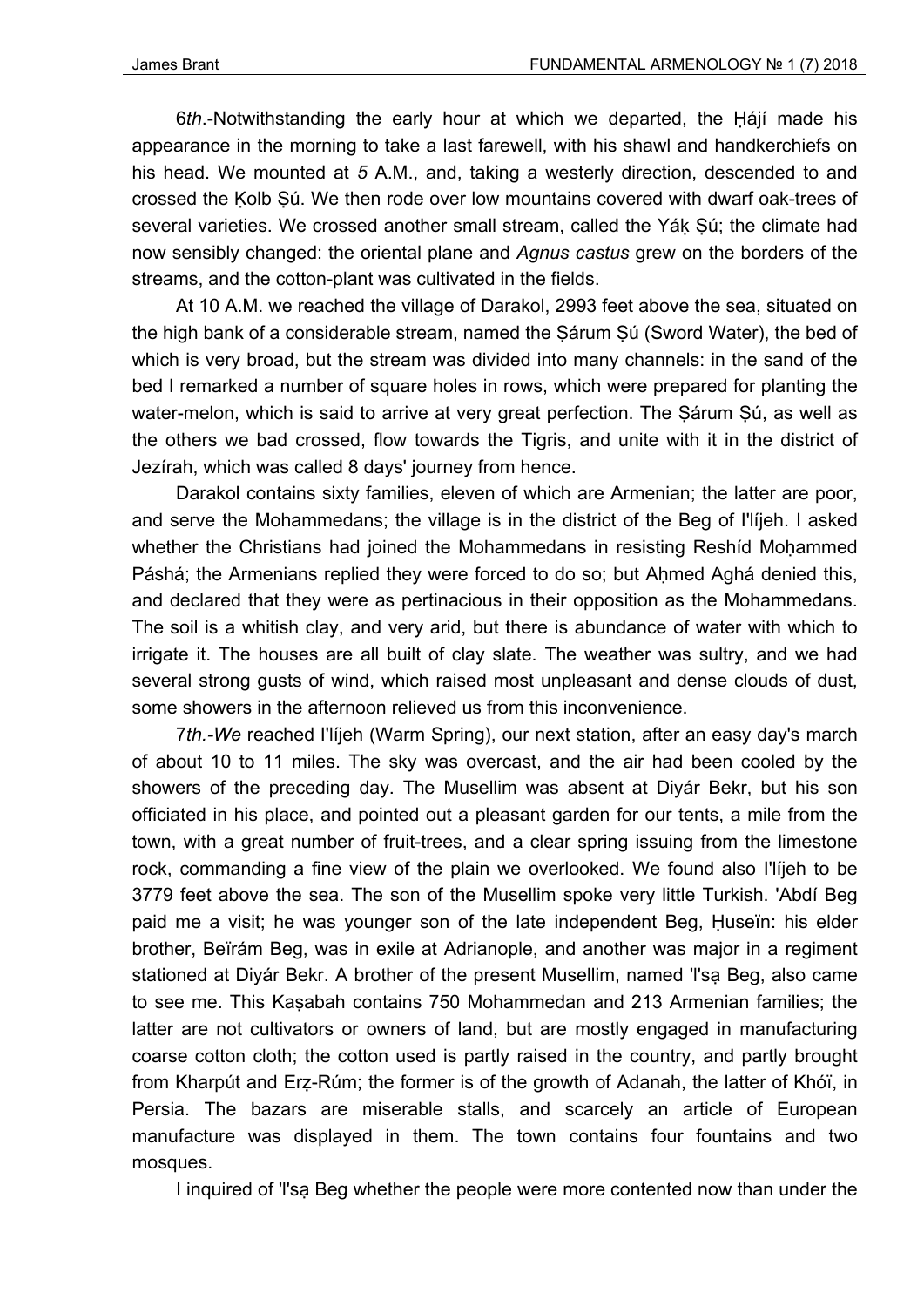rule of the old Beg; he said they now enjoyed tranquillity, which they never did before, and the Mohammedans were certainly happier. As to the Rayáhs, they were more heavily taxed at present, and he did not positively deny their destitute condition; but, he observed, they always complained. They paid last year, as Sáliyáneh, 80*l.,* and they pay Kharáj about 6*s.* 3*d.* per head for every male.

I will relate here what I learned respecting the independent Begs of Hazeró, I'líjeh, and Khiní, in the Sanjáḳ of Tírikí.

The first contained about *60* villages, and was governed by Rejeb Beg. He had 300 horsemen in his service, regularly paid and well mounted and armed; besides these, he could collect from his villages about 700 horsemen, and 3000 to 4000 men on foot, armed with a sword and rifle. He was considered as the richest and most powerful of the three Begs. He derived his wealth from his having plundered three or four Páshás of Diyár-Bekr, and various rich caravans; but it is admitted that many acts of the kind, committed by others, were attributed to him. He resisted Reshid Mohammed Páshá, was subdued, and exiled to Adrianople, where he still resides. The government collects the revenues of his district and private property, out of which he is allowed 180*l.* per month. The receipts are said to be very considerably more than the pension.

The Beg of I'líjeh was Ḥuseïn Aghá, who was succeeded by his eldest son, Beïrám Beg, now in exile at Adrianople; the father died immediately after his defeat by Reshíd Moḥammed Páshá. The Beglik contains seventy villages, and the Beg could command 300 horsemen, and 4000 to 5000 men on foot, armed with sword and rifle. His revenues were considerable, but he spent them all in preserving his interest among his dependents by liberality, and he had no treasure in reserve.

Khiní was under Temir Beg, in exile with the rest at Adrianople; he could bring into the field 200 horsemen, and 2000 or 3000 men on foot, armed like the others. His Beglik contained sixty villages: he spent all his revenues among his followers.

These three Begs were always in alliance; occasionally they were at peace with my host, Ḥájí Ẓilál Aghá, but most generally at variance. He was less powerful in the number of his followers, but his country being in the mountains was more defensible; and he maintained himself stoutly against his foes. The three Begs were more frequently, indeed for fifteen years almost constantly, at war with Mírzá Aghá, whose residence was at a place called Bánúkah, not far from Hazeró. He had only 100 horsemen of his own, with about 5000 or 6000 riflemen; but, as chief of the tribe of the Silivánlí Kurds residing in his neighbourhood, he could command 500 horsemen more.

In their contests the forces seldom met in open field. The attack of a village being determined on, the confederates met at an appointed rendezvous, and endeavoured to surprise the inhabitants, and carry off everything they could seize. Of course defence was made, and often a rescue attempted, in which many lives were lost. An act of aggression was revenged by a similar one from the opposite party. It was in autumn, after the gathering of the crops, that these plundering expeditions were undertaken, probably because a greater booty might then be expected. The Armenian peasants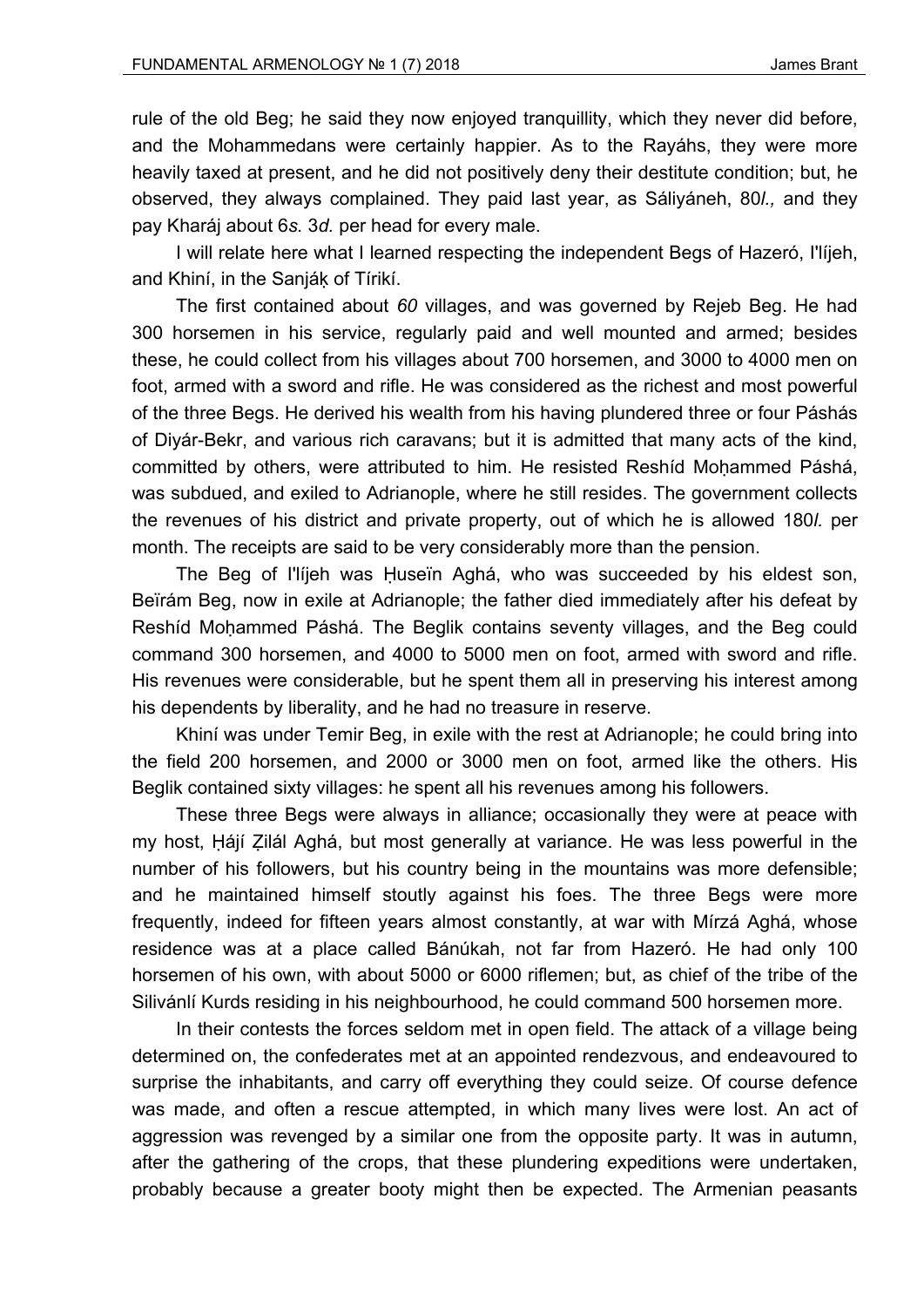carried arms, and fought with the Moḥammedans; they were treated by their masters on an equal footing. Mírzá Aghá's peasantry were principally Armenians. The only difference observed between the Christian and the Moḥammedan was, that the former paid about *7d.* annually to the Beg, but no other tax was exacted; the Christian now pays to the Sultan 6s. 3d. Kharáj, besides his share of Sáliyáneh. The Mohamrnedans are, I believe, in this part of the country, exempt altogether from the Sáliyáneh. These Begs were defeated by Reshíd Mohammed Páshá, and their residences burnt: on the submission of Mírzá Aghá all the others immediately tendered theirs, considering resistance hopeless.

The people now enjoy the most perfect security, which they never could ensure for an instant under the former system. It is true they pay more; but I should have imagined the exemption from robbery and murder was not too dearly purchased by their present taxes: they complain, however, of the unusual imposition, while they forget the advantages which they have acquired.

Aḥmed Aghá, and the son of Ḥájí Ẓilál Aghá, left us here, and returned home.

8*th.*-The Musellim's son came before daylight, wearing on his head a shawl which I had presented to him the evening before, in return for the supplies with which he had politely furnished us. From our garden we passed through the town, situated under lofty limestone cliffs in a ravine full of fruit-trees, and with numerous rills of water rushing down it. The view of the plain is commanding, and the position of the town seemed well chosen; but the houses looked like ruins. The remains of the burnt palace of the Beg showed it to have been a vast building, and a splendid one, considering the place. Our course was west by compass, and we kept close under the mountains, having them on our right hand. After 3 hours we passed a large Armenian village in a broad ravine occupied by fruit-trees, gardens, and cultivated fields, a clear stream watering them and spreading coolness and verdure around. But before and after reaching this village the ground was rocky, and the crops of grain very light; the reapers were everywhere getting in the harvest. After a ride of *5* hours, we arrived at the Ḳаṣabah of Khiní, but our baggage was long before it came forward. I estimated the distance to be from 18 to 20 miles. We found a shady garden to encamp in, under fruit-trees, and the Musellim gave orders to the Kyayá of the Armenians to see that we were furnished with everything we stood in need of. The muleteers complained that the animals had not recovered from the hard day over the Darkúsh mountain, and requested I would allow them a day's repose, which I consented to the more willingly as we were in a pleasant place, and the Musellim was very civil.

The town contains 300 Moḥammedan and 150 Armenian families. The Kyayá said the Armenians were very poor, that in one way or another their taxes amounted to about 300*l.*, and they had been much impoverished by exactions. On the score of tranquillity they were much better off now than formerly: they did not join their Beg in his struggle with Reshid Mohammed Páshá, but surrendered their arms when they were demanded by the Páshá. None of the Armenians are cultivators, but some own vineyards and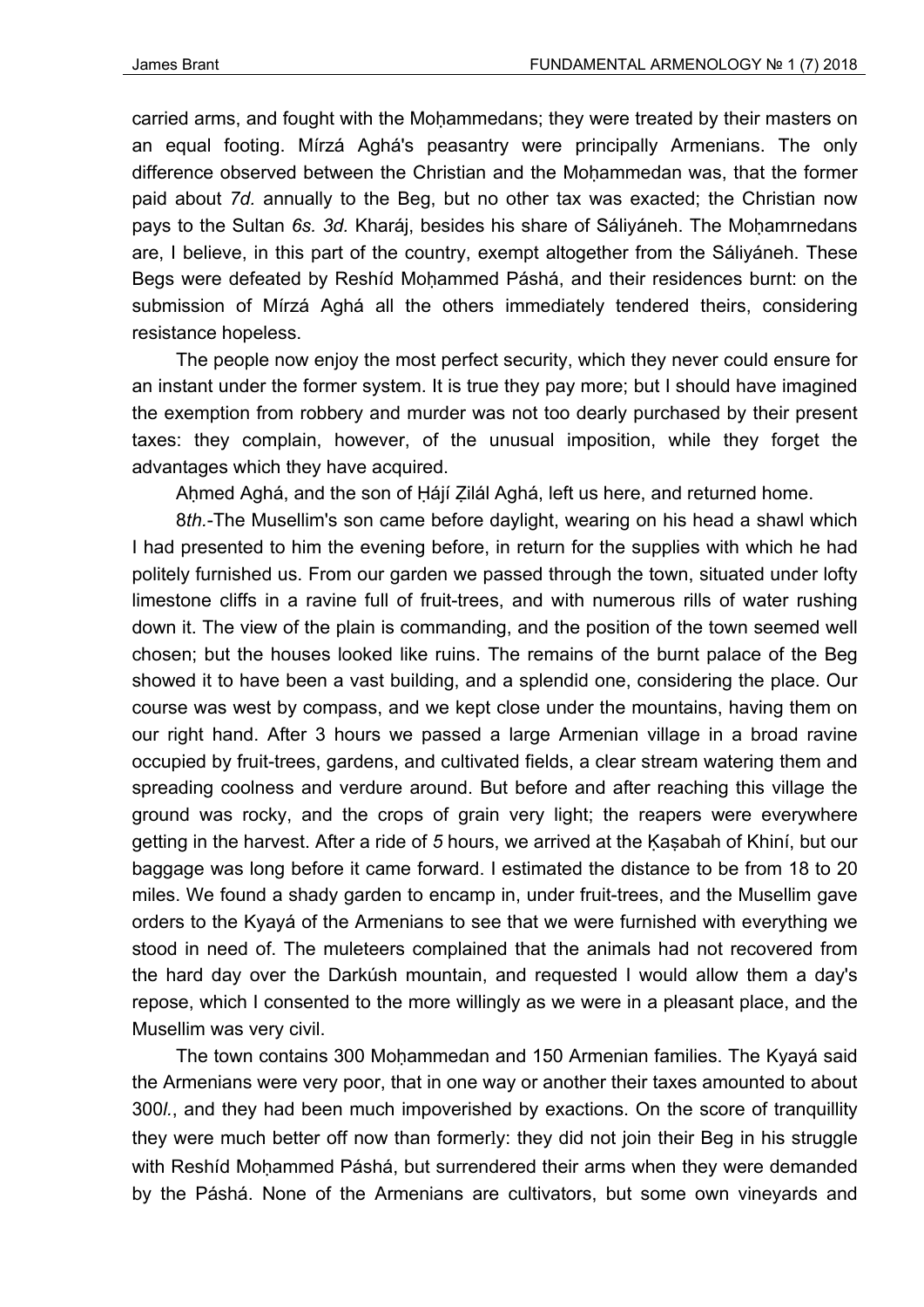gardens, and send their fruit for sale to Diyár-Bekr, 12 hours distant, bearing S. by W. by compass. They are all engaged in spinning and weaving cotton-yarn and coarse cotton cloths. The Kyayá calculated that there were 120 looms in the town, producing annually 30,000 pieces of cloth; they are sold among the neighbouring villages for their consumption, but some are sent to Diyár-Bekr as well as to Músh. They draw their cotton from Kharpút and Erẓ-Rúm. In the town is a most abundant spring of water, the source of a river called the Anbár Ṣú (Granary River). Anbár $^4$  means "a barn for grain." The head of water is confined in a stone-built basin, and the supply issues from beneath several small arches. At the base of one of the sides the water is very excellent and limpid; and the thermometer put into it indicated *57°* of Farenheit: as the springs issue from the rock, this should show the mean temperature of the climate; this supposition is the more probable, as the spring in the garden at I'líjeh gave the same temperature, and that also issued from limestone rock. The people said this water was warm in winter and cool in summer - a pretty sure indication of its preserving an invariable degree of temperature. Khiní has an elevation of 2.924 feet.

The Musellim, Sheríf Beg, a native of Diyár-Bekr, had paid me a visit soon after my arrival, and had been remarkably obliging in supplying our wants. I returned his call: his residence was very miserable, but he said he was repairing some rooms in the ḥarem of the old Beg's house, which had been burned. I learned from him that Ḥáfiẓ Páshá, on his return from Kharzán, went from hence to Siván Ma'den, an iron-mine, which he was working by the aid of Europeans; it was situated on the road from this place to Pálú. The Beg showed me a specimen of the ore: the discovery was not a new one, the mine had been worked before; but the iron, he said, did not prove good, and the enterprise was abandoned. He made some inquiries respecting England, and asked me whether it were better than this country. I said it would not bear a comparison, since it was highly cultivated, and this a desert; there the people were industrious, intelligent, and always aiming at improvement; here they were listless, and never attempted to ameliorate things. He observed the inhabitants were very stupid, and had not introduced 'arabahs, *i.e.* carts, which were used in many other parts of the country, and were peculiarly adapted to these plains. I replied that their indolence was perhaps less owing to their stupidity than to the nature of the government. If a person gained money by superior activity and intelligence, it was seized on by some rapacious governor; so that all motive to exertion was destroyed. He admitted there was truth in the remark; but said the natives, when they became rich, were apt to grow proud and forget their duty; and he cited as an example the conduct of the Begs in this neighbourhood, who were puffed up with their riches, and turned rebels. I replied that, if the government had been a just one, and possessed a proper control, there would have been no motive to become rebels, which was probably an act of self-defence, nor could the Begs have succeeded in becoming independent. He hoped that now the country was subject to the control of the legally-appointed authorities it would enjoy tranquillity, and that prosperity would <u>.</u>

<sup>4</sup> Pronounced Ambar.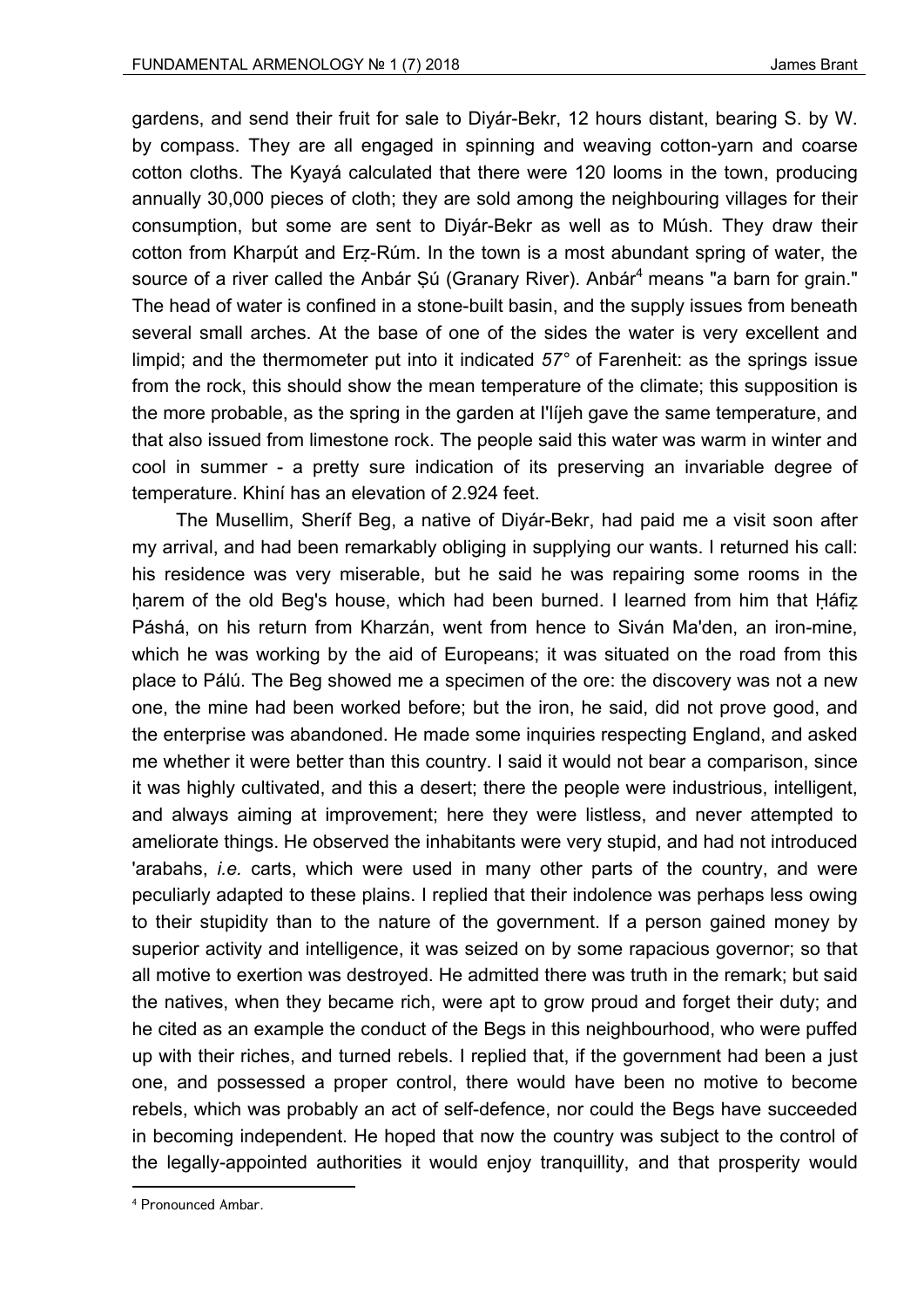follow as a natural consequence. His idea that people must be kept poor by oppression to make them obedient, is quite a Turkish mode of keeping subjects to their duty; and this maxim, so long enforced, has reduced the country to the state in which it is. I heard from Ṣarráf of Diyár-Bekr, who had come hither to recover 250*l.* of the Musellim, for money advanced him to make presents on his appointment, that he expected to receive his money almost immediately, as a Sáliyáneh was about to be imposed on the people for the purpose. Thus they are taxed, not for the real exigencies of the state, but to fee rapacious Páshás or their attendants. For the civilities received from Sheríf Beg I made him a suitable present.

10*th*.-Quitting the town, and keeping a course West by compass, at about 1½ hour, we reached the extremity of the plain of Khiní. We then entered a gorge or pass in the mountains, and emerged from it into another well-cultivated plain; in 3½ hours we reached the banks of a river which came from the north through a rent in the mountains. The stream turned west for about *2* miles, and then to the southward, and passed an Armenian village named Zibeneh, whence it takes the name of the Zibeneh Ṣú. I was informed the source of this river was in a range of mountains, on the other side of which the Murád Cháï runs, the range being parallel to the course of the river. We descended from the high bank, and crossed the stream; the water was clear, the current rapid; it was at one time confined to a narrow deep channel of *50* feet; at another it ran in several channels over a wide sandy bed. We kept along the right bank of the river: on the opposite side, where it turns off to the south, in a perpendicular cliff of rock rising from the stream, I saw a number of caverns excavated in the rock; they were high above the water, and could not have been reached without a great deal of difficulty. Leaving the river we ascended to higher ground, and continued over an extensive level, covered with large fields of grain, which the reapers were busily engaged in cutting. I saw also many fields sown with maiz. We passed near a village, and afterwards through a narrow valley, at the opposite extremity of which we came to the village of Pírán, in a ride of 6¼ hours, the distance being estimated at 16 to 18 miles.

The village is situated at the mouth of a ravine, overlooking a small but pretty plain. Below the village there are some kitchen-gardens; but we could not find a spot to pitch our tents, and we took up our quarters at the house of Aḥmed Aghá, the chief. He had just returned from Arghaná Ma'den, and informed me that Ḥáfiẓ Páshá was at Kharpút. Pírán contains ninety Mohammedan and eighty Armenian families; it is one of the fifty villages belonging to the Beg of Egíl. The Beg had always been subject to the governor of Arghaná Ma'den, and never robbed, as the other Begs were in the habit of doing, and the people consequently had always enjoyed tranquillity. From the appearance of the country, I supposed the people to be well off; the Aghá said they were so formerly, but impositions had increased so much of late, that they were much fallen from their prosperous state. They were obliged to supply 5000 loads of charcoal to the Arghaná mine, which they did at a loss to the village, of about 250*l.* I presumed this was in lieu of the Sáliyáneh, to which the Aghá replied that the Sáliyáneh and every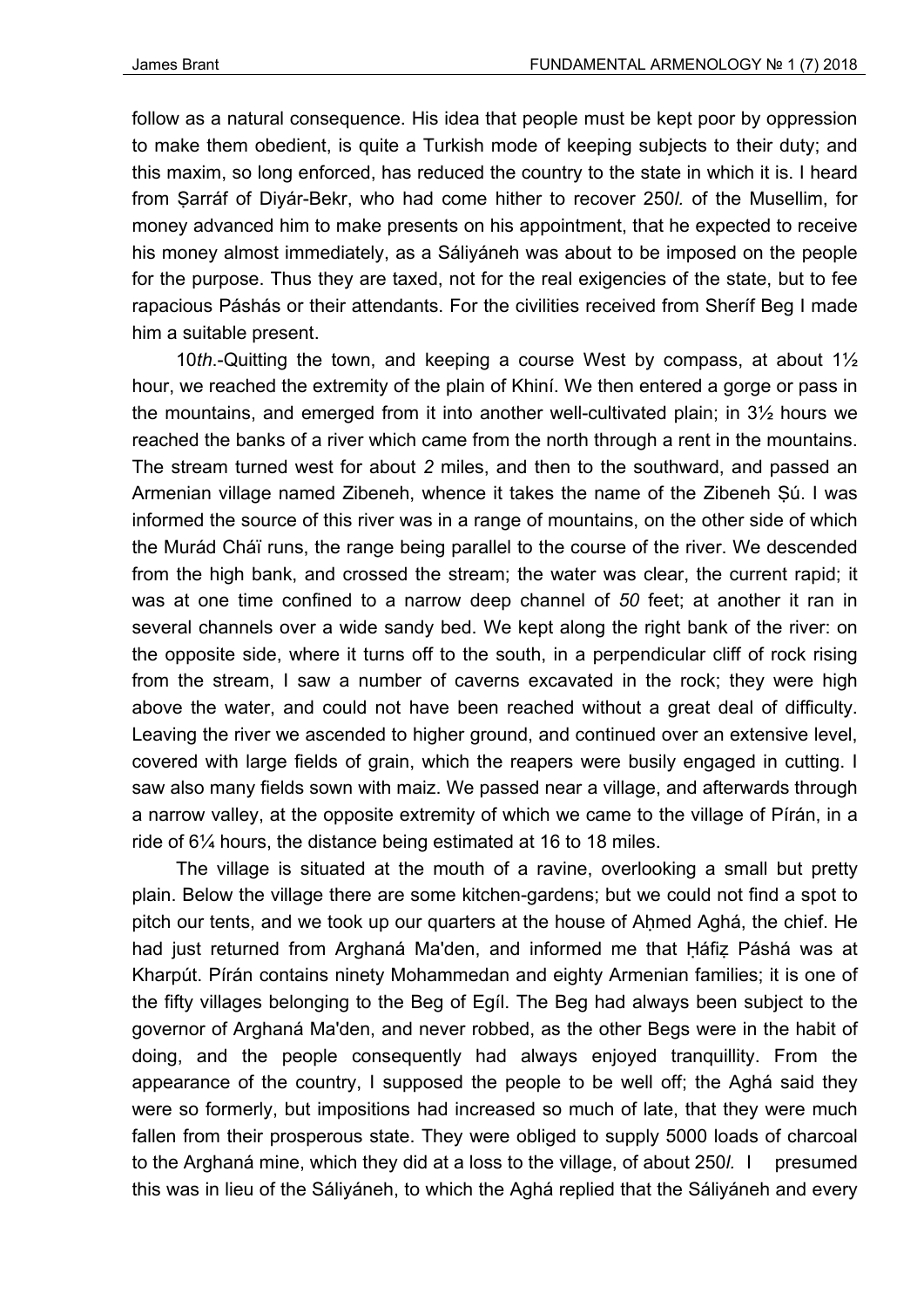other usual tax must be paid as well. He told me the charcoal was made in the mountains on the north, but the wood was rapidly decreasing. Near the village are the ruins of an Armenian church; one arch standing proves it to have been a massive building, but rough in its construction. I met here two Jews of Aleppo, employed by a merchant of their own persuasion in that city to sell Aleppo manufactures, for which they receive gall-nuts in payment; these are forwarded to their masters at Aleppo.

11*th.-We* rose early, as the day's journey was rather long and mountainous, and there was no intermediate village between this place and the Arghaná mine. We commenced our march by moonlight, at 2h. 40m. A.M. We passed a very stony defile, and descended to a small stream flowing to the S.E.: an hour beyond it, we came to a more considerable stream having the same course; the road from hence became more mountainous. We arrived on the edge of a steep mountain, directly opposite to the mine, with the Diyár-Bekr branch of the Tigris flowing between us; descending this mountain, we crossed the river by a bridge in rather a dilapidated state, and ascended to the mine. We had seen very few traces of cultivation on our road, and those few were near the mine: the hills were of a crumbling whitish sort of clay, without vegetation, and their appearance made our day's ride monotonous and uninteresting. We got to the mine at 11½ A.M., the march having occupied us 9 hours, and the estimated distance being about 25 miles. Our baggage, however, did not reach until 3 P.M. We were lodged at the house of one of the head miners, who was remarkably civil, there not being any spot on which we could pitch our tents. The elevation is here 3644 feet above the sea.

12*th.*-From the town we crossed a ravine, and immediately entered a good broad road, a continuation of the military road commenced at Ṣamṣún by Reshíd Moḥammed Páshá, but only continued to the top of the mountain overlooking the plain of Kharpút; the addition was made by Ḥáfiẓ Páshá, and facilitated the passage over these steep and rough mountains. In about 3 hours we got out of the mountains, and came down to a very pretty plain, crossing a small stream not far from its source; this is the chief affluent of the Diyár-Bekr branch of the Tigris; from hence it winds among the mountains, receiving in its course all the drainings of the range we had passed, and before reaching the mine it has been swollen into a large river. Crossing this plain, and entering a narrow glen, we came to the Kurd village of Kizin, situated among trees. The village stands out of the high road, but is much frequented by passengers; we reached it in *6* hours from Arghaná Ma'den, and I estimated the distance 14 to 15 miles. The village contains thirty-five Kurd families, who should be well off. I asked whether they were so. Our host, the head of the village, said the passage of travellers was a heavy tax; they paid about £16 for Sáliyáneh. They had a large stock of cattle and sheep, and there were a great many fields under the plough, so that, not having heard the usual loud complaints of misery, I take it for granted they are in very comfortable circumstances. I had before lodged with the chief, and he recognised me when the circumstances of my visit were brought to his recollection. I found him then, as now,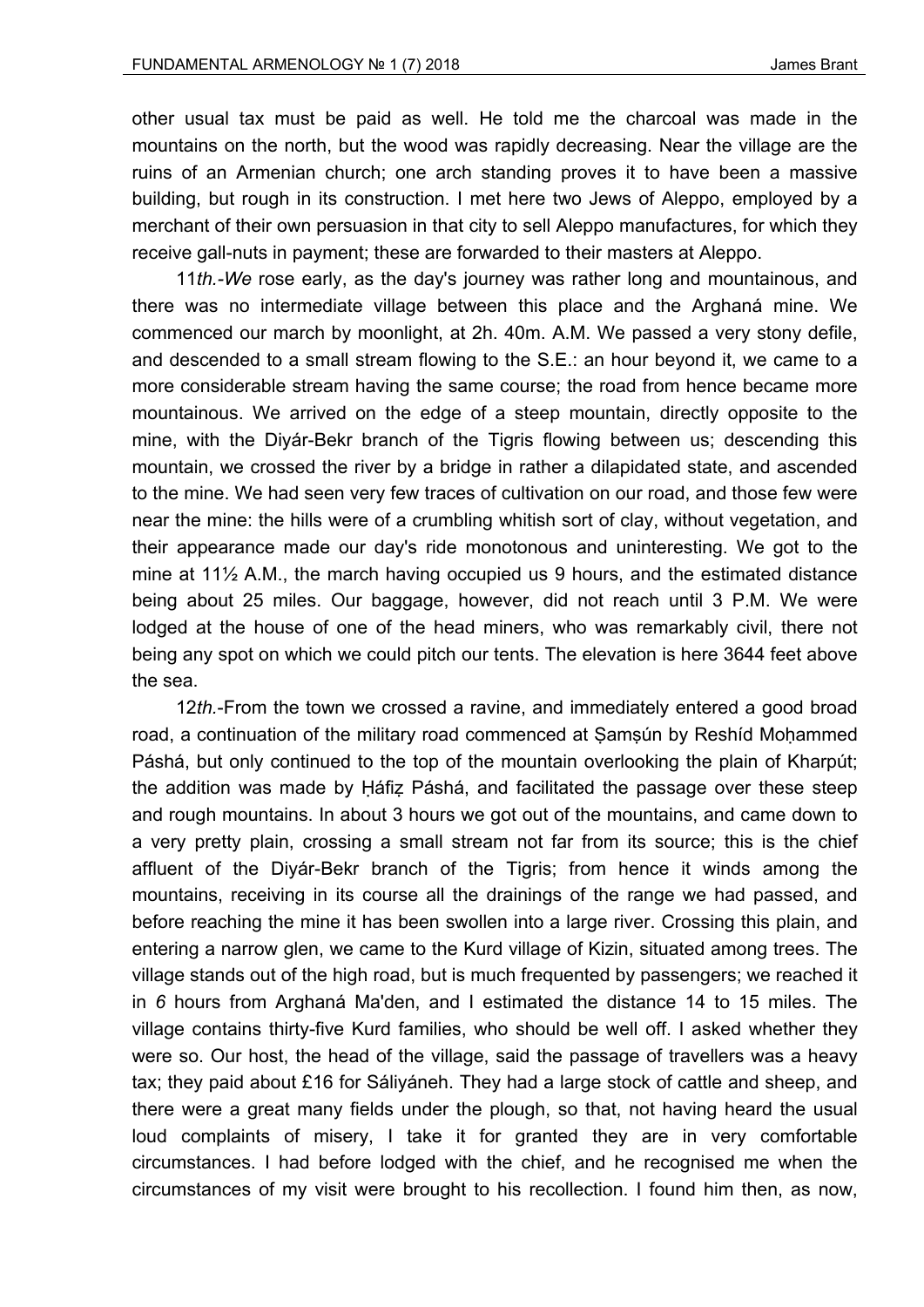1

extremely obliging and very willing to supply our wants to the best of his power.

13*th.*-Descending the ravine in which Kizin is situated, we came in sight of the pretty lake of Gộljik, and immediately fell into the military road, which brought us to Kharpút. From the summit of the range of mountains a rich prospect presents itself; the plain of Kharpút is one of the best cultivated perhaps in Turkey, and the fields were waving with good crops ripe for the sickle. A range of low hills, thrown out from the mountains on which Kharpút stands, runs nearly across the plain, and divides it into two portions. At the most eastern extremity the Murád is seen entering it, and, after skirting its edge, soon again quits it through a break in the mountains on the N.E. corner of the plain. The two divisions may be about *50* miles in length; they are very populous, and there is no unoccupied ground; in fact, it is the richest and most populous part of the country. We reached the Armenian village of Kộnk in 4 hours, and, while waiting there to allow my Khaváṣṣ to go forward to announce my arrival to Ḥáfiẓ Páshá, we procured a breakfast. After an hour's halt, we mounted again at 9, and reached the village of Mezirah in 2½ hours. The Páshá gave us a garden to encamp in, sent us a sumptuous breakfast in the Turkish style, offered tents, furniture, and everything we wanted, appointed persons to attend on us, and, in short, nothing could exceed his politeness and attention.

Mezirah is a small village in the plain about 2 miles from the town of Kharpút, lying 3618 feet above the sea; it was chosen by the Páshá for his residence, on account of a palace there which belonged to Iṣ-ḥáḳ, a former Páshá, who was decapitated by Reshíd Moḥammed Páshá. No habitation in the neighbourhood would have been extensive enough to have contained the harem and suite of the Pasha, and it possessed the additional advantage of being close to the camp.

During my protracted stay here, all my party as well as myself suffered much from fever, and, despairing of seeing the recovery of all completed while residing here, I determined to move away to a purer atmosphere; on the 25th of July, consequently, I struck my tents, and set off on my return.

My stay here would have been both shorter and more satisfactory, had not sickness prevailed to so great an extent. Not only were all our party sufferers from fever, but the Páshá was attacked, and also an agreeable European officer attached to the army. This detracted much from the satisfaction of a visit to so polite and distinguished a person as Ḥáfiẓ Páshá, who did everything to render our stay agreeable.

The Páshá had made the most considerate arrangements for providing for our comfort on the journey to Músh, and deputed his Tátár Aghá to accompany me with two other Tátárs, and, encumbered as we were with several sick, we soon felt the advantage of having with us so attentive a mihmándár.<sup>5</sup>

We left Mezirah at *6* A.M., and after a hot ride of 4 hours in an easterly direction reached the village of Alishán. Four attendants were very ill, and so much worse for the

<sup>5</sup> Literally "Purveyor;" but Mihmándár is the title of an officer of rank appointed to attend upon an ambassador, and provide him with everything he or his suite can want.-F.S.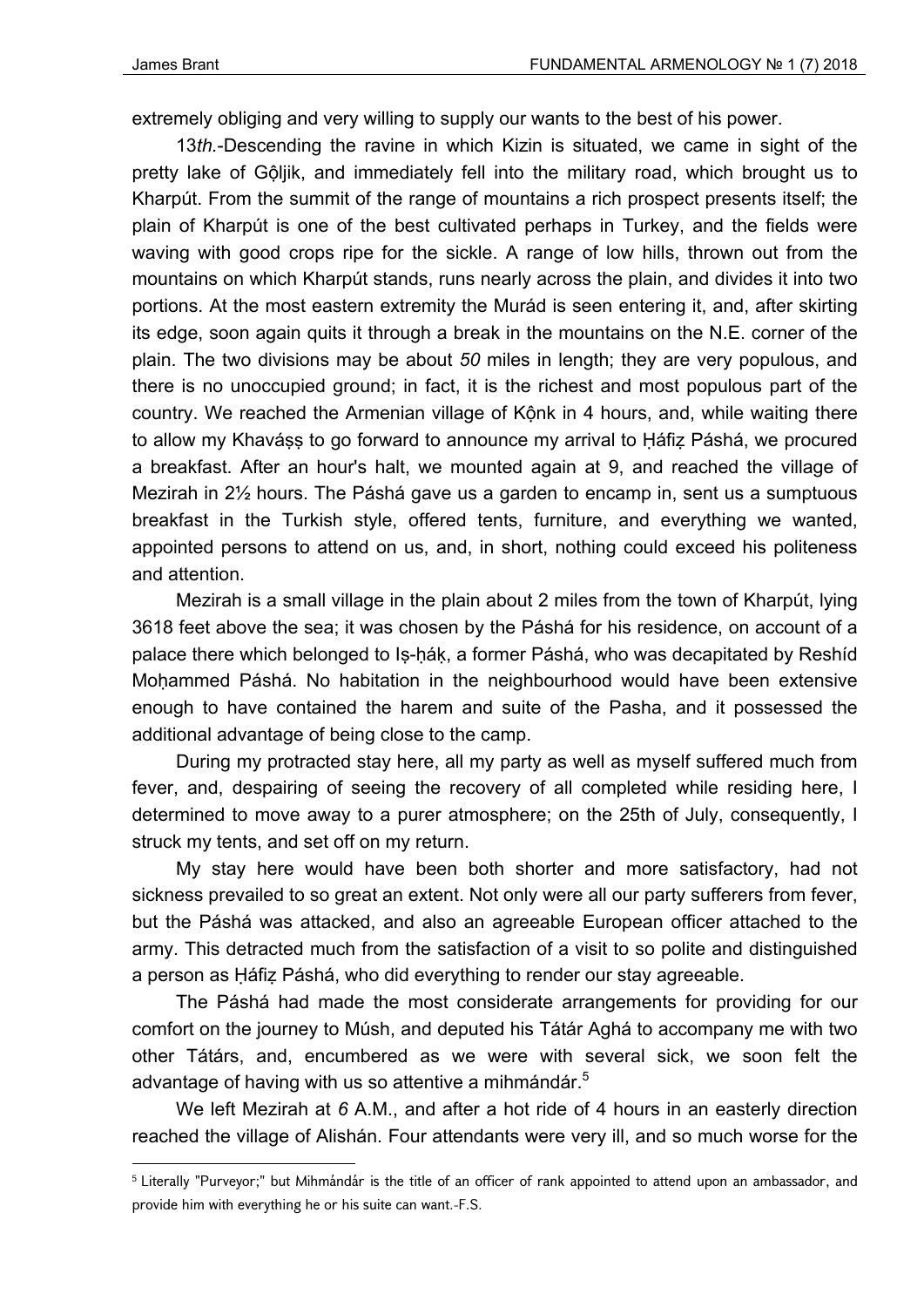march, that it was impossible to move the next day. In our new position we had escaped some of the inconveniences of Mezirah, but the heat was nearly as oppressive; the soil being a whitish clay, the reflection from the sun and the dust were annoying. The Tátár Aghá proposed that the sick should be conveyed in 'arabahs, that we should travel during the cool of the night, and make one march to Palu. The air there was represented as pure and cool, and if the sick required rest it would be more beneficial at Pálú than if we remained in the plain exposed to the heat.

Alishán is situated in the plain, having to the S. the road leading to Arghaná, and on the N. the break in the mountains through which the Murád flows in its course towards its junction with the Kará Sú, or Western Euphrates, above Kebbán Ma'den. The village is about 2 hours distant from the river, and contains 100 Mohammedan families. A Sáliyáneh is levied annually of 6000 piasters, or *60l.,* and besides a tax is paid of *5* piasters, equal to 1*s*., on every kilo (kíleh) of wheat, and of *3* piasters, equal to *7*¼*d.,* on the same measure of barley. The kilo here is equal to nine baṭmáns, or 148lbs. Grains of various kinds are grown, as well as cotton, and the palma christi for the sake of its oil used in lamps. Each peasant owns a pair of oxen to plough his ground, two or three cows, and a few sheep; the cattle are sent to the mountains to feed during the day, but they do not pick up sufficient to keep them, and they are furnished throughout the year with chopped straw at home. There are neither pastures nor waste lands in the plain.

Before Reshíd Mohammed Páshá's successes against the Kurds, they often plundered the peasantry, but at present the most perfect security exists.

26*th.-*In conformity to the proposed plan, in the afternoon two 'arabahs were procured, and two sick placed in each. Our party mounted an hour afterwards. Rather more than a mile from Alishán we passed through a large Armenian village named Hogasúr, and close under the mountains on our right were several other villages surrounded by trees; we crossed a spur of the range round which the river ran on our left, and descended into a valley in which was the village of Tilkeh: we reached it at midnight, and rested until the dawn was breaking, when we again mounted, and in 4 hours arrived at Pálú. From Tilkeh the plain extends to the banks of the Murád, about a mile distant. We kept along the side of the mountains until we descended to the river, lower down than the town of Pálú, which is situated on the opposite bank. Rising from the stream, we ascended a mountain, on the slope of which were extensive gardens, and traversing them under the shade of fruit-trees, descended again to the river's banks, and after riding for a mile up the stream crossed a bridge, followed the right bank for half a mile, and then mounted a steep ascent to the town, placed high up the mountain under a lofty peak, crowned by an old castle.

The Beg being absent, his brother sent his ṣarráf (banker) to meet me at the bridge, and to excuse himself for not coming in person, being unwell.

The Beg was superintending the operations at Siván Ma'den, which was said to be 8 hours distant, by a very mountainous and difficult road. I was conducted to the ṣarráf's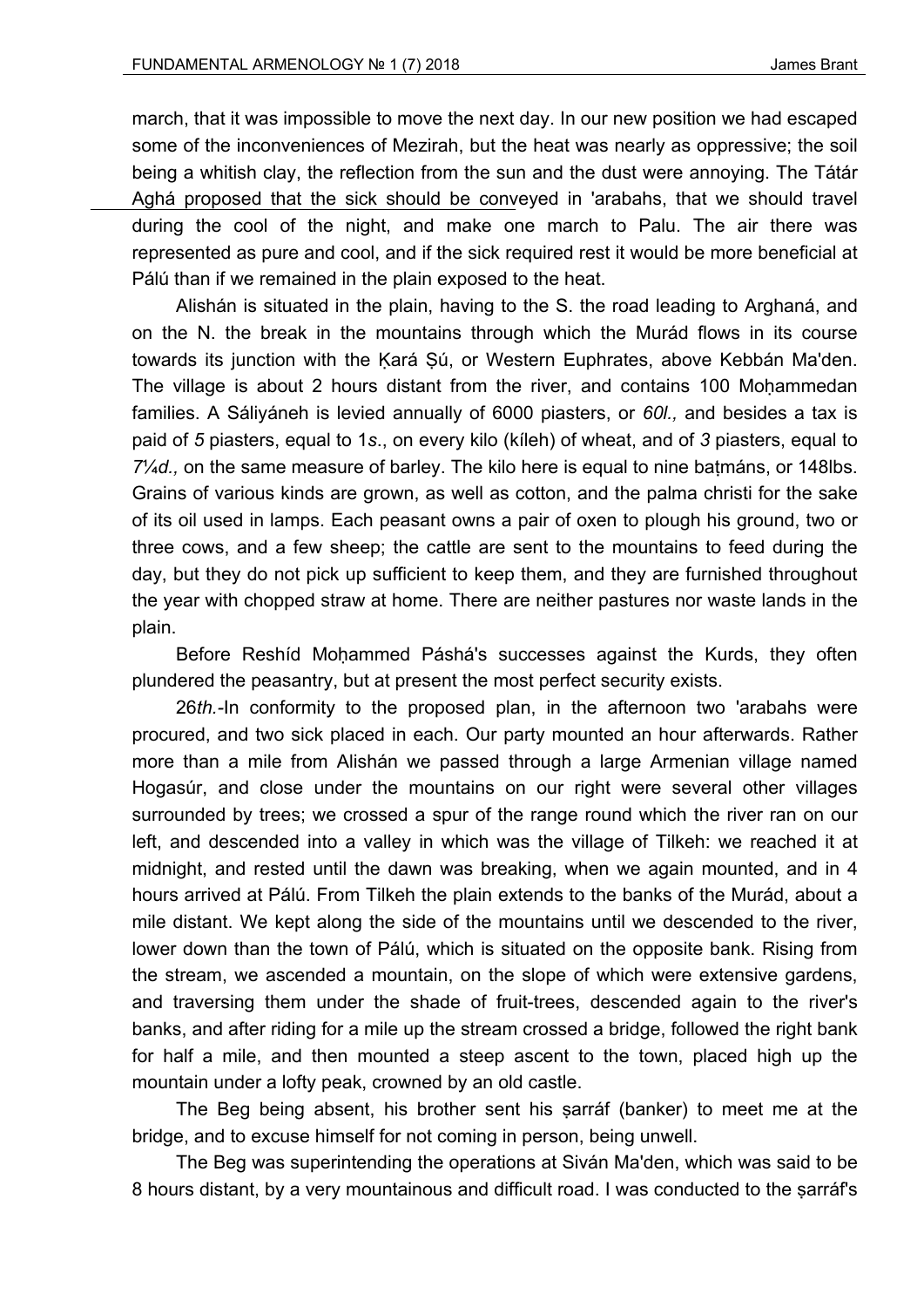house, where I took up my quarters; it was airy, and commanded a fine view of the river. When crossing the bridge, three men plunged from its centre into the stream, and swam ashore; they met me at the end of the bridge, and claimed a present for the exhibition. The height they dropped is about forty feet; the stream is very rapid and about 100 yards wide. It is not considered safe to pass over the bridge on horseback: the buttresses (the only remains of a more ancient structure) have been united with wood, roughly and by no means solidly put together. Our barometer at the bridge showed an altitude of 2819 feet; at the town of Pálú 3292 feet. From the town up the stream, the channel is compressed into a narrow space, by mountains rising abruptly from its banks. In some parts its breadth does not exceed 30 yards, in others it is three times as much. I saw a man drive an ass through the river under our residence, but from the numerous turns he made it must require a perfect knowledge of the ford to enable a person to cross it without risk. Four keleks, or rafts, passed down the river while I was at Pálú; they were composed of boughs, supported by inflated skins, and charcoal was stacked on them. A man at each end with a paddle directed the raft. On the day after our arrival our sick rejoined us; they were all much improved in health, and in a state to continue the journey on horseback.

The town of Pálú contains 1000 families; 400 Armenian and 600 Musulmán. The former are employed either in manufacturing or in general trade; 200 looms are worked, producing cloths from native cotton, and there is a dyeing establishment and a tannery. The Armenians complained of the heavy taxation to which they are subject. The Moḥammedans are the sole owners of the gardens, and cultivators of the land; a few vineyards, however, belong to Armenians.

The direct road to Erẓ-Rúm is closed by snow during three months; the distance is 8 caravan days and 42 post hours. The course of the river is E. and W. I estimated the distance from Kharpút 36 miles due W. by compass.

29*th.-On* leaving Pálú we passed through the town under the castle, and over the crest of the ridge, from which we descended by a gradual slope into an extensive and well-cultivated plain, studded with numerous villages surrounded by orchards and vineyards. Our direction was N.N.E. by compass. In 1½ hour we came to the Armenian village of Ḥoshmat, the estimated distance 5 miles; here the Erẓ-Rúm road branches off from that we followed, and takes a northerly course. On the opposite side of the plain bearing N.W. is a large Armenian monastery at a village called Ḥabáb; the plain on the N. is bounded by a low range of mountains, beyond which runs the Perez Ṣú, rising in the Sanják of Khijí (in the PásháIiḳ of Erẓ-Rúm), and falling into the Murád 3 hours below Pálú; the river was said to be a considerable one, but fordable in summer.

We left Hoshmat at 8 A.M.; in 2 hours we came to the extremity of the plain, and after an ascent of an hour reached Mezirah. A short distance from the village the chief persons of the place came out to meet me. Our baggage and sick had preceded us, having marched through the night, and on my arrival I found the tents pitched under the shade of fruit-trees.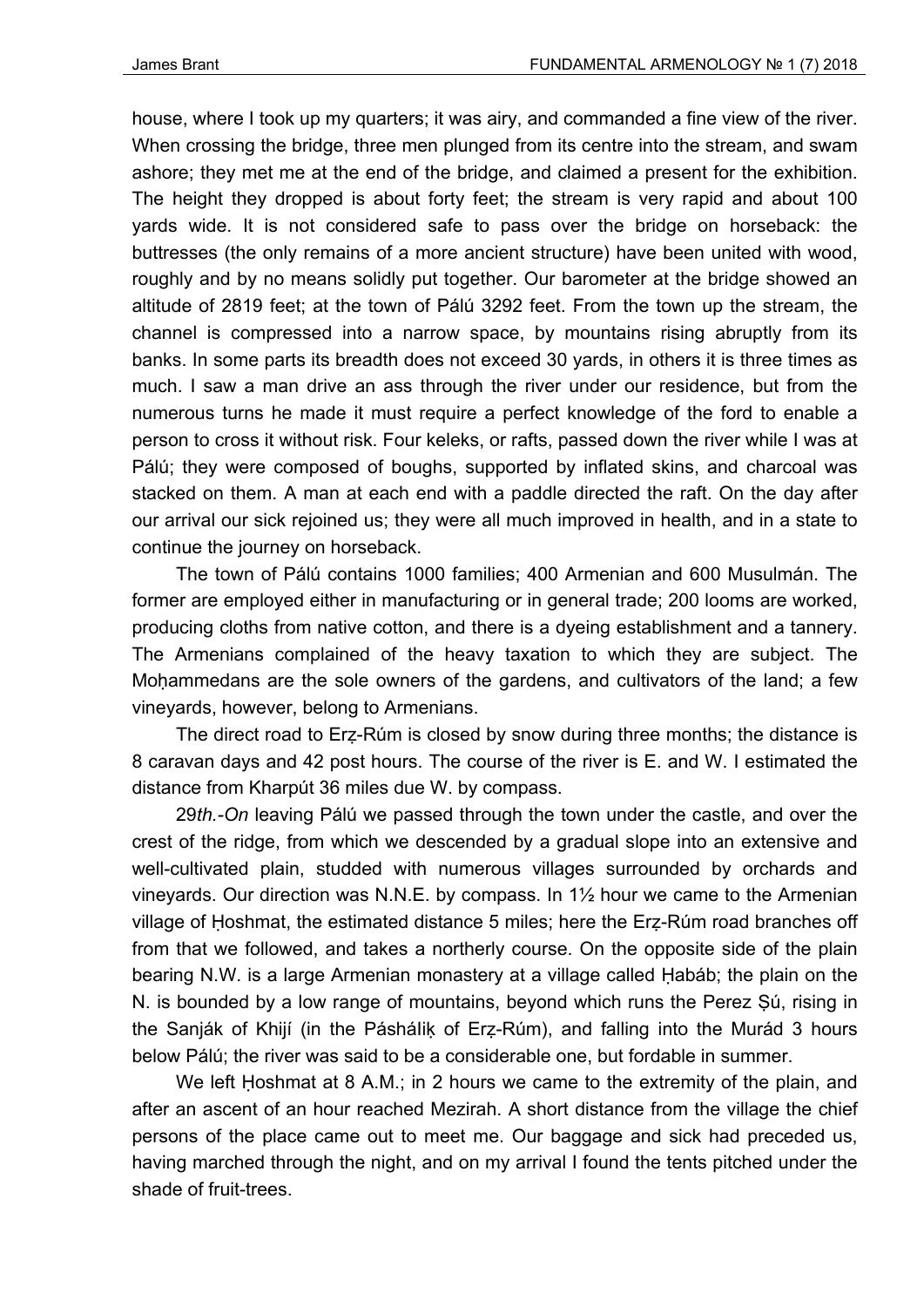The situation was very pleasant; it commanded a view of the valley and the mountains on the opposite side, and in the distance the lofty summits of the Dújik range, capped with snow, were visible. The cool temperature was delightful, and our convalescents experienced great benefit from the change. Mezirah is situated at *5245*  feet above the sea.

The village contains fifty or sixty Musulmán families, and I should suppose them to be well off by their style of dress and cleanly streets, which were all swept before the houses, and were unencumbered by heaps of filth, as is usually the case.

A letter was brought to me from the Beg of Pálú, inviting me to visit the Siván mine; it was written in French by some of the Europeans there, and, although addressed to Russian travellers, was evidently intended for me. I wrote a reply in French, and excused myself on account of my having advanced too far on my journey.

The ore is a rich iron; the director, a French engineer, named Chatillon, fell ill in the autumn, and on his way to Constantinople died at Ṣámsún. Since then the works have been suspended.

30*th.-*We left Mezirah about ¼ to 5 A.M., and descended the mountain on the side of which it is situated; for a short time we followed the valley, then crossing it, we ascended the mountains on our left, and passed over a rough track strewed with immense boulders; on the summit were springs of water and pastures. We descended from the ridge, and a little way down came to some tents, after a march of 3½ hours from Mezirah. The persons encamped here belonged to the village of Chevlí, whither we were going, and they reside here during the summer for the sake of the pasture the mountains afford. From the tents we descended to a narrow valley, having trees and meadows in its bottom with a rill of water, but not any habitations. As we advanced the trees became more abundant, and we finally entered on mountains covered with oak. I observed the usual varieties; that which produces the manna, and that which bears the gall-nut, but none of the timber was large. This wooded region is lofty, and the ascents and descents both frequent and steep. Our descent from thence was gradual, the wood continuing until we approached the village, which we reached in  $3\frac{1}{2}$  hours from the tents; but our baggage-horses came up long after us. The distance from Mezirah I considered about 20 miles E. by compass.

Chevlí is the residence of the Beg of Jabáḳjúr, or Chibáḳchúr, a district belonging to the Pásháliḳ of Diyár-Bekr, which city was said to be 24 hours distant. The Murád Cháï was 2 hours off to the S., and is fordable in summer at particular places. The road to it from hence is good, leading down the valley; but after crossing the stream the route to Khiní passes over very difficult and steep mountains, a continuation of the range of Músh. Chevlí is situated in a narrow ravine, evidently formed by water, and on the banks of a small stream. The village contains 150 families; half are Kurds and half Armenians; their general appearance did not give the idea of prosperity. I received a visit from the Beg, who was not a very intelligent person. He commands sixty villages, mostly small, many being inhabited by not more than from five to ten families. He said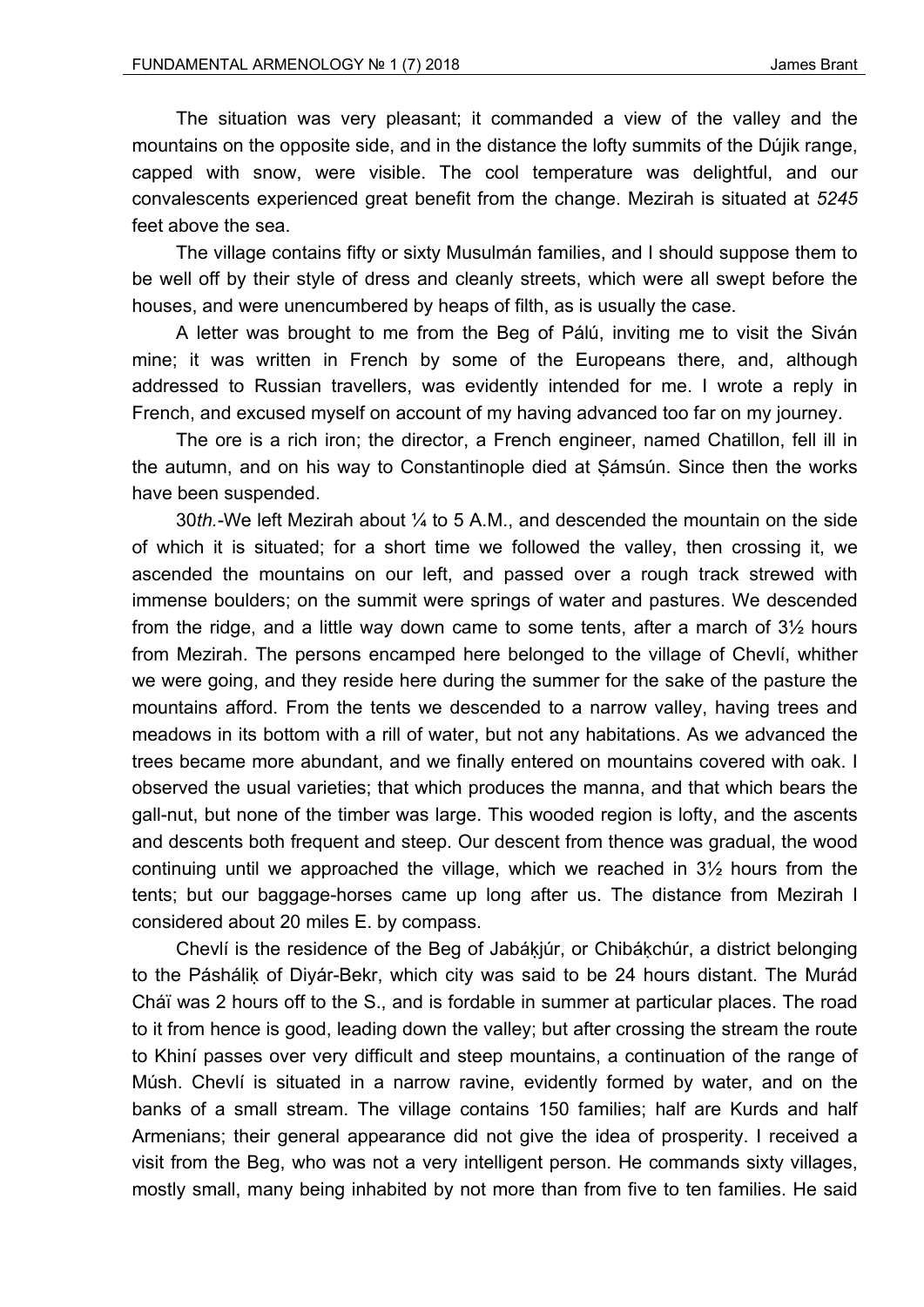they had been always oppressed by more powerful neighbours, such as the Páshá of Músh and the Beg of Khijí, both of whom had often plundered them. He could only collect in his beglik about 100 horsemen and 1000 footmen armed with rifles. When attacked by a superior force, they fled to the mountains, taking with them all the property they could carry away, leaving the rest at the mercy of the assailants. They had been deprived of their best mares, and did not now possess any fine horses. This state of insecurity no longer exists, but the effects which have resulted will continue to be felt to a distant period. The people pay as Sáliyáneh 20*l.* to 30*l.* five times a-year, and as usual, complained of heavy taxation. The Armenian portion of the population are the principal cultivators of the soil. Barley and grain enough are not raised for the consumption of the inhabitants: hay and firewood, however, are obtained in abundance from the neighbouring mountains. Upwards of 1000 head of cattle are owned by the villagers collectively, consisting of cows, oxen, buffaloes, sheep, and goats. The poorest class gather gum tragacanth in the mountains, which, as well as the wool of the goats, petty traders from Diyár-Bekr and Pálú come hither to purchase. The oaks in the neighbouring mountains usually yield a crop of manna once in three years. It was expected this season, but, although the weather had been favourable, no manna had been found.

I went down to the river's side to bathe, and left my watch on the bank. As soon as I discovered the loss, 3 hours after, I informed the Tátár Aghá, who applied to the Beg. A child confessed to have picked it up, and an elder person had taken it from him. A promise was given that it should be restored, but an hour elapsed, and no watch was brought. The Tátár Aghá returned to the Beg, and threatened that, if the watch were not forthcoming immediately, he would bind him hand and foot, and send him by a khaváss to Ḥáfiẓ Páshá. This threat had the desired effect, and in five minute the watch was produced. The incident shows how much the authority of the Páshá is respected, even in this wild part of the country, where neither he nor his troops have yet appeared.

1*st August.-The* day's march being long and very mountainous, our heavy baggage was despatched at midnight, and we followed at *5* A.M. We descended the ravine to the plain, at the opening of which the stream of the village is joined by a more considerable one coming from the mountains we had traversed before reaching Chevlí. The plain was very stony, and a good portion was covered with low underwood. After crossing it we entered among the mountains, and in our course passed through a pretty valley, with wood and rich meadows, and a river which runs into the Murád Chái. The stream came from the N.E., and is called the Gúnluk-Ṣú, from the name of the district in which it rises. From this valley we made a long ascent to the village of 'Ashághah, or Lower Pakengog. The distance I estimated 11 miles, which occupied us  $3\frac{3}{4}$  hours, on a general compass bearing of E. by N. Our baggage took another road, which, though more circuitous, was less mountainous, as it wound through the valleys. The situation of the village was beautiful. On all sides were mountains clothed with oaks; and to the S. was seen a loftier range, which, as it was said always to retain some snow throughout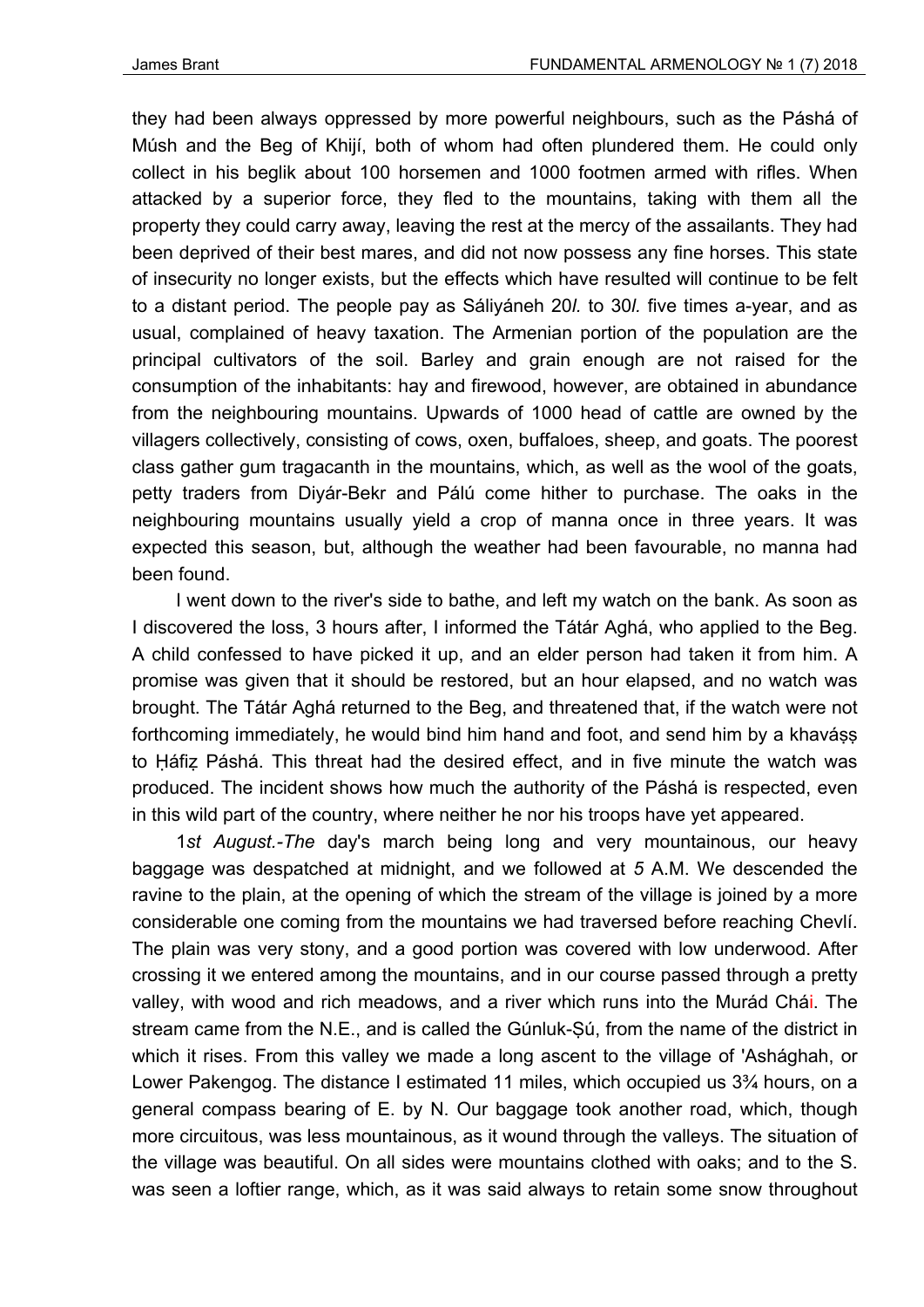the summer, could not be less than 10,000 feet in height. The village contains fifty or sixty Kurd families. Seated on a green sward close by a cool spring, and surrounded by trees, we were served a most excellent breakfast.

From this place we kept gradually ascending, and in about 2 hours reached Yóḳáreh, or Upper Pakengog, distant from the lower between 5 and 6 miles. Our barometer here showed an elevation of 5204 feet. We found our tents pitched under some walnut-trees remarkable for their size; and many others of equal dimensions, scattered about the picturesque glen in which the village lay, added to the beauty of the scene. The inhabitants were absent at their summer pastures, but our Kurd escort brought some of them down, and after a little difficulty we procured the necessary supplies. These people are wild, and under very little control. When the Tátár arrived who was sent forward to order some preparation to be made, a savage-looking grey-bearded Kurd refused to supply anything, and, on receiving probably some abuse, said he would collect the villagers and shoot us all like pigs. This insolence was represented to the Tátár Aghá, who ordered the fellow to be bound, and threatened to send him to Ḥáfiẓ Páshá. The man denied what had been attributed to him; and, after he had been thus detained for two or three hours, intercession was made for him, and he was released on a promise of more civil behaviour to travellers in future. About a month previously, the Beg of the lower village attacked the inhabitants of the upper, and obliged them to pay him about *75l.* as a ransom, besides having slaughtered some cattle to feast his people, and having carried away many more. The chief of the village requested the Tátár Aghá to allow his son to accompany him to Ḥáfiẓ Páshá, to represent the conduct of the Beg of the lower village. The two villages are perpetually at war, and the upper being the least populous suffers proportionably.

When at Chevlí, in walking through the village, I happened to stop before the house of the Kádí to look at a mare standing there. He soon after sent to say that, if she pleased me, he would make her a present to me, which I declined. The Imám of this village represented to the Tátár Aghá that the Kádí had taken the mare from him, besides a gun and a sabre, because he had killed an Armenian ten years before. The Tátár Aghá promised on his return to oblige the Ḳáḍí to restore the property. These facts will give some idea of the unsettled state of this part of the country, and of the singular and loose way in which justice is administered.

2*nd.-We* quitted the village before 5 A.M., and immediately, by a rough road, commenced ascending, in a general S.E. direction, a mountain-range covered with small oak. In  $\frac{3}{4}$  of an hour we reached the summit, and rode on it for about  $\frac{1}{2}$  an hour more. I observed there a great deal of obsidian, mostly in very large pieces, and the earth was a deep red colour. Our descent was for a long time through a wood: emerging from this, we continued down the slope of the mountain, which was stony, until we came to the Tákhtah Kộprí-Ṣú, or river of the wooden bridge. It flows from the northward, and falls into the Murád Cháï about 3 hours below the place where we forded it. The stream runs in a ravine with steep rocky sides, and its banks are covered with trees. The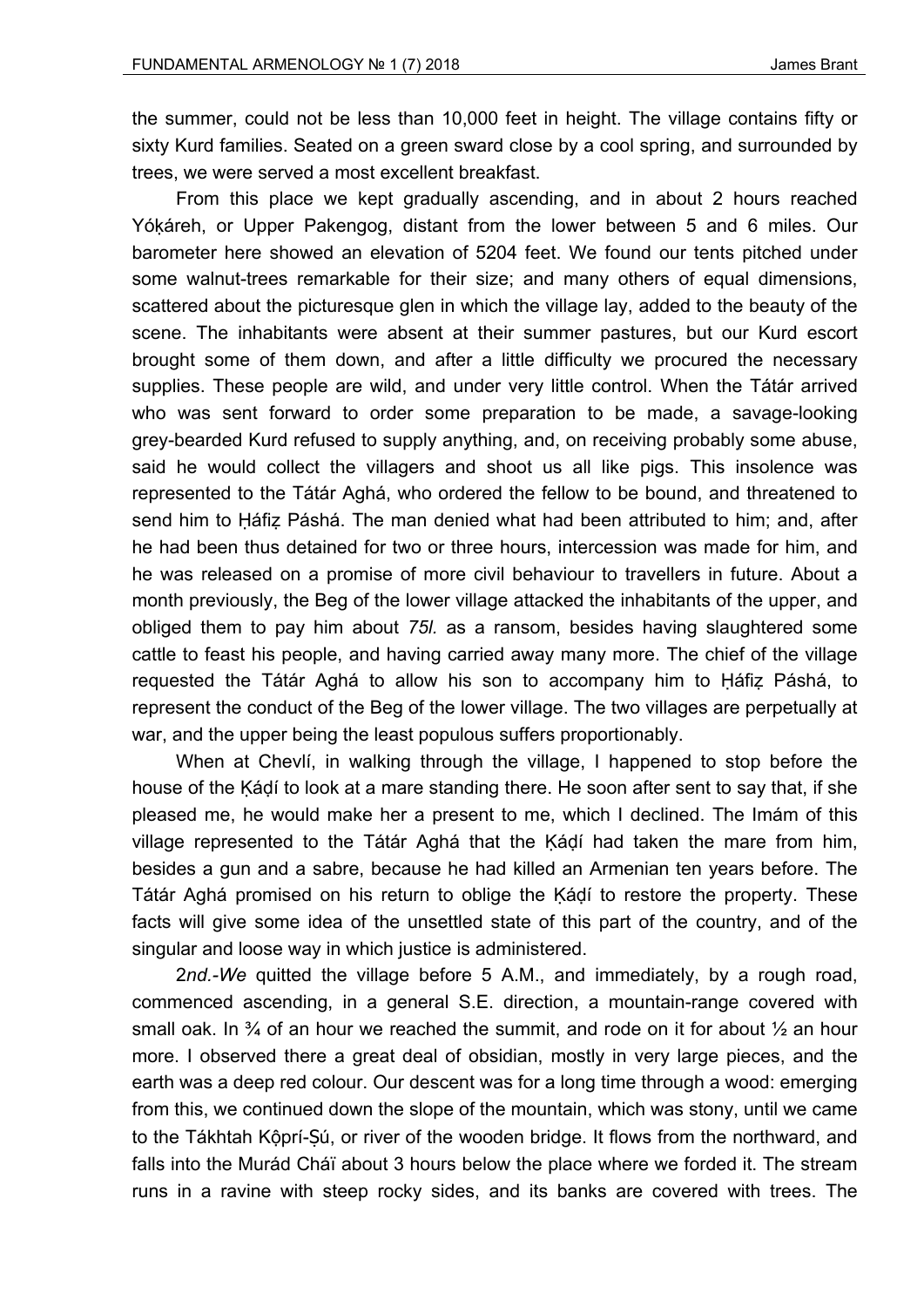current was rapid, the water girth-deep, and in breadth it might be 30 yards. After leaving the river the ground was of the same nature as in approaching it, but in the plain below the soil was rich and well cultivated. We saw two small villages, but did not approach them; and at the termination of the plain we came to Boghlán. We had been 4½ hours from Pakengog, and I estimated the distance about 12 miles. To the left of our road, among the low mountains bordering the plain, I observed a peak which appeared in form like the crater of an extinct volcano. It was lower than the mountain on which I saw so much obsidian, and several miles distant from it.

The village of Boghlán, governed by a Musellim, contains sixty Kurd families. The Musellim provided a good breakfast; and his two sons, handsome Kurd youths, attended on us. We took it in a chamber contiguous to a mosque, in which was a small reservoir of cool water supplied from a neighbouring spring. From Boghlán I was accompanied by a son of the Musellim. We ascended through a valley, passed a small village, and soon after reached the crest of the range, from whence we obtained an extensive view of the plain of Mush, and the Murád winding through it. After a ride of rather more than 2 hours we arrived at the monastery of Chángerí.

This monastery is frequented by numbers of Armenian pilgrims. It is dedicated to St. John the Baptist, called in Armenian Surp Karabed, part of whose body is said to be contained in a case placed on an altar in the church. It owes its high reputation for sanctity to the possession of this relic, which is believed to possess the power of effecting miraculous cures. The church is ancient, and is said to have been built A.D. 304. It is a massive stone structure, without any pretension to architectural beauty, and very gloomy on account of the smallness of the windows. Around the spacious court, in the centre of which the church stands isolated, are numerous rooms and stables, as well for the accommodation of the inmates as of pilgrims. The walls enclosing the buildings are lofty, solidly built, and well calculated to protect the convent against the attack of an enemy. During the Russian war the monastery was taken possession of by Kurds, who remained in it for several months. They plundered the treasures of the church, and burnt or threw into the water all the books and manuscripts. After the treaty of Adrianople, a fermán was issued by the Sulṭán ordering the restitution of the stolen property, but most of it had been destroyed, and very little was ever recovered. Several bishops reside here: they appeared people of uncouth manners and no learning, and complain that the pilgrims are much less numerous than formerly. The monastery owns two villages: the revenue derived from them must, however, be small; and its chief dependence is on the contributions of devout visitors. I everywhere heard persons speak of the great sanctity of the place, and the merit of performing a pilgrimage thither; and I was therefore surprised to hear the complaints of the priests as to the diminished number of the devotees.

I had heard such exaggerated accounts of the richness of the monastery, the number of rooms devoted to the use of visitors, and the handsome treatment they received from the priests, that my disappointment was great at finding that I could not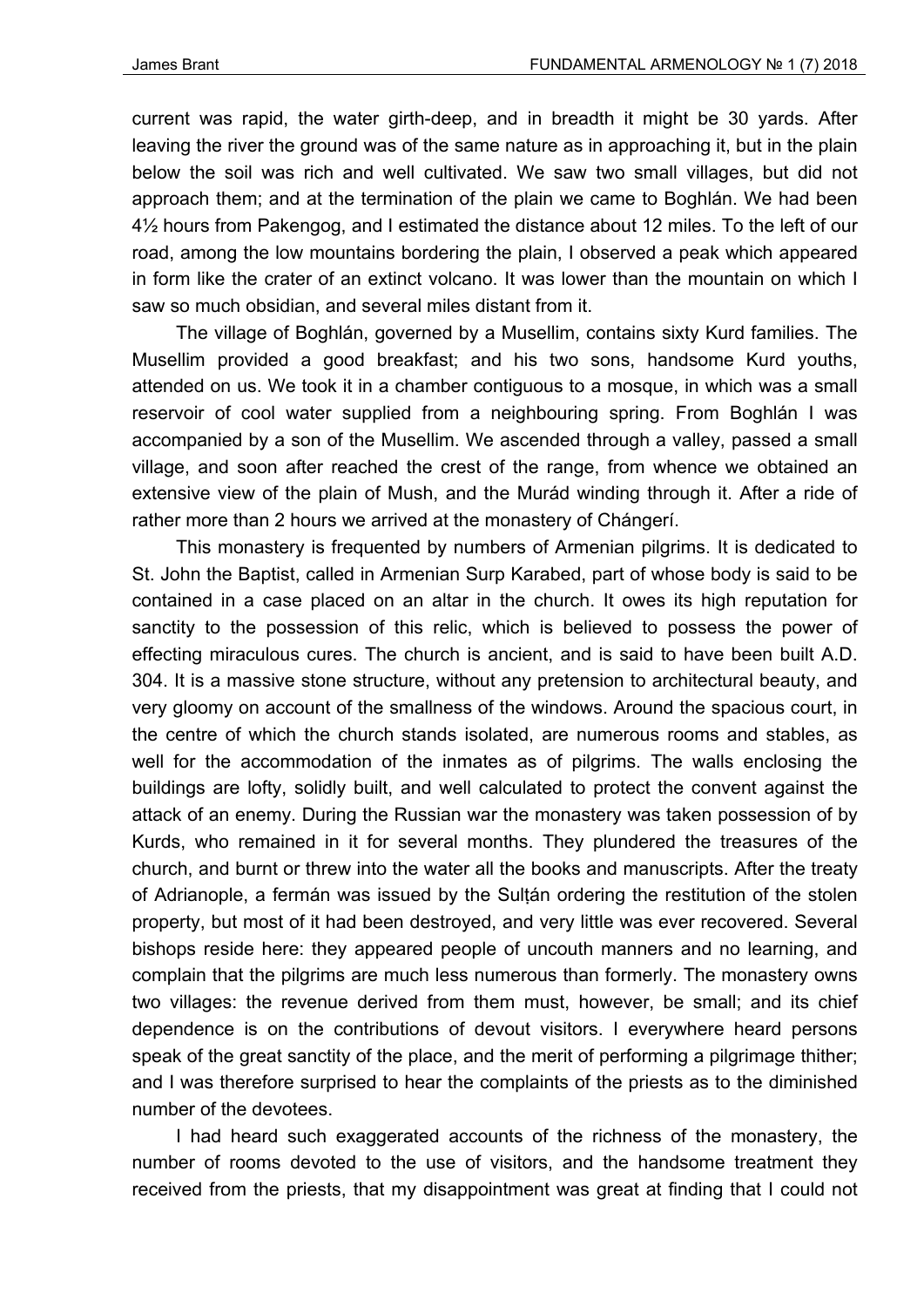obtain a decent room to lodge in. I was shown the best, but all were dilapidated and filthy; and I preferred taking up a station on a small terrace shaded by trees, in the neighbourhood of a cool spring: it was outside the monastery, on the slope of a hill. Parts of the building were undergoing repair, and a great number of masons were employed: the work was clone in a very substantial way, in cut stone. Females do not appear to be excluded from this monastic retreat, for I saw several within its precincts. An annual fair is held here on St. John's clay, and is frequented by people of every religion, sect and nation, to be found in the surrounding country. This year a quarrel arose between a Kurd and a Christian: blows were exchanged, weapons drawn, and theft attempted; but on the occurrence of the dispute the people conveyed their goods within the walls of the monastery, and although there was much alarm and confusion, very little property was lost. The progress of the fair was, however, interrupted; and Khúrshíd Beg, Emín Páshá's brother, came to restore harmony between the Kurds and the inhabitants of the monastery. The Armenian who owned our hired horses had, through imprudence, a relapse of his Kharpút fever: he tried (with faith, I believe) the efficacy of St. John's body, but he did not experience any salutary effect, and was forced again to apply to the more certain remedies of Dr. Dickson. Our cook was so devoutly disposed and so earnest in his devotions, that it was with difficulty he could be withdrawn from the church to prepare our dinner.

The keepers of our horses took them to graze at a village belonging to the monastery, and allowed them to stray into a field of clover which had been cut and carried. While the men were lying down to rest they were attacked by the villagers, and two of them were seriously injured by blows from heavy clubs. The Tátár Aghá having already gone forward to Músh to announce my approach to the Páshá, I sent another Tátár to seize the villagers, but the offenders had escaped. I applied to the head of the convent, who produced two innocent men, declaring that the culprits had fled to the mountains. I insisted that they should be found by the next morning, or I would take him with me to Emín Páshá.

3*rd*.-Only one man was this morning brought forward, and the sufferers said that, although present, he did not actually strike them. Finding the priests unwilling to give up the delinquents, on mounting I obliged the chief of the comment to accompany me. After  $\frac{1}{2}$  an hour's ride he promised, if he were permitted to return, to send the guilty persons to Músh within two clays. I without hesitation consented to his proposal, but the promise was not kept. In 2 hours we reached Ziyáret (Place of Pilgrimage), situated in the plain, a short distance from the foot of the mountains. The village is inhabited by forty Armenian, and gives quarters to twenty Kurd families in winter. After quitting Ziyáret we directed our course to the Murád, about 3 miles distant, and forded it where it is divided into two channels: the first was only knee-deep, the second reached to the horses' shoulders. A little earlier in the season it could not have been fordable. Where the two channels were united the river was 100 or 120 yards wide: the water was muddy and the current slow. Almost immediately after crossing we came to the village of Shekirán,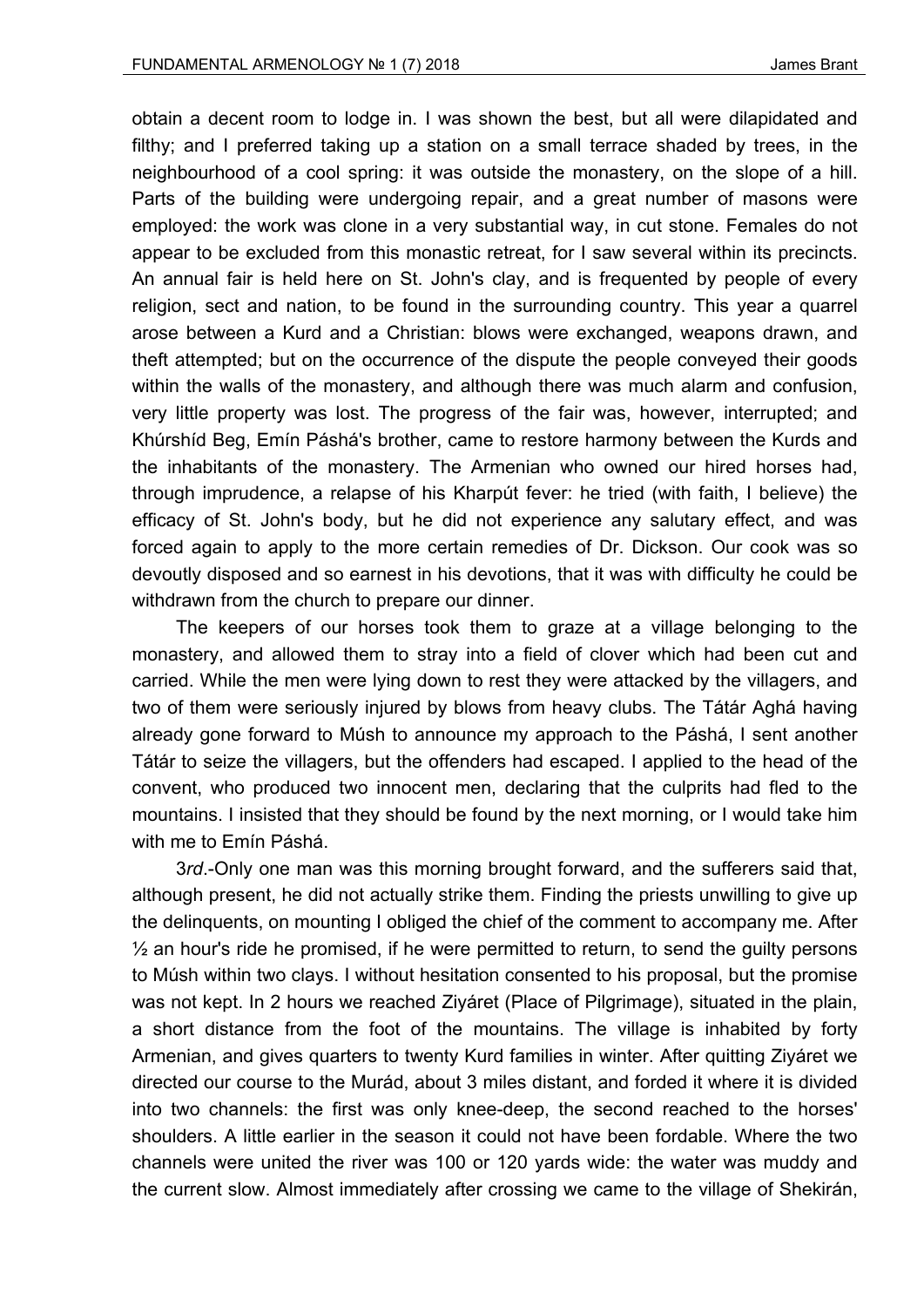containing about sixty Armenian, and affording ḳishláḳ to between twenty and thirty Kurd families. On our road after we crossed the stream which runs by Kizil Agháj, we passed close under the village of Pakengog: both of which were before noticed on the road to Kharpút.

Before reaching Chevermeh, our old encamping station, I was met by a man sent from Emín Páshá to offer the house of Khúrshíd Beg for my accommodation. I declined it, however, preferring our tents; and signified my intention of encamping at Arishbán, the village nearest to the Páshá's Seráï. We reached this after an extremely hot ride of 4 hours from Ziyáret, from whence I estimated the distance full 12 miles, as the road was good, and we left our baggage far behind. I dismounted at the house of Mahmud Beg, the chief of the village, who is a relation of Emín Páshá. While waiting the arrival of our tents and baggage, an excellent breakfast was served. Maḥmúd Beg had that morning arrived from Bitlís with Sheríf Beg, who had been sent for by Emín Páshá, and Murád Beg was hourly expected from Khinís. The brothers were assembling to consult on the new position Emín Páshá found himself placed in by the transfer of his Pásháliḳ to Ḥáfiẓ Páshá; and also to collect their resources in order to make such presents to their new superior as would secure to Emín Páshá his re-appointment. Soon after my arrival the Tátár Aghá came, accompanied by the Khaváṣṣ Báshí of Emín Páshá, sent to welcome me. The former insisted, on the part of Ḥáfiẓ Páshá, on Mahmúd Beg's showing me every possible attention.

Two hours after our arrival the baggage came up, and our tents were pitched near the village: we found the weather unpleasantly sultry during the clay; the nights were however agreeably cool, but we were tormented by mosquitoes.

I interchanged visits with Emín Páshá, who received me with great cordiality. Sheríf Beg also paid me a visit, and insisted on my taking up my quarters at his residence at Bitlís, whither he expected to arrive as soon as I should, for he intended to return home as soon as Emín Páshá should have set out for Ḥáfiẓ Páshá's headquarters, and he would make the journey in less time than I should.

7*th.-W*e this day quitted Arishbán for Bitlís: immediately after mounting we were joined by a person belonging to Sheríf Beg, who acted as Mihmándár, but we soon discovered the change and felt regret at being deprived of the services of the Tátár Aghá. We took an easterly course along the southern edge of the plain of Músh. In 3 hours we came to a halt at the village of Kháṣṣ-kộï. We made this short march in order to divide the distance in such a way as to reach Bitlís early the third day. The road from Arishbán was over a dead flat, and the distance between 9 and 10 miles on a bearing of S.E. by E. Near the foot of the mountains the soil is gravelly, but it improves as you approach the river in the lower parts of the plain. I observed several fields of unripe grain, notwithstanding the summer had been dry and hot. The village contains 150 Armenian, and gives Kishlák to forty Kurd families; there was a very large stock of hay collected for their use. It is curious to see the immense ricks which are usually placed on the flat roofs of the houses, and give the first notice of one's approach to a village.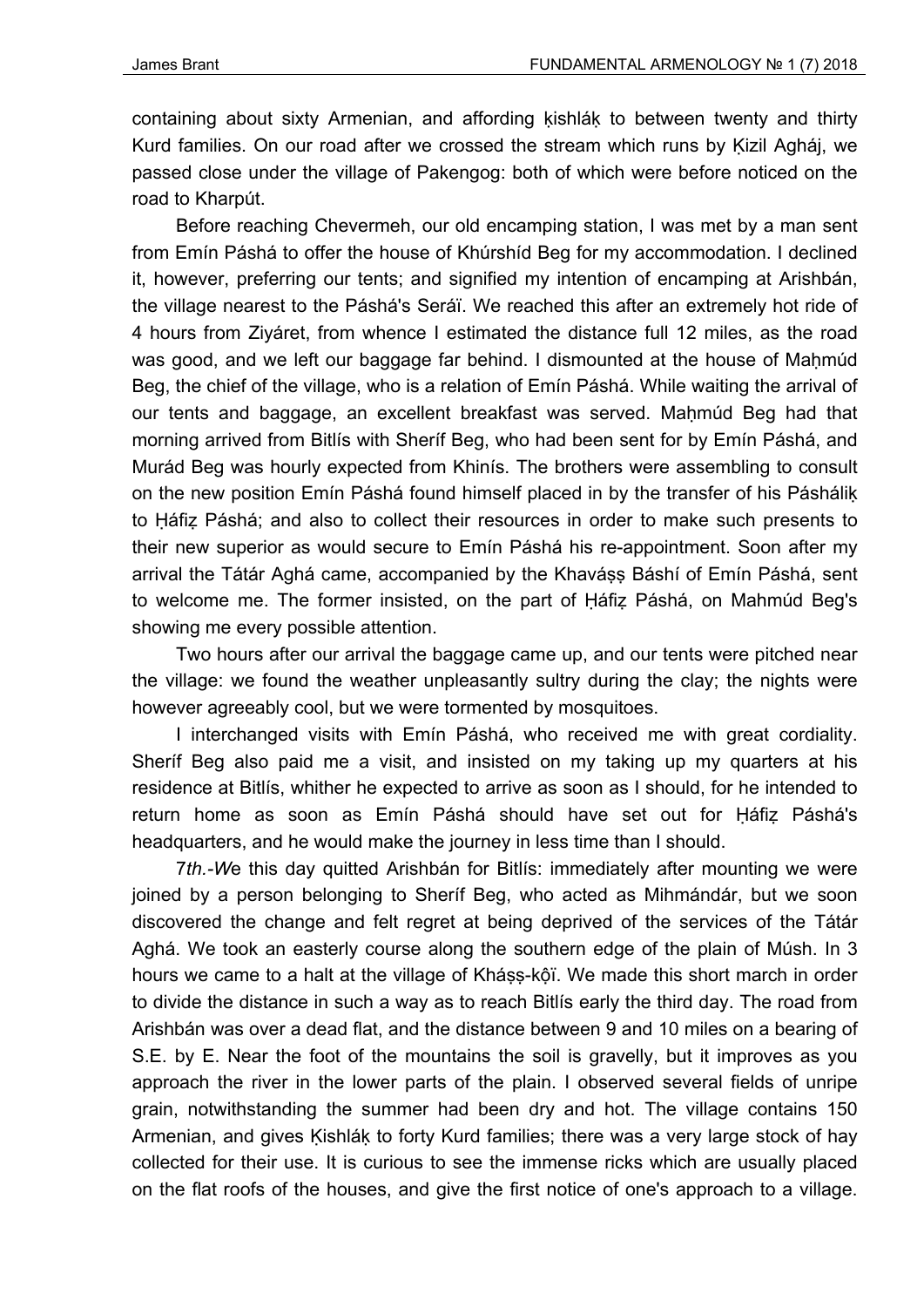The hay is twisted into bands, and made up into large bundles, which are neatly stacked in the form of a truncated pyramid, without thatch. The peasants complained that the Kishlák kept them in a state of poverty; but, were it not for this heavy imposition, they would be very comfortable. Last year they had to pay about 80*l*. to provide fodder for the cattle of the Kurds, the stock laid in having been expended from the unusual duration of the winter. Two brothers of the Kyayá of the village were killed by some of their guests in a dispute. The murderers were taken to Erẓ-Rúm, and the Ser-'asker would have executed them, but the surviving brother dared not to appear against them lest he should himself be murdered for having demanded their blood. The house of the Beg was the only one in the village which had two stories; its external appearance however did not promise much comfort within. The Beg had gone to Músh to attend on Emín Páshá, to whom he is related, and his son came in his stead to pay his respects.

Three hours distant, across the mountains, which here border this plain on the south side, is situated an extensive plain which belongs to the Beg of Kharzán, but he resides about 26 hours beyond. Before the late defeat of the Kharzánlís by Ḥáfiẓ Páshá, the Beg's son said that I could not, without danger, have encamped on the spot where I was, but must have availed myself of the protection of a house, as the Kurds of Kharzán were constantly crossing over the mountains to plunder and carry off cattle at night. The slaughter among the Kharzán Kurds he represented as very great. Two-thirds of the population are Armenian, but they did not take part in the contest. The Kharzánlís were divided among themselves. The Beg and his party sided with the Páshá, and the inhabitants only of the more mountainous districts resisted him: had the whole population been united my informant thought the attack would have failed.

We were encamped close by a place where the grain was collecting previous to its being trodden out; and 'arabahs, or carts, drawn chiefly by buffaloes, were constantly arriving loaded with it. I observed that the wheels of some of these turned on the axle, whereas in general the axle is firmly fixed on the wheel, and revolves with it. I thought I had discovered an unusual degree of intelligence in these peasants, and I remarked the difference of the carts to a farmer; he replied that those which I considered superior were cheap, only used by the poorer peasants, and that they did not last above two or three years. The others could be used for twenty, by merely changing the axles. The wheels of the latter were strengthened with iron, and had iron tires, and cost about 5*l.* apair. I called his attention to the easy draught of the cheaper carts, of which he seemed quite aware, and I pointed out how they might be improved by strengthening the axles with iron, and making iron boxes to the wheels, but the man said they had no smiths among them. The good wheels are brought ready made from Erẓ-Rúm, and fixed to the carts, which are constructed on the spot. The common carts are also made here; and I think the man said they cost about 15*s*.: nothing but wood is used in them, not even an iron nail.

I here saw the person who was collecting the Kharáj, or poll-tax; and he told me the entire amount for the whole Pásháliḳ was 460 purses, 2300*l.* I cannot judge from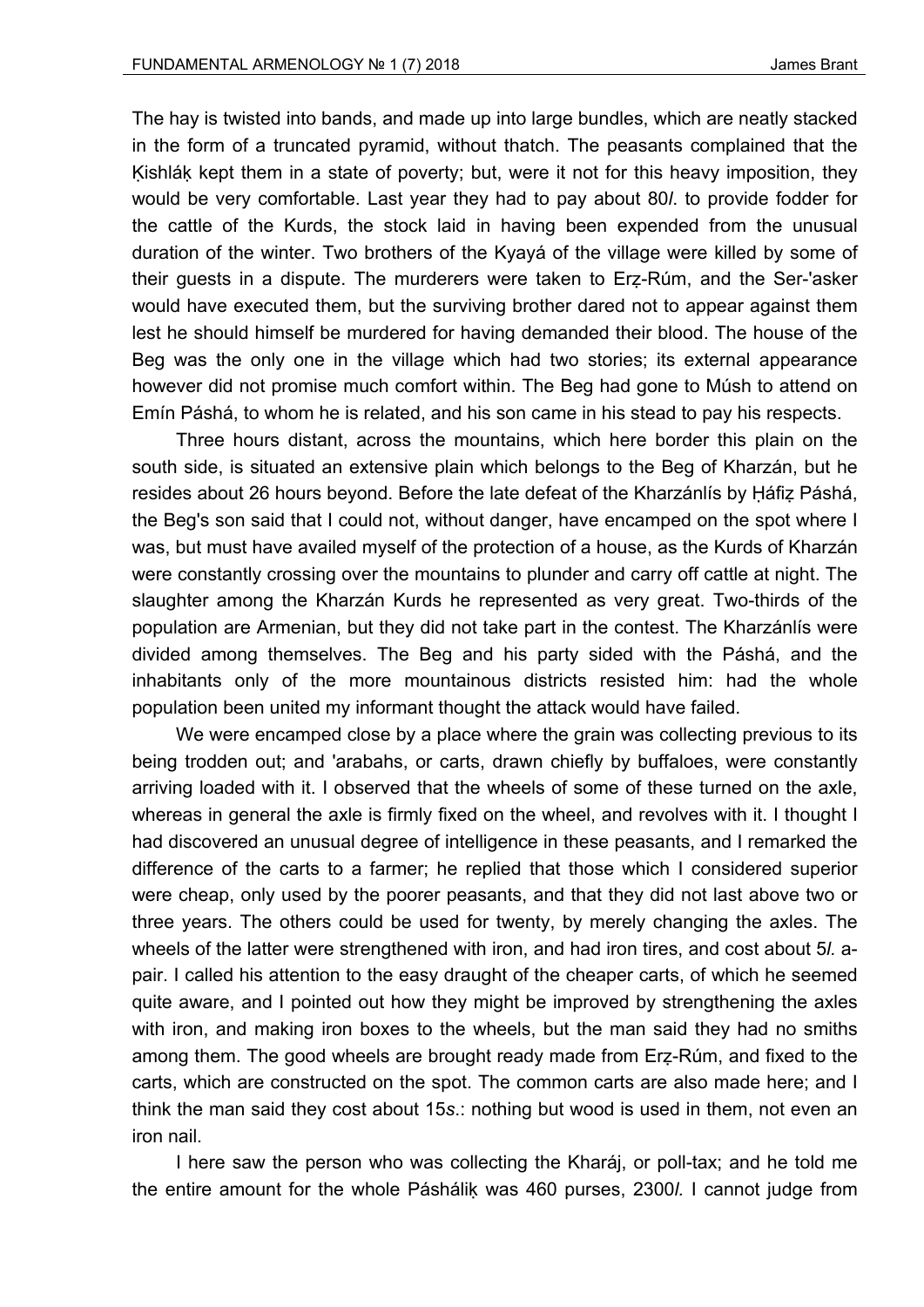this of the exact number of the Rayáh population; there are various grades, each paying a different sum, and I do not know how many there may be of each class, but at a guess I should estimate the male Rayáh population 12,000 above 14 years, below which age Kharáj is not exacted. The number of children is very remarkable throughout the country; scarcely had we arrived in a village before they were seen issuing in swarms from their underground habitations; and most of them were either naked or only halfclothed with rags: in this village I think there were more than usual. If bad food, scanty clothing, a severe climate, and epidemic disease, added to the total deprivation of medical aid, did not cause a more than ordinary mortality among the children, the population ought to increase at a rapid rate.

8*th.- W*e started by moonlight to avoid the heat of the day: in 1h. 20m. we reached the village of lrishdír, and then crossed the Ḳará Ṣú, which was knee-deep and 15 yards wide. *A* quarter of an hour beyond it, we passed Ahkevank, and forded a small stream which falls into the Kará Sú, to which we came again in another half-hour; and, riding along its banks, soon after passed Nokh. In ½ an hour more we reached Marnik, also close to the river: all these villages are Armenian, and, except Nokh, large; the distance from Kháṣṣ-kộï to Marnik I estimated about *9* miles. Leaving Marnik, after a short time we crossed a spur, thrown out from the main range, extending far into the plain: we afterwards came down upon a pretty extensive marsh, the waters of which flow into the Ḳará Ṣú, but the river itself only skirts the marsh: we rounded this, and rode across a flat with meadows, corn-fields, and melon-grounds, when we again forded the Kará Sú, and entered the village of Mushákshír, which is inhabited by fifty Armenian families, and is the property of Sheríf Beg of Bitlís. The distance from Marnik I estimated at 6 miles, on a bearing of S.E. by E. by compass. We encamped to the eastward of the village near a threshing-floor, in a very hot and exposed situation, which we chose on account of its distance from the water, to avoid mosquitoes. Opposite us was the range of the Nimrúd Ṭágh, and more southward, on the other side of a marshy plain, the Kurd village of Núrshín.

The Nimrúd range runs nearly N. and S., but at its southern extremity is terminated by a cross range, called the Kerkú Ṭágh, running E. and W. The sides of the latter are green with underwood; its summit is flat, and resembles the truncated cone of an extinct volcano. The road ran through a hollow between the Kerkú Ṭágh and the chain of mountains which borders the plain of Músh on its southern side, and which continues in an easterly direction along the lake of Van.

9*th.-We* left Mushákshír early in the morning, and went round the marshy plain intervening between that village and Núrshín; in about  $\frac{1}{2}$  an hour we crossed for the last time the Ķará Ṣú, here coming from the N., and skirting the base of the Nimrúd range, the ravines and valleys of which it drains. In an hour more we were opposite to Núrshín, but did not approach it nearer than a mile. It is inhabited by Kurds, and covers an extensive site, the houses being dispersed among gardens and fields. Its appearance from a distance is more cheerful and pretty than most of the villages in this part of the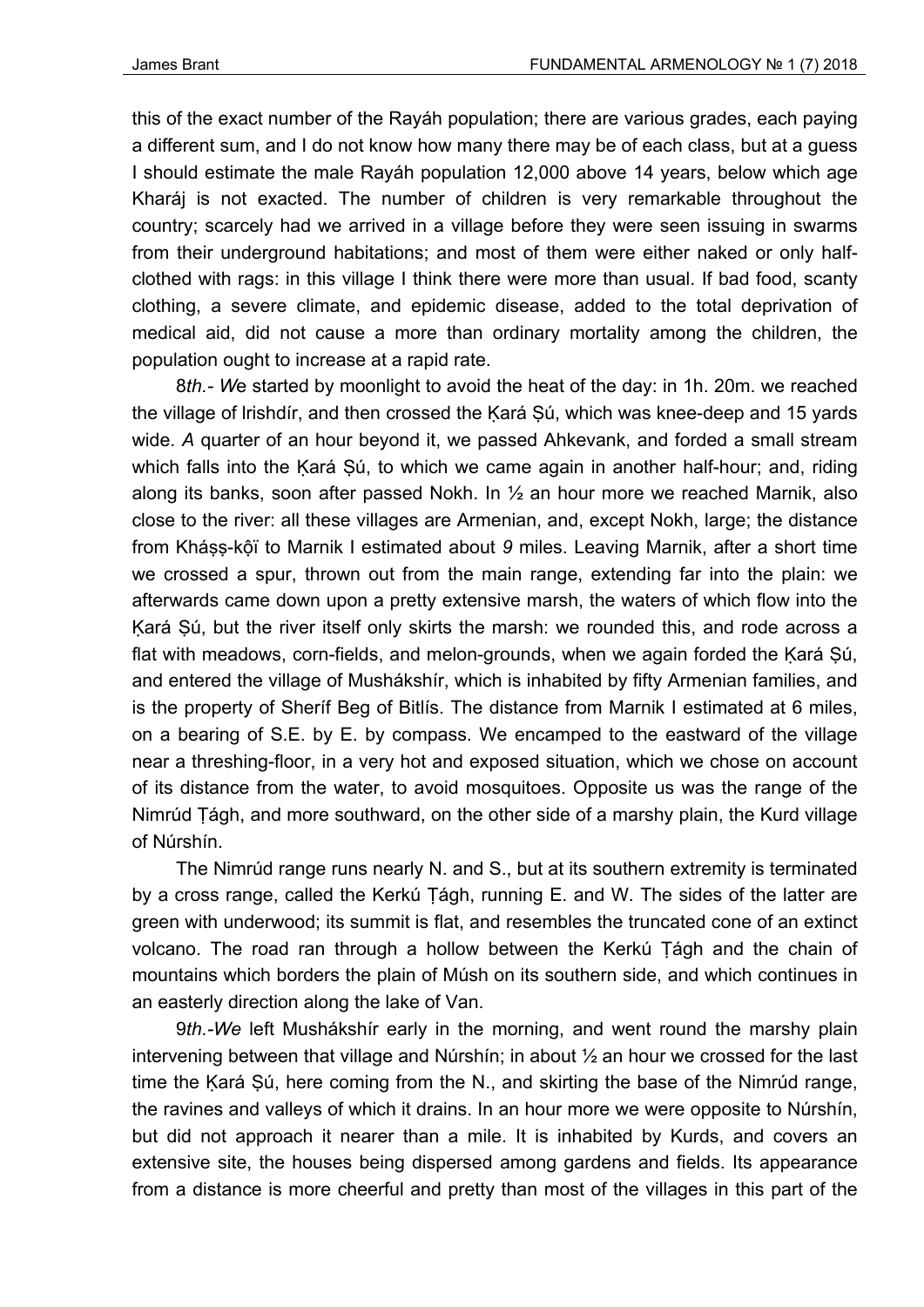country. From thence we ascended a gentle slope between the two ranges of mountains, and passed a small village with a ruined khán near it, called Káfir Borg, or Borj (Infidel's Tower), and inhabited by Moḥammedans. Some Yezídí Kurds here overtook us; they came from their tents on the Nimrúd Ṭágh, and were going to Bitlís. One among them, who spoke a little Turkish, said they were not Mohammedans, and drank brandy, and from this circumstance he appeared to claim fellowship with Christians. It is a very usual opinion among Mohammedans to consider the great privilege conferred by Christianity to be a liberty to indulge in intoxicating liquors, and I have often heard Turks express surprise that we used them with so much moderation. At about 2 hours from Núrshín, when opposite to the eastern extremity of the Kerkú range, we turned to the S. down a narrow valley, which by a gradual descent led us to Bitlis. To the point where we made the turn our course had been E. On either side were lofty mountains, and a stream flowed in a ravine with perpendicular rocky sides (apparently basalt) cut in the bottom of the valley. In two places the water fell over ledges of rock which ran across the ravine, but the volume of the stream was now too small to give any grandeur to these cascades.

In the course of our descent to Bitlís we met several large kháns of a very solid construction, but in a ruined state, and so near each other, that I was at a loss to imagine the reason, until I learned that in winter in this pass the wind often rushes through the valleys with fearful violence, and, when accompanied by snow, endangers the lives of persons on the road, for advance or retreat are then equally impracticable. The kháns were built to afford refuge to caravans or travellers caught in these storms, and the peasantry were bound to resort thither on the approach of bad weather, to be at hand as well to give assistance as to furnish supplies during the detention of persons, and to open a way through the snow-drifts for their release. The ruin and neglect of such useful buildings and customs, is a proof of the decay of trade and of the indifference of the local governors to the welfare of the people. The rock in the valley through which the road passes was nearly as soft and light as pumice, and the horses had worn in it deep channels; it was evidently of volcanic origin. We were 2h. 20m. from the turn in the road to Bitlís, and I estimated the whole distance from Mushákshír at 15 to 16 miles. Our Kurd guide went forward to announce our approach, and before entering the town, I was met by the Ṣarráf of Sherif Beg, who conducted us to the Beg's Serái.

The valley of Bitlís runs nearly N. and S. One ravine branches from it to the W., another to the N.W., and a third to the E.; at their common point of junction with the main valley, the town is situated at an altitude of *5156* feet above the sea. In the centre of the space it occupies, rises an abrupt rock, on the summit of which are the ruins of a castle, the residence of the former Begs of Bitlís: at its eastern base lie the bázárs, while the streets lining the banks of the streams which flow through the valley and ravines, and extending up them, give an irregular form to the town, which covers a considerable area, on account of the gardens interspersed among the houses in the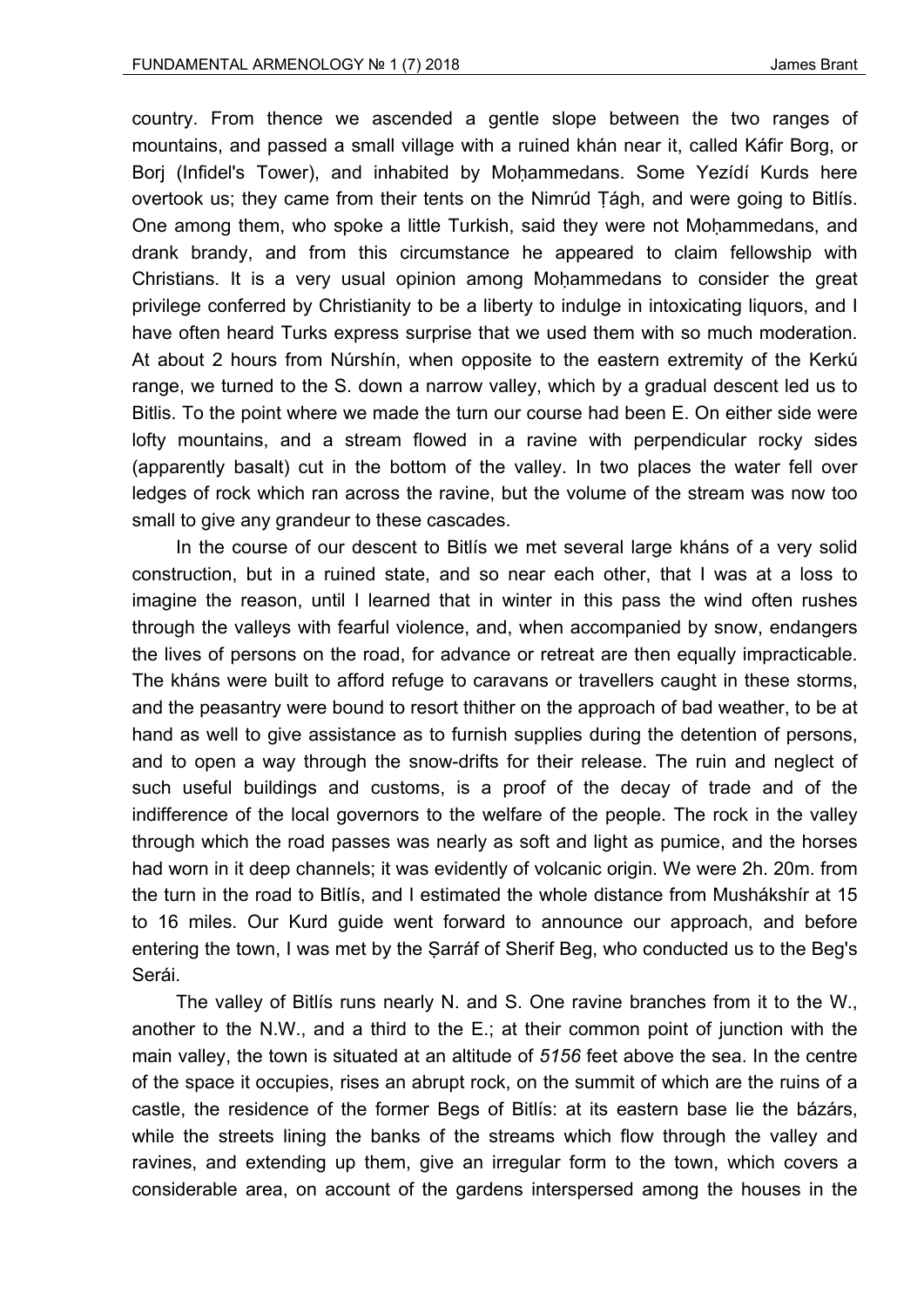ravines. Bare limestone mountains rise on every side to a very considerable elevation, perhaps nearly 2000 feet above the valley, and the bottom of the ravines and valley are filled with gardens and orchards irrigated by numerous streams and springs. This antique-looking city, placed in so remarkable a situation, the severe character and great height of the mountains, and the cheerful vegetation of the valleys, viewed from the residence of Sheríf Beg, combine to form a prospect as singular as it is interesting.

The castle-rock rises perpendicularly from about 50 to 60 feet, and the walls 30 feet above the summit, which they completely encircle; they are solidly built and loopholed, and before the use of cannon, the place might have been considered impregnable. The only access to the castle is by a narrow and steep passage, defended by several strong gates. Within the external wall the whole is a mass of ruins, and the plan of the residence can scarce be traced: it is untenanted except by one or two poor families, who have sought shelter in some outhouses which have escaped the general wreck.

The bázárs are extensive and apparently well stocked; they are entirely terraced over, and the roof is used as a highway for foot passengers. The road through them runs between the shops, and is narrow, scarcely permitting more than the passage of two persons abreast, and, from the crowd which thronged the bázárs, it was difficult to make one's way through them; they are very obscure, the light being admitted only by means of perforations made for the purpose at intervals in the roof. Two good kháns afford accommodation to wholesale traders: the streams are crossed by single-arched bridges, which are sufficiently numerous to afford a ready passage from one part of the town to another.

The population consists of 2000 Moḥammedan and 1000 Armenian families. There are three mosques with minarets, and about twelve tekíyehs or convents, belonging to the Howling Dervíshes, of which sect this city would appear to be the principal seat.

The houses are all flat-roofed, and every building in Bitlís is of stone; the material used is a volcanic rock, which from its soft texture is easily worked. The blocks are squared and are cemented with mud; a few only of the houses have the joining of the stones pointed with lime.

The Begs of Bitlís were always powerful enough to preserve their independence until they were subdued by the father of Emín Páshá, since which time, the Begliḳ has been attached to the Pásháliḳ of Músh. Eighty villages were said to be under the command of Sheríf Beg, and his territory forms therefore about one-third of the whole Pásháliḳ. During their independence the Begs struck a small copper coin which is still current at Bitlís.

The place is certainly of high antiquity, but I could not obtain any precise information as to its history or founder. An Armenian, who was reputed to be learned in the annals of his country, was introduced to me; he said he had read the history of Bitlis, but could only remember that its ancient name was Salamsur, and that of its founder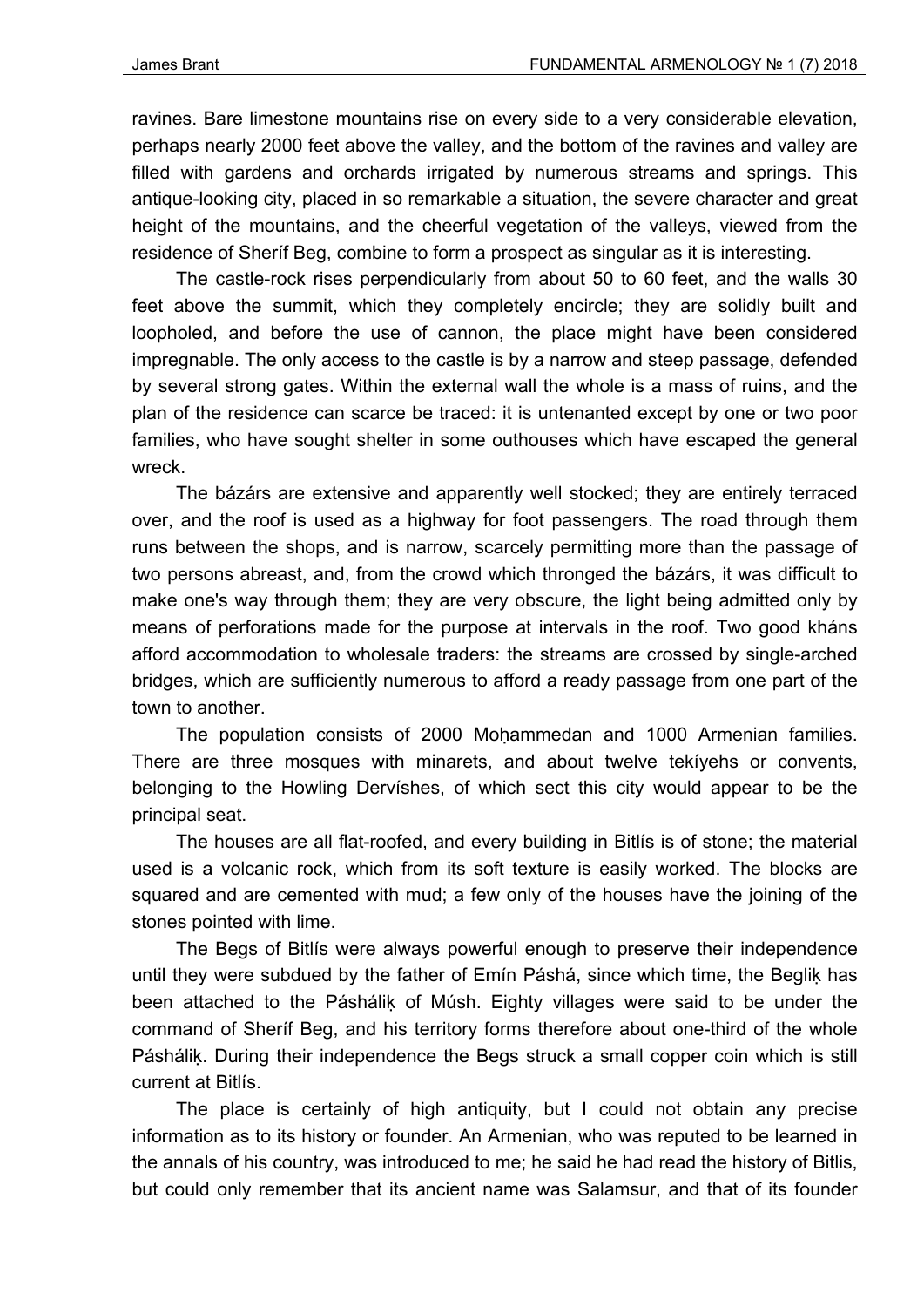Iskender, a Pagan king.

The residence of Sheríf Beg is situated on a short spur thrown out towards the S. from the mountains, and running half way across the mouth of the eastern ravine. The level summit of the spur is occupied by the building, from the walls of which the ground slopes abruptly: on the W. it overhangs the town, on the E. the ravine which unites with the main valley under the southern termination of the spur. This elevated position, upwards of 300 feet above the valley, ensures a cool breeze in summer, when the town below is oppressed with heat.

This palace was erected by Sheríf Beg, and has been finished about two years: it is a rude and extensive building. In the centre is a quadrangular court, with a copious fountain of fine water, placed on the side facing the entrance: three sides are devoted to the use of the male portion of the Beg's establishment, and his own sitting and receiving rooms; the fourth to the harem. The ground floor contains the stabling and storehouses. In that above are the rooms, which are all entered from an open gallery overlooking the court. The windows are on the outer walls of the building, and command extensive views. In the centre of the rooms are bare flag-stones, and on either side is a raised sort of bench, on which are placed felts with cushions. A sitting-room, with another within, usually occupied as the receiving-rooms of the Beg, were allotted to our party. Soon after our arrival we were served with a good breakfast, at which the Beg's son, a child of four or five years of age, attended by an Armenian, gravely seated himself and played his part. The Beg himself had not yet arrived from Músh; his Kyayá was absent, and the attendants and hangers-on were few; so that none of the bustle usually found in a Kurd Beg's residence was now perceptible.

The heat of the sun was disagreeable when it beat on the side of the house we inhabited, and the flies were numerous and troublesome; but in the shade the air was cool. The nights were brilliant, the atmosphere remarkably clear, the temperature agreeably cool; and when the sun set it was a pleasure to mount upon the terrace where we always slept. The heat is not oppressive except in situations inaccessible to the breeze which usually blows down the valley. In winter the snow falls or drifts into the valleys to so great a depth that the communication with other places is always difficult, and often interrupted.

I was told that the Beg never took his horses out of the stable for four months together. Common fruits and vegetables are in great abundance; but none indicating a hot climate are found at Bitlís itself. Though but little grain is produced in the valley of Bitlís, yet the neighbouring districts yield a superabundance, and the price is very moderate: indeed all the necessaries of life are cheap.

On the evening of Friday, a little before sunset, several parties of the Dervíshes in different quarters began to howl to the beating of drums; their tone at first was extremely loud, but after a time it became fainter, until it ended in a low moan, like that of a person quite exhausted. I think the whole time these fanatics were howling must have been full two hours. Every sound was distinctly heard, though the Tekíyehs were distant; and the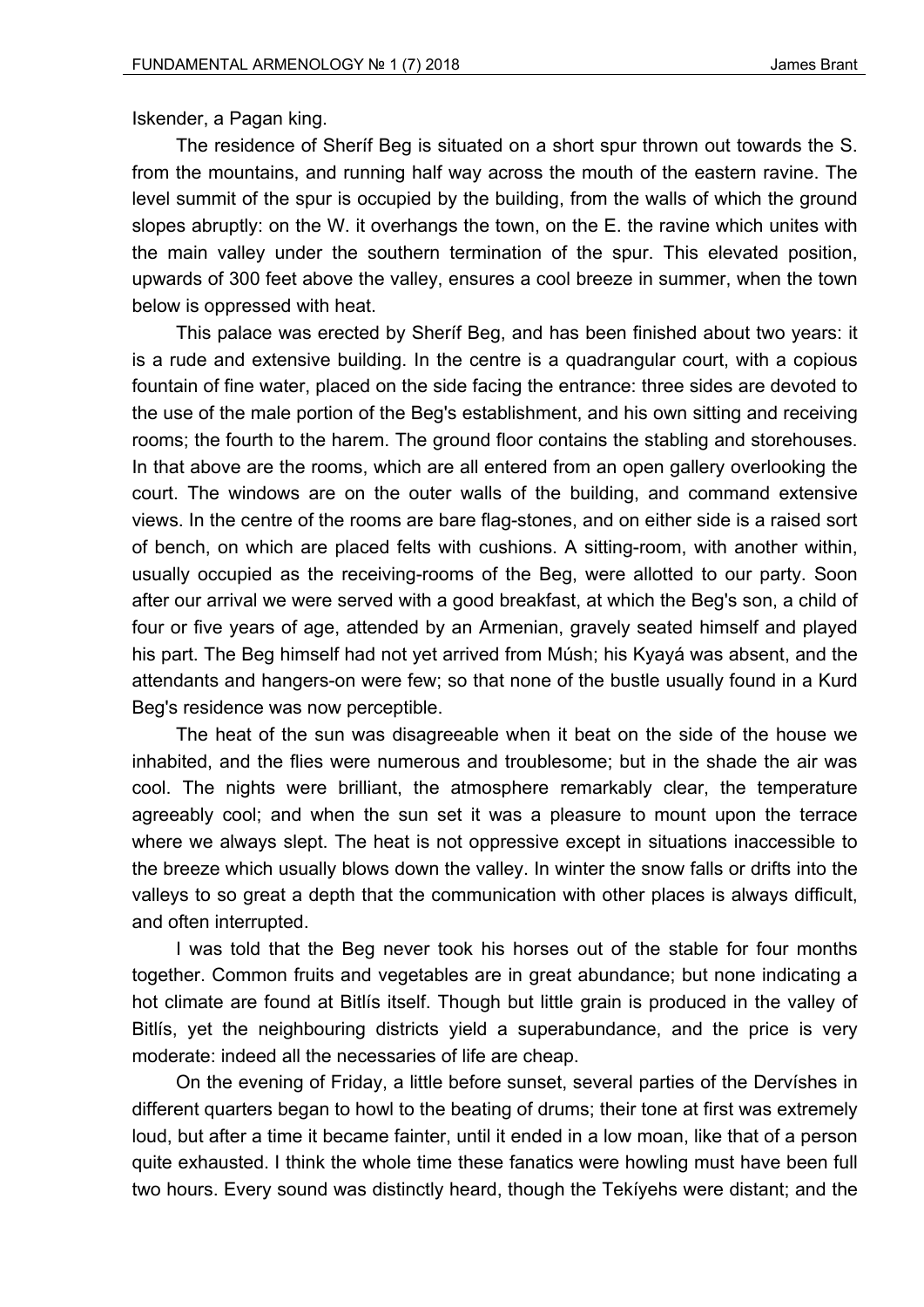wild discordant cries and monotonous beat of the drum were far from agreeable.

The second day after my arrival at Bitlís, Sheríf Beg returned. He had quitted Músh the evening before: travelling by night, he got to Núrshín in the morning; in the afternoon resumed his journey, and reached his home a little before sunset.

We had dined before the Beg arrived: his first visit was to our apartments; he chatted while a repast was preparing; after having partaken of which we repaired together to the terrace to enjoy the cool of the evening.

The next evening we conversed again with the Beg on the terrace. The following I morning departed early: he came out of his harem to take leave, and I drank coffee with him. I was treated very hospitably by Sheríf Beg; every want was supplied; and I had some difficulty in persuading him to accept a present of small value. I promised, however, to send him a pair of English pistols and some fine powder on my return to Erẓ-Rúm, a present which I knew was quite irresistible.

In point of trade Bitlís is the most important among the places I visited, yet still its commercial transactions are far from extensive. The consumption of foreign articles is small in quantity and limited in variety. No coffee but that of Mokhá is used, which is brought from Baghdád. A small quantity of East India indigo is required for a dyeing establishment, which is generally supplied through Erẓ-Rúm or through Persia.

Unbleached British calicoes are sold to a moderate extent, and our shawls to a less: besides these some woollen cloths, printed calicoes, and gay-coloured silks and satins, are purchased, and a small quantity of refined sugar. I believe the aboveenumerated articles will comprise the whole list of foreign goods. The principal consumption is in the manufactures of Damascus, Aleppo, and Diyár-Bekr, and coarse cotton cloths manufactured here largely, and imported also from different parts of the country, for the purpose of being died red. This place is celebrated for the brightness of the colour produced; and the cloths thus died are exported to distant parts of the country, as well as to Georgia. A few European calicoes are likewise died; but the great bulk are native. The manufacture of short heavy calicoes is very extensive throughout the whole country. The cotton used is mostly grown in the districts of Shírván to the S., and Kharzán to the W.; but it is imported likewise from Khói.

Although the raw cotton is as dear as in England, and although the yarn is spun by hand, and woven by the most ordinary process, yet the calico is sold cheap; and I doubt whether the British manufacture could be made to compete with it, on account of the low quality, the great weight of cotton used in the latter, and the great expense of a long land-carriage on an article so bulky and at the same time of so little comparative value. The production of calicoes amounts to several hundred thousand pieces; but a tolerably exact account cannot possibly be obtained. The madder used in dyeing the red colour is produced in Shírván. Galls are brought to Bitlís for sale from the Kurdistan mountains to the eastward and southward. A considerable quantity of gum tragacanth may be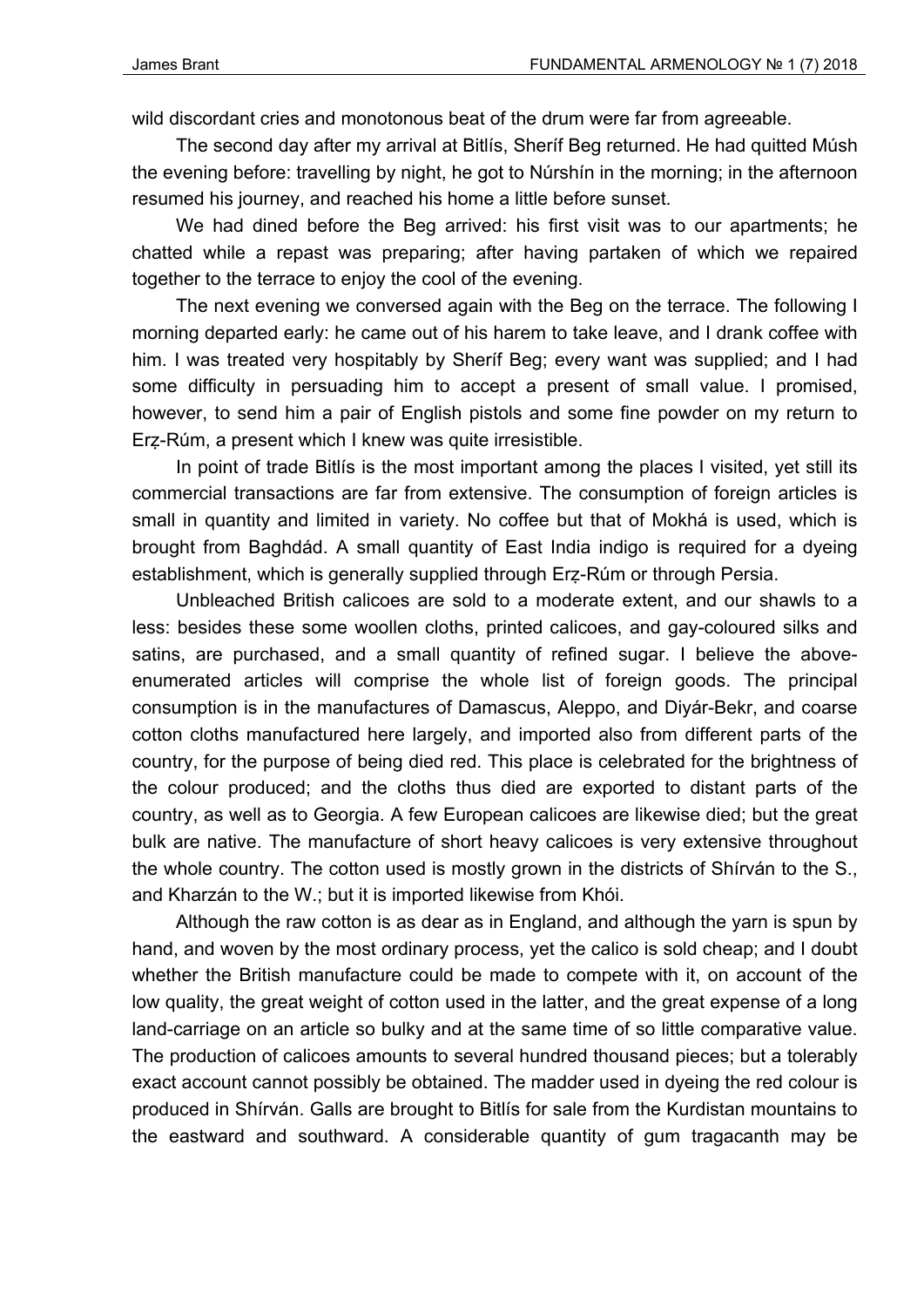collected on the mountains. There are two plants;<sup>6</sup> one with a white and the other with a pink flower. The former yields a white gum, which is exported to Europe; the latter, a brown kind, of very inferior quality, which is used entirely in Turkey.

The gum is collected by persons who traverse the mountains for the purpose: they clear away the earth from the roots of the plants, and make incisions in them, from which the juice exudes, and in a day or two hardens, when the people return to gather it. The occupation affords but a trifling remuneration under ordinary circumstances, and few people follow it, except such as can do nothing else, as old men, women, and children; but when the demand is great, and the price unusually high, other labourers take to the pursuit, and then an immense quantity is collected, for the plant is most abundant on all the mountains.

13*th.-On* quitting Bitlís we took a northerly direction, and ascended the valley by which we arrived. As we emerged from it into a plain, we reached Rashwák Khán, sometimes called Alemání Khán, from a village of that name near at hand. The khán is in a ruined state and unoccupied; but the remains show that it has been a magnificent building of the kind. It is very spacious, and of solid structure, ·but through neglect its vaulted roofs haye fallen in, and rubbish encumbers the chambers and passages.

As we proceeded along the plain we had on our left the Kerkú Ṭágh (the cross termination of the Nimrúd Ṭágh), and on our right a continuation of the range of mountains which bounds the southern side of the plain of Músh. Although cut by the valley of Bitlís, the range continues in its original easterly direction, skirting the shore of the lake of Van. Before descending to Tadván we came to a hollow way, in which a long line of isolated rocks, called the Camels of Tadván, protrude above the soil. I had been informed at Bitlís that they resembled exactly a string of those animals; but they proved only misshapen rocks, as unlike camels as any other living thing; and a superstitious belief in the silly tradition with which they are connected, could alone make any one perceive the similitude. The fact is, the parts of the rock which have connected these fragments have yielded to the action of the atmosphere, which the fragments themselves have resisted, although they are a soft lava, such as is found in descending the valley of Bitlis. In a  $\frac{1}{4}$  of an hour we reached the village of Tadván, which is situated near the lake, and is inhabited by forty Armenian families. Close by the village a promontory juts out into the water, on which are the remains of a small fort. The distance from Bitlís to Tadván is about 10 miles, on a bearing a little E. of N. I found the water of the lake quite salt: the beach was sand and shingle; and I could not help fancying myself on the sea-shore. A great deal of pumice was visible; the pieces were very small in general, and rounded, so that they appeared like cork balls. I found likewise some obsidian on the shore.

Our baggage not arriving, I sent some horsemen to discover what had become of it, and they returned with the information that it had gone forward; we therefore found ourselves obliged to follow it, and at 3 P.M. remounted. We passed round the bay of

<u>.</u>

<sup>6</sup> Astragatus Tragacantha.-F.S.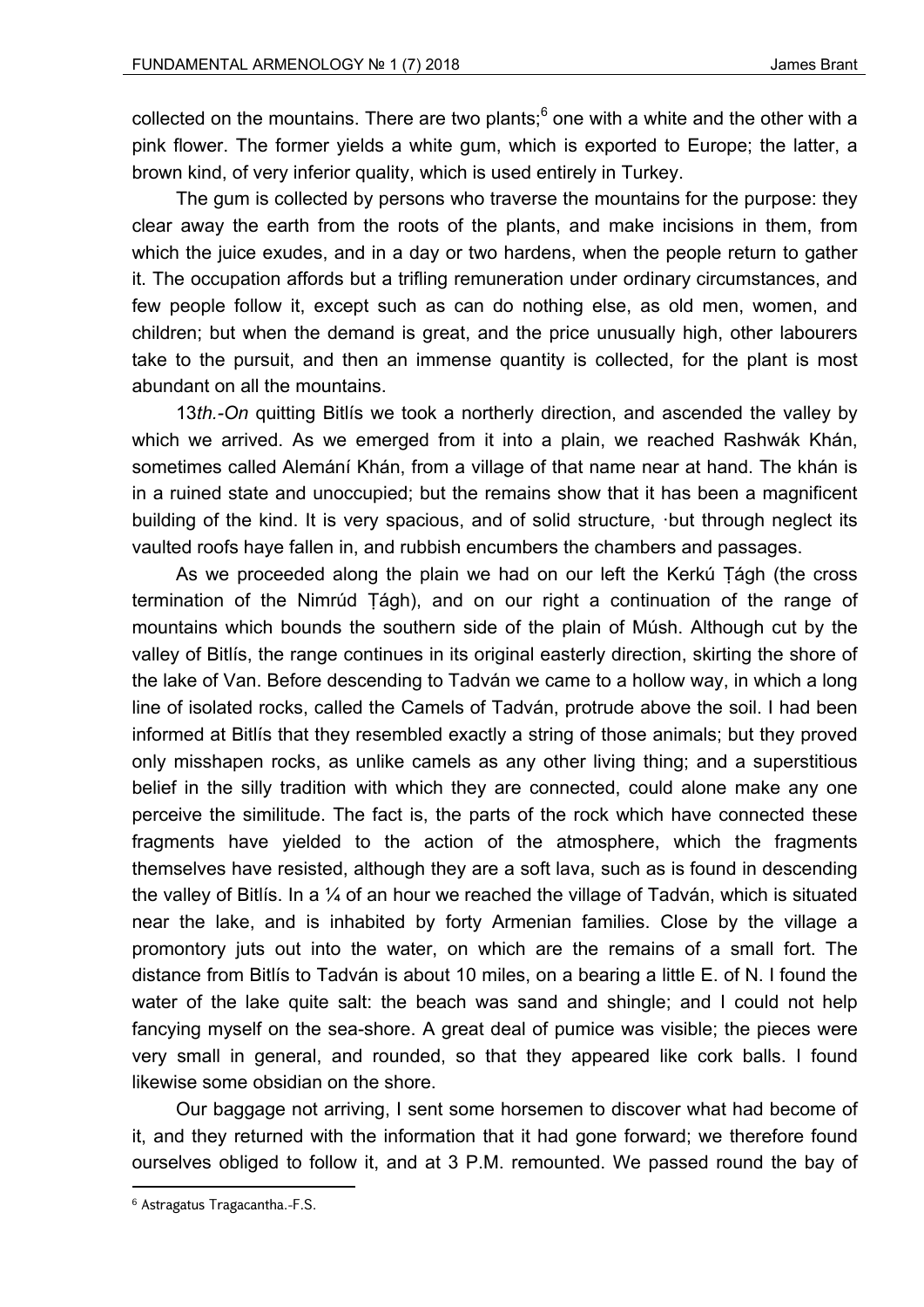Tadván, and at the head, saw the village of Ortál, situated about a mile from the shore. After quitting the lake we crossed a ridge of the mountains, and descended into the Gúzel Dereh (beautiful valley), a name it well deserves. Picturesque mountains, magnificent trees, a luxuriant vegetation, and clear rills of water, here combine to form as enchanting a scene as an admirer of nature could wish to see.

On the shores of the lake the village of Elmálí (apple ville) is placed; but, leaving that at some distance on our left, we ascended the valley, and passed the village of Ḳurd Khán, hid among the trees, and, after rising above the wood, the village of Sarách, close under the main range of Arjerósh Ṭágh. We then crossed a ridge and crune to a plain with several villages, around which were fine walnut-trees. We stopped at Avatak, which appeared the largest village on the plain, and learned that the conductors of our baggage had taken from thence a guide, and had proceeded onwards. Although the night was fast approaching, and we and our horses were fatigued with our double march, we had no remedy but to proceed. We went down to the lake, and afterwards continued along a rocky road, hanging over the water, sometimes high above the lake, at others near its margin. On the way we met the guide returning who had conducted the baggage, and we took him with us in order that we might be certain of not missing it. About 9 P.M. we reached the village where the muleteers had stopped, named Garzit. It was too late to prepare a supper; and after a cup of tea we lay down to rest without troubling ourselves with pitching tents. The muleteers said that at every village the people told them that we were in advance, and had left word that they should follow.

This deception was practised to prevent our quartering ourselves on them, as they did not feel certain they should receive payment for what they would be obliged to supply. Our people had continued their march until it was dark and their horses knocked up; and they believed we were before them. The distance from Tadván was about 18 or 20 miles. The direct distance from Bitlís by the road which the loaded horses had taken was called 10 hours. After the long ride of the previous day I should have been glad to have given ourselves and animals a rest; but the village was a miserable one, very filthy, and there seemed to be a sad want of necessaries; so we were forced to go on. Garzit contains about ten or twelve Armenian families, and, as well as another small village, called Surp, is situated in a sheltered plain of small extent, surrounded by mountains which recede in a circular form, with the lake in front: the position is very delightful, and it was with regret we found ourselves constrained to proceed.

14*th*.- On leaving the village we quitted the plain, the road running along the slope of the mountains, which were covered with shrubs and dwarf oak,<sup>7</sup> and the lake was beneath with its deep blue waters: this part of the road was pretty. We passed a boat loading wood. She was close in-shore, with her stern a-ground, while her head was afloat. Soon after this we saw the village of Dedebekreh, near the lake, but at some distance on our left. We, however, did not approach it, but struck inland, ascending the mountains through a ravine which led us over the crest of the range into a narrow

<u>.</u>

<sup>7</sup> Whence its Armenian name.-F.S.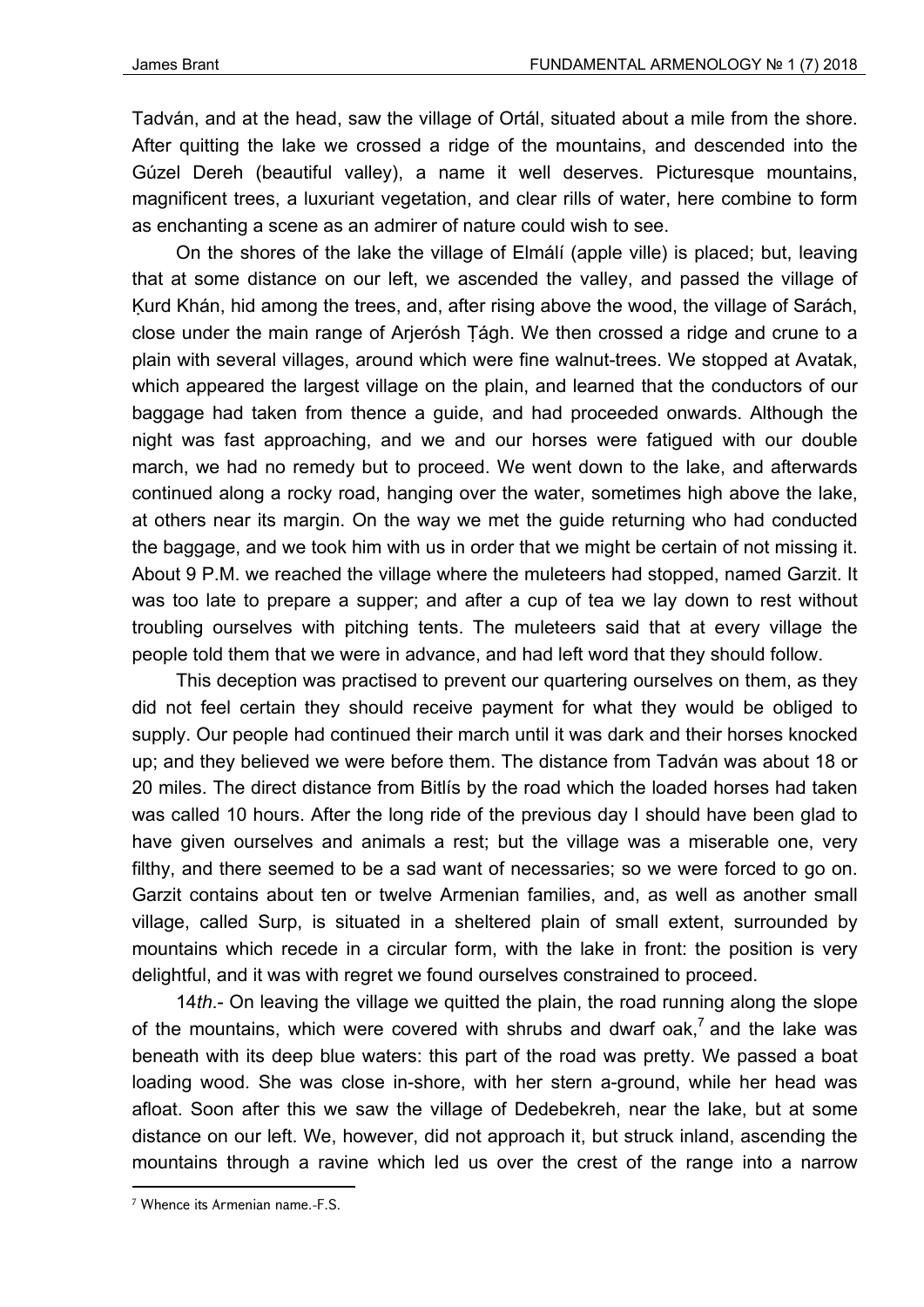valley, which we descended until we reached the plain of Gộl-lí and the village of the same name. It is inhabited by a mixed population of Armenians and Kurds, and contains thirty or forty families. The plain was tolerably well cultivated, and there were some pastures around the village. The lake is about  $\frac{1}{2}$  an hour's walk distant, but hidden from sight by a low range of intervening hills. The Aghá holds his post under Khán Mahmúd: he resides in a roughly-constructed though lofty building, without any external windows, and only one entrance: the terrace of the house had a parapet round it, and the walls were loopholed. These indications of security had become needless since Khán Mahmúd had gained a predominant influence in the country, as he maintains an excellent police. We met here a Khaváss of the Ser'asker of Erz-Rúm returning thither; he had with him a man belonging to Khán Mahmúd, who volunteered to return with me, and to act as guide, in which capacity he had served the Khaváṣṣ.

15*th*.- After crossing the plain of Gộl-lí we ascended the mountains, which were clothed with dwarf oak, and rode along a ridge overlooking the lake from a great height. We saw a line of bold headlands, with bays between, stretching out to the N. E., and lofty mountains rising at their back. We went inland behind them, and, descending into a valley, passed through a village named Narnigas; and we saw another lower down, called Peleú. We ascended again, still with the lofty range on our left, and after accomplishing this ascent we looked down on a narrow valley, having at its head the Armenian village and monastery of Khanjaik. By a steep descent we reached the stream in the valley below the village, and were met there by the head of the monastery, who expressed regret that we had not passed by his residence, as, hearing of a stranger travelling, he had prepared some refreshment. A traveller can seldom afford to turn back; and I could not make up my mind to do so in this instance, as we had still a good portion of our day's journey before us. In our progress along the valley we passed several villages, and a caravan resting on its way from Van to Bitlís. Our course down the valley had been about S.; but where another crossed it we suddenly turned eastward, and reached a plain of some extent running down to the lake. We halted at the village of Norkukh; but, on inquiry, learning that a boat plied between the island of Akhtamar and a village on the shore, we determined to proceed thither with the idea of visiting the Armenian monastery, situated on the island. From Norkukh I sent forward our guide to inform Khán Mahmúd that I should visit him next day on my road to Van, and I gave the man an introductory letter addressed to the chief by Sheríf Beg of Bitlís. We then again mounted, and, crossing the plain, which was marshy as it approached the lake, we came to the shore near the village of lshkend; but proceeded from thence along the beach to another, called Akavansk, which faced the island of Ahktamar, and was the property of the monastery. We encamped on the beach, with extensive orchards in our rear and the lake in front. The superior was here superintending the conveyance (to the stores on the island) of the produce of the lands of the monastery, for which purpose a boat of no promising appearance was employed. She came from the island in the morning, and returned in the evening with her cargo, making only one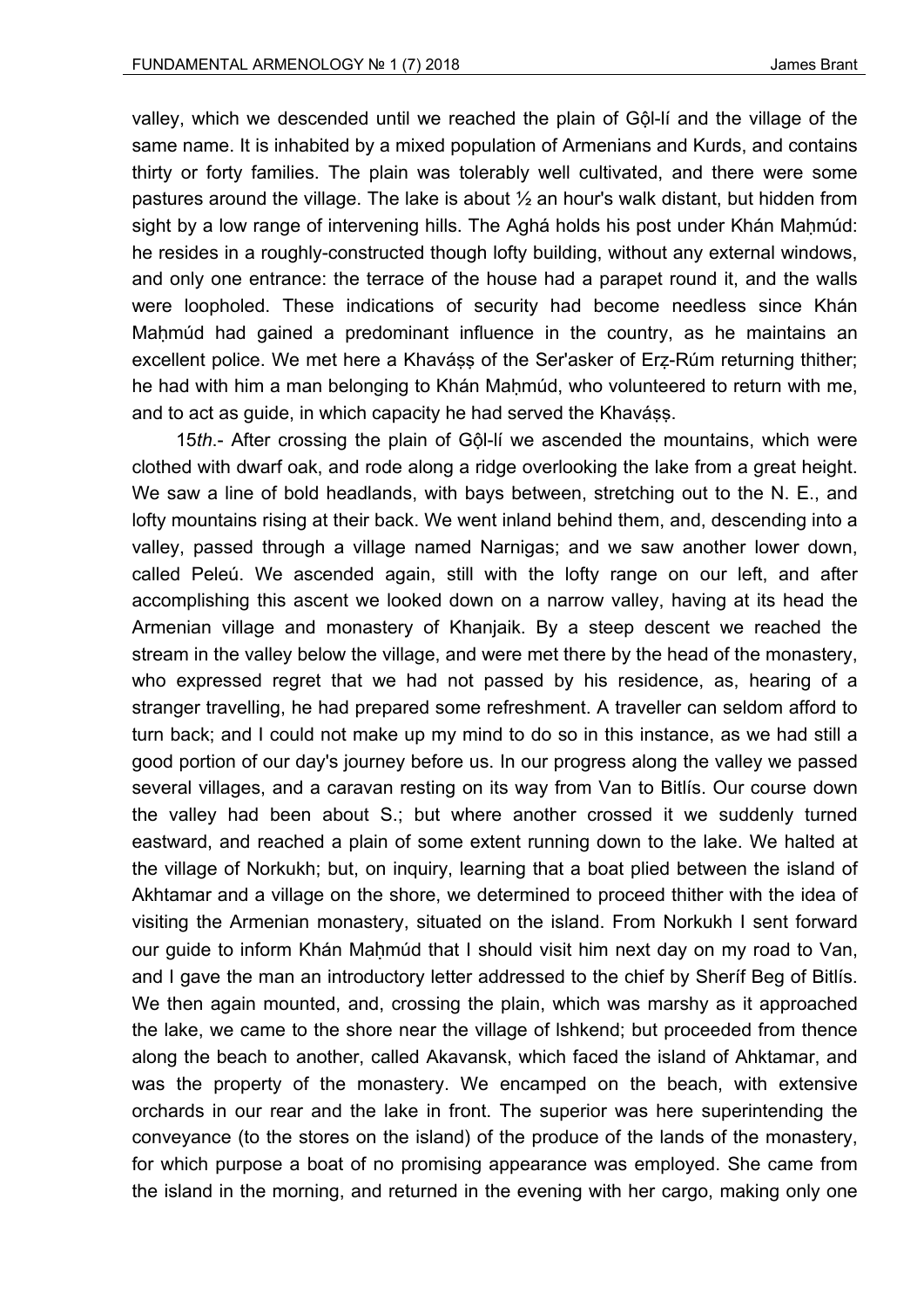trip in the day; it would have been therefore necessary to pass the night at the convent. The uncertainty and delay which attended the movements of this frail bark, from her clumsy construction and her depending entirely on the wind to effect the passage of between 3 and 4 miles, deterred me from visiting the convent. The bishop came to see me: he spoke no Turkish; and as he was, besides, a dull ignorant man, I could not have expected to derive much information from him, and I felt little regret at giving up my visit. The bishop complained that Khán Mahmúd extorted a good deal of money from the establishment; but he praised his excellent police and the security enjoyed within the jurisdiction of the rebel chief, previous to whose time he said the country was in a most unsettled state.

Before sunrise next day a messenger arrived from Khán Mahmúd to request me not to give myself the trouble of coming to see him, as he would be absent on a shooting excursion. Khán Maḥmúd is the son of an independent chief of a district called Mukush, which is situated on the southern side of the Arjerósh mountains. The family possessions had descended to the son of an elder brother; and Khán Maḥmúd and other brothers had acquired for themselves by the sword the possession of upwards of 100 villages, which had belonged to the Páshálik of Ván. They had made frequent incursions over the Persian border for the sake of plunder; and by these, and the revenues derived from their villages, they had managed to amass a considerable treasure, which enabled them to attach to their interest a numerous body of desperate followers, aided by whom and their own bravery, they had defied the power of the Páshás of Ván and the vengeance of the Persian government. Latterly Khán Mahmúd had thought it prudent to tender his submission to the Ser'asker of Erẓ-Rúm through Iṣḥáḳ Páshá of Ván, and had sent thither a brother for the purpose: he had been well received by the Ser'asker, and dismissed with honour, and he was now on his way back.

Khán Maḥmúd never ventured into the town of Ván, although occasionally he had interviews with Iṣ-ḥáḳ Páshá at the villages near; but at these he was always accompanied by a party of 500 or 600 armed dependents. The brothers possessed many strong places, the chief of which was the castle of Mahmúdíyeh, where Khán Abdál, the next brother to Khán Maḥmúd, resided. It had been in their possession only a few years. Pashvansk Kal'eh, the residence of Khán Maḥmúd, was situated under the main range of Arjerósh, about an hour distant from Akavansk, where we were encamped, but it was in a valley, and out of sight.

16*th.-* I here dismissed the man belonging to Sheríf Beg, of Bitlís, and the guide who had accompanied us from Gộl-lí was appointed by his master to continue as our escort to Ván. He preceded us to Vasṭán, as he said 800 men were assembled there in anticipation of a threatened attack on Khán Maḥmúd by the Beg of Jezírah, and he wished to inform them who we were, to prevent the possibility of an insult. We left the village of Akavansk, and kept close to the lake: in about an hour we had reached the edge of the plain, bounded by a spur thrown out from the main range, which separated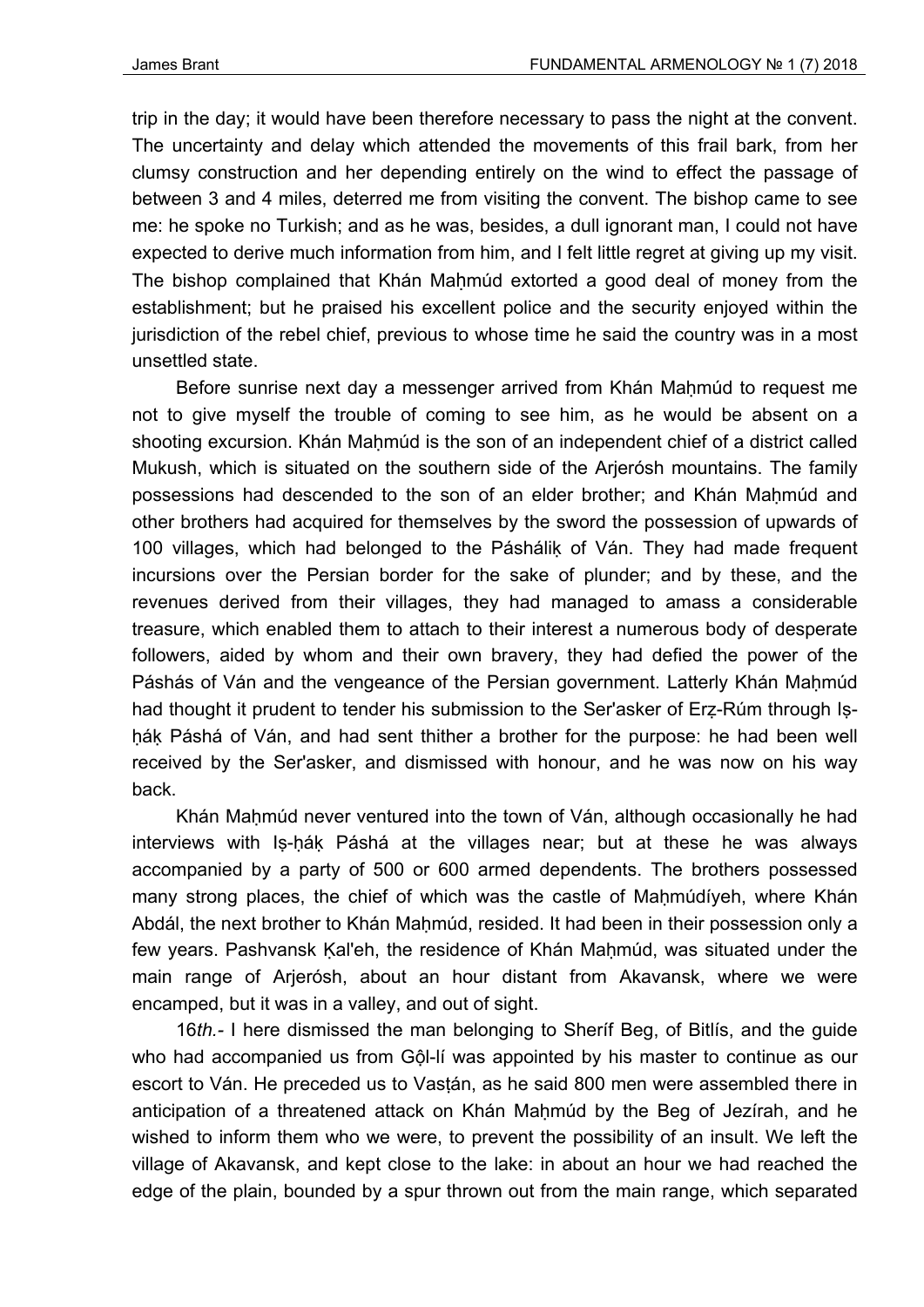this plain from that of Vasṭán. Along the ridge of the mountain lay our road: at the further extremity was placed the castle of Vasṭán in a commanding position: we passed close under it, and then descended into the plain.

The village stands on its edge below the castle. The plain was extensive and pretty; the main range, a continuation of Arjerósh Ṭágh, but called here Erdosh Ṭágh, rose precipitously from it, without any branches at its foot: its height was probably 4000 feet above the plain, there being some patches of snow on its summit. Villages surrounded by orchards occupied all the higher parts of the plain along the base of the mountains, and lower down were cultivated fields and pastures. The troops collected by Khán Maḥmúd were quartered in these villages; but we neither saw nor heard anything of them. Near Vasṭán was a burying-ground, in which was a handsome Moḥammedan tomb built of sandstone; the inscriptions in Arabic characters were quite fresh; in style of architecture it resembles similar buildings found in various parts of Turkey, at Erẓ-Rúm, Kaïsar, and Akhlát: I presume them to be of the age of the khalifs: none I ever saw were so well executed or in so perfect a state of preservation as this.

A long point running out into the lake forms the Bay of Vasṭán. This point seems to be the result of the continued depositions from a large river called the Anjel Cháï, which rises in the mountains above Mahmúdíyeh Kal'eh. Beyond the point a sandbank extends a great distance, and it appears probable that the bay will be at some time completely filled up, as it is already very shallow. We continued along the edge of the water till we reached a village, which we passed through, and, crossing over the spit of land, came down upon a small village in the valley in which runs the Anjel Cháï. The valley was narrow, the soil a deep alumine; and, although the channel of the stream is in general not more than 15 to 20 yards broad, it appeared deep. We rode along the banks to a ford, in crossing which the water reached to the girths. On the other side was a larger village than the preceding. From thence our road lay over bare limestone hills sloping to the lake. We passed another village, and then came to a small verdant valley in the shape of a theatre: at the head was an aqueduct, supported by a wall in some parts, which carried a stream of water to the city of Ván by an open canal. This useful work is attributed to Shemírám, or Semiramis, the reputed foundress of Ván; in some maps it has been converted into a river under the name of Shemírám Ṣú. The springs are at the head of the valley. The canal skirts the gardens of Artemid, and serves to irrigate them and to turn some mills on its way to Ván. We passed along the upper edge of a long line of orchards, which border the lake for about a mile before reaching the village of Artemid, which is placed above them, and at their further extremity going towards Ván. The inhabitants were now in their garden-houses, and the village was nearly deserted. We encamped in an orchard on turf, and under the shade of fine large fruit-trees. The quantity of common fruits produced here is considerable, and a great many apricots dried in the sun are exported from hence. We were 7½ hours from Akavansk to Artemid, but, having made a good many stoppages to take bearings. I did not estimate the distance at more than 15 miles. I inquired whether there were any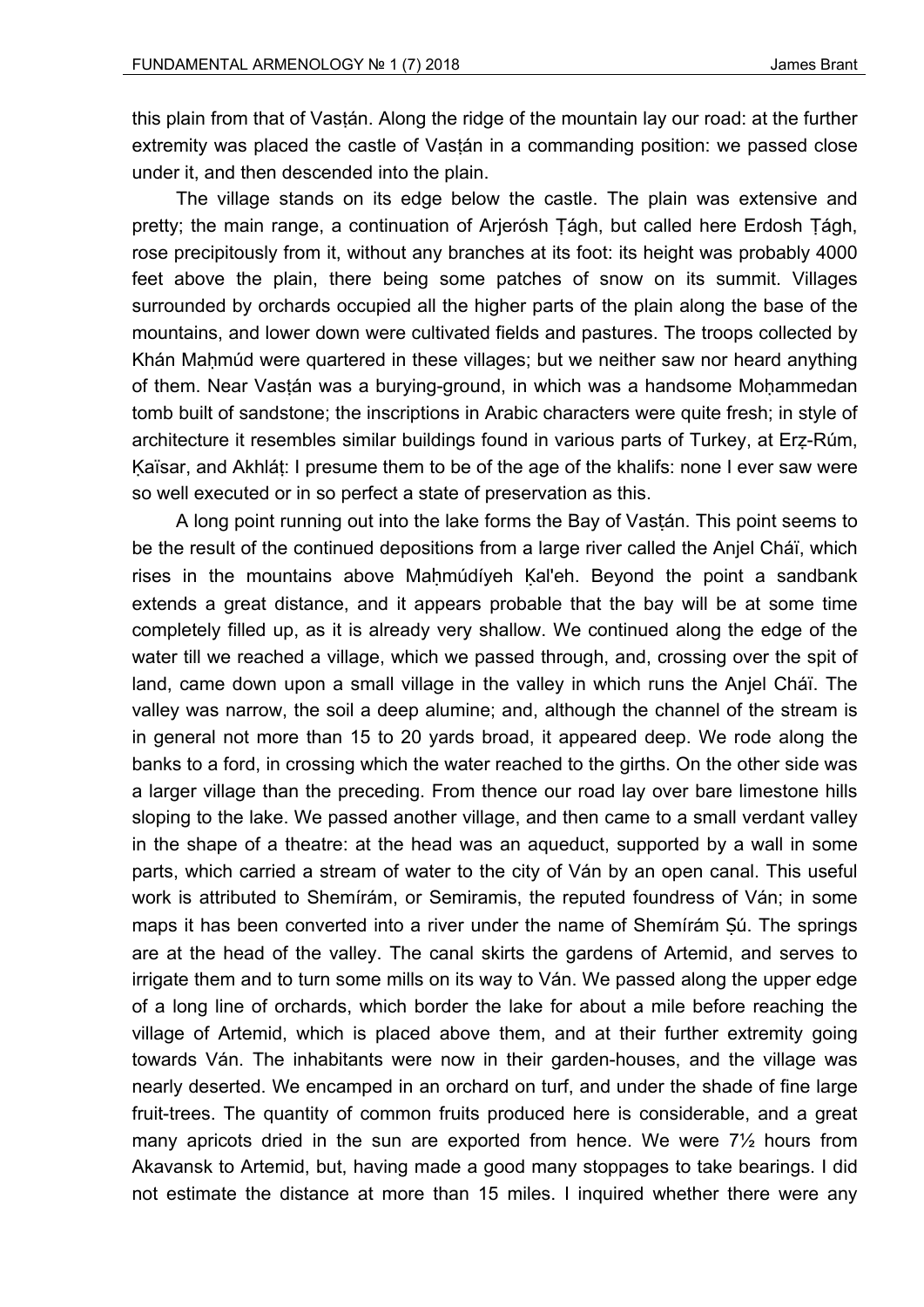inscriptions, but was told that none existed; and there did not appear an edifice of any antiquity. I was told that 'Abdu-r-razzák Beg, the brother of Khán Mahmúd, was in the village on my arrival; but, on sending to express my wish to see him, I learned that he had already departed. The Khazínáhdar<sup>8</sup> of Iṣ-ḥáķ Páshá paid me a visit: he was going to Ván immediately, and I sent by him my compliments to the Páshá, requesting to be accommodated with a garden to pitch our tents in. The Musellim soon after came to pay his respects: he was a native of the Hekkáríyeh country, but had been resident at Ván for the last sixteen years. He told me Júlámerk was 40 hours from Ván, and S. of it was the Hertóshí district, governed by a chief with the title of Hertóshí Amír Aghá. The capital was named Sháh Ṭágh<sup>9</sup> 3 days' journey from Júlámerk. The road to the latter place was quite safe.

The Páshá's Khazínáhdar returned in the evening with the compliments of his master to say that the house and garden of his doctor were at my service.

The village of Artemid is populous; but I omitted to record the number of its inhabitants.

16*th.-*In the morning early the Muhurjí (signet-bearer) of the Páshá came to escort me to Ván, and to compliment me on his part. We descended from Artemid to the shores of the lake, and rode along them. Just before reaching the town, I was met by some mounted officers of the militia and a file of six soldiers, who preceded me to the residence of the Páshá, just outside the walls of the city. He requested me to call in passing his residence on our way to our quarters. Being unprepared for a ceremonious first visit I would fain have excused myself, but I saw it was likely to give offence, so I complied with the request. I was received in an open pavilion, in which was a fountain and a large tank of water outside with two swans in it. After a short visit we proceeded to the garden allotted to us, and took up our residence in a pleasant and airy kiosk (kộshk), pitching a tent for the attendants.

Soon after we were settled in our new abode, Tifúr Beg, son of the Páshá, came to compliment me on the part of his father, and to say that he would call in the afternoon. I requested he would not give himself that trouble, as we were tired with our journey, and as I proposed paying my respects to the Páshá in the morning.

17*th.*-I went at 10 o'clock, and was received in the open pavilion. The Páshá was polite in his inquiries and offers of service: he is a man of about sixty years of age, a native of Ván, from which his travels had not led him to any distance, never having even been to Constantinople: his manners and behaviour indicated benevolence of character. He inquired as to the relative position of Great Britain and Hindústán, and seemed to think they were contiguous. He asked the extent of our dominions in India, and our military force there and in Great Britain. With regard to his own city he, like others, attributed its foundation to Shemírám. He said the lake at one time extended to the

1

<sup>8</sup> Treasurer.- F.S.

<sup>&</sup>lt;sup>9</sup> King<sub>'</sub>s Mount.- F.S.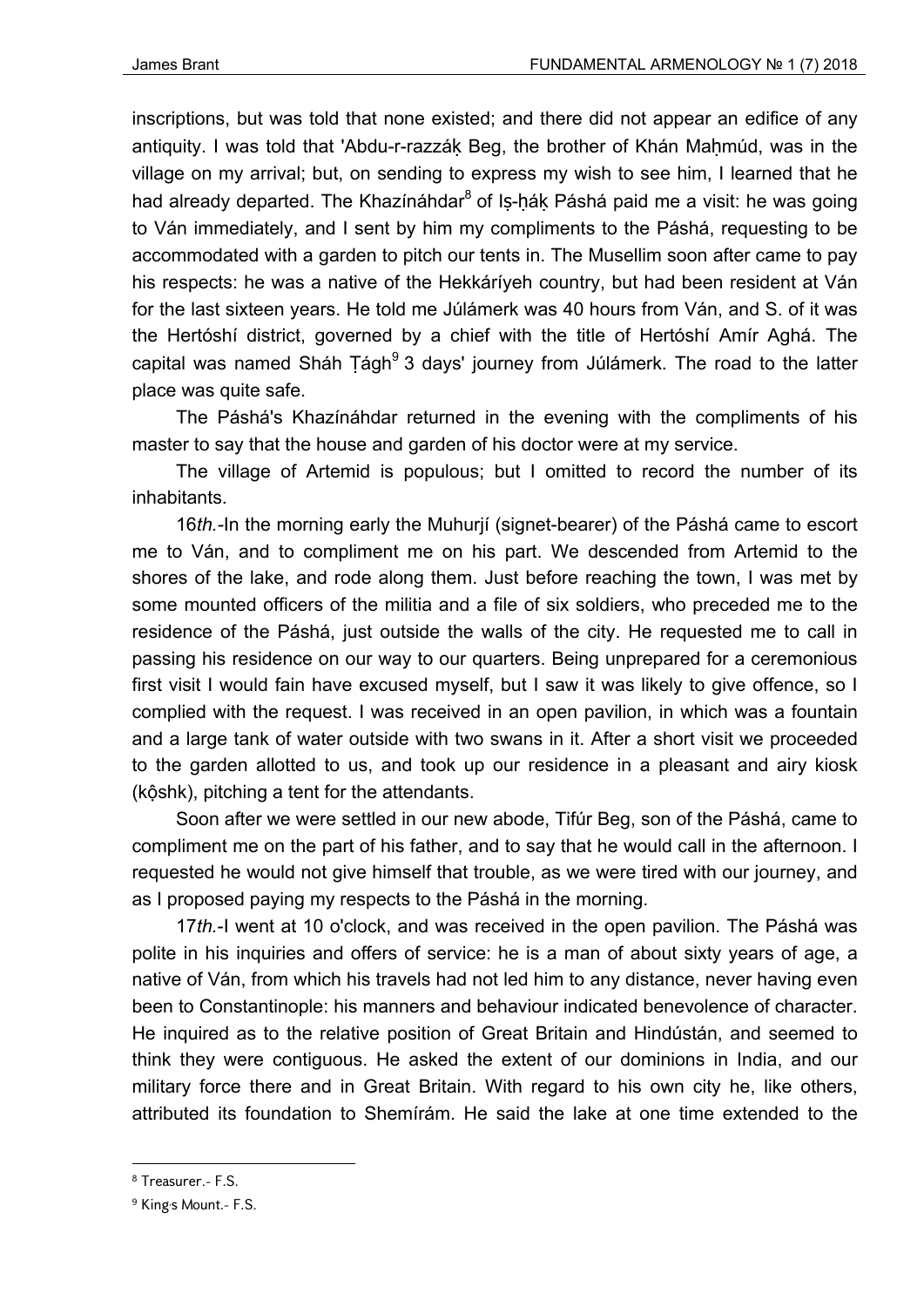mountains; an assertion unsupported either by fact or tradition. If such even were the case it must have been before the foundation of the city, or Ván could not have existed on its present site, and there is every reason to believe it must always have occupied the position it now does; the report may therefore be regarded as one of those idle tales so common in this country. The Páshá was very curious to know whether any of us could interpret the arrow-headed inscriptions. The residence he occupied was extensive, and was built by his grandfather: it was of sun-dried bricks, but had stood uninjured by half a century. The houses and walls are all built of earth, which is so tenacious that they last fifty or sixty years without repair. The Páshá politely offered us the use of the bath in his town residence. The son of the Páshá, Tifúr Beg, was present, and seated himself at a sign from his father: it is very unusual to see this among eastern nations. While I was with the Pasha, a messenger came to announce the approach of Sulṭán Aghá, chief of the tribe of Haïderánlí Kurds. I took occasion to ask the Páshá what sort of a person he was, and expressed my intention of visiting him, as I was anxious to see a distinguished Kurd chief in his own camp. The Páshá replied that, as he would return my visit next day, he would bring Sulṭán Aghá with him, that I might form my own opinion on the subject. On quitting the palace I met Sulṭán Aghá, just arriving with a suite of attendants.

18*th.*-The Páshá came, accompanied by Tifúr Beg and Sulṭán Aghá, both of whom he motioned to be seated in his presence. The Kurd chief said that in taking the road I proposed, I should pass by bis tents, where he should be happy to see me. He was a good-looking middle-aged man, and his tribe reputed rich and powerful. He seemed under great restraint before the Páshá, and soon retired with Tifúr Beg to the garden. I made some inquiries of the Páshá respecting Khán Maḥmúd; some of the particulars have already been stated. He had agreed that the Rayahs in the districts commanded by himself and his brothers should pay to the Sulṭán, Kharáj and the usual taxes which until now had gone into his own exchequer, that the fixed quota of men should be furnished to the regular force and militia. He had a year or two before allowed an agent of the Porte to take a census of the population of his territory. What other concessions the Páshá of Erẓ-Rúm would demand was not yet determined on, but it was understood that if all were acceded to, Khán Maḥmúd and Khán Abdál would be named Musellims, *i.e.* governors of their respective districts. I mentioned the refusal of Khán Maḥmúd to receive me: the Páshá said he could only account for it by supposing that he wished to avoid suspicion of any connexion with Sheríf Beg, whom he knew Khán Maḥmúd did not esteem highly.

We had a good deal of general conversation, which is principally recorded in what follows respecting Ván.

The great charm and boast of Ván are its gardens, which cover a level area of about 4 miles, by 7 or 8, situated between the city and the mountains to the eastward. This plain is occupied by vineyards, orchards, melon-grounds, and some fields, and nearly the whole population of the city resides there in summer. The principal roads are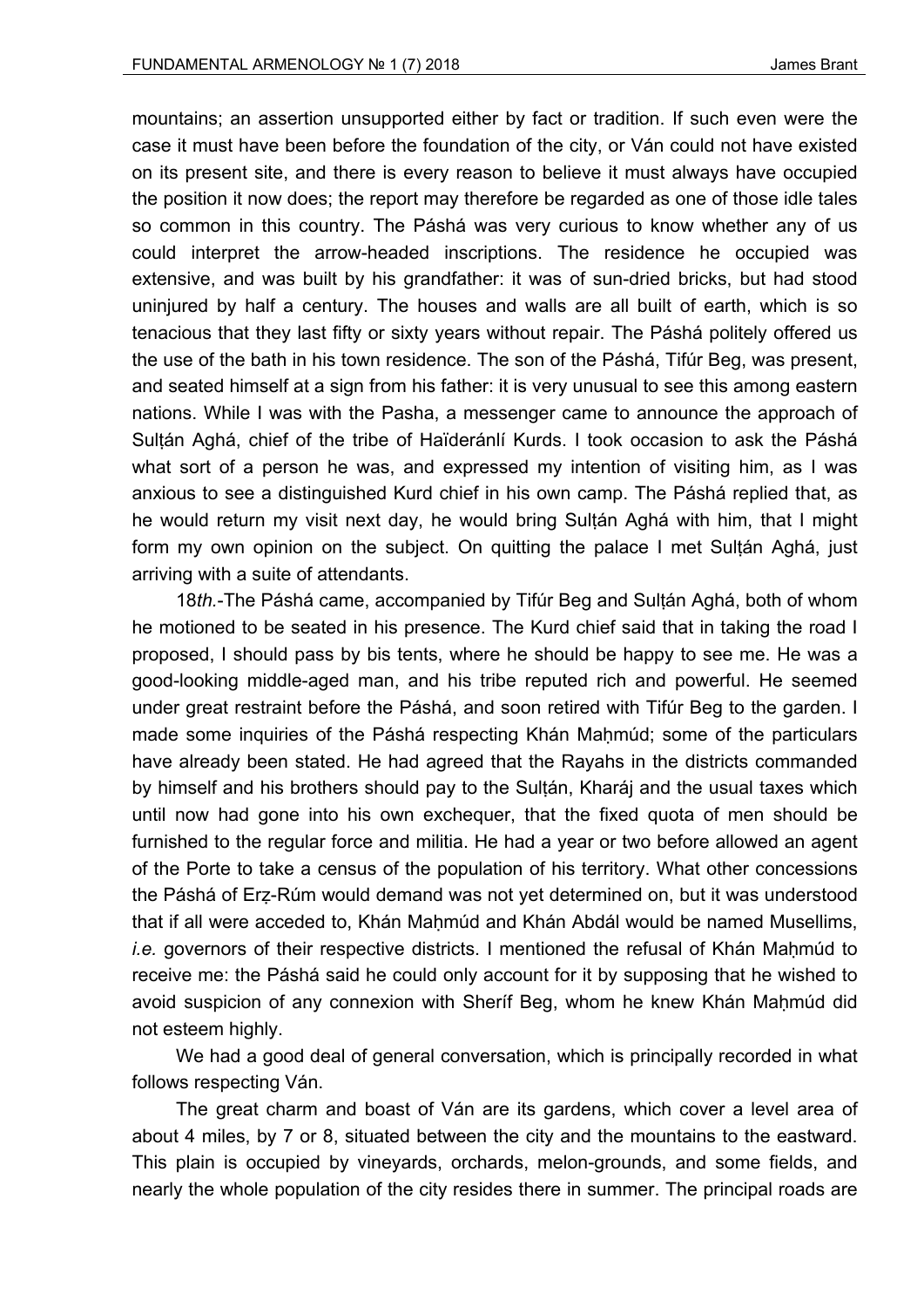lined with houses, and the whole appears like an extensive village. The gardens are all surrounded by mud walls, which interrupt the view, as the ground is a dead flat. Through the main avenues streams run, which are bordered by willows, and even at mid-clay one may ride in an agreeable shade.

I visited the Kôjah Básh, or chief of the Armenian community, to see the style of living of that people. He had lately built a new house, and may he supposed, from his station, to live as well as any other Armenian of the superior class. The house was spacious, but very humble in its style as well as in its furniture: both he and his brother lived in it, and each had a family. From an elevated kiosk there was a view extending for a distance over orchards and vineyards. There did not seem to be any want of necessaries about the establishment, but nothing that I saw indicated the least approach to refinement or luxury.

The women reside in their own apartments, where they cook and perform all the menial duties. No servant is kept, except perhaps a man to look after a horse or a mule, and assist his master likewise in his business. This mode of living is not peculiar to the Armenians of Ván, it is usually adopted throughout the country; and it is only at Constantinople that refinement and luxury have made inroads into these primitive and uncivilised manners.

I visited the principal Armenian church: externally it resembled any other house. The body of the edifice was a large flat-roofed apartment, supported by pillars, or trees roughly smoothed with an axe, and lighted by a sort of skylight; it was both dirty and obscure. Attached to it was a newly-built recess, in which was placed the altar, and it was as gaudy as carving, gilding, and glaring colours could make it. Passing through the gardens in their width we reached the edge of the mountains, and on the face of a large limestone rock were shown a long inscription in the cuneiform character. A flat surface had been cut to receive it, which might be from 10 to 12 feet high and about 6 broad, and at the base was a confined landing-place. There was no approach to it in front, but it was reached by climbing over a part of the rock at the side, which had been worn so much that it was extremely difficult to pass without slipping down. The rows of letters are separated by a fine line cut in the rock; the letters themselves arc about 2 inches in size, and well formed. The lower part of the inscription has been much defaced by mischievous visitors, and could not, I think, be copied. The upper part appeared as fresh as if lately cut, and was uninjured by the weather. To copy it the aid of a ladder would be required. The rock is a hard, compact limestone.

19*th.-A* person came on the part of the Páshá to conduct us to the bath: it was small, scarcely heated, and the linen supplied was very scanty. Afterwards a breakfast was provided, and we walked through the Seráï. The summer receiving-room was in a court below - a sort of open saloon, with a fountain in the centre: it was painted gaily, but was old and dilapidated. The ḥarem, which I had wished to have seen, was not open. The winter receiving-room of the Páshá I entered: it was well furnished in the usual style. The Seráï is extensive, but not kept in order, and resembled the houses of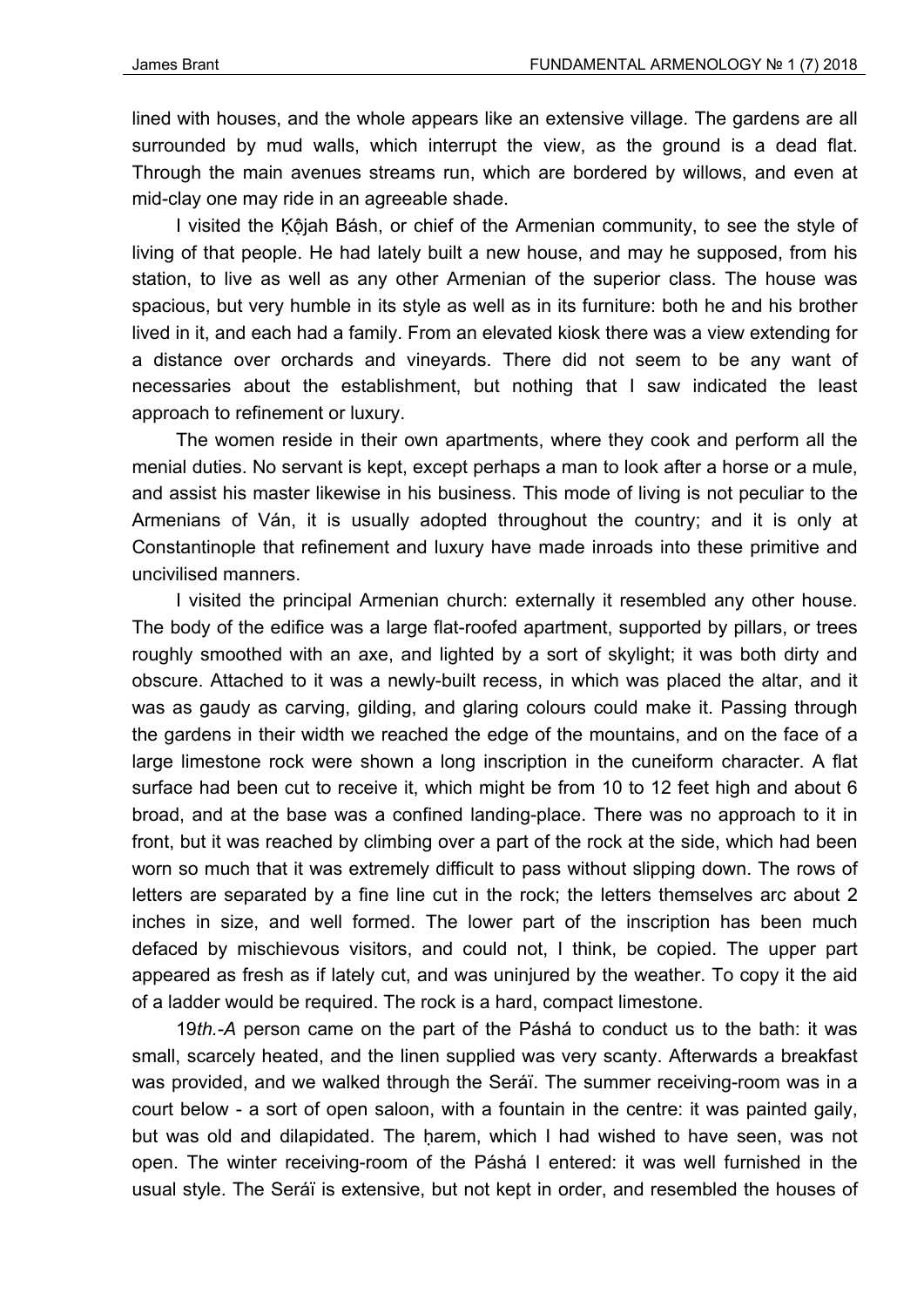great Turks in general, of which size is the peculiar characteristic rather than neatness or convenience. We walked from thence through the city: the streets are narrow, dirty, and ill paved; the external appearance of the houses in general mean: there was, however, to be seen a residence occasionally which showed that it had once belonged to a man of consequence; but the general aspect of the city indicated decay. The bazars were confined and the shops ill furnished, and I scarcely saw an article of European manufacture: there was, however, an abundance of Venetian glass beads, with which the Kurd females ornament their persons. The supply of fruit was superabundant.

We entered the town by the O'rtah Kapú, or middle gate, and passed out by the Tabríz Ḳapú, or eastern gate, the nearest to the Páshá's residence outside the town. There is a third gate at the opposite extremity of the city, called Iskeleh Kapúsí, or Wharf Gate - a name given to a village on the shore to the north of the city, where the boats used on the lake load and unload. The city is defended by a double wall and ditch, the inner wall being flanked by irregularly-shaped towers; but the walls would only be an effective defence against cavalry or musketeers.

Between the Tabríz gate and the Páshá's house, judging from the appearance of the ground, there must once have been a suburb. Issuing from the Tabriz gate, we went round the abrupt termination of the rock, to its sloping side at the back of the town, in order to look at an arrow-beaded inscription. Two arched recesses are cut in the rock near each other, both about 10 feet high and 6 feet deep: the sides of one are perfectly plain, but on the left side of the other an inscription has been cut, which resembles that already described, although it is much shorter, and the lower portion has been almost defaced.

20th.-The Páshá had been absent from Ván for two days, to meet Khán Mahmúd at a neighbouring village, in order to arrange some details respecting his submission. On his return the Páshá sent me an order to visit the castle: we passed at the back of the rock. Beyond the arched recess before mentioned is a shallow cave, in which three square tablets have been cut to receive inscriptions; two were high up beyond the reach of a man, and were in a state of perfect preservation; a third was low down, and was nearly defaced. All were in the same style as that already mentioned. We proceeded to the N.N.W. end of the rock, where is the only entrance to the castle. A part of the wall here is very ancient; the stones are immense blocks worked, but irregular in shape, and they are fitted to each other like the stones in a Cyclopean wall. This is very probably part of the fortress which Tímúr, on capturing Ván, found so much difficulty in destroying, and its solidity makes the conjecture plausible. The first gateway had neither gate nor guard. Passing through it, we mounted by a steep ascent; and some way up, came to a gate where a guard was stationed, before passing which, the order for admission was examined; thence, accompanied by a file of soldiers, we proceeded to the opposite or E.S.E. end of the rock. Here we dismounted, to descend a little way to examine the caves, the great objects of curiosity. The first is a natural cavern in the face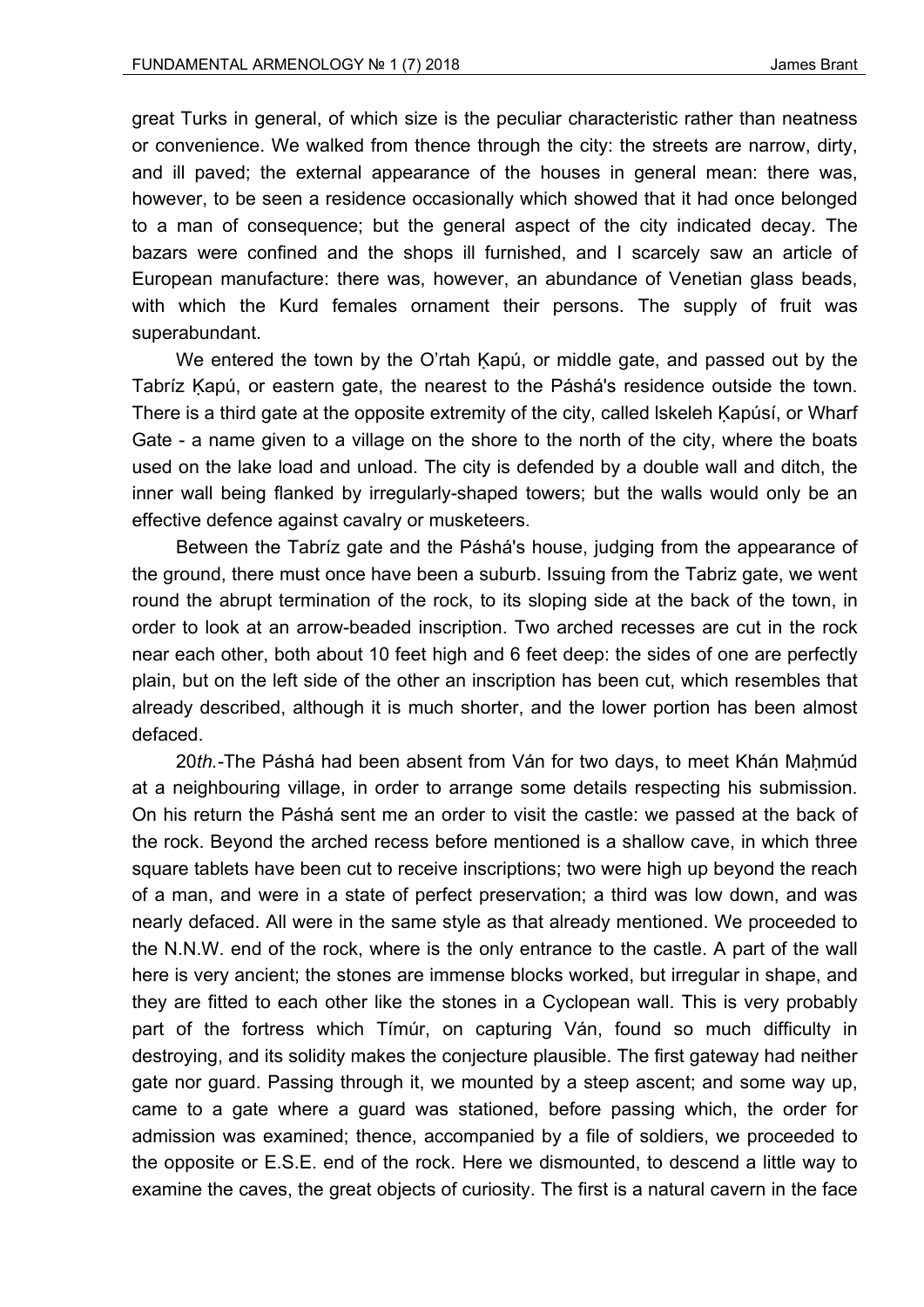of the rock towards the town, about *25* feet by 18: its walls have been flattened, but the roof remains in its primitive state. The external front of the cave has been smoothed, and the door cut in a regular shape. Within the cavern, on the side opposite the entrance, are two small chambers, and one on each side right and left. The doorways are regular, and appear at one time to have been built up. In one of the chambers a brick wall had been built all round, about *6* feet from the floor, and thence an arch was thrown over. This was opened by Temir Páshá, in the hope of finding a treasure; but I was informed that nothing was discovered but the rubbish lying in a heap in the cavern.

I obtained a light and examined all the chambers, but could not discover either letters or paintings on the walls. Among the rubbish I found some fragments of coarse pottery, attached to which was a woollen stuff, mixed with something like bitumen. In one of the small chambers were bones, among which Dr. Dickson discovered some of a boy and of a woman. The second cave was less artificially worked, both inside and out; and there were but two inner chambers: in the floor of one was an excavation, which from its size and shape was doubtless intended for the reception of a corpse. The examination of the caves left me in no doubt of their having been used as sepulchres. After viewing them we mounted to the summit of the rock, on which is placed the l'ch Kal'eh, inner castle or citadel; it has a separate wall and entrance: part of the wall is ancient, probably of the same age as that below. The buildings within are all in a dilapidated state and uninhabitable; but a few men are quartered here. On a platform is a battery of guns of various calibres, which are fired on the occasion of the Beïrám, or the arrival of a Páshá. There is an immense number of guns on different parts of the works, but most of the pieces are of very antique shapes and unserviceable, and scarcely one among the whole has a carriage in an efficient state. Within the outer wall, although outside the citadel, is a copious spring of water. The external works are partly stone and partly sun-dried bricks, and are so dilapidated and so unscientifically constructed, that as a fortress it is quite contemptible. There were said to be 120 artillery-men for the service of the guns, commanded by a captain: the men usually follow their trades in the town, and have no uniforms; but they are to receive clothes from Constantinople.

The rock on which the castle is built is a long, narrow, isolated mass, rising out of the plain. It runs in length S.S.E. and N.N.W. The south-western face is perpendicular, but the north-eastern slopes rapidly to the plain. The S.S.E. end terminates abruptly, and the N.N.W. affords the only access. The highest part may be about 300 feet. The rock is about half a mile in length at its base: in breadth it varies; but at the summit, where the citadel is placed, it cannot exceed 100 yards, although from the inequality of the surface it is difficult to judge correctly. The whole rock is of a hard compact limestone. The town lies at the base of the perpendicular side, and a wall encloses it, uniting with the rock at both ends.

Were the works and guns in good repair and efficiently manned, no force that could be brought against it would probably be able to reduce the place.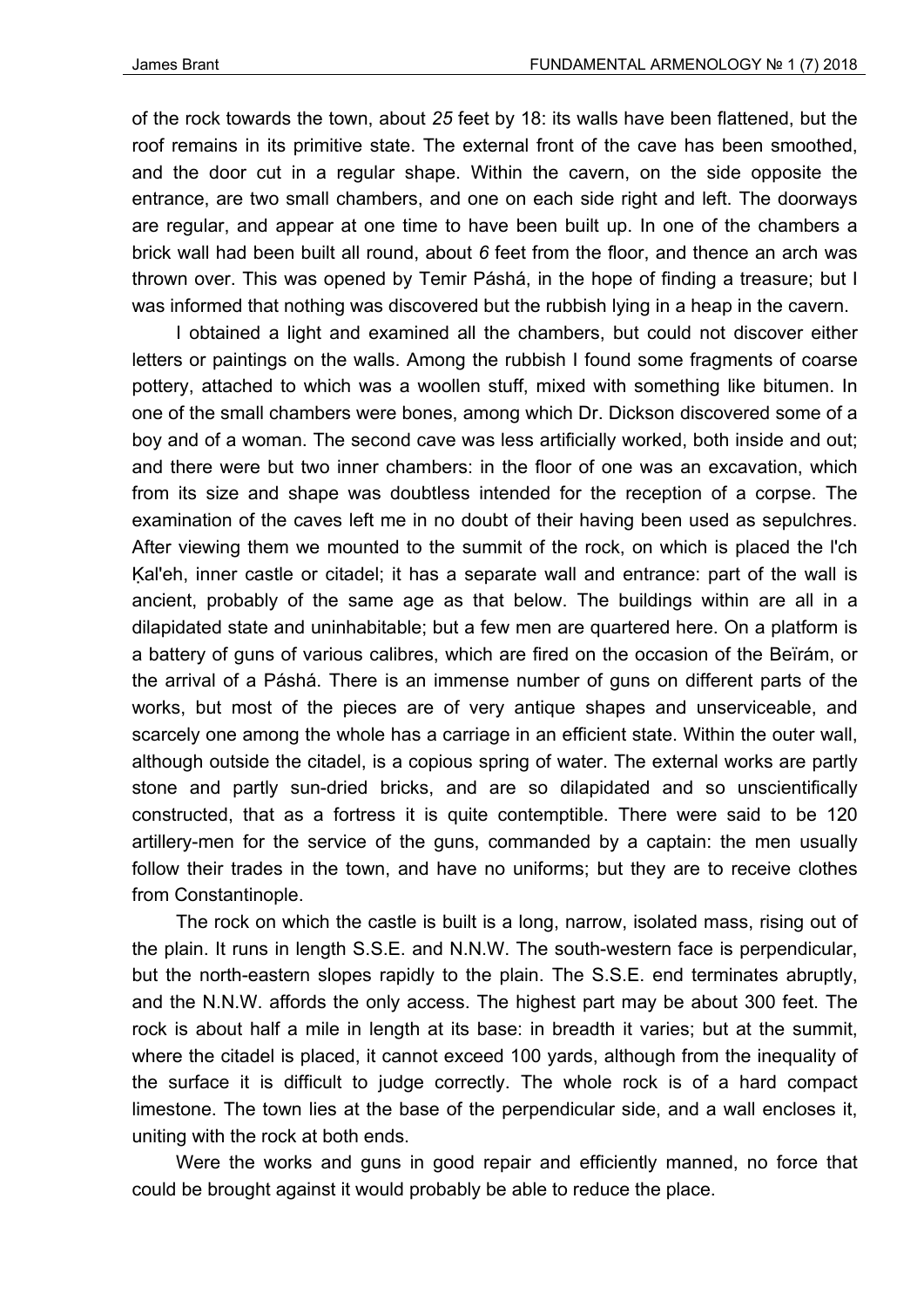In returning, I passed by the Iskeleh gate into the town, and rode through its whole length. The people relate wonderful stories of the former flourishing condition of Ván, one of which states that a man was stationed a whole day at one of the city gates, and, counting only 14,000 horsemen pass through it, lament was made for its fallen greatness. I inquired of a native nearly seventy years of age, whether he recollected the city more populous or more extensive. He replied no; but that the people were richer and trade more active and prosperous in the time of a Páshá named Dervísh, who maintained his independence of the Porte. He beat in succession three Páshás sent to depose him, but was at last conquered by Sert Mahmúd Páshá, aided by the Páshás of Erẓ-Rúm, Ḳárṣ and Báyazíd. Since that period Ván had gradually declined in prosperity. This event happened about twenty-two years ago, fourteen years previous to which Dervísh Páshá had governed Ván. The population of the city, including the gardens, is estimated at 5000 Mohammedan and 2000 Armenian families. In the country throughout the Pásháliḳ the Armenians outnumber the Muselmáns. An immense number of the former, natives of the Pásháliḳ of Ván, migrate to Constantinople, where they employ themselves as labourers, porters, artisans, and sometimes sarráfs. Latterly a register of them has been kept by the chief of the nation, and the last year showed 31,000 absentees. About 3000 annually return to their families, and as many to Constantinople. They obtain high wages there, which enable them to support their families, and by living sparingly to accumulate something with which, after a few years, they return to enjoy themselves at home until their savings are spent, when they go back to the Capital to earn more. This practice shows how redundant the population must be as compared with the means of employment; and since the population is thin, for extensive tracts of fine land are without inhabitants or cultivation, it is evident something is defective in the administration of the affairs of the Pásháliḳ, or migration need not be resorted to.

Insecurity on account of the Kurds is one impediment to agricultural labours; but it is hoped that evil is in gradual progress of being remedied. The Ḳishláḳ is about to be abolished in the district between Ván and the Bendi-máhí Ṣú, which falls into the N.E. corner of the lake. This, if carried into execution, will be a great relief to the peasantry of that portion of the Pásháliḳ. After quitting the town, I called to take my leave of the Páshá: the caves were the subject of conversation. The Páshá urged me to stay a little longer, as he wished to give me an entertainment: I excused myself on the plea of my long absence from Erẓ-Rúm, and the time I should still be on my journey. The Páshá said that Sulṭán Aghá would certainly have reached home before I passed by his camp. I took leave of the Páshá after thanking him for his polite attentions. He is, from all I could learn and see, a worthy old man, but unfitted from his age and want of intelligence, for being Governor of a fine but uncivilised Pásháliḳ, which, since the new order of things commenced in Turkey, should be administered by a chief of activity, energy, and enlightened views.

The trade of Van is very inconsiderable, and the consumption of European goods insignificant on account of poverty's preventing people from indulging in their use. The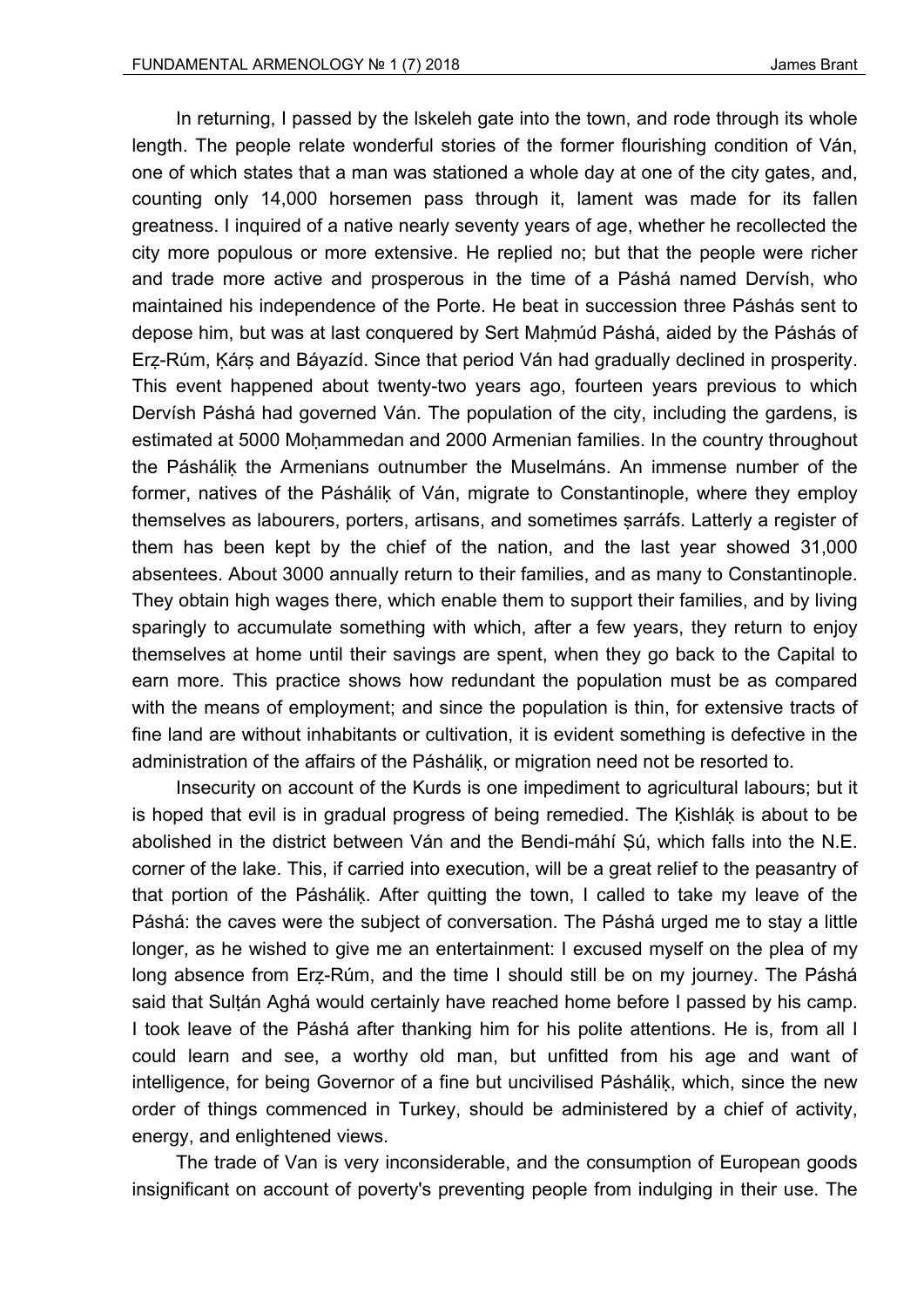position of Ván, however, its soil, climate and indeed every circumstance, favours its being an important place of trade. Bad government and want of security are the only impediments to the development of the natural advantages it possesses. There are about 500 looms employed in manufacturing coarse calicoes from the cotton imported from Persia: these are used in the neighbourhood, and some are sent to Bitlís to be died red, a part of which return here for the consumption of the people. Besides these, Damascus and Aleppo manufactures are usually adopted for the clothing of persons of all ranks. What other things are required and are not found at Ván, are sent for from Erẓ-Rúm or Persia. Shawls of Kirmán are very generally used. The country produces a few yellow berries  $10$  gathered in the neighbouring districts, and the Hekkáríyeh mountains furnish orpiment brought hither for sale; but there is no other article for export, except it be some fruits, dried and fresh. Grains of all kinds, fruits and wine, abound and are cheap, and linseed is grown for making lamp-oil. Every person of respectability owns a house in town, a country-house with an orchard and vineyard, and perhaps a few fields. Having thus his house rent-free, and most of his very moderate wants supplied from his garden, or from the profits of a petty trade (carried on with a capital of from 20*l.* to 100*l.*), a man manages by economy to meet the expenses of a family: few, however, grow richer, excepting some who follow the occupation of sarráf or bankers, and who manage generally to improve their fortunes. Persons not possessing the above advantages resort to Constantinople to obtain a livelihood. I inquired as to the value of property, and was informed that a good large garden with a house might be had for about 150*l.*: 5*l.* would be required to pay a gardener, and the produce may be estimated at 15*l.,* leaving nett 10*l.* or 6½ per cent.; a poor employment of capital in a country where the interest of money is usually 18 per cent. per annum. The most valuable produce is that of the vineyard, which is, however, very precarious, as a premature winter cuts off the grapes. The juice is expressed and the must sold, the buyer converting it into wine. A baṭmán, by which weight it is sold, equals 20½ lbs., and fetches about 1*s.*: grapes sell at about ½*d.* per lb. for eating, apples 4*d.* per baṭmán, bread about 7*d.* per baṭmán, and mutton about 1*d.* per lb. It is evident, therefore, that subsistence costs very little.

Five or six crazy boats navigate the lake, and are sometimes employed to convey raw cotton or cotton cloths to Tádván, on their way to Bitlís. They bring on their return grain and timber from the shores of the lake. There is not a small boat on the lake, nor has any attempt been made to fish in the deep water: a small fish is caught in the spring in immense quantities, as it comes to spawn up the streams which flow into the lake. Baskets are employed for the purpose, and the people catch and salt enough for their use, besides what they send away as presents, and a very small quantity which they offer for sale. This fish resembles a herring, and is much esteemed. It would be a great convenience were passage-boats established on the lake. A person now has to make a journey of several days, not free from danger, which in a boat would only take a few

<u>.</u>

<sup>10</sup> Rhamnus infectorius.- F.S.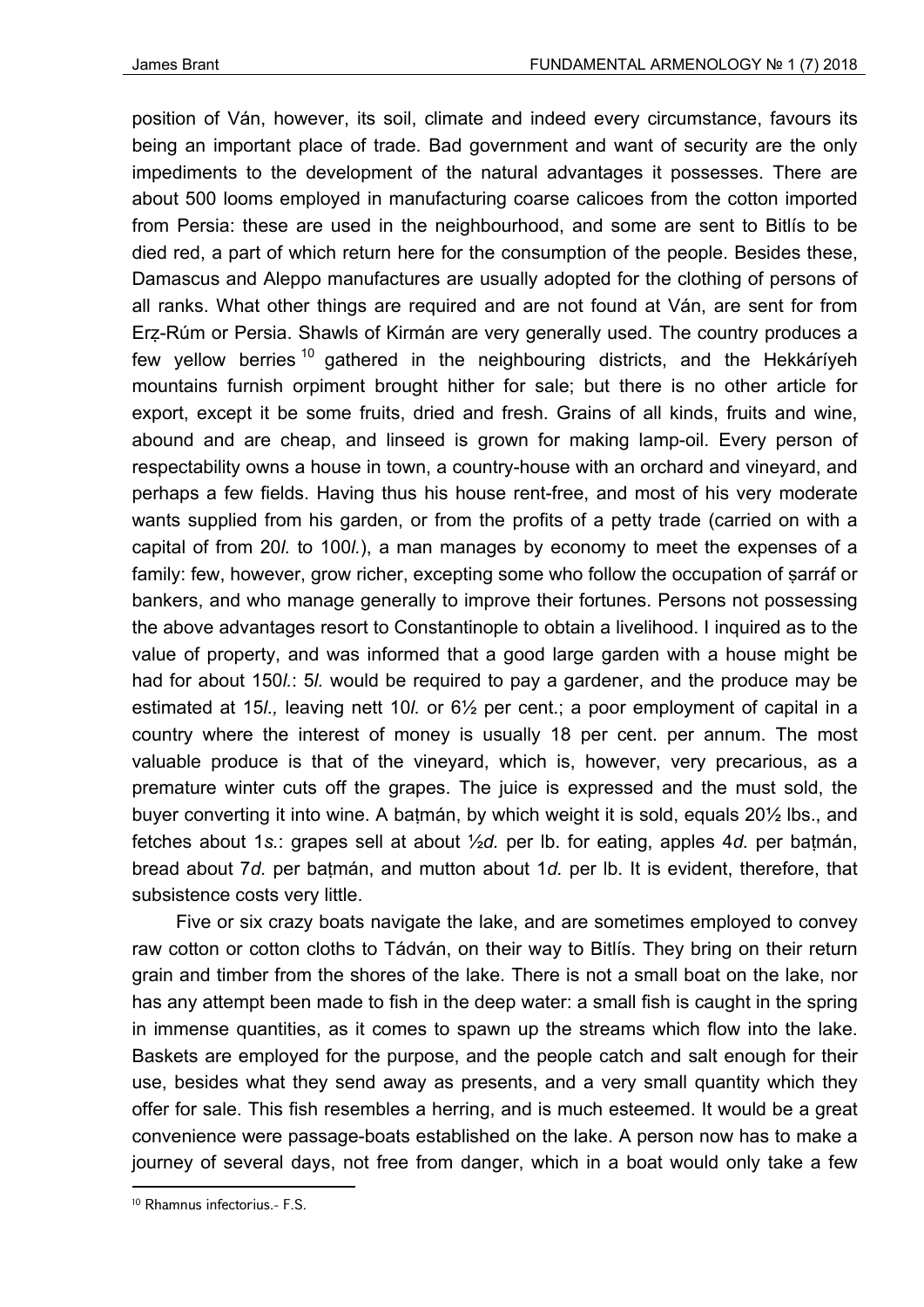hours, by crossing instead of going round the lake. Encouragement should be given to fish with nets in the deep water. There can be no doubt that fish abound, as is clearly indicated by those caught in ascending the streams, and by the number of cormorants, gulls, and other waterfowl which frequent the lake. This is of an irregular shape; in extreme length from N.E. to S.W., or from Arnis to Tádván, about 70 miles, and in extreme breadth from N. to S. about 28 miles. Its area may be 1000 square geographical miles. It seldom freezes at any distance from the shore, but the N .E. end, being shallow, is in severe winters frozen, and the ice can be crossed.

I estimated the level of Ván to be 1000 feet lower than Erẓ-Rúm, or about 5467 feet above the sea, and the climate is much milder; a considerable quantity of snow, however, falls, but the frost does not reach the degree of intensity it does at Erẓ-Rúm.

23*rd.-On* our departure from Ván we passed at the back of the Castle rock, taking a direction N. by W. Leaving Iskeleh Kộï, a small village on the borders of the lake, about a mile on our left, and increasing our distance from its shores as we proceeded, we went over undulating ground, and in 3½ hours reached Alá Kộï (beautiful village), our intended resting-place. As the road was good and we made but few stoppages, I estimated the distance between 12 and 14 miles. The village contains 100 Armenian, who afford Kishlák to 30 Kurd families. On the hill above the village is an old church in ruins: at the foot of the same hill is situated another church of small dimensions, and a larger one of modern construction is to be seen in the village. The vineyards were very extensive, and a considerable quantity of wine is made, which is sent to Ván for sale. A low range of hills intervenes between the village and the lake, which they shut out from view. The soil is a whitish clay, which, when the seasons are wet, produces abundant crops; but in a contrary case, they fail. The water descending from the mountains suffices for the vineyards and the use of the villagers, but the supply is not ample enough for irrigating the fields. In the afternoon we were joined by the Muhurdár Efendí (seal-bearer) of Iṣḥaḳ Páshá, who was to accompany me to Báyazíd as Mihmándár.

24th.-From Alá Kộï we first took a course about N.E.: in 4 hours we came to the shores of the lake, having had a high range on our left hand between it and our road. We passed several small villages, and saw some flocks of goats and sheep, but there was not much land under cultivation, although the soil appeared excellent. After following the lake for 2 miles we again struck inland behind a range of mountains which advance into the lake, and in about an hour reached Merek. Here is a monastery and church dedicated to the Virgin, whose festival was now celebrated. We passed a good many peasants, men, women and children, wending their way thither to join in the festivities. We were 6 hours on the march from Alá Kộï, and, the road being good, I estimated the distance at about 20 miles. Merek is situated on the side of the mountains at a considerable elevation above the lake. Outside the village, I was met by some horsemen sent as a compliment by the Ṣú-Báshí, who presides at the festival, to maintain order, and several bands of the rude music of the country also came out to meet me, not to do me honour but to obtain a present. The festival attracts people from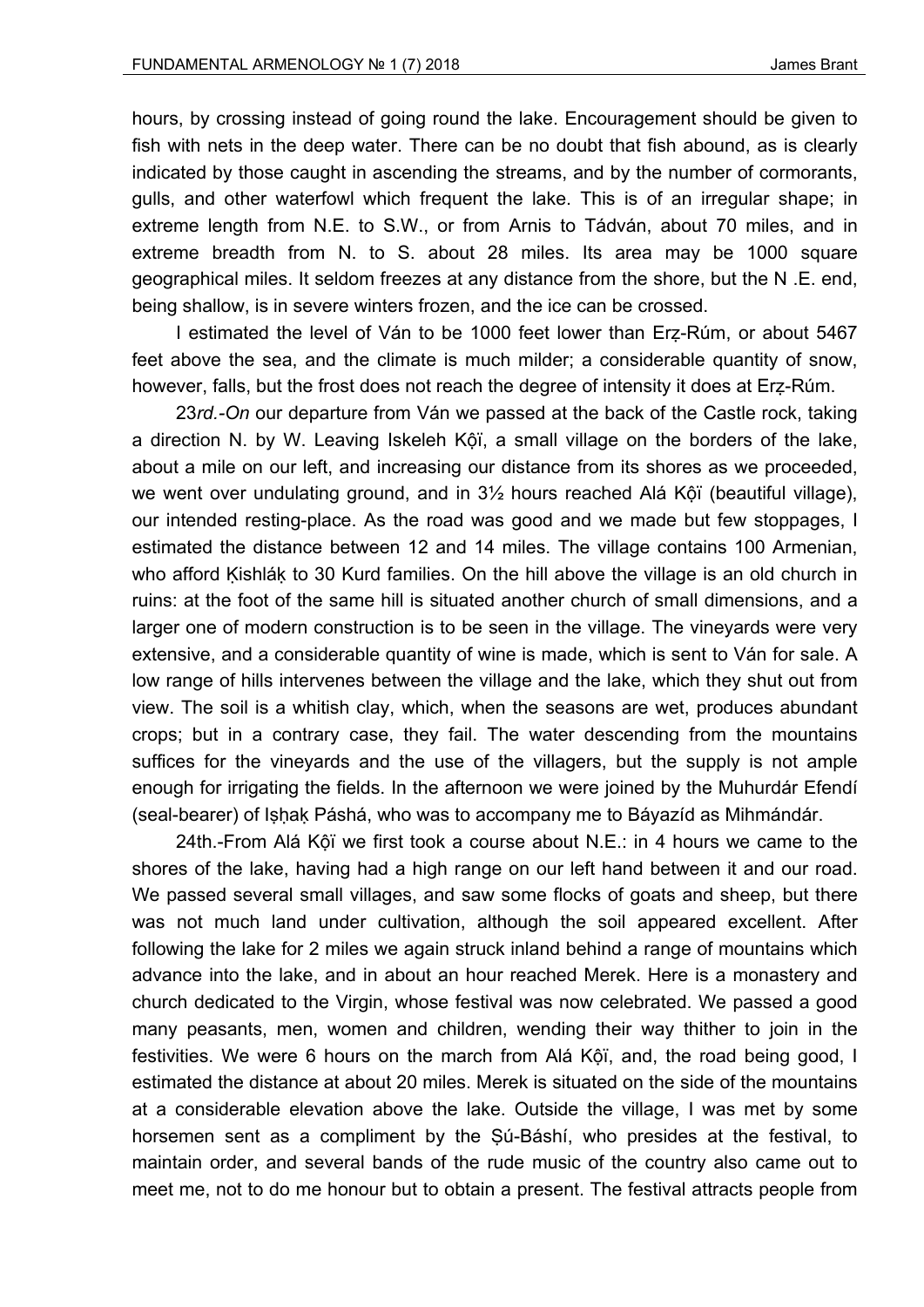all the surrounding country: the love of pleasure, however, has quite as much to do with their assembling as devotion. Dancing seemed to be the principal amusement of the women, of whom various groups were seen treading with solemn pace the circular dance, to the sound of their usual harsh-sounding drum and fife. The women were all dressed in red cotton petticoats, with white cotton veils over their head reaching to the waist. The male portion of the assemblage were amused by the exhibition of dancing boys, or the antics of a bear. Every now and then came in a fresh party from a village, the chiefs of which were mounted on horses; the females followed on mules, asses, or oxen, with their young children clinging round them. Music and young men dancing preceded the cavalcade. By similar parties the crowd kept hourly increasing: each set as it arrived took up the station allotted for its encampment on the side of a hill. The people were all in their holiday clothing: the display of finery, however, was very moderate, and the effect of it was not much improved by the dust collected on the journey. The scene was noisy enough, and certainly extraordinary, but the separation of the sexes renders such exhibitions very tame in eastern countries. In the evening the people thronged the small church even to suffocation, and while the service was going on fanatics were crying to the Virgin for relief from ills which no aid within their reach could alleviate, and endless crossings and prostrations attested, if not the piety of the devotees, at least their superstitious belief in the efficacy of their invocations. Without the church was a rock with a smooth surface which was supposed to possess the miraculous power of maintaining pieces of rock perpetually in contact, provided the person placing them there was free from sin. Here were seen numerous persons sufficiently credulous to make the vain attempt. After holding their fragments, and trying repeatedly whether they had stuck, by removing or slackening the pressure of the hand, they were mortified to find that their hopes and endeavours were fruitless - a discovery which one would have thought their consciences might previously have led them to make. Some of the more crafty sought out slight inequalities in the rock, hoping by this device to gain a temporary triumph. What blind ignorance in the people do such attempts betray, and what debasement in the clergy who countenance them! It is quite indispensable to the success of missionary labours in these countries to enlighten the Christians, for unless that be accomplished, any progress among the Mohammedans were utterly hopeless. I was told that between 5000 and 6000 persons meet together at this festival. A great many Kurds came for other purposes than devotion. The money which the devotees deposit in the church is equally divided between the Páshá and the clergy, and I heard each party received about 50*l.,* a proof either of the poverty of the Christians, or their indisposition to be liberal to the church. The Ṣú-Báshí looks after the Páshá's interest, and keeps a watch over the box containing the contributions. At night the church-doors are locked and the keys delivered to the Ṣú-Báshí; but he takes the additional precaution of securing the door by affixing his own seal, which would not indicate a high opinion of the honesty of the priests.

A little before sunset the Ṣú-Báshí mounted, and, attended by a concourse of Kurd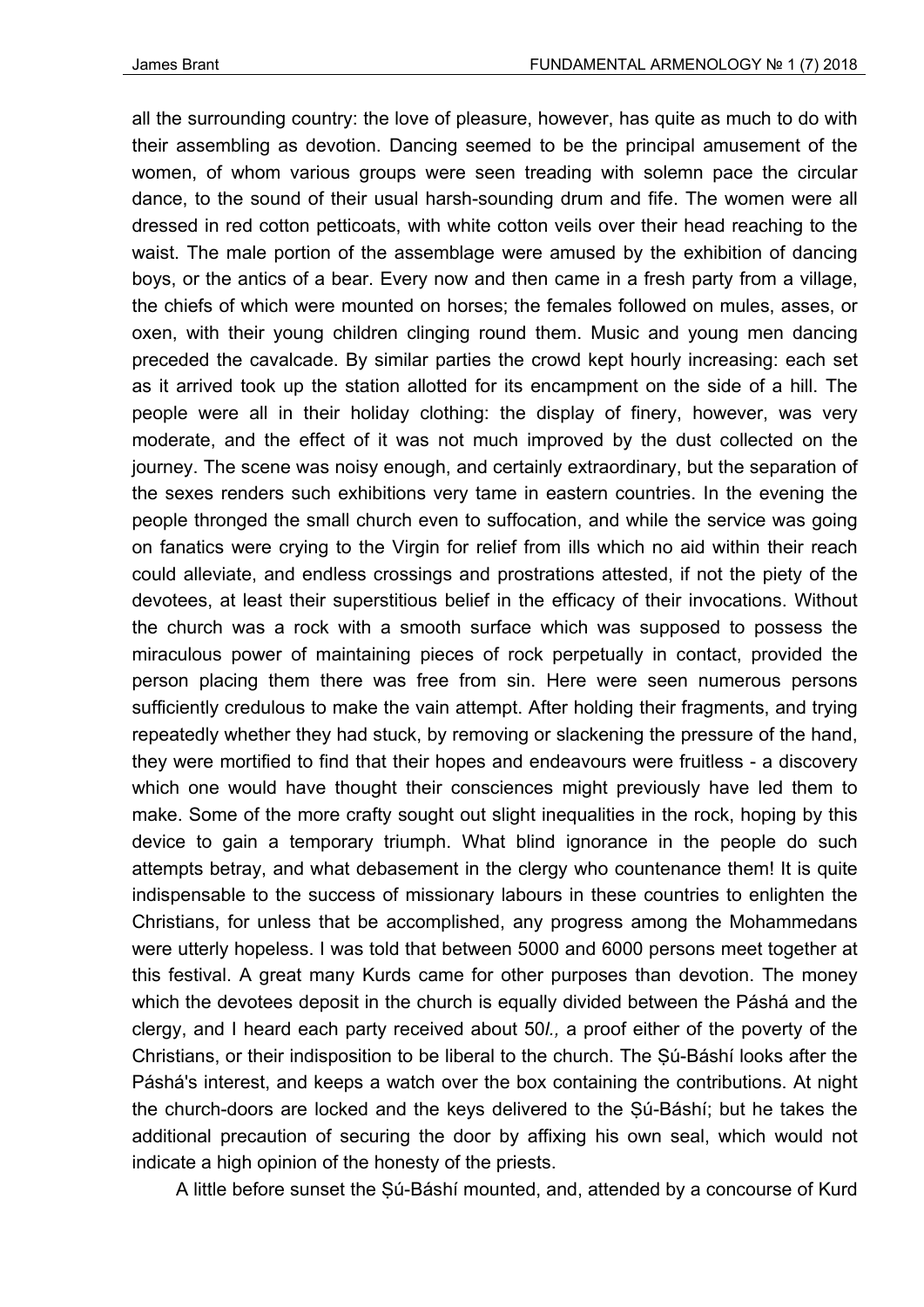horsemen, made the circuit of the tents. In a field below our camp, the Kurds for a short time amused themselves in their martial exercises, galloping and wheeling their coursers about, firing their pistols, brandishing their lances, advancing and retreating in mimic warfare, after which the whole cavalcade continued its progress. The dancing and music was kept up until after midnight, when the noisy crowd, exhausted by fatigue, sunk into repose.

25*th.-One* of our muleteers was very ill with a relapse of the Kharpút fever, brought on by indiscretion at Ván. On rising it was discovered that two of our baggage-horses had been stolen. All the horses were picketed near our tents. The keepers slept among them, and the Ṣú-Báshí appointed four guards to keep watch during the night, yet nobody had heard the thieves. The guards were threatened by the Ṣú-Báshí, but no discovery ensued, and we were obliged to depart without our horses. A Kurd who accompanied me from Ván was returning, and I wrote by him to inform Iṣḥaḳ Páshá of the robbery which had been committed, and to request him to oblige the Ṣú-Báshí to recover the animals.

The Ṣú-Báshí gave us six horsemen as a guard to our next station, and he himself with some men accompanied us a little way out of the village. We kept along the side of the hills, and did not descend to the level of the lake until we had nearly reached its extreme limit: we rode through pastures of coarse dried grass to the Bendi-Máhí-Ṣú (Fish-Bank River), intending to ford it at its mouth, but we found the water too deep. A Kurd at the first step; went above his horse's chest. The river is a considerable one, broad, and of a dark-blue colour, and the banks were covered with high reeds; it has its sources in the mountains which are traversed going direct to Báyazíd. The sources of the Murád are in the same range (but more to the westward), of which the Bendi-Máhí drains the southern valleys, and the Murád the northern. The whole course of the former stream may be 35 to 40 miles from its sources to the Lake. After our unsuccessful attempt at crossing, we kept up the Bendi-Máhí for about 4 miles, where we found a bridge in so dilapidated a state that our baggage-horses had great difficulty in climbing over it, and some were nearly precipitated into the water in the attempt. I preferred fording the stream, which reached to the horse's breast. Two hours further up the river, is Bárgír (vulgo Beïgír) Ḳal'eh, the seat of a Kurd Beg; the road to Báyazíd passes through it, and between the two places there are no villages whatever. The whole intervening country is a mountain track frequented only by the Kurd tribes. The distance was said to be 12 hours; but from my subsequent experience in passing a different part of the same range, I should conceive it more likely to be 20 hours. Ishak Páshá has given orders to the heads of the neighbouring villages to repair the bridge, and some materials were already collected. From a bank close by the bridge issued a spring of the temperature of 55° Fahr., which should show the mean heat of the climate. After crossing it, we followed the stream down to the head of the lake, where we came to a Kurd encampment. Here my escort asked permission to quit us on their return, the chief having: first given orders to the Aghá of the Kurds to furnish an escort on the morrow.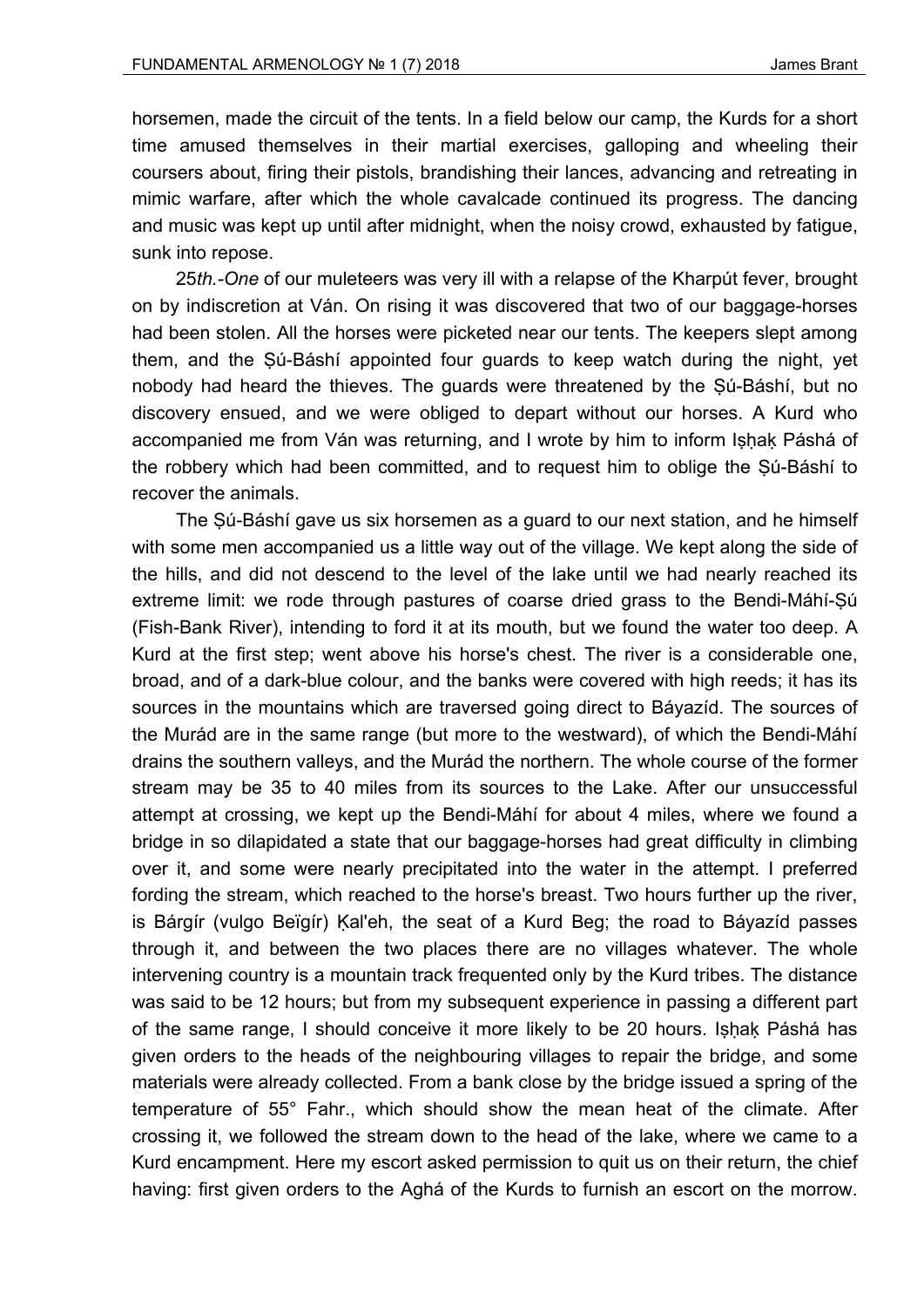We went along the banks of the lake for an hour, when we turned up the side of the mountains to another Kurd encampment occupied by the inhabitants of a village beyond, named Arnis, who were here for the sake of the pastures. On the level of the lake we had been much annoyed by innumerable swarms of a small fly which left a green stain on being squeezed; but at these pastures we were above the level they seemed to inhabit. Our encamping-ground was very rough, near a small spring of good and cool water: the people appeared very poor, but they furnished us with what they possessed, and we obtained supplies for ourselves and cattle. Many of the Kurds of this tract of country are already settled in villages, and the tents we passed belonged to some who were encamped for the convenience of pasturing their cattle. The Kurds were induced to settle at Arnis by exemption from taxes, but they were charged with looking to the security of the road and the entertainment of passengers. Several Kurd chiefs came from neighbouring encampments to pay their respects to us during the course of the afternoon.

26*th*.-Very early two Kurd Aghás and several horsemen arrived as an escort. The chiefs, however, after riding a little way, took their leave. We descended to the edge of the lake, and were again molested by the swarms of flies. The country was quite waste, but the remains of walls which had served to inclose fields showed it had not always been so. Our Kurds said there had formerly been vineyards and gardens the whole way, but at what period they could not tell, nor were there any wild fruit-trees or vines to be seen. We passed the ruins of a large Khán, and of a village near it. I saw an opening in the mountains on our right, which looked like the side of a crater broken down, and the rocks being a black hard honeycombed lava confirmed the probability. We had started at 6, and at 9½ A.M. we met a Tátár of Iṣḥaḳ Páshá's on his way from Erẓ-Rúm to Ván; he had letters for me, but not wishing to open his packets on the road, he returned with us to the village from whence he last came. We crossed a small clear stream rolling over black lava boulders, and mounting a high bank continued along it for a short time, and then came to the village Ḥaïdar Beg, where we stopped to get our letters. This village is not far from, although out of sight of, the lake. The stream we had crossed flows through a pretty valley which the village overlooks, and some way up was seen an old Armenian church. The distance from Arnis I estimated at about 10 miles. At 11½ A.M. we resumed our journey, and after  $\frac{1}{4}$  hour came in sight of the lake and the castle of Ardísh, <sup>11</sup> close on the water's edge. We rode along the sloping sides of the mountains, and finally descended to the plain of Ardísh; on entering which, we crossed one considerable stream, afterwards several smaller ones, and a good deal of swampy ground, before we reached the place. The Musellim met me outside, and invited us to his house; but as our tents were further on I excused myself, and he accompanied us to our camp, which I found pitched on the banks of another considerable river called the Ardísh Cháï. Beyond it, on the other side, the plain extended and appeared to be a marsh. The Musellim, named Ahmed Beg, was a fat good-humoured communicative

<u>.</u>

<sup>11</sup> Properly Arjish; Jih. Numá., P· 412; St. Martin Mém. sur l'Arménie, i. 54-F.S.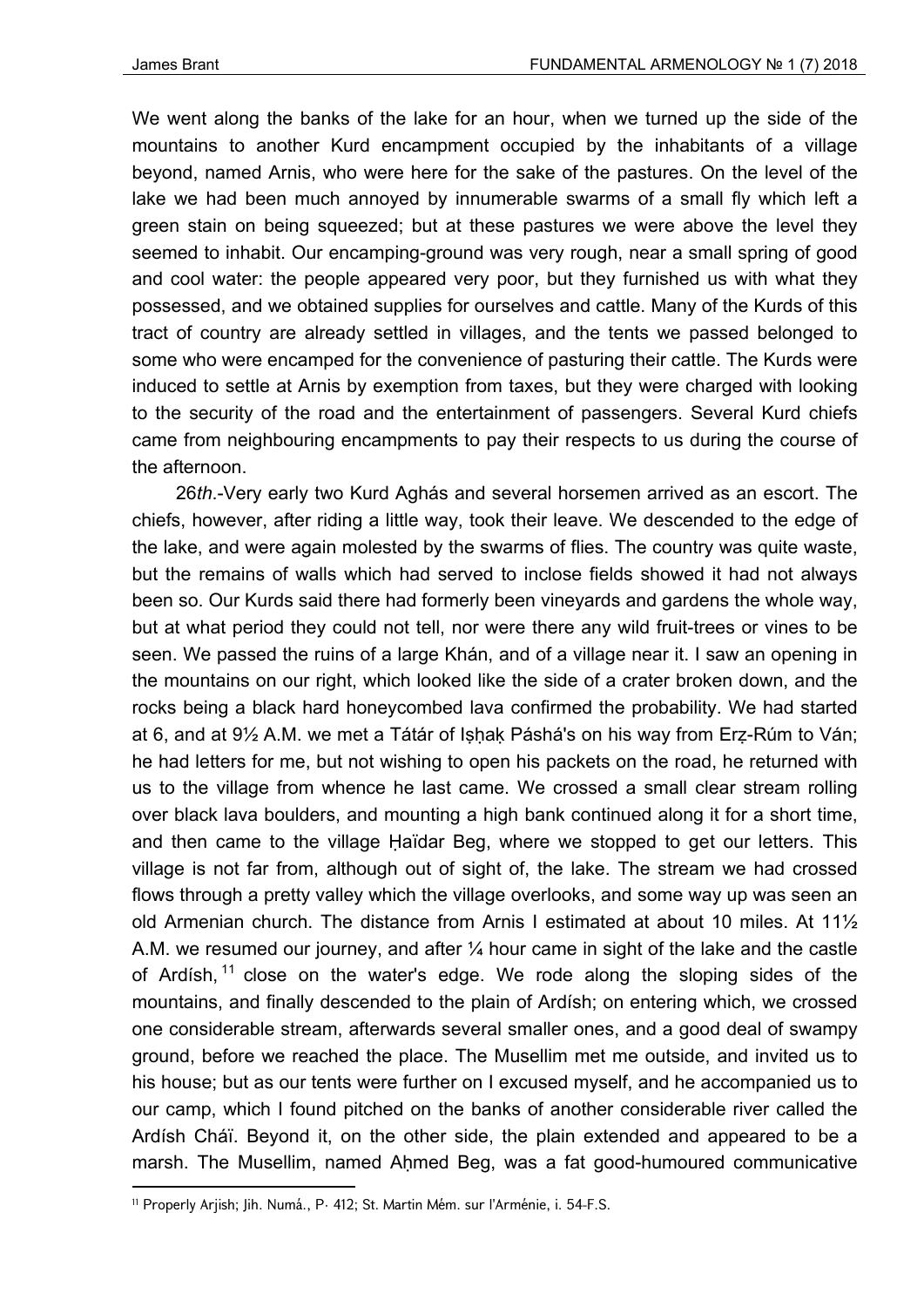person, and young for the post he occupied: he was a native of Ardísh, and had not been further than Erẓ-Rúm, Músh, Bitlís, and Ván. The castle, as it is called, is in a most ruinous condition. The walls had fallen in many places, and they did not reach down to the shore, so that the town was open to the lake, and may be said not to have any defences. The houses within the walls were in the style of the villages, half under ground. The Kasabah is inhabited by about 100 Moḥammedan and a very few Armenian families; but they have a small and very ancient church. The territory commanded by the Musellim contains twenty thriving and large villages, and a few which are small and poor. The people possess a great number of cattle, sheep, and mares, and the pastures are extensive and fine. The soil is alluvial, deep, and very productive. The lake from this place to its extreme eastern end is very shallow, and the deposits from the numerous rivers which flow into it seem to be filling it up. Tradition, however, says that the lake now covers what was once a plain, with the Bendí Máhí and Ardísh rivers running through it; but I consider it as more probable that such may at some distant period be the case than that it has already occurred. The plain of Ardísh is evidently gaining on the lake; in ten years it has advanced about a mile. Formerly, along the shore there was an impassable morass, which the road to Ardísh led round: now, except in spring, when the mud is too deep, the road crosses the plain in a straight line. The water is slightly brackish only, and much less salt than at Tádván; which can be accounted for from the number of rivers so near each other falling into this shallow part of the lake. The Musellim said the peasantry would be very rich and prosperous were it not for the onerous tax of the Kishlák, and the thieving propensities of the Kurds. He remarked, it were better to live on the mountains than in a village; meaning thereby that the Kurds were better off than the poor villagers on whom they were quartered, and whom they spoiled. The tribe of Ḥaïderán-lís under Sulṭán Aghá pasture their cattle on the neighbouring mountains, and pass the winter in the villages belonging to Ardísh. I asked the character of Sulṭán Aghá: he said he was not a bad man for a Kurd, but his tribe robbed when they could. If the chief is applied to, he promises restitution, but some excuse is usually made in order to defer or evade it; either the robber is said to be absent, or the stolen property to be concealed, but it is promised to be restored on the tribe's coming to their winter quarters, when it could not be secreted: however, except the owner himself discover his lost property, and can clearly identify it, it is never recovered, and of course every artifice is used to prevent its being found by the owner. The Musellim admitted that thefts were less frequent than formerly, and that they were made by craft rather than by violence. A single traveller might be stripped, if met by a party of Kurds, but no personal injury was done to him unless in resisting, he wounded some of the robbers. He had often heard the abolition of Kishlák talked of, but he saw no symptom of its being carried into effect.

The winter is severe, and a great deal of snow falls, but the cold is never so intense as at Erẓ-Rúm: occasionally the lake freezes firmly enough for people to cross over from Ardísh to the opposite side. Near our encamping ground they were collecting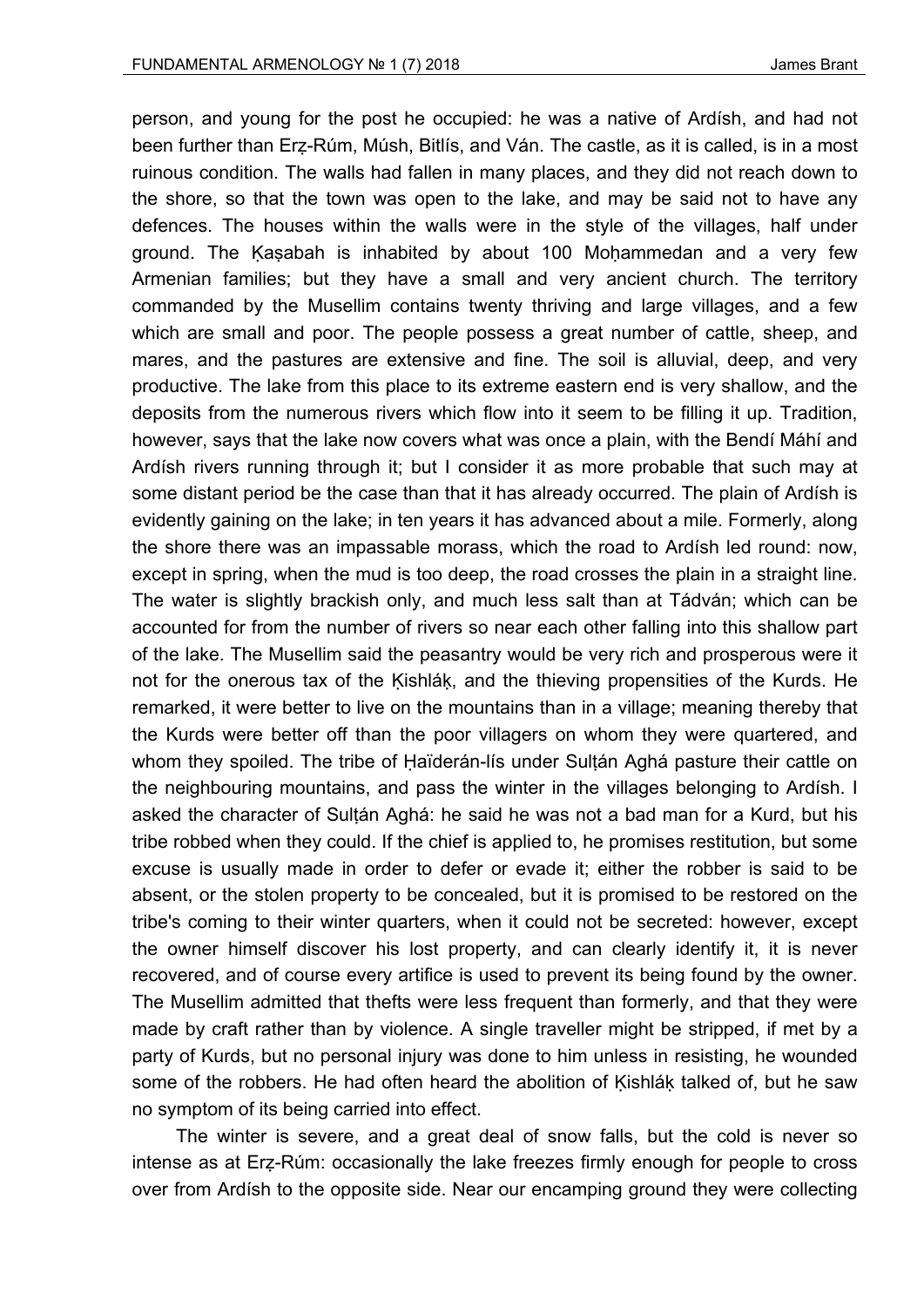1

many heaps of grain preparatory to its being trodden out; the frequent 'Arabahs bringing it in, the swarms of children sporting in the river, the numerous herds of cattle pasturing in the marshes, together with the curious lounging about our tents, united to form an animated scene.

27*th*.-Westward of our tents, on the opposite side of the river, I had observed at a distant village a stone building, which I supposed to be an Armenian church; but as we were starting I inquired by chance what it was, and was told it was the tomb of a Persian king; more I could not learn of the person of whom I made the inquiry, and no one better informed could just then be found. We rode up the stream for about a quarter of an hour, and then crossed near a village; from thence we took a westerly direction over high ground, having mountains between us and the lake, and a higher range on our right: we again approached the lake, and soon after again quitting it, to round a high land, we reached the Armenian village of Ashraf, situated in a ravine. We were about three hours in making the distance, which I considered as being about 8 or 9 miles from Ardísh. After a rest of 1½ hour we proceeded. Below the village the ravine widens into a plain which extends to the lake, and has in it many vineyards: we had procured some tolerable wine at our breakfast at the village. Our road continued near the lake, with abrupt mountains on our right. After an hour they began gradually to recede, leaving between them and the water a small plain; we had a view of Sapán Tágh<sup>12</sup> from base to summit. The water of the lake was very shallow and stagnant, and it was here formed into a land-locked bay, on the surface of which numerous waterfowl were seen. The margin was bordered by meadows, in which were small pools of stagnant water, dark coloured, and strong smelling, and apparently impregnated with sulphur. About 3 miles from the lake towards Sapán Ṭágh was the village of Núrshín. Quitting the bay, we went over a rising ground, and again came in sight of water. I took it to be another bay, communicating with the main lake, but on a nearer inspection I found it was a distinct piece of water. The soil was sandy, and the crops, which the peasantry were reaping, were remarkably fine and clean, and I observed the grain was sown in drills. I learned that drill-husbandry and a careful system of agriculture was universally practised in this part of the country. A long wooden block, with a sharpened end hollowed on a slope, is drawn by two oxen, and makes a trench about 6 inches deep. A boy follows, and lets the seed fall from his hand into the trough, from whence it runs into the drill; the grain is picked over by women, and the finest heads selected for seed. After the crop is reaped the weeds are cut down and burned. Hoeing is not practised, nor from the appearance of the crops can it be required. The fields are never irrigated; and although there had not been any rain for some months, and the soil appeared dry sand, yet the bottom of the drill was quite moist, and the people said that in ten days the seed now sown would appear above the ground. I asked some of them why they sowed thus, and how long the system had been in practice; they said they learned it from their fathers, and they

<sup>12</sup> Seïbán Ṭágh, J. N., p.413. Sapán is probably a modern Turkish corruption, as *Urumiyah* for Urmiyah, and *Júlamerik*  for Júlamerk.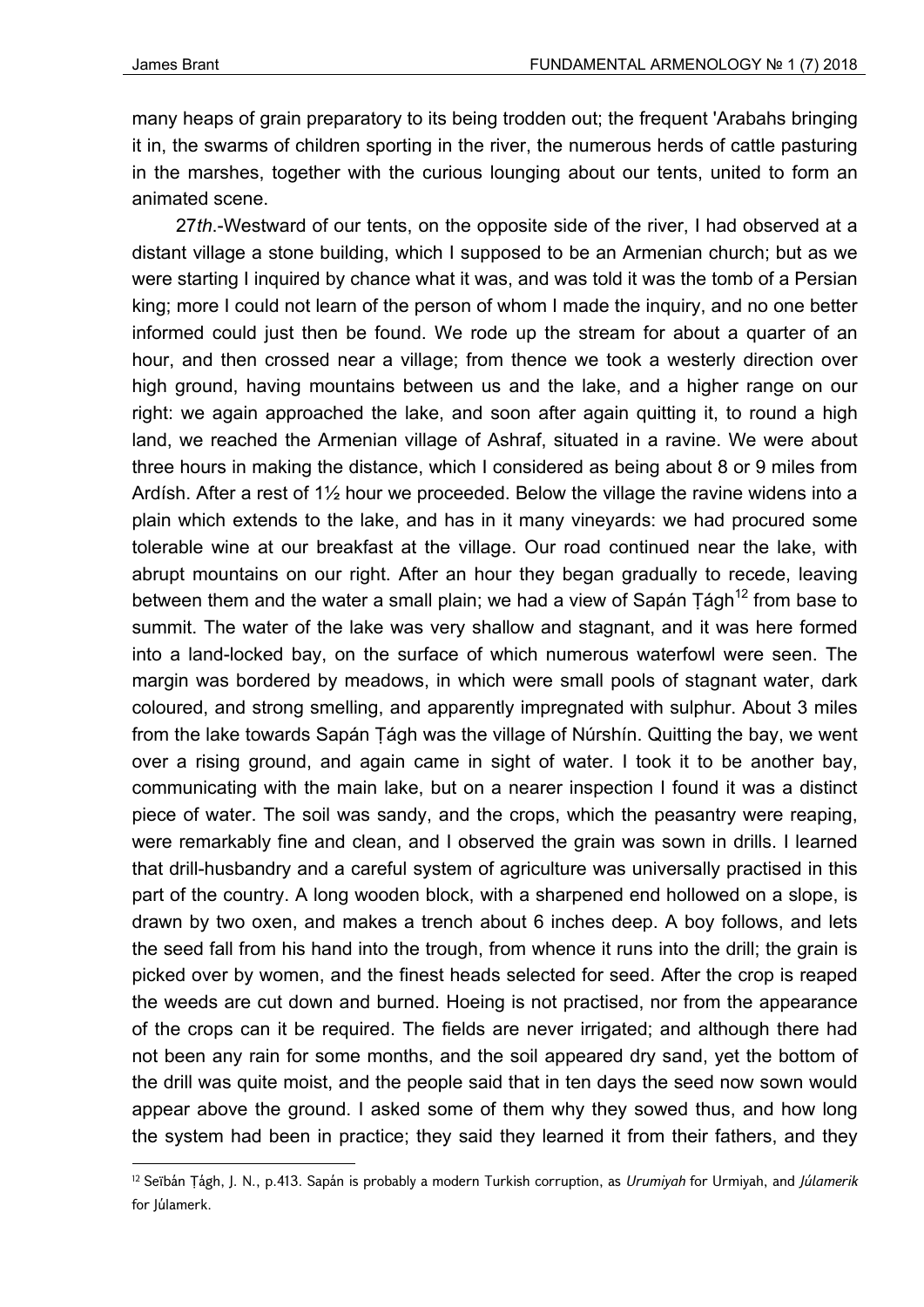followed it because they saw it produced excellent crops: this was all they knew on the subject. It was curious to find practised in an uncivilised country from time immemorial, a system of agriculture which had been introduced at no distant epoch in our own country as a novelty. We reached the village of Arin, situated at about 1 mile from its lake, at 3½ P.M. We were 5½ hours from Ashraf; but our progress being slow, I did not reckon the distance more than 14 miles. The Sú-Báshí came to meet me, and invited us to his house while our tents were being pitched. He offered us some cool sherbet and water-melons, which were both very acceptable after our long and sultry ride. This village is the property of Ishak Páshá, and contains fifteen Armenian families, and ten Kurds make their Ḳishláḳ here. The Ṣú-Báshí was an officer of the Páshá's establishment, and comes hither for two months in the autumn to collect his master's share of the crops, which he ships off to Ván, and then returns himself to wait on the Páshá. He came to my tents to pay his respects: he warned the muleteers not to leave their cattle out at night, as he would not answer for their safety, offering stabling in the village. He spoke much of the productive qualities of the soil, which was well adapted to the culture of the water-melon: the peasantry formerly cultivated it, but finding the fruit was always eaten by passing Kurds, they ceased to do so. The pastures near the village are good and extensive, and the peasants own a considerable number of cattle and mares. Soda is collected on the borders of the lake, and is sold to the Kurds for making soap. A ragged Kurd was discovered prowling about our tents: he was mistaken for a man of the village by the servants; but the villagers disclaimed any knowledge of him, and he was driven away; his object was, no doubt, to have watched an opportunity of purloining something.

28th.-The Musellim of 'A'd-el-jiváz<sup>13</sup> was at a neighbouring village, and the Sú-Báshí sent to inform him that I was proceeding to his Kasabah on the morrow. The night was cold; our muleteer continued very ill; and a servant was also seized with fever. We mounted at 6 A.M., and passed between the lakes: the distance may be 2 miles; and from the character of the intervening ground, as well as from its elevation, I infer that they never have been united. The small one was only slightly brackish. The Musellim of 'A'd-el-jiváz overtook us on the road, and accompanied us: he was a fat talkative person, had travelled rather extensively in his own country, and was civilised enough to take snuff. He spoke in praise of the fertility of the soil, and the mode of cultivation, which he said was peculiar to this country; and he boasted that no place except Erẓ-Rúm could show such excellent bread. He stated that in favourable season wheat yielded twenty-five, rye fifty, and barley forty fold; a produce I never found in any other part of the country. On approaching 'A'd-el-jiváz we had on either side of our road meadows and orchards. The Musellim insisted on our dismounting at his house, where, seated under the shade of trees close by a pretty waterfall, a breakfast was served to us. The stream came from a small lake in the mountains, and served to irrigate the gardens and turn some watermills in its short course to the lake of Ván. Our baggage,

<u>.</u>

<sup>13</sup> Jehán Numá. - p. 411.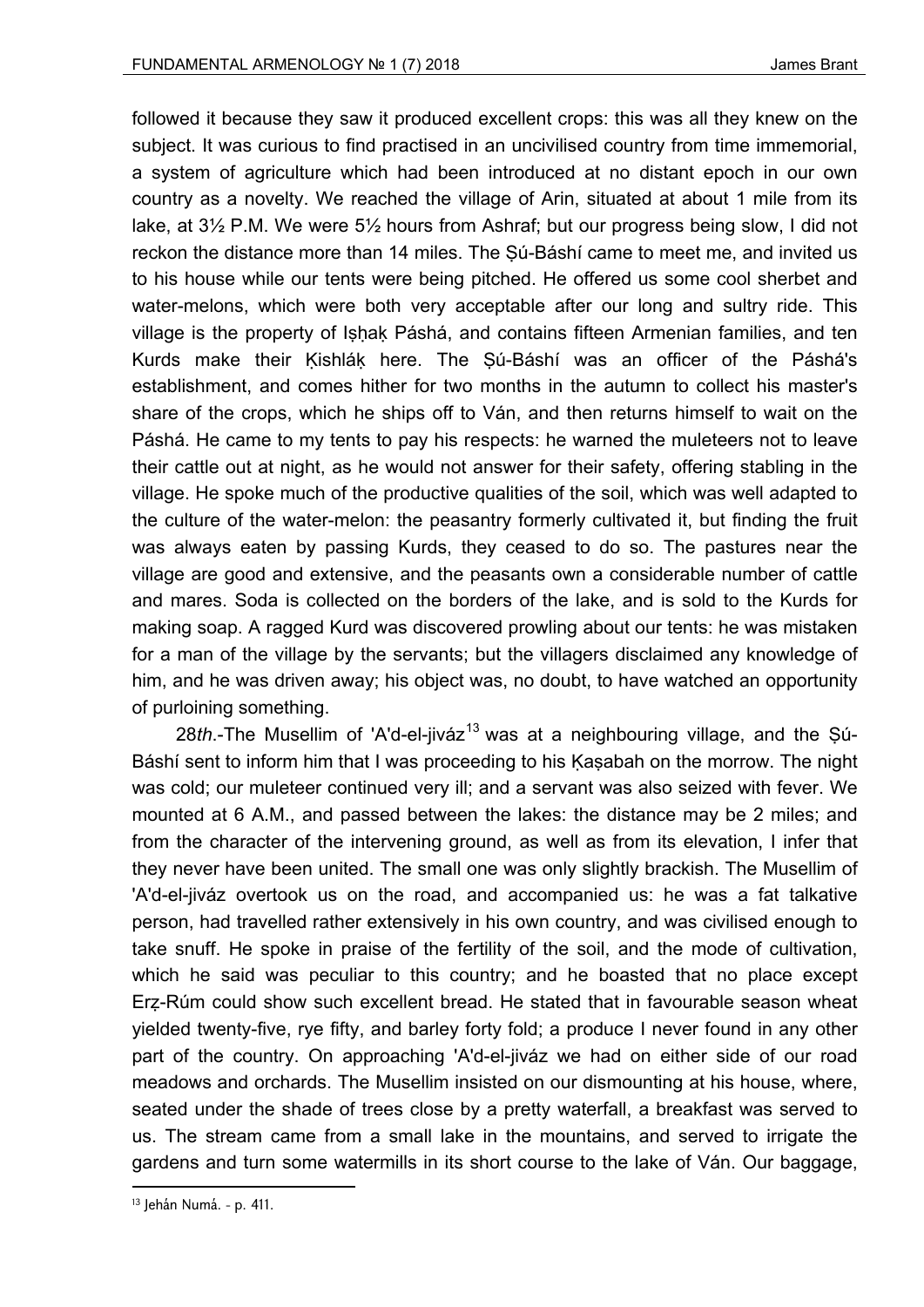on coming up, was sent to the house of a Turk, one of the chief men of the village. Our tents were pitched in an orchard on turf under fruit-trees: the inclosure was small, and the walls impeded the free circulation of the air; so that although we were in the shade, we found the heat rather oppressive.

The Musellim came to pay me his visit in the afternoon: he was very civil and obliging, and took care that we should have what supplies we stood in need of. The town contains about 250 Mohammedan and 30 Armenian families. There is an old castle in ruins, placed on a high rock above the town, which is inclosed by walls uniting with the works of the castle at both extremities, and running directly down to the lake. There is no defence on that side of the town; but the water is too deep to admit of persons getting round the ends of the walls which terminate in the lake: they are in a tolerable state of repair, and the gates serve to keep intruders out. The town is small, and many houses are in ruins: the greater part of the inhabitants live in detached houses among the gardens, with which the whole valley is filled. The rocks are limestone, and pure water runs in great abundance through the lanes, serving to irrigate the gardens. There is great plenty of common fruits; and water-melons and grapes also thrive well. On the whole 'A'd-el-jiváz is a pretty and pleasant place.

There are about twenty looms in the town, which produce coarse cotton cloths of the usual kind; and both Turks and Armenians are weavers.

30*th.-I* had resolved to stay here some days, to recruit the sick, as well as to afford us an opportunity of ascending Sapán Ṭágh.

While my companions were engaged in other pursuits I determined to visit Akhlát, which is from about 14 to 16 miles from 'A'd-el-jiváz, the road running the whole way by the shores of the lake. I took with me a few attendants and a guide, and mounted early in the morning. We first crossed the town, and then, continuing along the edge of the water, passed a small village about a mile from it, placed among orchards; thence we ascended a steep rocky path, and rode under high cliffs, far above the level of the lake: the rocks were all limestone. After an hour's ride, the mountains receded from the lake, and we entered on a plain where the limestone ceased and was followed by clay slate. To that again a coarse conglomerate succeeded, the component parts of which as we advanced gradually became smaller, until before reaching Akhláṭ, it was converted into a fine-grained light sandstone. After crossing the before-mentioned plain, we kept along the base of the mountains, close by the lake: at 3 hours we crossed another plain, in which were situated two villages surrounded by fine walnut and fruit trees. On approaching Akhláṭ we came to some more gardens, from whence, instead of going along the shore to the town, we kept higher up the hills, to visit the old town. I first passed some Mohammedan tombs, exactly like those met in so many parts of Turkey, at Vastán, Erz-Rúm, and Kaïsar. They were made of the light sandstone which appears to resist the effects of the weather, for the inscriptions were quite fresh. There are a great number of similar tombs and of small chapels dispersed among gardens, fields, and cottages. In a deep narrow ravine are the principal remains of the town: in the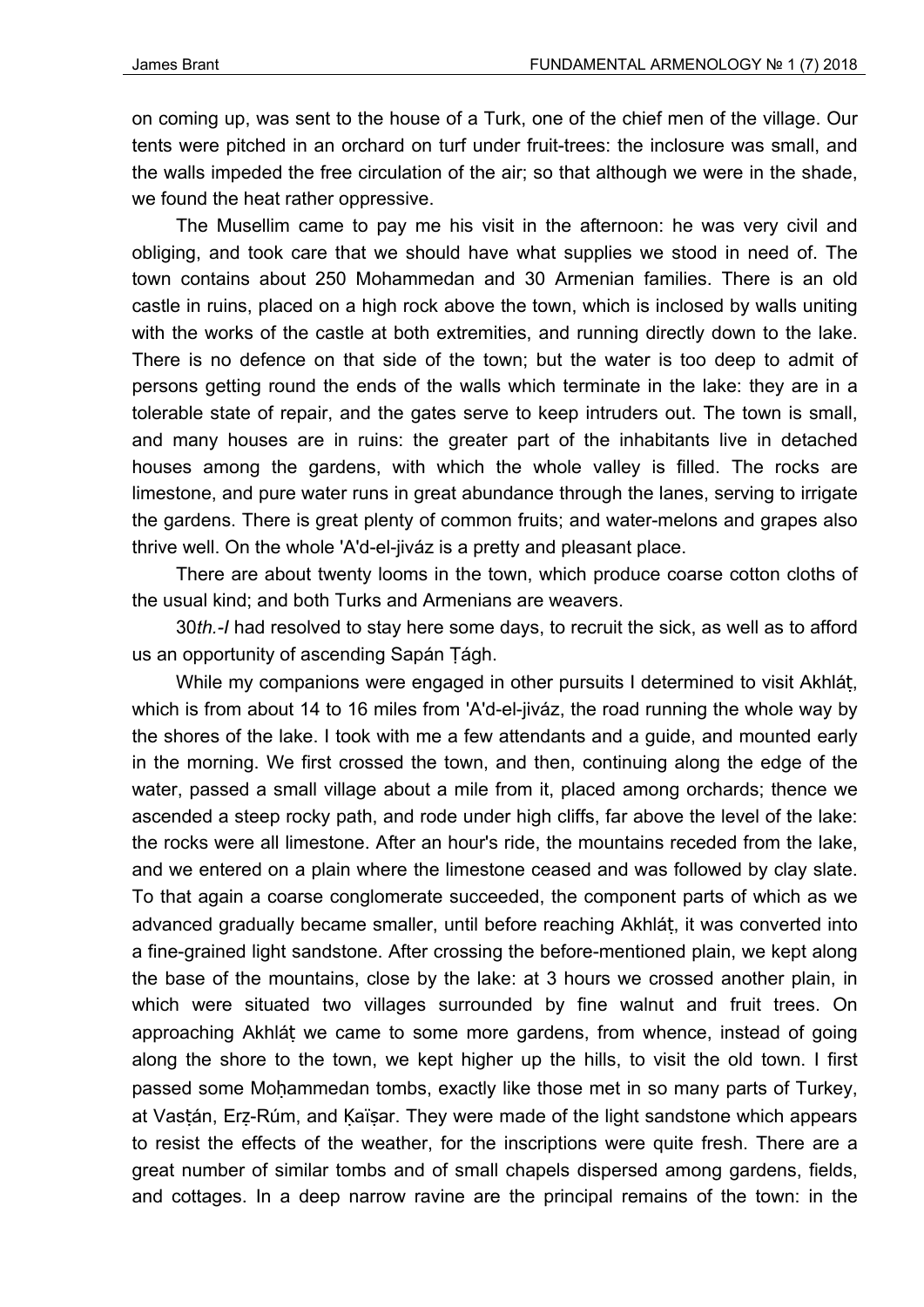centre of the ravine there is a rock, much like that of the castle at Bitlís, on which are the foundations of a solid structure, probably a castle or palace, the stones cemented with lime. On the opposite side of the ravine is a large tomb in ruins, said to be that of a sovereign of the place. On this side was one burying-ground of immense extent, many of the graves in which had headstones, of one piece, 12 feet high; and besides this, there were several other smaller burying-grounds, evidences of the extent of the population of the town. Turkish or Arabic inscriptions are found on all the tombs, and on other buildings; and from them probably might be collected some particulars as to the history of the place. All that the people could tell me was, that it had been the seat of an ancient sovereign. It was, perhaps, this town which was besieged and taken by Tímúr in the Fourteenth Century.

From these ruins I returned to the modern Akhláṭ, and, entering by the western, passed through the town, and went out by the eastern gate. The town is surrounded by a double wall and ditch, the inner being flanked by irregular towers: at the higher end is the l'ch Ḳal'eh (inner castle), or citadel. The town is completely walled on all sides, even facing the lake, down to the borders of which it extends. The houses in the city are built of square stones, cemented by clay, very much in the style of Bitlís. The modern town certainly is of some antiquity, from the style of its buildings and the character of its fortifications. I did not see a living soul in passing through the place; and we went to rest ourselves and horses in an orchard on the banks of the lake. We were followed thither by the son of the Musellim, who was absent. I had seen the lad at Músh: he sent a message to his father, who was in a Village near, to inform him of my arrival: meantime a breakfast was provided, and we procured from the orchard plenty of apricots, pears, and watermelons. After resting for two hours, I was just on the eve of starting on my return when the Musellim arrived. His name was Sheïkh Ḥelvah; he had been attached to Es'ad Páshá of Erẓ-Rúm, and recollected having seen me there. The Páshá placed him as Kyayá to Ḥuseïn, when he was named to the Pásháliḳ of Músh. After Ḥuseïn Páshá's deposition, Ḥelvah was sent to this his native city as Musellim. He derives his title of Sheïkh from his father, who was head of the order of Turrling Dervíshes. The Musellim pressed me to remain the night at Akhláṭ; but, having promised to return to 'A'd-el-jiváz, I was obliged to decline his civility. Two young Kurds accompanied the Musellim; they were named Moḥammed and Muṣṭafá Beg, sons of Aḥmed, a former Páshá of Músh, and cousins to Emín, the present Páshá. They lived in this neighbourhood, and possessed considerable landed property. Both were handsome young men, very tastily dressed in the Kurd fashion, and mounted on beautiful mares, richly caparisoned, each with a numerous suite of attendants well armed and mounted.

Mohammed Beg, the elder brother, had a most prepossessing countenance and manner, indicative of good nature and high breeding; but I heard that he was a most atrocious assassin. Muṣṭafá Beg, on the contrary, had a sullen look, but was described as a much more respectable character: he had been married to a daughter of Is-ḥáḳ Páshá, who had since died. Moḥammed Beg was said to have himself killed, or caused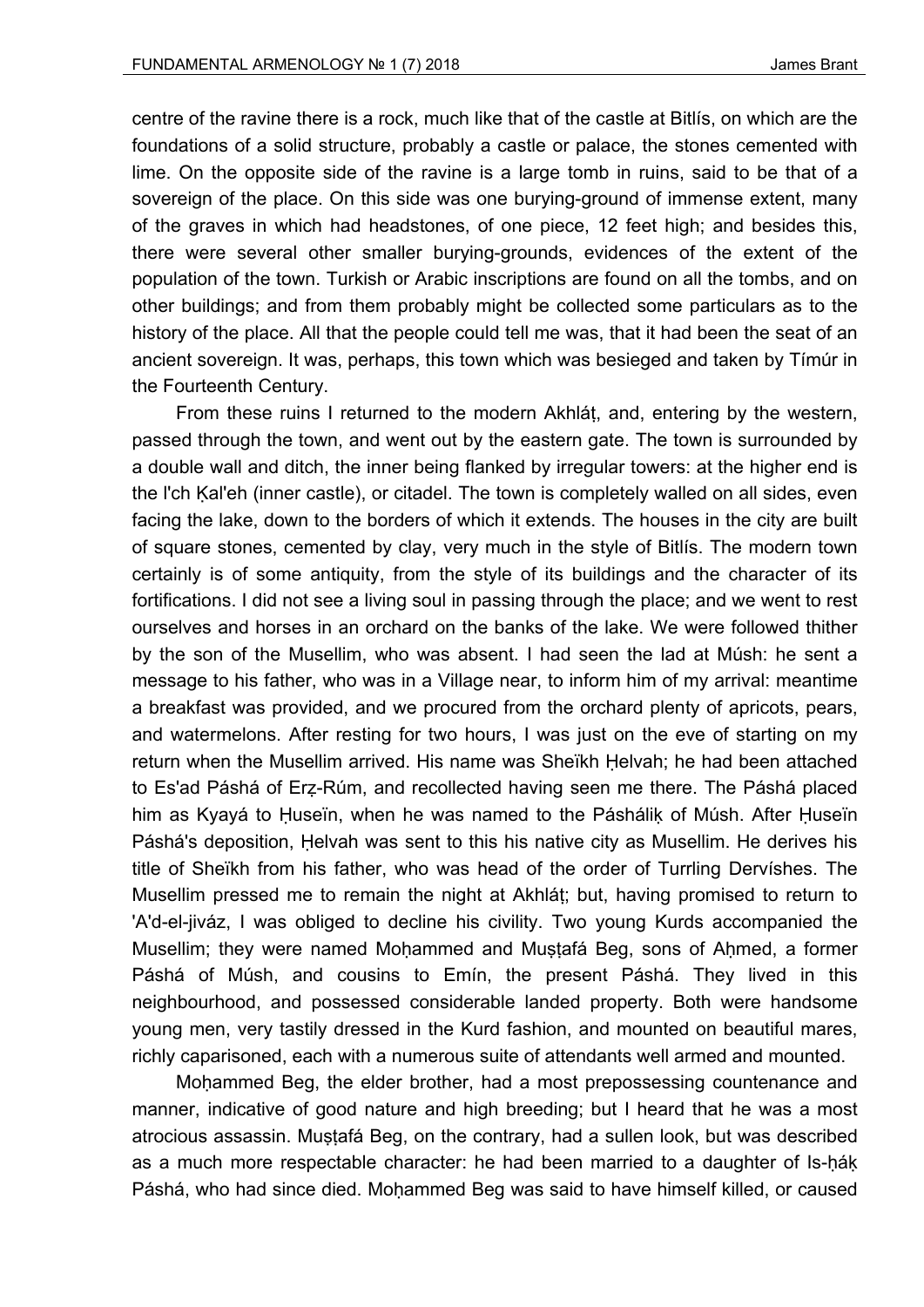to be assassinated, eighteen or twenty persons. About four years ago, he with his servants attacked a party conveying treasure, which he plundered after murdering the people. This, added to his former crimes, induced Es'ad Páshá of Erẓ-Rúm to order Ishák Páshá to seize Mohammed Beg, and send him to Erz-Rúm.

He got intelligence of this, and fled to Baghdád, where he remained until Es'ad Páshá's removal from Erẓ-Rúm. He then returned home, and has since remained unmolested: however, he dares not venture into any town where a Páshá resides. Another of his atrocities was related to me. A servant of his possessed a most beautiful wife, whom he saw and coveted: one day he called the husband to him in the stable, put him to death, and took his wife into his harem. Some one remonstrated with him, and asked why he could not take the woman without murdering the man: he replied coolly that he was his own servant, and no one could question his right to dispose of him as he pleased. For this deed he was never called to account. These and many other similar facts which I heard, show the impunity of assassin and robbers among these lawless Kurds. These brothers had inherited considerable property; but they had wasted a good portion of it in maintaining and attaching to them a numerous host of devoted dependents. The distance from Akhláṭ to Tádván was 4 hours; to Bitlís, 8; to Músh, 16; to Malázgird, 12. I returned to 'A'd-el-jiváz by the road leading all the way at the edge of the lake. Drill husbandry is in practice here: the soil was a fine and apparently arid sand, but was moist at the depth of the trenches.

31*st*.-Towards evening, we left 'A'd-el-jiváz to go to a small village, 6 or 7 miles distant, named Norshunjuk, situated at the foot of Sapán Ṭágh, where we proposed sleeping, in order that we might have as much time as possible for the ascent of the mountain. We reached the village as the evening was closing in, and, having obtained an open gallery, betook ourselves to rest. The vermin prevented our sleeping much, and we rose before dawn: we could not procure a cup of coffee in this miserable village.

1*st September.-We* commenced the ascent at 5h. 10m., attended by two mounted Kurds as guides. We first took a north-easterly direction along the roots of the mountain; and after about an hour's ride turned to the N. up the steep side of a conical hill, which had every appearance of having been a crater. Before reaching the summit we diverged into a hollow between it and the main part of the mountain, which we soon afterwards began to ascend. We passed over several patches of snow, hard enough to bear the horses; and finally stopped on the edge of the crater, beyond which the horses could not proceed. To reach this spot we had taken 3½ hours. Opposite to us, on the N.E., was the cone, which seemed to have been forced out of that side of the crater. We could only reach it by following the edge of the crater; for to have descended into it would have increased the height of our after-ascent very much. To reach the base of the cone by the path we followed, the descent was considerable. The cone is formed of fragments of rock, of various sizes, not united by any earth, but all lying loosely in a heap. The rock is all of one kind, either grey or pale red, remarkably light, and, in walking over, the pieces are easily displaced, and they rattle like cinders: small bright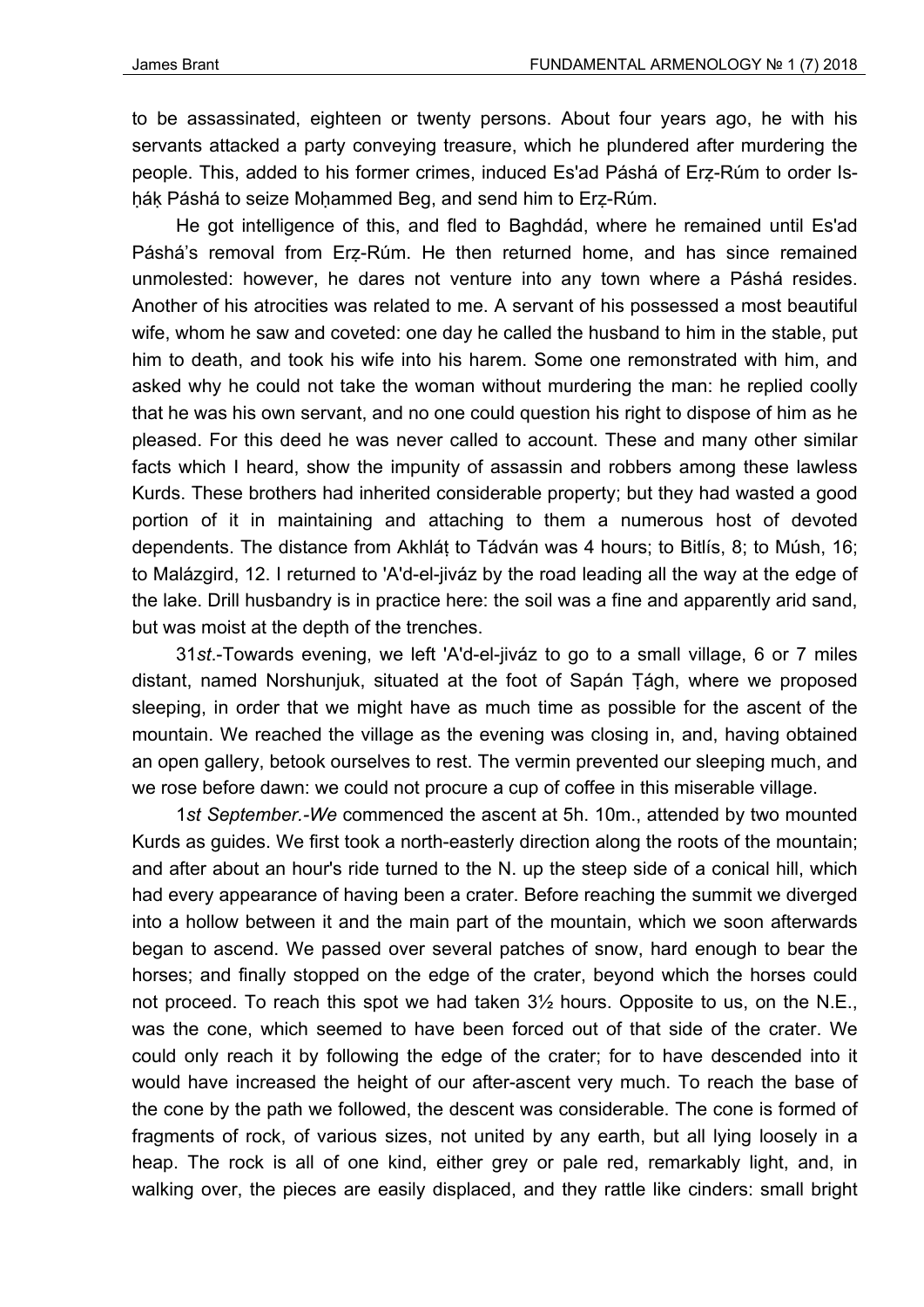crystals are seen in fracturing the rock. It appeared as if, after being calcined by a subterraneous fire, the fragments forming the cone had been heaved up by the same force. The ascent was more laborious than any similar one I ever attempted, not only from its steepness, but from the oppression at the chest we all felt. We could not ascend more than five or six steps without stopping to take breath. The top of the cone is a level, surrounded by a ridge with numerous peaks, forming a sort of enclosure. Every part was of the same loose rock, and I perceived only a solitary fragment of a different appearance, which I took to be the rock before it had undergone the action of fire. We ascended the outer ridge of the cone and one of the highest peaks overlooking the lake of Ván. It occupied us 4 hours from the time we dismounted to attain this point. Here the theodolite was fixed, and bearings of the surrounding objects taken.

From hence we could perceive that our first steep ascent was the side of a crater, and in the hollow of the summit was a small lake called Aghrí Gộl (Painful Pool). Looking S. from our position, was an extensive field of snow lying at the foot of the cone. In the hollow between us and the place where we left our horses the snow had melted and formed a pool: this was entirely ice in the morning; but before we quitted the mountain it had thawed very much, and was covered with water. The Kurd guides had promised to show me a snow-worm, and one of them descended to this pool to find the animal, but he did not succeed. Although both the Kurds asserted that they had seen it, and although at places in this country distant from Sapán Ṭágh I had been assured of the same thing, yet similar assertions among such a people are too little to be relied on, to establish a fact, of which ocular demonstration would be to me the only satisfactory proof. We saw the lake of Erjek E. of Ván - that of Názuk W. of Akhláṭ, another lake a little further W., as well as the small one from whence the stream of 'A'd-el-jiváz rises. The two peaks of Ararat were distinctly visible, the range of Bín-gól also, and the conelike peak of Kộseh Ṭágh, above Ṭopráḳ Kal'eh, in the plain of Arishkerd. We all felt unpleasant effects from our ascent, and the Kurds said everybody experienced the same, which they attributed to the weight of the air. Dr. Dickson was quite sick at the stomach; Mr. Glascott so giddy that he could not continue taking his bearings without every few minutes quitting his work to rest; I had an intense headache; two persons were so affected that they could not proceed beyond the foot of the cone; one who mounted it descended at once, and on getting back vomited violently; even those who remained with the horses suffered from pain in the head. This could not have arisen from the mere height of the mountain, but might be occasioned by the escape of some gas from the crater; although, if so, it was quite imperceptible. Our barometer failed us at the top of the mountain: the mercury had long been gradually escaping from the tube; but we had hoped by care to have been able to preserve it in a sufficiently effective state to assist our ascertaining the height: however, so much air had got into the mercury that no dependence could be placed on it. This being the condition of the barometer, the column of mercury descended below 20 inches. We had ascertained the lake of Ván to be 5467 feet above the level of the Black Sea. We had evidently not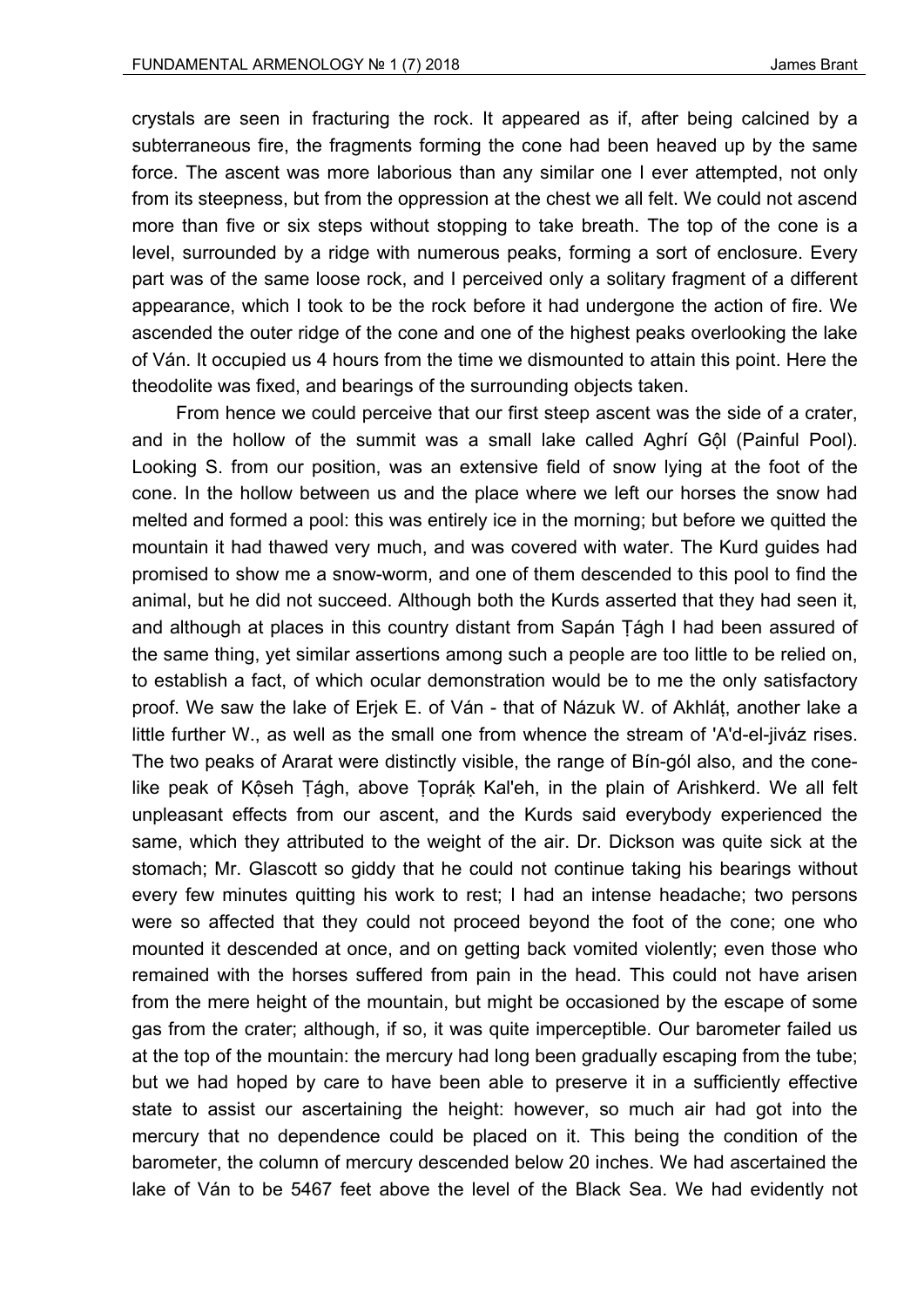1

reached the limit of perpetual snow; but it froze every night, and we certainly could not be far below the line of congelation. At mid-day the thermometer stood at 48°, while it was about 80° at El-jiváz. A great deal of snow remained in various parts near the summit, but the very highest peaks were bare of it; there was no glacier on the mountain. Taking all these facts into consideration, I should estimate its summit to be between 4000 and 4500 feet above the lake, or from 9500 to 10,000 feet above the sea. I was told that the ascent of the mountain was only practicable from the middle of August to the first week in September, and that, had we delayed our visit, we might have been disappointed: in fact, on the 14th September, from the plain of Arishkerd, we saw the summit of Ṣapán Ṭágh completely covered with snow. The specimens of rock which I collected prove beyond a doubt the volcanic nature of the mountain; but there is no record or tradition of its having been in a state of activity. I found neither pumice nor obsidian, although both are seen on the shores of the lake; basalt, scoria and other volcanic rocks, were in abundance. Lava has burst from many parts of the mountain beside the summit.

Supan<sup>14</sup> means holy, and is one of the epithets applied to the Deity. There are numerous traditions respecting this mountain, but, like most Moḥammedan legends, they are childish, and without a shadow of probability. We were 1½ hour returning to our horses, and, after a short rest, mounted, and in about 2 hours descended to Norshunjuk, from whence in  $1\frac{3}{4}$  hour we got back to El-jiváz. We were all relieved from our unpleasant sensations by the time we had reached the foot of the mountain.

Not a tree is to be found on the Ṣapán Ṭágh, nor even a shrub: there are some pastures, but we did not see herds or flocks on our journey, nor any traces of tents.

We were much fatigued by our exertions and long abstinence, for we had scarcely touched food since leaving El-jiváz. We had some cold meat and bread with us, but nobody had any inclination to eat.

3*rd.-We* left El-jiváz at about 7 A.M., and after getting clear of the village and the surrounding gardens kept at the base of Ṣapán Ṭágh, at some distance from the lake, whose shores we had skirted on approaching El-jiváz. We passed the remains of an Armenian village, where there is a large burying-ground and a ruined church. On our right, about 3 miles distant, was the village of Arin and its lake. We came down to the lake of Ván, at the point at which we had before quitted it on approaching Arin, and thence turning from it, took a course towards the hills on our left, having the village of Núrshín in view. At 2½. P.M. we reached the small village of Gújíyeh, situated among low hills. The weather was sultry, but the road was good, and I reckoned the distance 18 or 20 miles.

The principal rock I remarked at the foot of Sapán Ṭágh was a basaltic kind of porphyry, which I found likewise at the summit of the mountain; the soil is light and

<sup>14</sup> Ṣapán (a plough-handle) is probably a corruption of. Síbán (apples), or Seïbán (streams); but Supan, the name meant by Mr. Brant's informants, was taken by them for the Armenian *surp* or *surpazan-holy,* sacred. It does not, however, appear that the Armenian writers give that name to this mountain.-F.S.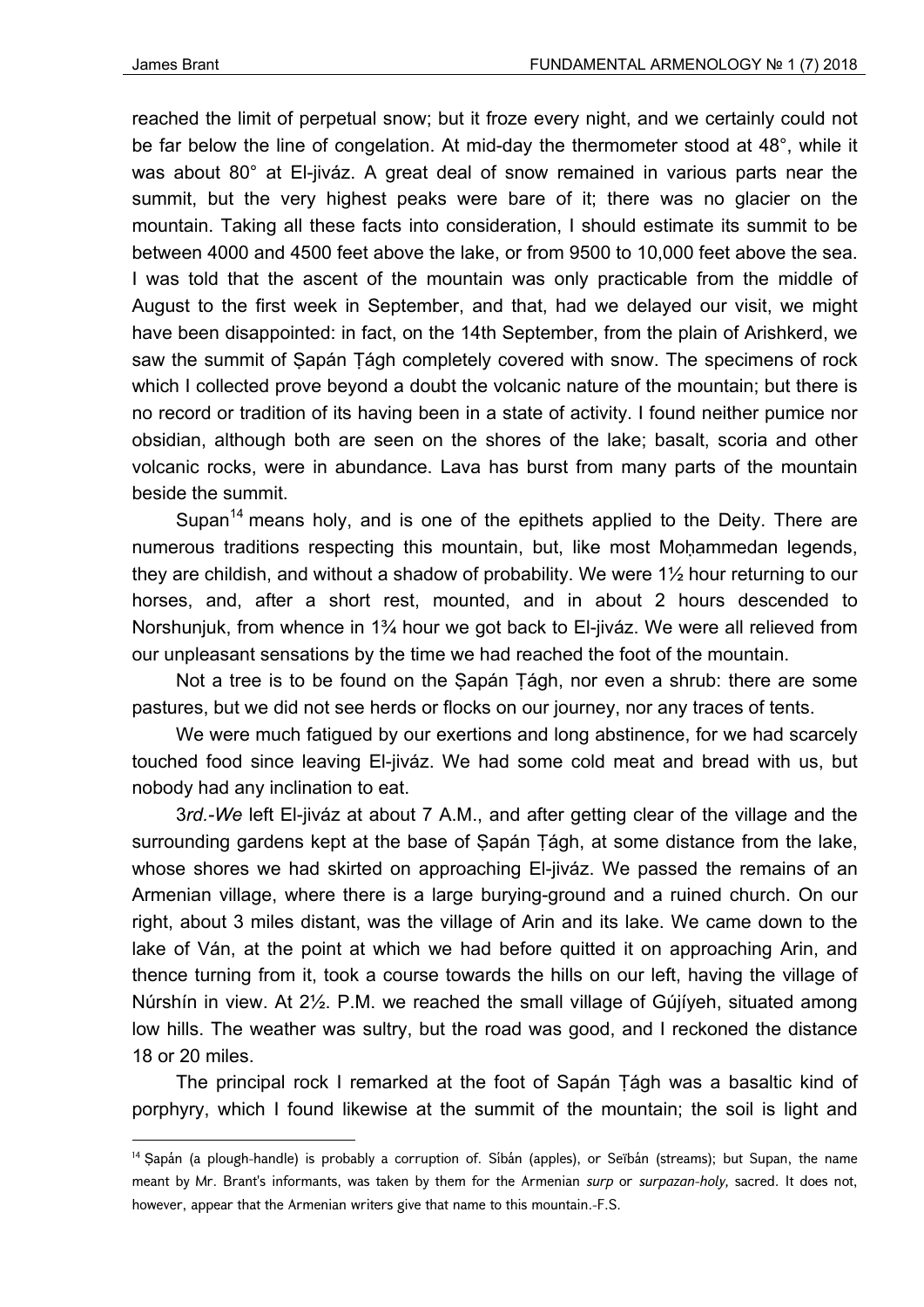sandy. On our road we saw two mounted Kurds with some reapers: when they perceived our party they proceeded onwards. One of my people rode up to the reapers to procure a draught of water, and they told him that the two men were on the point of stripping them of everything they had with them, but seeing so many horsemen approaching they made off. Similar acts are of ordinary occurrence; and one of my guards observed that this was not a country for an honest man to live in. The village of Gújíyeh contains ten Armenian, and gives Kishlák to twelve Kurd families.

4*th*.-Having but a short ride to the tents of Sulṭán Aghá, we did not start very early. We mounted at  $7\frac{1}{2}$  A.M. and reached our encamping ground a little before 9. We passed the small village of Arbuzunk, situated in a hollow; thence we rode over undulating ground until we reached the tents of the Kurd chief, pitched in a grassy bottom among some hills. His receiving tent was a Turkish single-poled one of cotton, given to him by the Páshá of Erẓ-Rúm. The tent which contained his harem was pitched at a distance, and was a large black goat's-hair one in the usual fashion. There were only about ten other tents in the same valley, and I was rather disappointed at finding the chief of a powerful tribe so ill attended. The grass was now dried up, but in spring the herbage must be luxuriant, and there was a copious source of water at hand.

The chief received me in his Turkish tent, and gave me coffee and sherbet. Meantime our own tents were pitched near his, and a breakfast of the usual kind was sent-fried eggs, honey, yoghurt (curds or sour milk), and bread, all good in their kind.

In the afternoon Sultán Aghá paid me a visit: he was more cheerful and talkative than when I saw him at Ván. I inquired respecting the separation of the Ḥaiderán-lí tribe into two divisions. He said the other portion had been always accustomed to frequent Persia, that lands were given to it by the governor of Azerbíján, and that at the conclusion of the last war between Turkey and Persia, it had been formally recognised by the Sulṭán as belonging to Persia. That division of the tribe had been commanded by his own brother, Kásim Aghá, until his death, when his son succeeded to the dignity. On the decease of a chief the elders of a Kurd tribe elect a successor: this is always done from the same family: either an uncle, a brother, a cousin, or some relation of the former head of the tribe, is chosen; in fact, any member of the family who is in the general opinion endowed with most bravery or judgment. To him is confided the direction of the affairs of the tribe; but he does not appear to possess great power, and may be considered as the president of the council of elders, without whose concurrence nothing of much importance is undertaken. Sulṭán Aghá is said not to be rich, indeed not more so than many of the respectable members of the tribe. When presents are to be made the elders assemble and inquire what things can be found among the tribe suitable to the occasion. Those chosen are valued, and the proprietors indemnified by a levy on the whole community. I did not ask Sulṭán Aghá the number of his tribe, knowing how little the replies to such inquiries can be depended upon, but one of our party inquired whether he commanded 2000 tents, to which he assented. From others I had heard the numbers variously estimated at from 500 to 1000; and some said he had 1000, while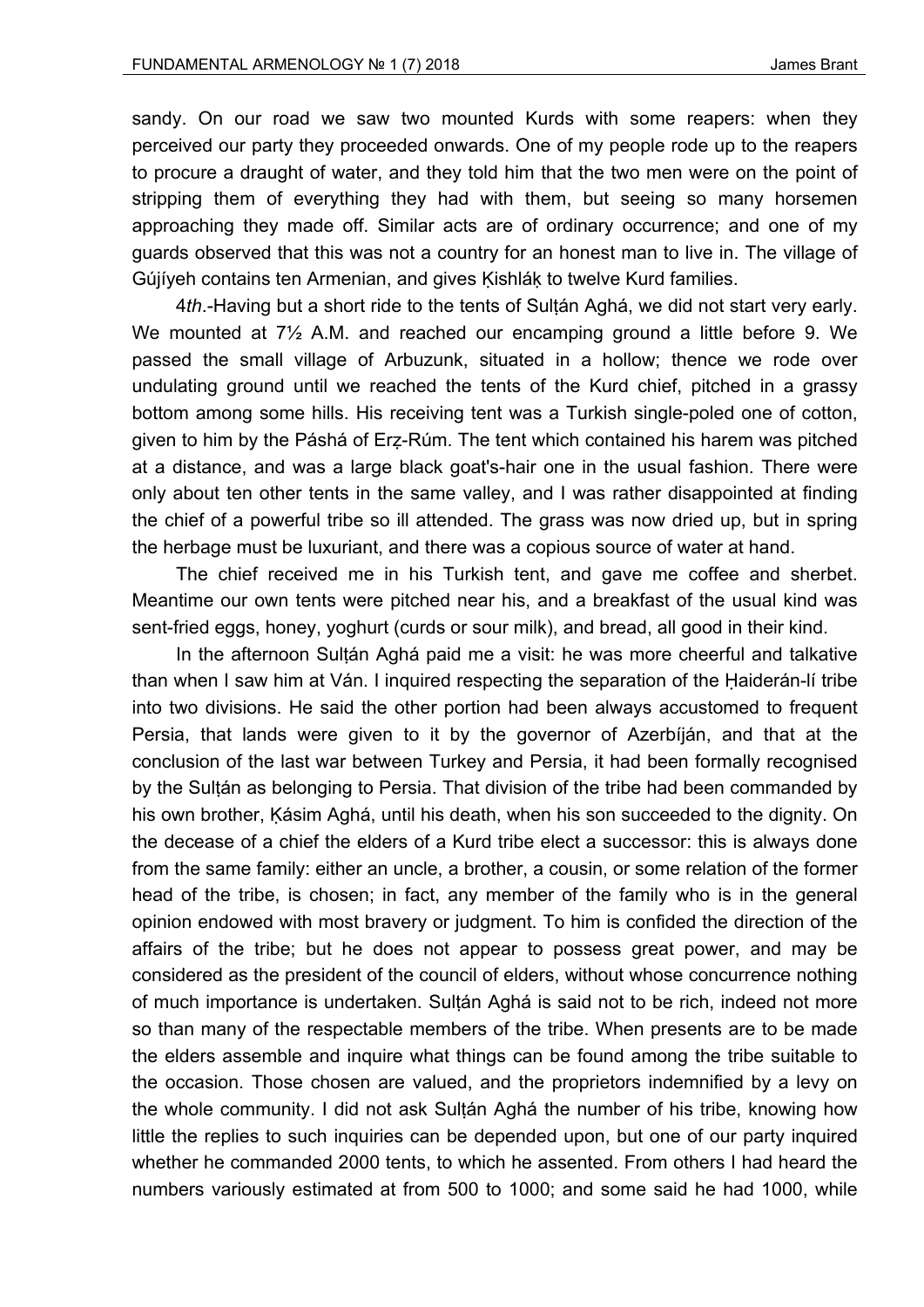others stated 2000 horsemen in his service. Such is the uncertainty of the information which can be gained on these points. I asked whether I might be allowed to see the interior of his private tent: he replied that it was not their custom, and I must excuse him. I said I thought that the Kurds did not conceal their women like the Turks: he answered that they did not expose theirs to view. I believe some mystery is observed among the women of the chiefs, but certainly the same rule does not hold good with those of the lower ranks.

I asked whether his tribe were good friends with the Ḥasan 'Alís, a tribe belonging to the Pásháliḳ of Músh: he replied that last year the latter killed two of his people; that he had represented the matter to the Páshá of Erẓ-Rúm, by whom it was referred to Emín Páshá of Músh: he had, however, not received any satisfaction; and he remarked that the only justice he was likely to obtain was to kill two men of the Ḥasan 'Alís - a proceeding I recommended him to abstain from, as it would probably bring him into trouble. He said that his tribe receive Kishlák, but they provide hay for their own cattle, or if they are furnished with it by the Armenian peasantry, it is paid for. He did not pay the Páshá of Erz-Rúm for Kishlák, but he could not deny that he made him an annual present. This was of course a mere equivocation, and probably he did not like to a vow that he paid Ḳishláḳ money. I inquired how the Kurds, who live so many months in the pure air, could bear to bury themselves in the close and filthy stables of the Armenians. He confessed it was very disagreeable and even painful to them, and they looked upon it as an imprisonment. Why then, I asked, did they not build airy houses for themselves? - the reply was, that they did not understand house-building. He said the Zebekí and Haïderánlí Kurds were sent back to Persia by force; they were very unwilling to quit the Turkish territory, and would not have done so of their own free-will. He admitted that the pastures and abundance of water in Turkey were great advantages over Persia, but the milder winter in the latter country was some compensation.

Sulṭán Aghá is held responsible for robberies committed in any part of the lands over which his tribe pasture. Some Eriván (Reván) Kurds lately plundered a village near Akhláṭ; he pursued the robbers and recovered the property stolen. During this summer, sixteen Ván-lís (people of Ván) returning from Constantinople were missed: they were known to have been at a village near Khinís, but beyond that, not a trace could be found of the people, their horses, or their property. Every possible search was made by Is-ḥaḳ Páshá and the local governors, as well as by Sulṭán Aghá, but without the least success. He supposed that they must have been carried beyond either the Russian or Persian frontier by Kurds subject to those countries, and there made away with. They were known to be possessed of money, for many people at Erẓ-Rúm had given them packets in charge for their friends at Ván, thinking that so numerous a party would reach it in safety. Even in a country thinly peopled as this is, it must excite surprise that so considerable a number of persons should be lost without leaving a mark by which to detect the authors or show the mode of their disappearance. It was not Sulṭán Aghá's custom to place patrols near his tents, unless when he apprehended an attack from a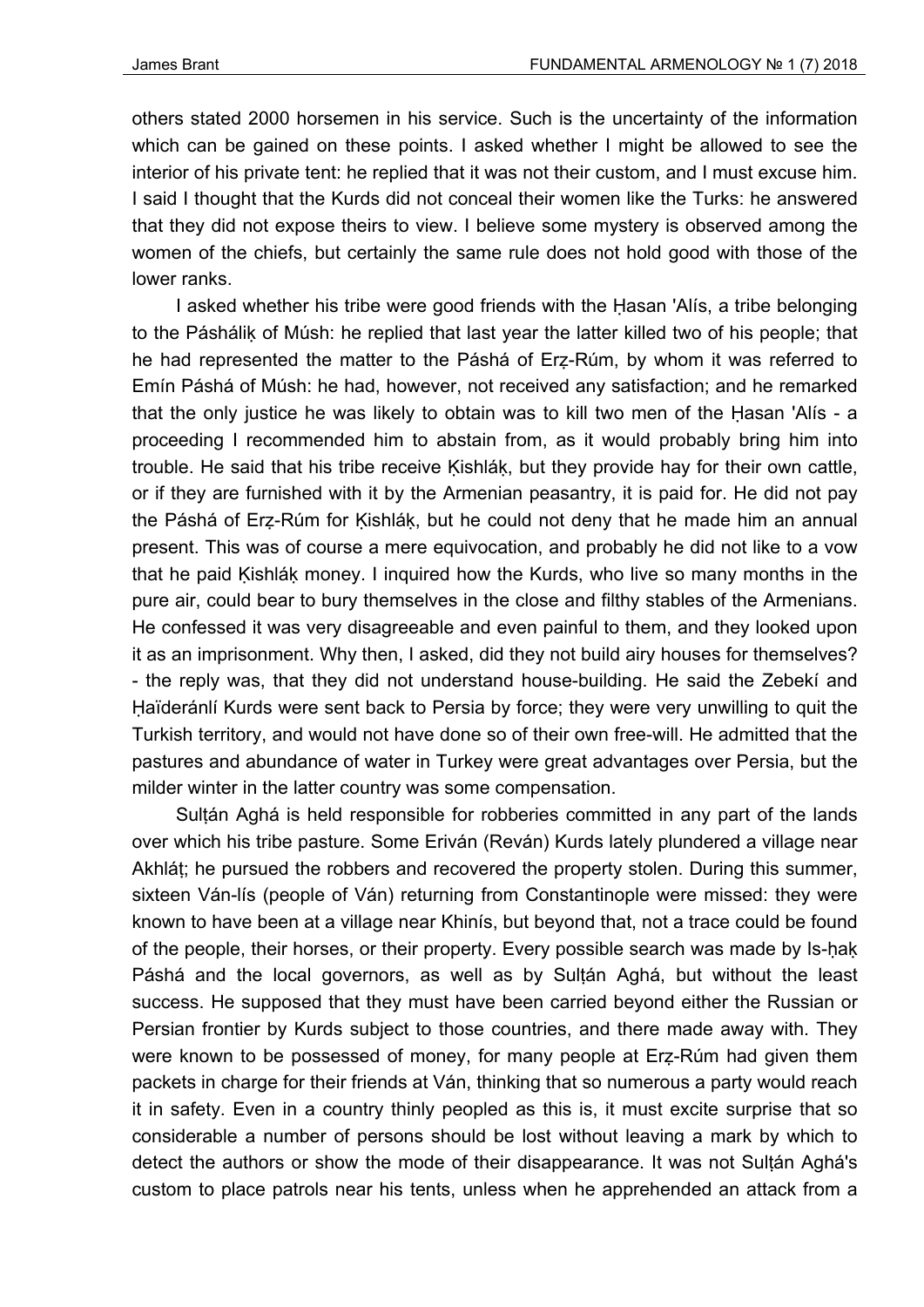hostile tribe. These tribes have not generally many tents in the same place; five to ten may be seen together, and as many some way lower down a valley or across a neighbouring hill, just as the pasture suffices for their cattle. In spring they first feed on the low grounds, and rise towards the higher mountains as the season advances and the lower pastures are consumed. They return gradually from the high grounds as the cold forces them to descend. When danger approaches they collect their men by beating drums on the hills, and the signal is repeated from camp to camp. Sulṭán Aghá said that in an hour he could thus summon 150 horsemen, well equipped for battle. I requested him to collect some men, that I might witness their exercise. In the evening he and: five other Kurds mounted and galloped about with their spears below the tents; but it was not a sorry exhibition of this kind I wished to witness; many times the guards who accompanied me on my journey had made a better show. In short I learned or saw very little on this visit which I did not know or had not witnessed before; and I should not have made it, had I imagined it would have been so bare of interest.

About the end of October the Kurds go into their winter quarters, where they remain between five and six months according as the spring is more or less advanced. None of the Kurds in this part of the country are in the habit of using defensive armour; they carry a lance, a brace of pistols, a small bell-mouthed blunderbuss, a sword and shield. There is sometimes to be found among them a case containing three darts, which is suspended to the saddle-bow, but this weapon is now generally out of use. The Haideránlís have the reputation of being brave warriors, and of breeding good horses; of the latter I did not see any favourable specimens, but they said the neighbouring Páshás had taken so many from them that but few of a good breed remained.

Sulṭán Aghá is married to a sister of the Kurd brothers whom I met at Akhláṭ. In the evening at dinner-time, the chief sent us from his harem several dishes: a very excellent pilau containing a whole roast lamb, force-meat balls fried and covered with a sauce of curds and garlic, dates stewed in grease, exquisite yoghurt, and very nice white breadcakes. The dishes were all savoury, but too greasy to please the European taste.

5*th.-The* night was cool, and the morning actually cold. Sulṭán Aghá was up before we set off, and invited us to take a cup of coffee in his tent. I had made him a present of a few trifles, and he returned me a horse, which I would fain have declined had I not wished to avoid giving offence. We mounted at 6½ A.M., accompanied by two Kurds who were instructed to collect a sufficient escort from the tents we should pass near on our road; but, although one of the men went to every encampment we saw, not a single horseman attended the summons. We went over undulating ground without cultivation, where there must be good pasture in the spring and summer. We saw, at one green spot supplied with water, a few tents and a herd of mares and colts. We passed afterwards into a long valley, in which were numerous encampments along the waters of a small rill, of which the banks were quite verdant: from thence we crossed some hills and came to an extensive plain. Under the mountains on our left was an Armenian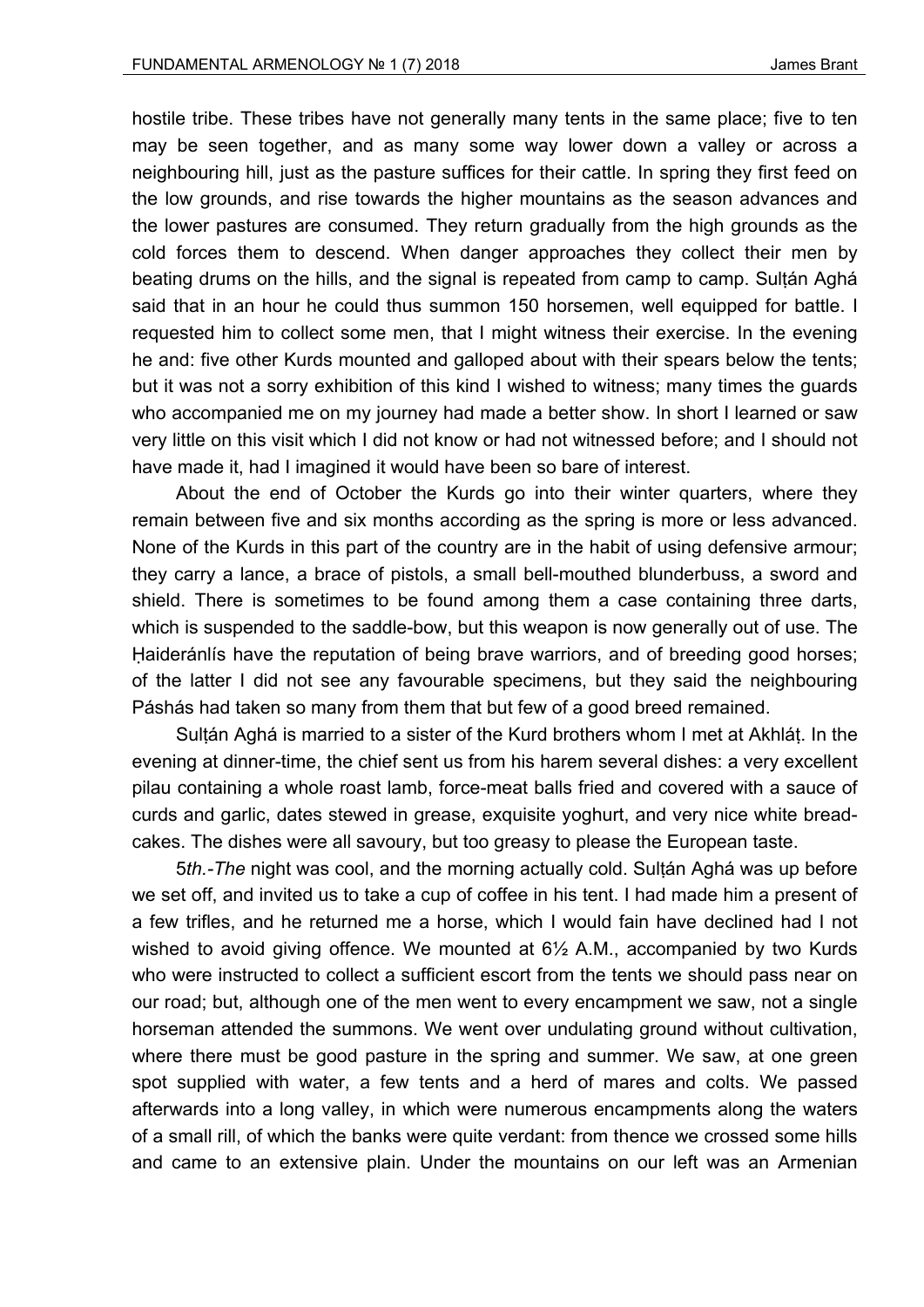village, called Kará Kilísá.<sup>15</sup> from a church built of dark-coloured stone about 3 miles distant. We passed a very extensive Armenian burying-ground, and near it I saw the remains of a large village: a mile further on, were remains of another village with its burying-ground, of smaller size than the preceding. The plain was almost without cultivation, but the soil was by no means barren; the neighbourhood of the Kurds must have caused the desertion of the villages. Beyond the last ruins we crossed a river, that which runs into the lake under the walls of Ardísh Kal'eh on its western side: that castle was visible at a distance of about 12 miles. On the opposite side of the plain we reached a village, but, instead of entering it, turned up towards the mountains, and crossing a low ridge, descended into a deep valley: through it flow two streams, which, uniting before they quit the valley, form the most eastern river of the plain of Ardísh. We crossed the river and ascended the ravine with one branch of the stream in it, till we came to the village of Kunduk. Some of the inhabitants were encamped below the village, the remainder were at other places pasturing their cattle, and the village was left without a living soul in it. The road was generally good: although we were 8 hours on the day's march, I only estimated the distance at 20 miles, as we made several short halts and had not pushed on. A short space from the villagers' tents were those of some Ḥaïderánlí Kurds: as the ground near them was good, and we came last from their chief, we made no hesitation in pitching our camp in their neighbourhood; but they were very uncivil, and could scarce be persuaded to furnish us with anything. We represented that we must have supplies, and that they had better give them, and receive their full payment, rather than oblige us to seize them by force. The Kurds said they had nothing to sell or give. A khaváss<sup>16</sup> said we must be provided with a lamb: a Kurd seized him by the throat; but being a powerful man, he shook off the savage, who made an attempt to get hold of the gun of another Kurd standing by the khaváss drew his pistol-the Kurds as well as our party interfered to prevent arms being used, and peace was restored. The khaváṣṣ found a drinking-cup and a handkerchief missing from his person: he discovered the thief in possession of the latter, and got it back, but the cup could not be found. The propensity to thieve seems irresistible in a Kurd. I believe he cannot help appropriating to his own use any article he covets, if the opportunity offer; and he appears to think it his privilege. After the scuffle everything we required was furnished and paid for, and the offender got friends to intercede and ask the khaváṣṣ to pardon him: he made the most humble apologies, and kissed the hands of the khaváss. The motive of their behaviour it is difficult to account for, since the men who accompanied us informed them whence we came and whom we were, and they were told at the commencement that everything should be paid for. After nightfall the uncle of Sulṭán Aghá came with a message from him to excuse himself for having unknowingly sent me to a village, the inhabitants of which were at their summer pastures, and to see that our wants were supplied.

1

<sup>15</sup> Black Church.-F. S.

<sup>&</sup>lt;sup>16</sup> Soldier of the Páshás body-guard; now attached to travellers as Janissaries formerly were.-F.S.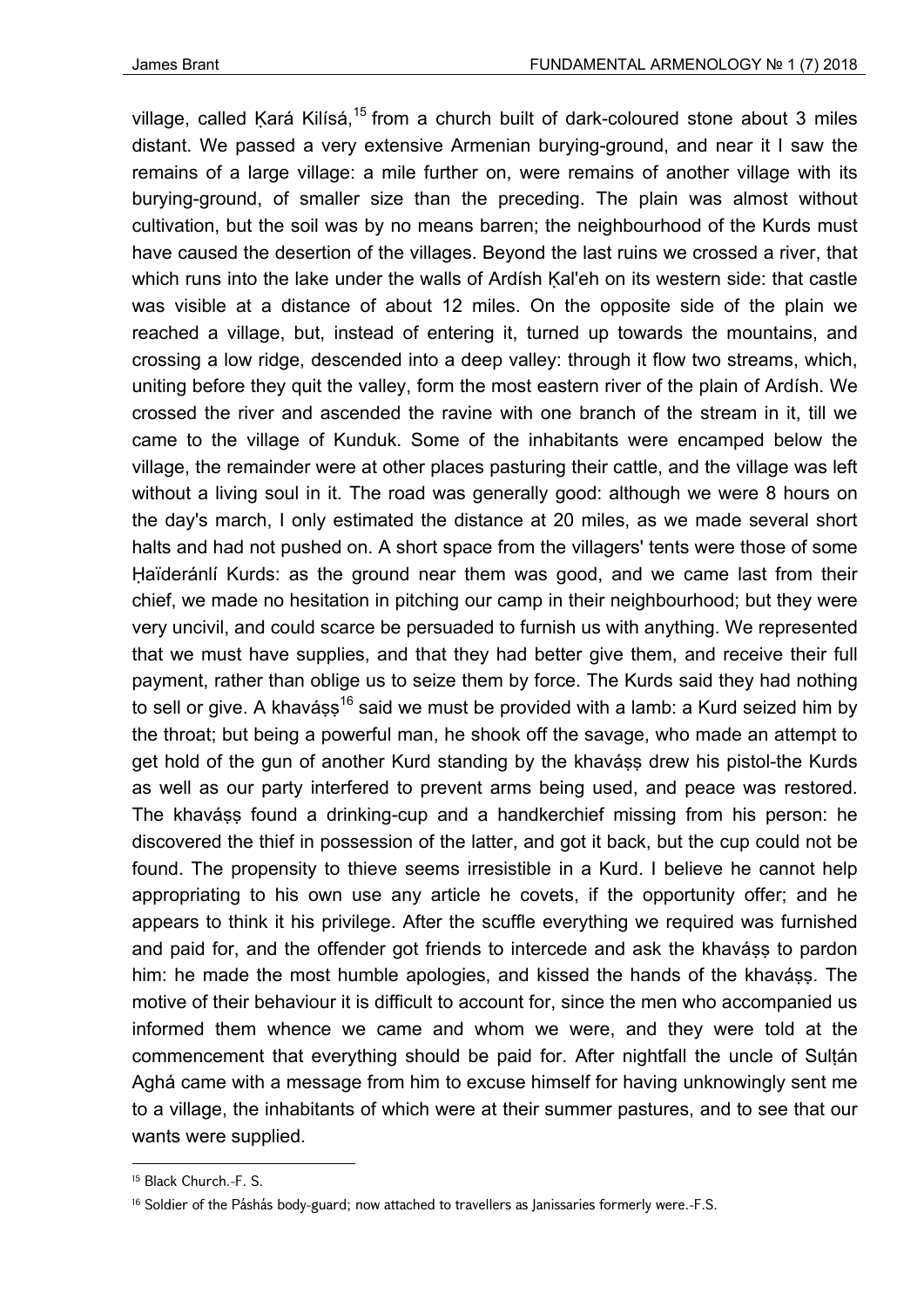6*th.-As* we were to make a long march over high mountains we determined to commence it early, and we made preparations for moving by moonlight: the air was cold.

Before mounting I sent for the uncle of Sultán Aghá, to whom I represented the dispute of the preceding evening. I pointed out the author of the disturbance, and requested that Sulṭán Aghá would reprimand him severely for his conduct. I availed myself of this opportunity to return the horse Sulṭán Aghá had given me. He was so knocked up by the previous day's journey that I knew he could not stand that before us, and I was afraid we should be much troubled with him. I did it in a way as little offensive as possible, by praising his breeding and good qualities, but stating that his youth and low condition made it impossible for him to continue the journey, and I requested that Sulṭán Aghá would keep him until he had gained strength, when he might send him to me at Erẓ-Rúm. The old gentleman said he saw I did not like the horse; to which I repeated my former reasons: however, he seemed still to consider it as a reproof to Sulṭán Aghá for not having given me a better animal: if so, the reproof was not without some advantage, for, instead of only having as yesterday two men, an escort of eleven was now sent with me.

At 5 A.M. we started ascending the ravine: on the banks of the stream were small trees, and among willows, alders, and birch, were wild apple and pear trees, and currant-bushes.

At a place where the ravine branched off and two small rills met, we were offered the alternative of a shorter but very difficult road or a longer and easier one. As the latter was likely to be sufficiently mountainous for our baggage-animals, from the nature of the ground, I chose it in preference to the former. At about 10 A.M. we reached a few Kurd tents, where we procured some exquisite yóghúrt, clotted cream (ḳaïmáḳ), and bread. The people were Ḥaiderán-lís, and said they were going to join the part of their tribe settled in Persia. An old Kurd with a handsome countenance, a dark expressive eye, and a grey beard, said this was no longer a country to live in. I asked whether it was because they were not now allowed to plunder: he declared that he had never been a thief, but that they were ruined by the demands of the Sulṭán's Páshás. I observed that the quantity of mares, cows, and sheep around the tents (only five in number) showed that they were not quite destitute: he replied laughingly that what I saw was of small value; a sufficient indication of his estimate of wealth, and of the unreasonableness of their complaints. Their stock, I am certain, would have constituted independence in any civilised country, to people whose wants are so small. Although among the Kurds there is positive evidence of pastoral wealth, yet one never sees the women and children well clothed, the latter being either naked or having a few rags which scarcely cover them. The women are neither neat nor cleanly in their dress. In youth both sexes are robust and healthy, and have beautiful teeth, but their exposed and laborious life makes the females grow prematurely old, and scarcely has the youth advanced to manhood when his appearance indicates a far greater age than he has really attained.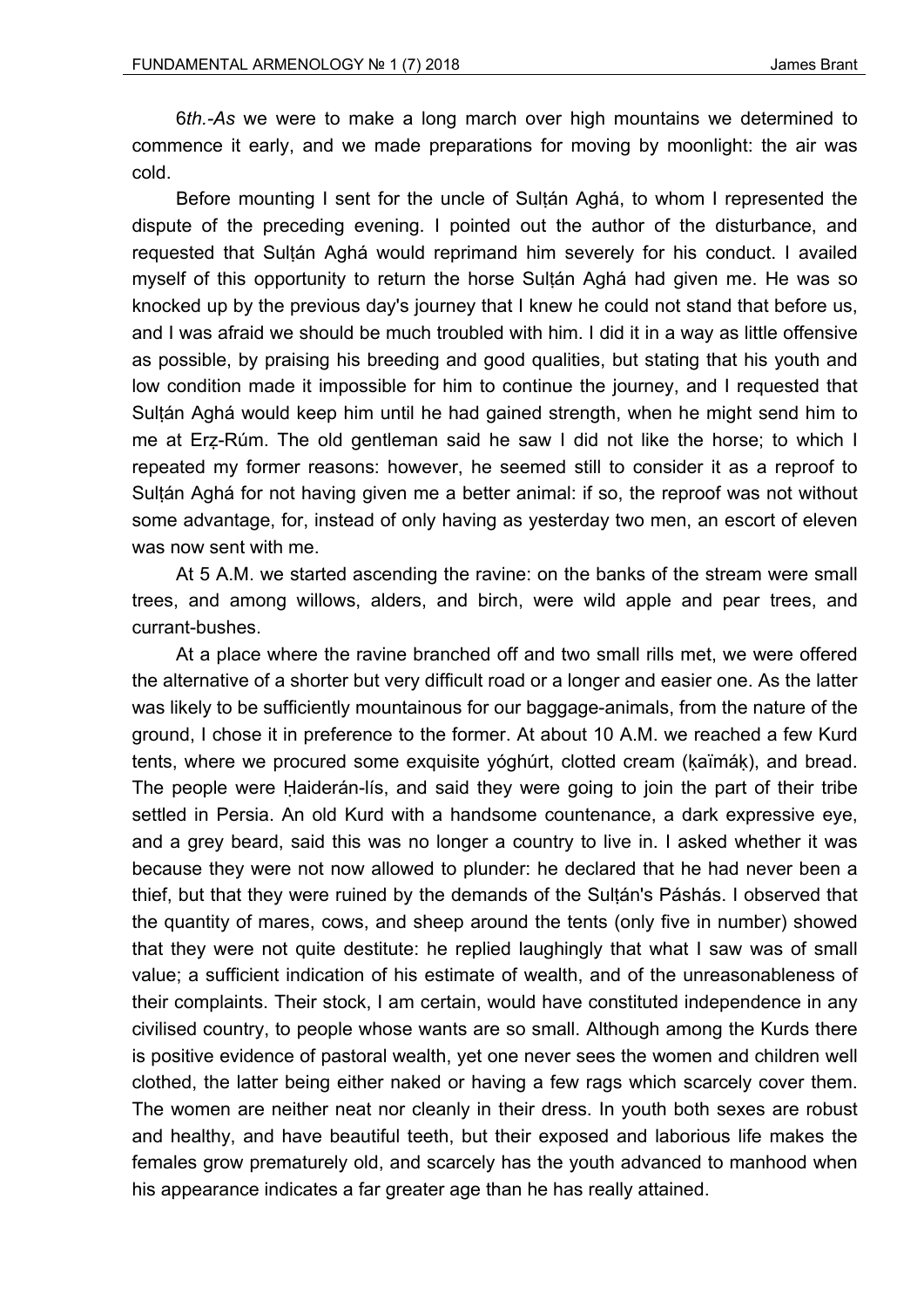After an hour's rest, we quitted the tents, and crossing a small rill, began a steep ascent terminating in the summit of the range.

At 2½ P.M. we had attained the highest part of the Alá Ṭágh (Beautiful Mount): we soon crossed the ridge and descended into a deep valley by an almost precipitous path; the descent occupied  $\frac{1}{2}$  an hour. From the top of the valley (named the Zelán Dereh) came a small stream, and down its sides trickled innumerable rills of water, which, uniting at the bottom, formed a brook at almost every step augmenting in volume; these are the sources of the Murád. On the northern faces of the highest peaks of the range the snow lay in large masses, and I consider the Alá Ṭágh as very little inferior in height to the Ṣapán Ṭágh. We crossed the stream and continued by its left bank down the valley, which is generally narrow, with a grassy bottom. In our way we saw neither Kurd tents nor cattle of any kind, and only at one spot some grass cut for hay. Three or four tributary streams join the Murád before it reaches Diyádín, but I only perceived one of any size. A little before sunset we passed a ruined village, and then crossed to the right bank of the Murád. At 6½ P.M. we came to an encampment of peasants who had come hither from a neighbouring village to pasture their cattle. We proceeded onwards, and at near 9 P.M. reached Diyádín: we and our horses were fatigued with our long day's journey. The governor, a brother of Behlúl Páshá of Báyazíd, could not give us a place to rest in, but we got into a stable, and on some new hay soon fell into a sound sleep, while waiting for the arrival of our baggage and tents. About midnight they came up, and in an hour after, having procured some tea, we were in our beds.

7*th*.-After the long and fatiguing march of yesterday, neither men nor animals were in a condition to move onwards, but Dr. Dickson in particular was very much distressed; he had been unwell since our ascent of Ṣapán Ṭágh, from having eaten too much snow while on the summit. I sent a messenger with a letter to Behlúl Páshá to announce my approach, and to request him to furnish me with a sufficient escort, as the road between Diyádín and Báyazíd was said to be very unsafe from Kurds.

I heard that Kásim Aghá, son of Husein Aghá, chief of the Kurd tribe of Zelán-lí, was in the village, and I invited him to come and take coffee with me, which he did. He was about 18 years of age, neither good looking nor intelligent, but he had with him a fine young man who kept up the conversation and showed a good deal of sharpness. He had been in Khorásán, and knew all the British mission by name. Kásim Aghá had just come from the Russian frontier, whither he went to bring away about sixty families of his tribe, which had been residing on the Russian territory and wished to rejoin their tribe in Persia. The Russian authorities made no objection to their departure. The young Kurds admitted that Turkey was a preferable residence to Persia: in the latter country they enjoyed many advantages which they did not in the former, but they seemed to consider these were more than counterbalanced by the abundance of water in Turkey.

The Beg of Diyádín, by name 'Abdu-r-razzáḳ, paid me a visit. I inquired of him as to the route from Báyazíd by the frontier, and was told that it was good and quite safe, but that there were not any villages on the line, and that I should experience difficulty in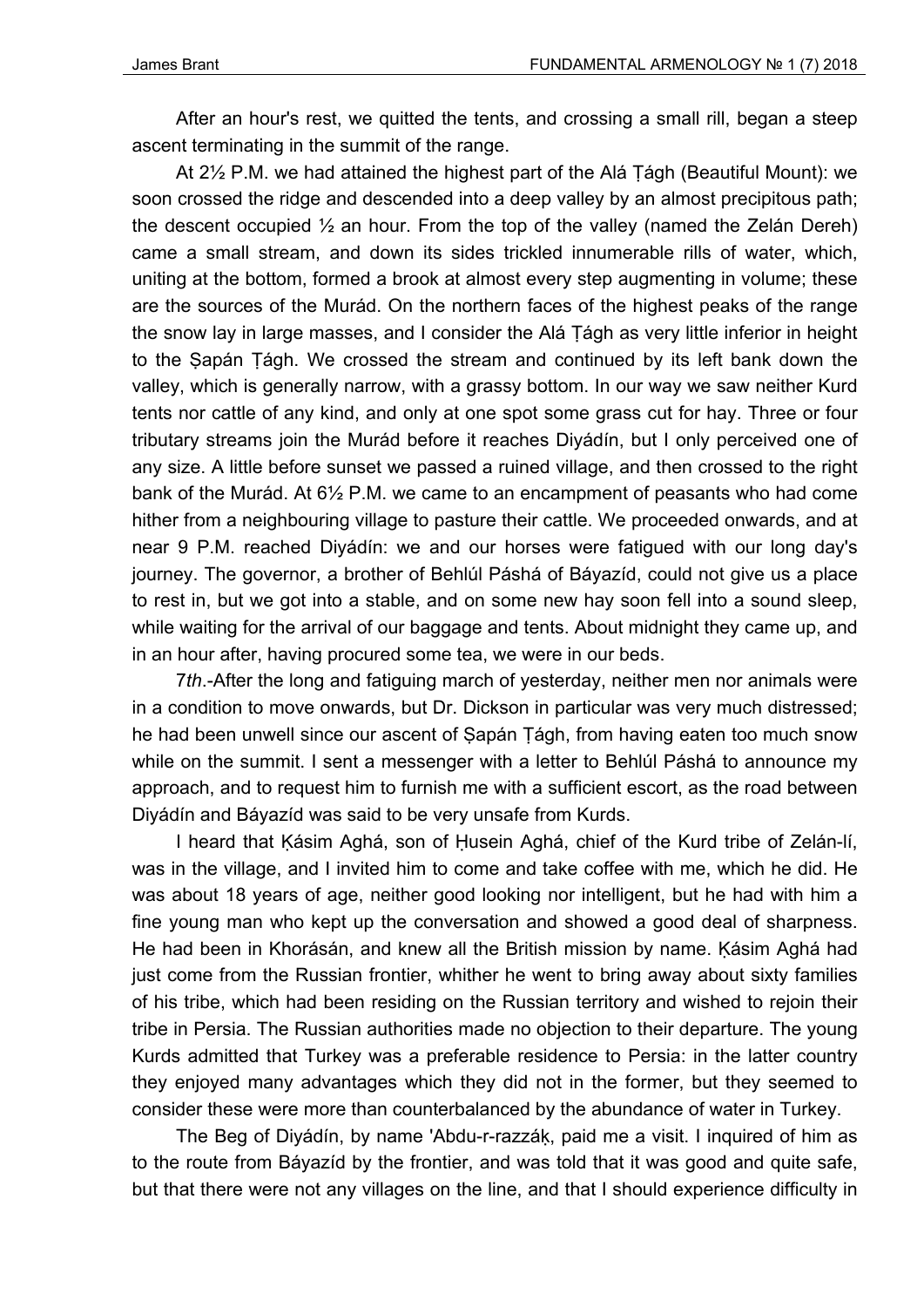procuring food for our cattle. This circumstance, added to that of the weather becoming daily too cold to keep horses out at night, made me consider it inexpedient to follow that route.

Báyazíd is a large village, inhabited by a mixed population of Kurds and Armenians. Being on the high road to Persia, the people are subject to exactions on account of travellers, but they indemnify themselves by selling their barley and straw to caravans during the winter at exorbitant prices. The walls of the castle are partly broken down, and at present afford no protection. The residence of the Beg is most miserably dilapidated, and the harem, or female apartments, alone are habitable. He has only one receiving-room outside its precincts, which he offered us on our arrival, but my khaváṣṣ thought a stable in the village more comfortable. This was a Genoese station, and part of the walls of the fortress show it to have been originally well built. One wall rises on the edge of a steep precipice, forming one side of a ravine in which the Murád runs: the other walls rise from the plain. It might easily be made defensive against Kurd assailants, but could not be converted into a strong position. It ought not, however, to be allowed to continue in its present dilapidated and defenceless state.

8*th.-*Just as we were about to mount, after having had our tents struck and our baggage loaded, my messenger returned from Behlúl Páshá, who requested that I would defer my journey until the following day, as he considered the roads not quite safe, and would send me an escort of fifty men. However, I had proceeded too far towards a move to consider it expedient to defer our march; and as our party was strong, and we had a guard of fourteen horsemen, I did not apprehend there would be any risk of an attack; but I judged it prudent to keep in sight of our baggage-horses, and our progress was therefore slow. We started at 6 A.M., and did not reach Báyazíd until 2½ P.M., although the distance does not, I think, exceed 18 miles.

We stopped on the banks of a beautifully clear stream called Gernáwuk, near a stone bridge, and from thence despatched a khavass to advise Behlúl Páshá of our approach, and to select a good encamping station near a village which lay at the foot of the hill on which Báyazíd stands. Midway from Diyádín, Báyazíd, or rather the palace of the Páshá, becomes first visible, placed on a crag, on the sides and at the foot of which the city is built. A plain of more than 15 miles in extent intervened between us and the foot of Aghrí Ṭágh, or Mount Ararat, which elevates its snow-capped peak in majestic grandeur. By its side rises the smaller peak, without snow on it, which appeared insignificant in the neighbourhood of its gigantic brother. The two peaks are quite distinct and detached from the rest of the range, which they seem to look down upon in proud superiority. Near the point alluded to, half way to Báyazíd, the ground is strewed with fragments of lava, of which also the rocks rising above the earth are composed. The stream of lava has not come from the main peak itself, but from a part of the range between which and Ararat intervenes a plain. That the ark, after the flood, rested on this mountain would seem to admit of doubt. Its height and its inaccessible nature is against the supposition, and the climate of the neighbourhood is too severe for the olive. I heard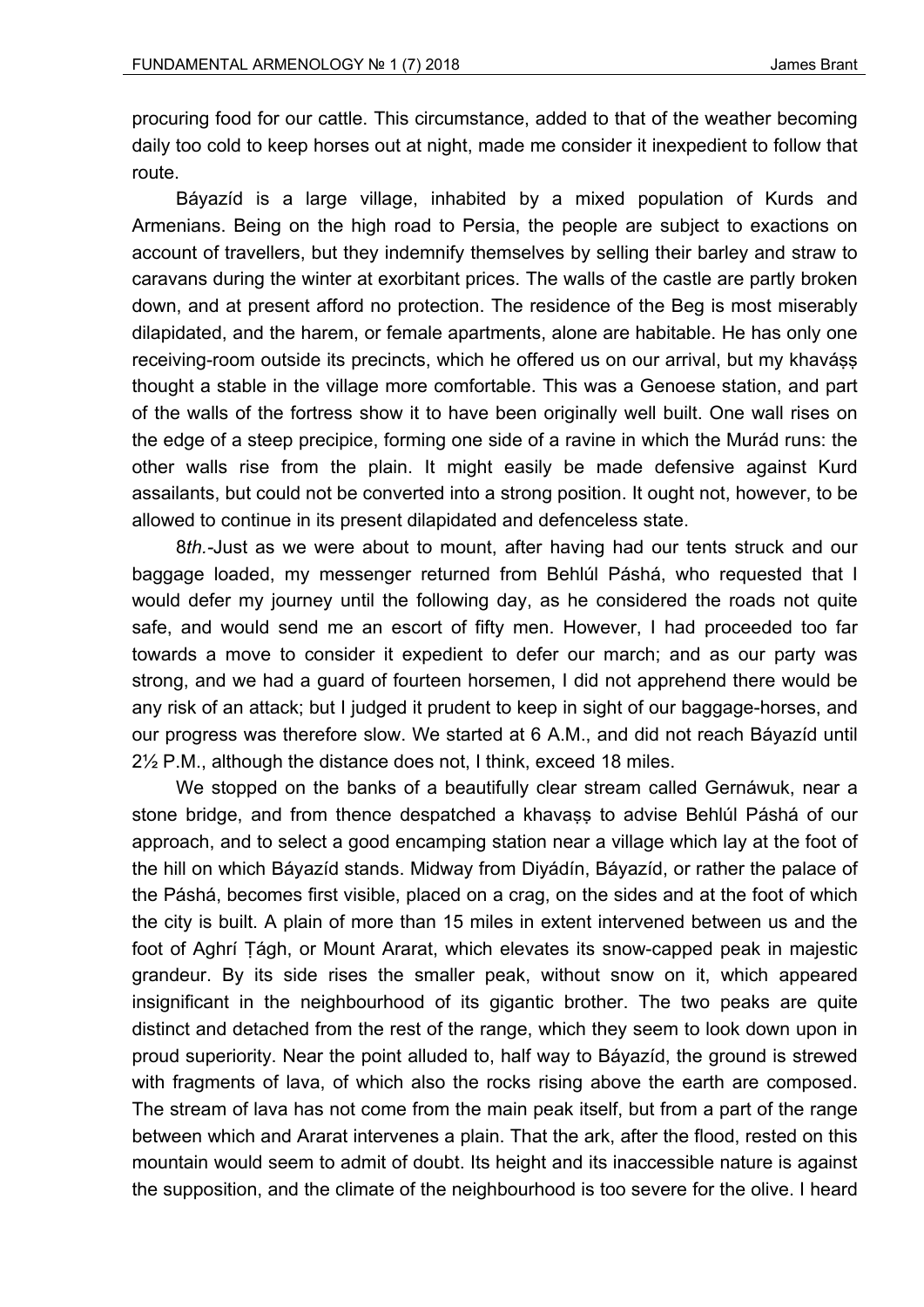from Ḥáfiẓ Páshá that Mount Júdí, near 'Amádíyah, is, by the Moḥammedan writers,<sup>17</sup> stated to be the Mount Ararat of Scripture; and I since perceive, in Mr. Rich's Journal, that in the country round Mount Júdí a long course of traditionary history records this fact. It may be remarked that in the neighbourhood of Báyazíd there are no traditions respecting the ark, and the natives know the mountain by no other name than Aghrí Tágh.<sup>18</sup> We saw no mounted Kurds on our road, but a few on foot conducting some sheep and cattle towards the frontier. They said they belonged to the Zelánlí tribe, that they came from Georgia, and were going to join their tribesmen in Persia.

ln the afternoon a high wind arose, and continued during the night. It occasioned a very disagreeable dust, and the blast was so strong that I was apprehensive our tents would be carried away. Towards morning it fell calm; but at noon, or soon after, the same inconvenience occurred, and during the four days we were at Báyazíd a strong breeze regularly returned. The dust on the terrace was so annoying that we removed into a room, which, though in a dilapidated state, we found more agreeable than our tent.

The Commandant of the battalion of troops stationed here paid me a visit. He complained of inactivity in a place of so little resource as Báyazíd, and said his troops suffered in consequence. I asked him why he did not employ them to keep the Kurds in check. He was placed, he replied, under the orders of Behlúl Páshá, and could do nothing of his own accord. The same afternoon a man came from the Páshá to say that he had been named Mihmándár, and desired to know when I intended to start. I had, after some trouble, succeeded in hiring an 'arabah for the use of Dr. Dickson, as he was unable to ride; and I fixed two days afterwards for our departure, expecting he would by that time be able to bear the journey.

The insecurity of the country, the illness of Dr. Dickson, the disagreeable wind and dust, and the cloudy weather, indisposed us from visiting Ararat; and the latter rendered all observations, either astronomical or with the theodolite, impracticable. On this account our stay was most unsatisfactory in all points, and we were anxious for the moment of our departure from Báyazíd.

From the only occasional glimpses we obtained of Aghrí Ṭágh (Mount Ararat), I judged that the snow descended about 2000 feet below the summit, which should give 12,000 feet as the approximate height of the mountain. On the morning of our departure the lower peak was covered with a slight coating of snow, which had fallen the previous night. The city of Báyazíd is situated among the crags, and in a sort of recess of a range of mountains facing Aghrí Ṭágh, which rises on the opposite side of a plain about 8 or 10 miles wide. The Páshá's palace, a handsome stone building superior to any I have seen in Turkey, is built on the very summit of a peak, and looks down on the town. The mountains, however, around are still more elevated: from them the Russians brought guns to bear on the palace, and after a few shots had struck it the town surrendered. It is now in a most dilapidated and ruined state, the bazars are wretched and ill supplied,

1

<sup>&</sup>lt;sup>17</sup> They only say that the ark of Noah rested on Mount Júdí.-F.S.

<sup>18</sup> Aghrí Ṭágh, Painful Mount, not *Egr*í*,* "Crooked,"-F. S.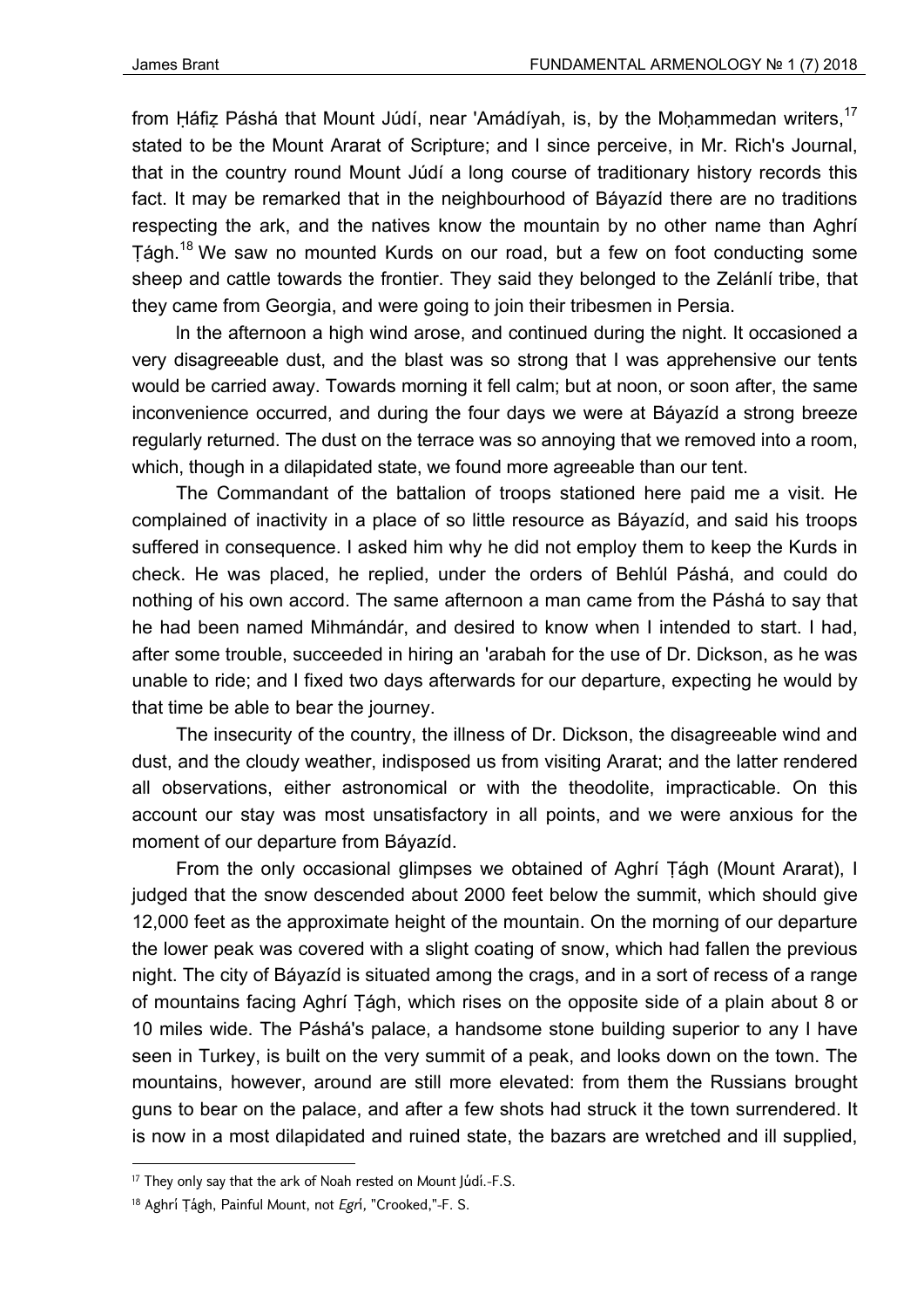and the place does not wear the appearance of commercial activity. The people appear an uncouth and ill-disposed race, and have contracted the rude manners of the Kurd tribes by which they are surrounded, and with which they are in constant contact. After Eriván (Reván) came into the possession of the Russians, and they established a quarantine on their frontier, all active intercourse between Eriván and Báyazíd ceased, and from that time the latter may date its decline, which was rendered more complete by the emigration of the greater part of the Armenian population with the Russian army.

The ancestors of Behlúl Páshá have for several generations ruled the Pásháliḳ of Báyazíd, nominally as a dependence on Erz-Rúm; but Mahmúd, the father of the present Páshá, established a real independence, and was a powerful though lawless chief. He built the palace, and obliged the Kurds to bring him materials at their own charge. His former residence is situated on the opposite side of a ravine, in face of the new Palace: it is half excavated in the side of the mountain, and contains immense stores: it has also a battery of guns in an unserviceable state. The place is impregnable, except by the aid of artillery; and its position and character are well chosen for the residence of a chieftain like Mahmúd Páshá, who might be considered rather as the head of a band of freebooters than a Páshá governing a wide district. On the summit of the same mountain, on the side of which this stronghold is placed, are the remains of a more ancient castle, which I suppose to have been the last of the stations of the Genoese. It was in the more modern castle that M.Jaubert was confined. He was sent on a mission to the Sháh by Napoleon, and was known to be the bearer of valuable presents. The Páshá coveted these; and, after forwarding M.Jaubert with an escort, despatched a band for the purpose, who attacked the party, blind-folded M.Jaubert, and brought him back to Báyazíd. He was then put with his Tátár and servant into a dungeon, the mouth of which opened in the floor of an apartment of the Páshá's harem. Here he and his companions were confined for about six months, and fed sparingly with bread and water. It was probably expected they would die in their confinement, and that no inquiry would be made for them, or no discovery of the mode of their death, while their valuable jewels would have become the property of Maḥmúd Páshá; but M.Jaubert and his attendants fortunately outlived their cruel treatment. The Páshá fell ill and died, and his inhuman conduct towards the prisoners was supposed by his family to have brought on his head the vengeance of Providence, and as soon as he had expired, they regained their liberty. Behlúl Páshá succeeded to his father's dignity, and has held the office ever since, except for about a year. His execution of the duty assigned to him with respect to the recovery of the plunder made by the Jelálí Kurds, from a Persian caravan in 1834, incurred the displeasure of Es'ad, Páshá of Erẓ-Rúm, who named Demir Páshá to the Pásháliḳ in Behlúl's stead; but the conduct of the former was so outrageously rapacious and violent that the inhabitants petitioned for his immediate removal, threatening that, if their demand were not complied with, they would emigrate to Georgia. Demir Páshá was in consequence displaced, and Behlúl reinstated, and has since held the office.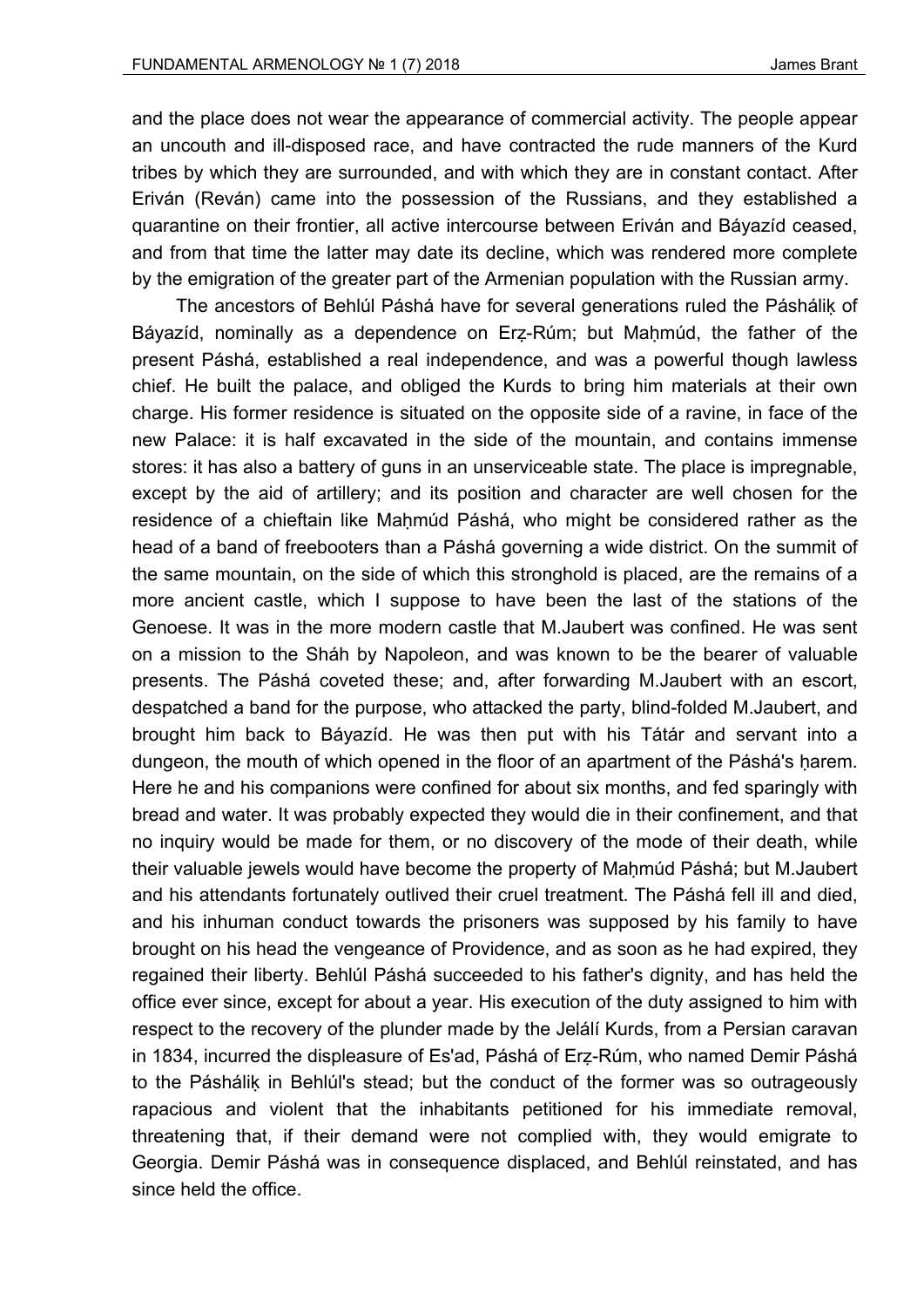12*th.-We* quitted Báyazíd in the morning. Dr. Dickson started an hour in advance of the rest of the party, in order to give time for the buffaloes which drew his 'arabah to get forward at their slow pace. We took the direct road to Diyádín, the same by which we had reached Báyazíd. A dervish requested to join our party, to which I assented. I learned from him that he was a native of Bokhárá, that he had performed the pilgrimage to Mecca, and had been wandering about the world for twenty-two years, and was now returning to his country. He came last from Erẓ-Rúm, and had wished to have a guide from the Páshá of Báyazíd to conduct him to the Russian frontier, on his way to Eriván. This Behlúl Páshá refused, and he found himself constrained to retrace his steps to Erẓ-Rúm, from whence he proposed going to Gúmrí, and by Astrakhan (Azhderkhán) to Bokhárá.

About midway I turned out of the road to a pleasant spring, around which were the remains of a village. It was at this spot that a short time previously a Khavass of the Páshá of Erẓ-Rúm, returning from Báyazíd after delivering a message, was robbed. The Khavaṣṣ was accompanied by an escort of four horsemen: they were attacked by twelve Kurds; the Khavass was wounded, and all were plundered. I reached Diyádín at 2½ P.M., having been 8¾ hours on the march. Our loads preceded us, and the 'arabah reached the place  $\frac{1}{2}$  an hour afterwards. The wind was very high and the dust very annoying. The Beg civilly sent a supply of barley and straw for my horses.

13*th.-*We left Diyádín at 6 A.M. The morning air was quite cold. Our road led along a plain, and we had on our left the Murád Cháï at a short distance only. After riding 3 hours we crossed the river opposite to the Armenian monastery of U'ch Kilísá (Three Churches), which we reached at 9 A.M. We pitched our tents on a piece of turf near the river, and were fortunately free from both wind and dust, by which we had been so much annoyed at Báyazíd and Diyádín. The head of the monastery paid me a visit, and tendered his services and the supply of whatever we might want. He informed me that the monastery derived its name of U'ch Kilísá, or Three Churches, from its having been the largest of three, - one of which there are some trifling remains of on the mountain above the present, and another in the plain, the traces of which have been entirely lost.

The convent was said to have been built A.D. 306, by the architect of Chángerí, after he had finished that; and from hence he went to Ech-Miadzin,<sup>19</sup> where he erected the patriarchal church. This is a massive stone building, both larger and more handsome than the church at Chángerí; but the out-buildings here are less extensive and in a more dilapidated state. The court is surrounded by a very lofty wall. Many of the windows have been blocked up with stone in order to strengthen the walls, which show symptoms of decay; the church has thus been rendered very gloomy. One corner, which was severely shaken by an earthquake some years ago, has been rebuilt; another corner is in a tottering condition, and must come down if not soon repaired. I asked why the church at Ech-Miadzin did not send money to repair the damage. The answer was, that it expected money from them. This monastery depends on the

<u>.</u>

<sup>&</sup>lt;sup>19</sup> Three Churches.-F.S.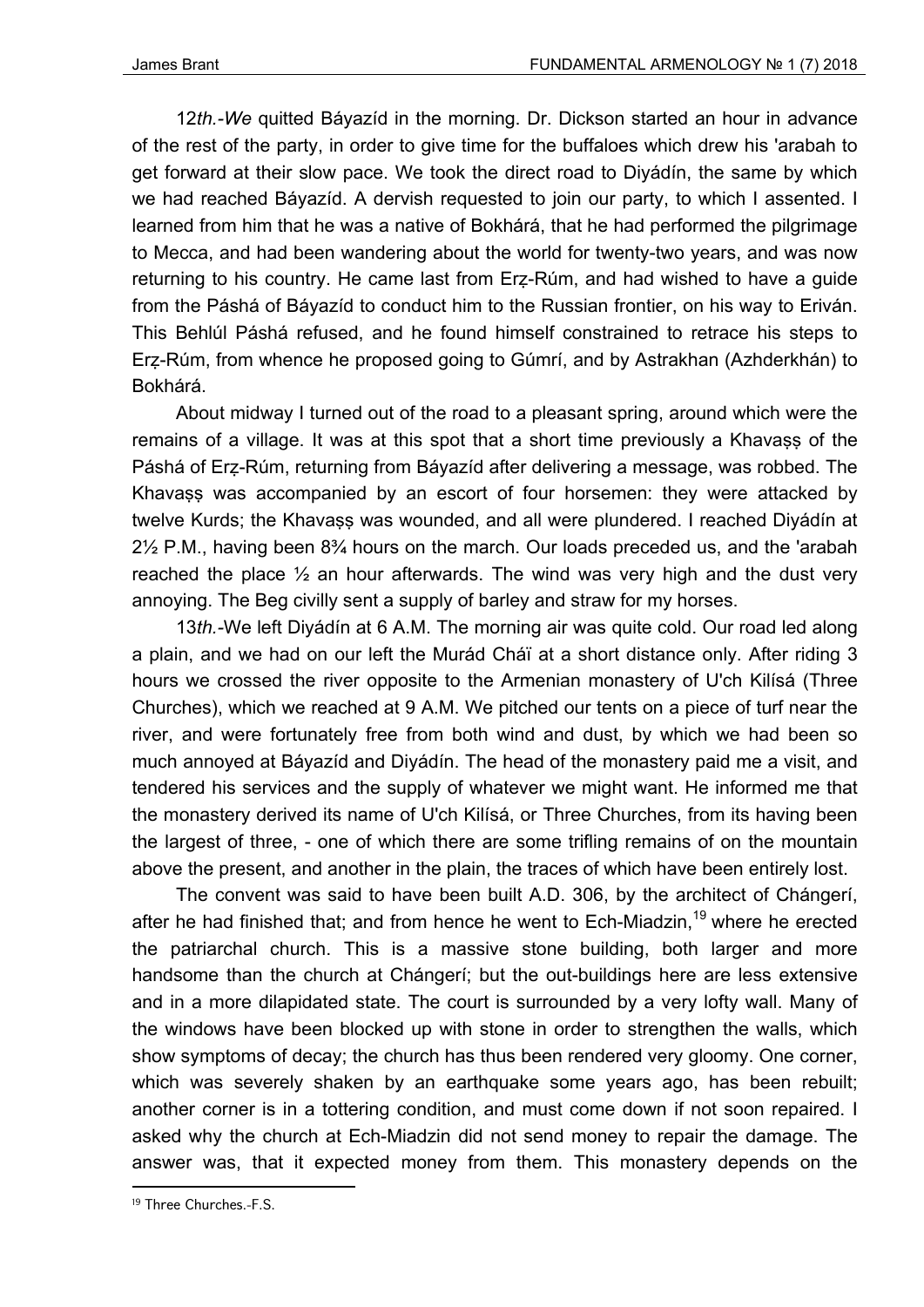patriarch of Ech-Miadzin, and the surplus produce of its lands are remitted to him; he, however, sends in return a few necessaries. Half the body of St. John the Baptist is possessed by this church, and it is on account of the reputed miraculous powers of that relic that the monastery is a place of pilgrimage. Formerly the priests derived a large revenue from the contributions of devout pilgrims; but this source of wealth has almost failed, for the devotees are now very few. This defection has arisen from the depopulated state of the surrounding country, as well as from its insecurity. About thirty years ago, a great number of Armenian villages were scattered over the plain of Arishkerd, extending from Diyádín to beyond Móllá Suleïmán, and many of them contained from 300 to 400 houses: now there are very few, and those only holding from twenty to forty houses, with the exception of two. The Armenians form a small proportion of the present population, for nearly the whole emigrated to Georgia. Within the last two or three years five villages have been re-occupied by families from the vicinity of Eriván. They are of Persian origin, a sort of gipsy tribe, and are called Terekemeh.<sup>20</sup> They are a people of unsettled habits and doubtful honesty.

About fifteen cottages round the monastery are occupied by peasants, whom the priests employ in the cultivation of their lands, but the greater part of their estates remain untilled for want of hands. The number of buffaloes, cows, oxen, mares, and sheep which I saw returning in the evening from the pastures showed that there did not exist anything like want in this community. In former times, the monastery was often plundered by Kurds; and Ḥasan Khán, who was Serdár of Eriván when it belonged to Persia, had once completely stripped it of all its treasures: latterly it has been tolerably free from serious depredation. A month previously, however, six horses had been carried off by the Kurds; but on application to the Páshá, five were recovered, and the value of the sixth was promised to be paid. Kurds often steal things in the hope that by some expedient a part may be retained, and, as there is neither shame nor punishment attached to the act, it is no wonder that it is often repeated, even without much chance of its being productive of gain.

The Murád Ṣú runs about 100 paces from the monastery: it was at this time an inconsiderable stream about 20 to 30 paces broad, with the water reaching to the horses' knees. In spring it swells so much as to be perfectly unfordable, and it can only then be crossed by a solid stone bridge situated about 1 mile lower down the river.

I inquired whether there was any library or manuscripts in the convent, and was told there were a great many books, but that they were in a state of confusion. I was admitted, however, into a dark room on one side of the altar, in which the church ornaments were preserved. I found a heap of books there covered with dust; but there did not appear to me to be more than 100 volumes. All I laid my hands on were Armenian books printed at Venice, on subjects connected with the church service. I found one Armenian manuscript bound, of which I asked the title; but the head of the convent replied that it was on religion. I suspected from his manner that he could not

<u>.</u>

<sup>20</sup> That is, Turkománs who live like Gipsies, but are not Chiugáneh, *i.e.* Gipsies.-F.S.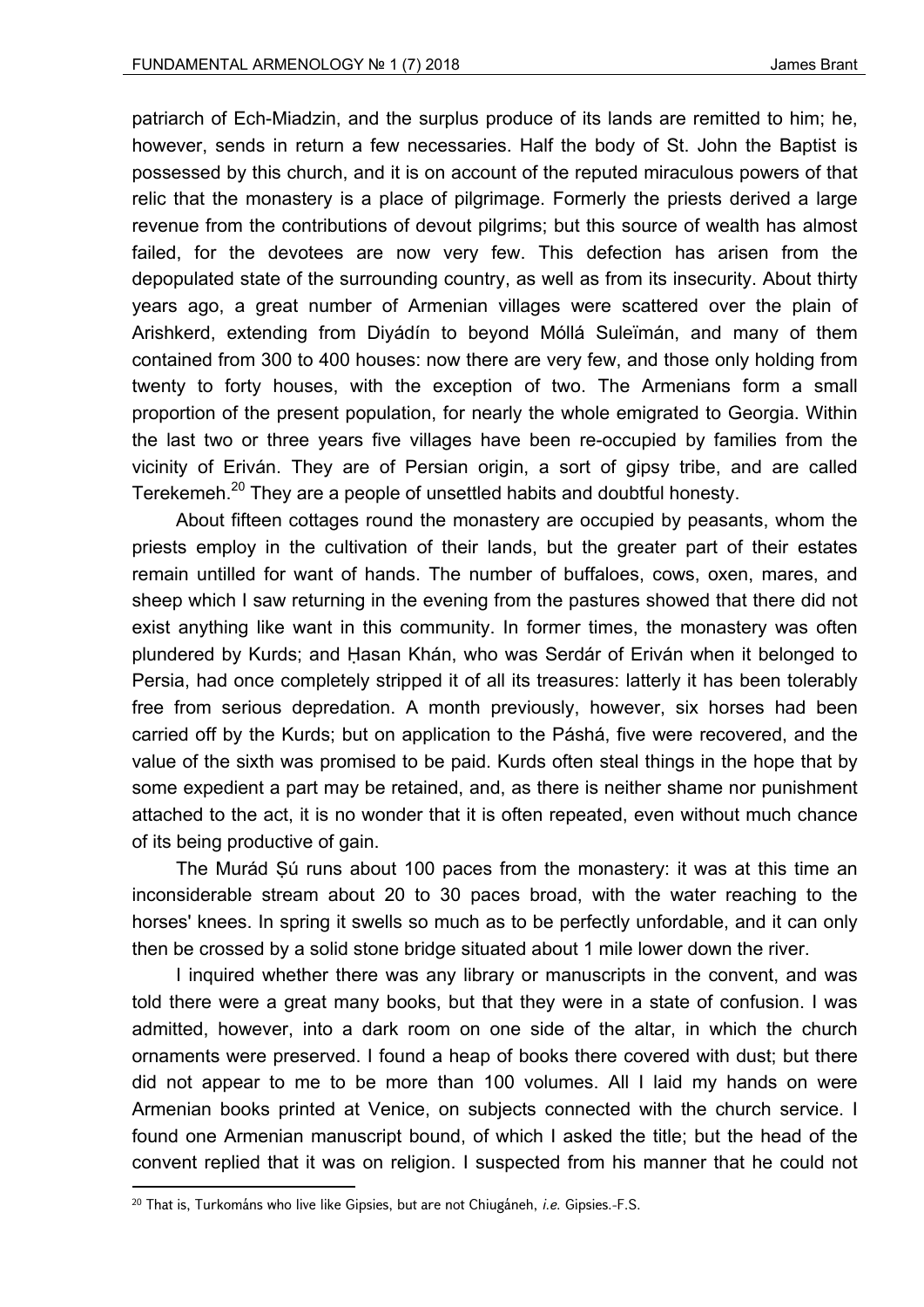read it, and my suspicion was soon confirmed. He had spoken of a book in the collection, both the subject and language of which was unknown, which I expected at least to be Latin or Greek. After a search it was found, and proved to be the work of Moses Chorenensis, the Armenian geographer: half the page was occupied by the Armenian original, and the opposite half by a Latin translation. Had the priest been able to read his own language he must have discovered the subject of the work, and probably what was the unknown language. The head of the convent, though extremely obliging, was a dull, uninformed person, and quite unfit for the direction of a religious establishment.

After sunset, I received a visit from M. Scaffi, an Italian Catholic priest on his way to Persia. He had intended to have visited Ech-miadzin with a French gentleman named Boré, commissioned by the Academy of Sciences at Paris to explore the East. Both were stopped on the Russian frontier. After an application to Tiflis, permission was given to M. Boré to visit Ech-miadzin, but M. Scaffi was not allowed to enter Georgia, and was forced to return from Gúmrí to Kárs, from whence he had come hither by way of A'ní and Ḳághizmán: he was going to Báyazíd, there to wait for M. Boré. 14*th.-It* was rather a long day's march to Kará Kilísá, $^{21}$  but all the intervening villages were inhabited by Terekemehs, and I wished to avoid stopping among them. We rose before daylight, and found the air unpleasantly cold. As I was about to mount, a caravan from Persia passed by, which had travelled through the night. A Russian major named Clemon was accompanying it: he had been purchasing horses in Persia for his government. He stopped to visit the church. I saw him for an instant, but as he spoke only Russian and German we could hold no conversation, and we had no intercourse on the road; he travelling by night and I by day, it would have been impracticable under any circumstances.

We commenced our march at 5½ A.M. At about 2 hours we passed a village named Allegúr, situated on a stream which immediately below the village falls into the Murád. Here we met a large caravan reposing after a night's march. The goods belonged to Georgian merchants, many of whom accompanied them, and were destined for Tabríz; they were chiefly of British manufacture. The muleteers were Persian, who always prefer night to day journeys; the reason of this preference in summer is obvious, but the custom is commonly followed even in winter, and its advantage at that season it is difficult to imagine. Soon after quitting Allegúr we met the Murád at a bend in the river: in descending to its banks we came suddenly upon a large party of horsemen; they were from Kars, and were escorting about fifteen families of Zíbellí Kurds on their way to join their tribe in Persia. The Kurds were accompanied by their wives, children, cattle, tents and household furniture. We were on the right bank of the river, and kept near it, as it wound through a narrow valley with luxuriant grass. On the opposite side of the river we saw the village of Kalasúr. After a time, the Murád made a bend to the left, and we ascended a bank forming the boundary of the valley, <u>.</u>

<sup>21</sup> Black Church.- F.S.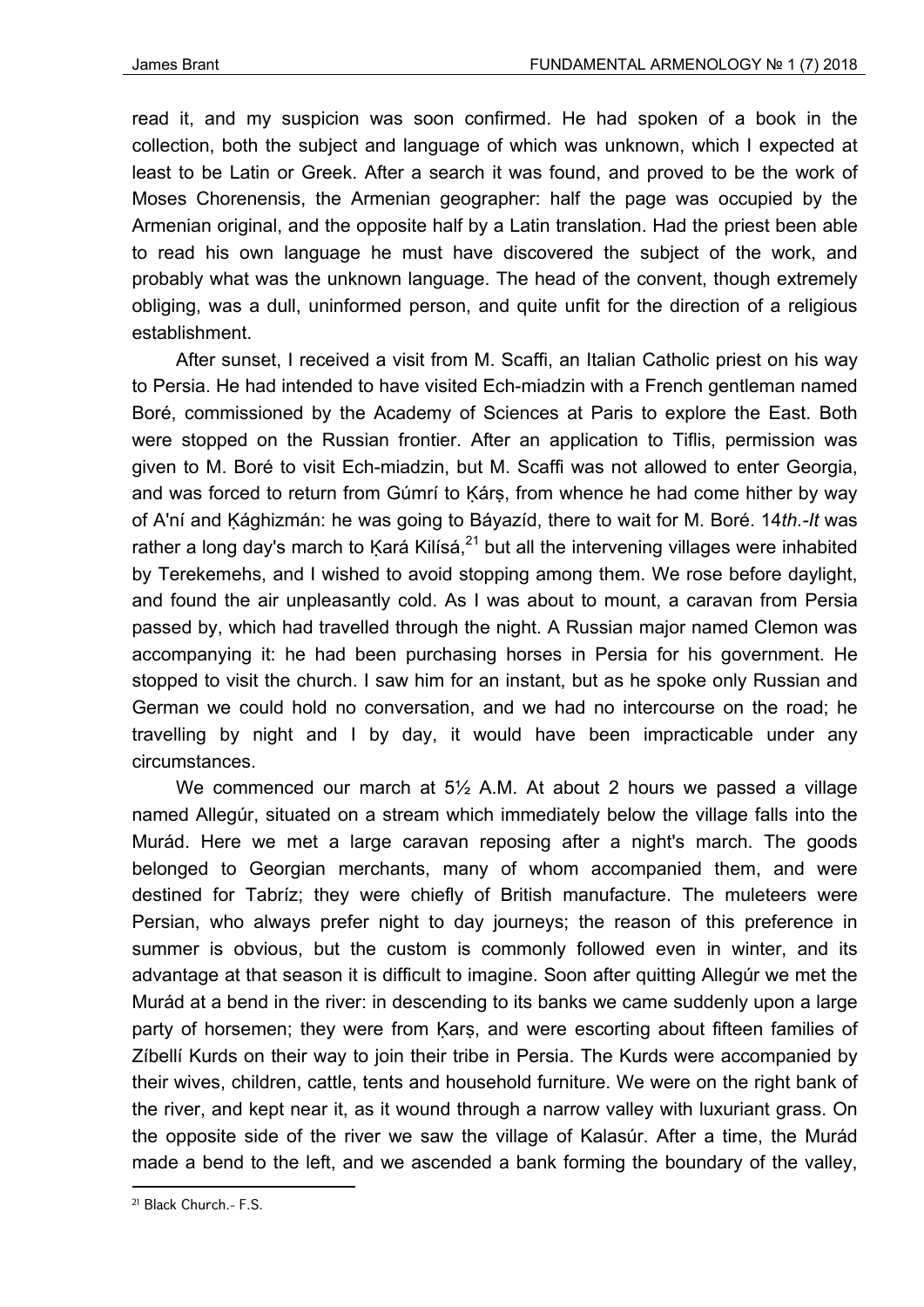and then rode over a sort of table-land, the river running in its valley on the left side, while on the right was a plain with several small villages. The soil of the table-land was rich, but very little cultivated; in fact, the scanty population of the plain is insufficient to cultivate half the land, and wide tracts of fine ground are waste. Below the plateau, in the valley of the Murád, we passed a village named Ziró, and towards the termination of the plateau, another named Yúnjahlí (Lucern Ville), similarly situated. All these villages are inhabited by Terekemehs. The table-land itself may be 11 or 12 miles in length, and is terminated beyond Yúnjahlí by a bluff, round which the streams of the right-hand division of the plain flow to join the Murád. We had from hence a view of Ṣapán Ṭágh on the horizon: it was covered with snow very far down, and the mountains bounding the plain on our right had also a slight coating. About 1 hour from the end of the table-land we reached the Armenian village of Kará Kilísá, so called from a church in ruins built of a dark-coloured stone. The village contains thirty-five families, all Armenian. The Murád was not far distant, and, after passing through a break in the low hills which had to that point bounded its southern bank, it takes a more southerly course, from Diyádín it having been nearly W. Before the river passes through this break, it is joined by all the streams which flow from the mountains on the northern side of the plain. The distance from U'ch Kilísá to Kará Kilísá I estimated at about 24 miles, the road level and excellent the whole way. At Kará Kilísá I found Lieutenant Lynch, who had come from Baghdád by way of Erẓ-Rúm with despatches for Persia.

15*th.-We* began our journey at 5½ A.M.: the weather was chilly, cloudy, and threatening: however, it cleared off as the day advanced, and long before mid-day became hot. We met to-day several caravans, and with those of yesterday they must have been conveying at least 1500 horse-loads of European merchandise to Persia.

At 7½ A.M. we stopped at a small Kurd village named Móllá 'Oṡmán to procure some breakfast; but after much difficulty a little bread, a few eggs and some milk only were produced, the caravans having consumed all the provisions. The village contained but seven families. Near it ran the Sheriyán Ṣú, which, coming from the low mountains bordering the plain of the same name westwards, falls into the Murád at the break in the hills before mentioned. We afterwards passed near another small Kurd village, and at 2 P.M. reached Móllá Suleïmán. The distance from Kará Kilísá may be called 18 miles.

The plain of Arishkerd extends 2 or 3 miles further W.*,* and reckoned from Diyádín its whole length is not less than 40 miles, with a breadth varying from 6 to 16 miles. The soil is rich, and the plain abundantly watered, containing about thirty villages, three only of which have Armenian inhabitants. Kará Kilísá and Móllá Suleïmán are occupied by them exclusively, and of the 200 houses of Ṭopráḳ Ḳal'eh half are Armenian. All the remainder of the inhabitants of the plain, except the few at the monastery of U'ch Kilísá, are Kurds and Terekemehs. Móllá Suleïmán has thirty-five families, but the other villages, except those particularly mentioned, are small. The plain certainly could easily maintain double the number of the existing villages, even were they all large; and it is lamentable to see so fine a country comparatively deserted. Beyond the low range of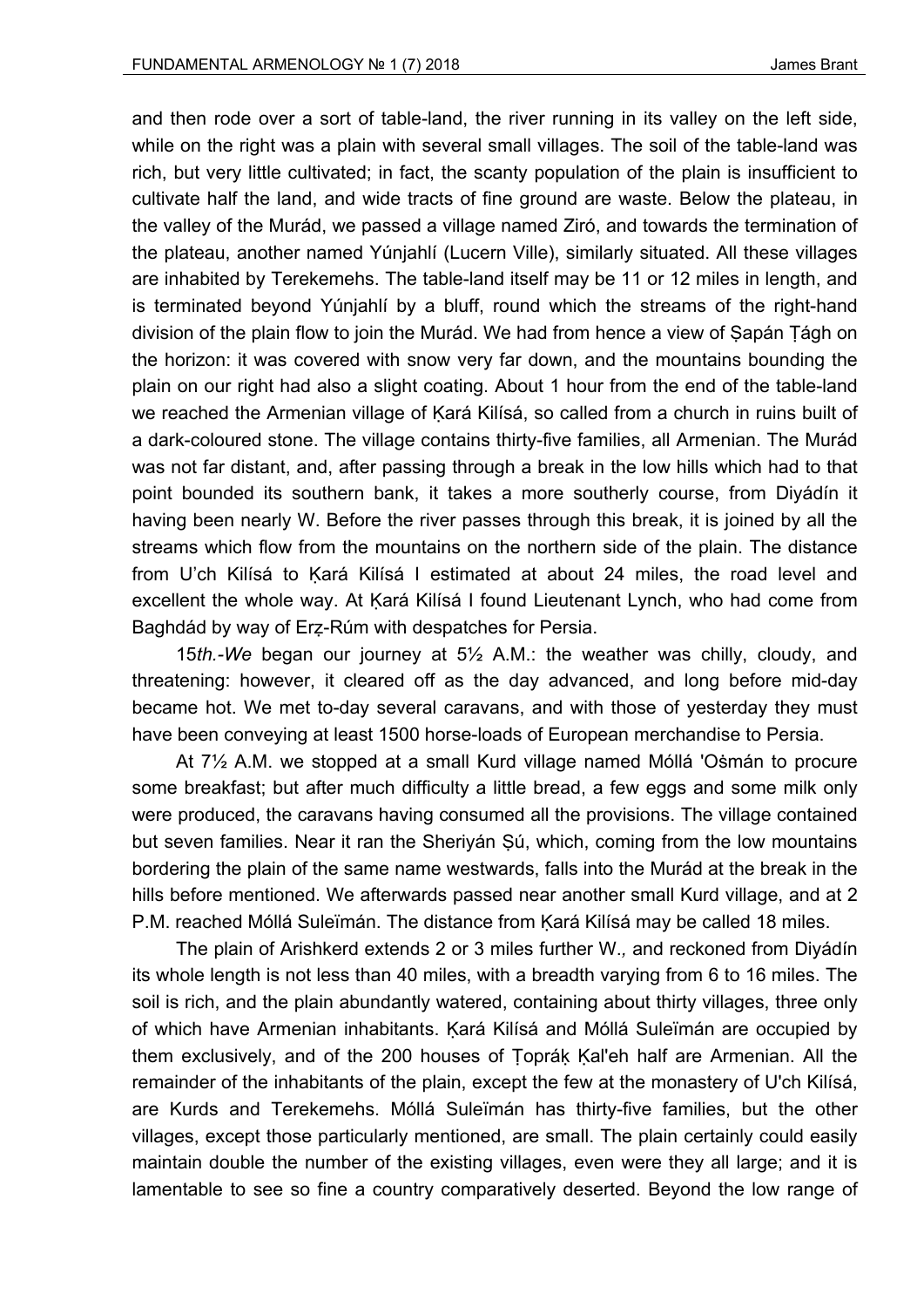Sheryán Ṭágh a plain is said to succeed, extending to Malázgerd, a distance of about 36 miles. From the latter place to Khinís I believe the country to be generally level, the distance probably 24 miles, so that from Khinís to Diyádín there is a nearly continuous plain of about 100 miles.

Ṭopráḳ Ḳal'eh, the principal place in this plain, and the residence of the Beg, the son of Behlúl Páshá, is distant from Móllá Suleïmán 4 or 5 miles E., and is situated close under the mountains. The afternoon was overcast, and the clouds at last burst in thunder and heavy rain, which lasted about four hours. During the night the rain again fell in torrents, and our tents were so saturated with water that it would have been inconvenient to have moved, so I resolved to give our horses a clay's rest, and Dr. Dickson time to recruit preparatory to a long ride; for 'arabahs cannot cross the range of mountains which separates the plain of Arishkerd from that of Pásín, and we had no means of avoiding this range.

16*th.-A* gholám (servant) of the British envoy in Persia passed with despatches on his way to Erẓ-Rúm. I found we were obliged to make a long march from Móllá Suleïmán to Delí Bábá (Mad Papa). The Kurd inhabitants of the villages near the road being still at their pastures, we could not have procured food there either for ourselves or our cattle. There are two passes over the mountains. One leads through the village of Dahar, and is always used by caravans, and most frequently by travellers, being open both summer and winter. The other winds under the Kộseh Ṭágh; is seldom taken by travellers even in summer, never by caravans, and in winter is stopped up by snow. It is shorter than the Dahar pass, but more mountainous, and on that account, as well as from its character of insecurity, is usually avoided. I chose it, however, because it was the least circuitous.

17*th*.- Móllá Suleïmán is directly under the peak of Kộseh Ṭágh. We mounted at 6 A.M., and immediately commenced the ascent. We passed close under the peak, which is a bare cone. On account of its rising from a range in itself lofty, it did not impress me with the idea of great elevation; but, from its appearance when viewed from Ṣapán Ṭágh and other distant points, it cannot be less than 8500 or 9000 feet. Snow does not remain on it in summer, and it was entirely free at this time. We afterwards passed through a valley called Chat Dereh-sí, from a village of which nothing is now distinguishable but the site, from some existing mounds of earth and stone. Several ravines unite at the point where the village stood, in the recesses of which Kurds used to conceal themselves, and watch unseen their opportunity of plundering caravans or travellers. This probably occasioned the ruin of the village, and the abandoning of the route. Not longer ago than in 1835, a Tátár was plundered close to the site of Chat; he was conveying jewels to Persia, and was wounded in defending his charge. No robbery has since occurred - partly because the route has been seldom frequented, and partly because the Kurds have since that time been held in check more effectually than before. From Chat we ascended a narrow ravine, with a stream running down it, and thick underwood on its banks. At the top we crossed a bare ridge, and immediately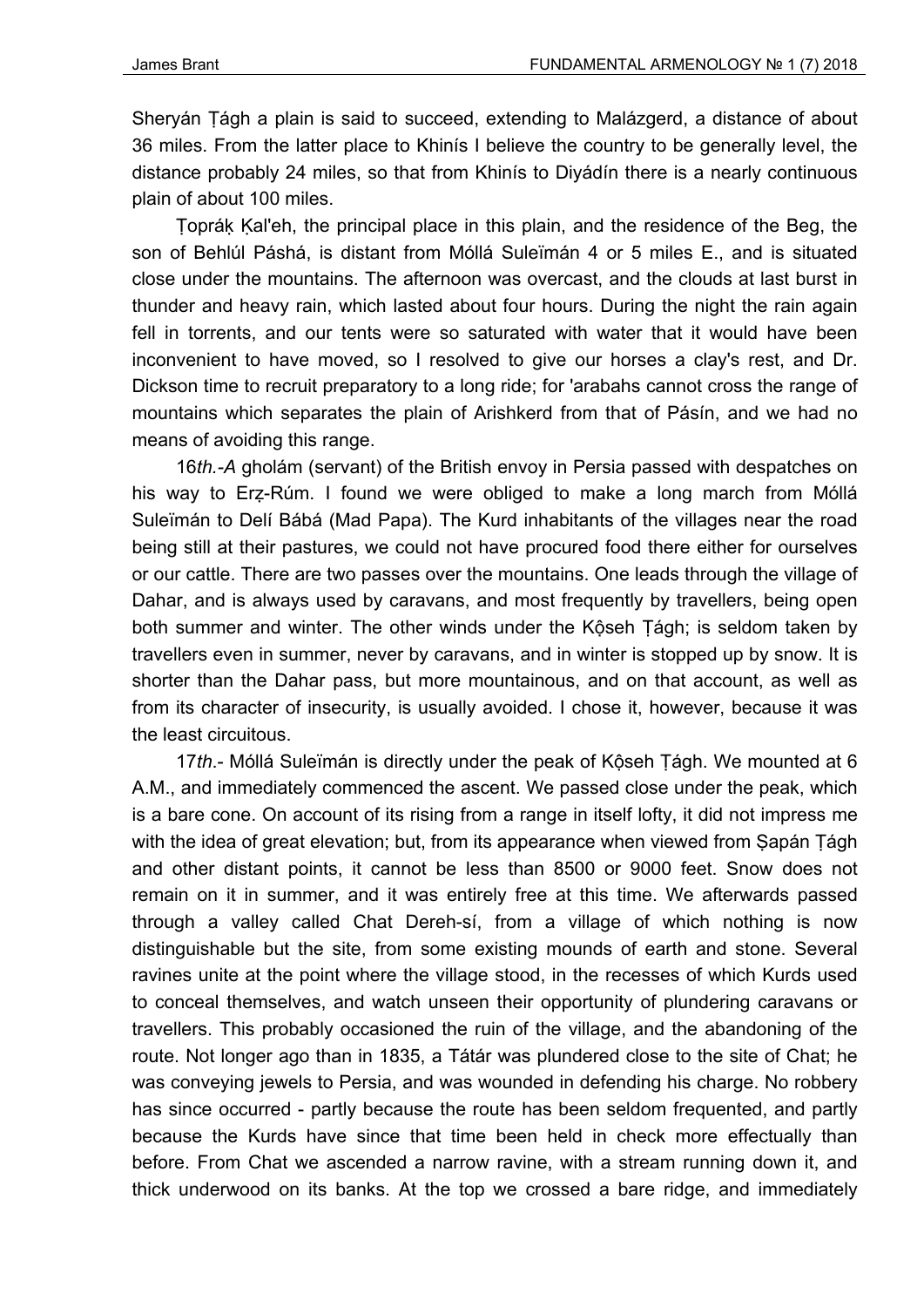descended into another pretty valley with fine pastures, but without either villages or cultivation. We might, by following this valley, have reached Delí Bábá; but the route was circuitous, and we therefore crossed a range to shorten it. We passed above a Kurd village, situated high up in the mountains, called Ḥájí Khalíl, and we descended upon Delí Bábá, reaching it at 3 P.M.: we rode 9 hours without a halt, and the distance could not be short of 26 or 28 miles. Our baggage reached us 2 hours afterwards. After passing Ḥájí Khalíl Dr. Dickson was so fatigued and in such pain that he could not ride further, and, an 'arabah being fortunately obtained in the fields, he was conveyed in it to Delí Bábá.

While waiting for our baggage we were entertained by the Kyayá of the village with an excellent repast: he was a civil man, and furnished us with everything we required without making any difficulties. The village is inhabited solely by Armenians, of whom there are 35 families. If I might judge by the large heaps of grain collected to be trodden out, I should say the peasants were well off; but the usual complaints of oppression were made. The Kyayá regretted much not having followed the Armenians in their emigration: he said, from the persons visiting them, they knew that their countrymen in Georgia were pleased at the conduct of the Russian government, and at the determination they had taken.

This village is the property of Selím Beg, an officer of the Sipáhís,<sup>22</sup> at Erz-Rúm. He receives, as lord of the soil, 100 somars of wheat, equal to about 1100 Winchester bushels, worth between 80*l*. and 85*l.*

There is a Turkish tomb here, from which probably the name of the village is derived: it is a building of some size, and devout Mohammedans, in passing it, stop to pray. The Armenians could not give any account of the tenant of the tomb, nor any explanation whence the name of the village was derived. The Aras flows about 2 hours north of the village.

18*th*.-Leaving Delí Bábá, we rode over the undulating surface of the plain of Pásín; and at 2 hours, passed the village of Batán Kộï on our right: below it runs the Aras, and on the opposite side of the river the Ḳaṣabah of Khorásán was visible, through which lies the road to Kars. A little further on, we came to the village of Yúz-veren, where we procured some breakfast, and half an hour beyond it, we passed the large village of Komasúr, and afterwards the smaller village of Mendiven. Continuing our journey, we came to the village of Emrakúm, where we encamped. The day's march occupied 6½ hours, and the estimated distance was 18 miles.

19th.-During the night a Khaváss arrived from Mr. Suter, who had been informed of our approach, and who intimated his intention of meeting us at Ḥasan Ḳal'eh. We mounted early, and in 1½ hour reached Kộprí Kộï (Bridge Village), so named from a stone bridge called Chóbán Kộprí (Shepherds' Bridge), which crosses the Aras. In the previous spring, part of it was washed away, and it was now undergoing repair: the new portion was built of stone, in keeping with the rest of the edifice, but it gave way soon

<u>.</u>

<sup>22</sup> Cavalry; but Sipáhí (seapoy) is a general term in Persian for soldier; *Sipáh* "army;" *Sipáhí,* "belong to an army."-F.S.